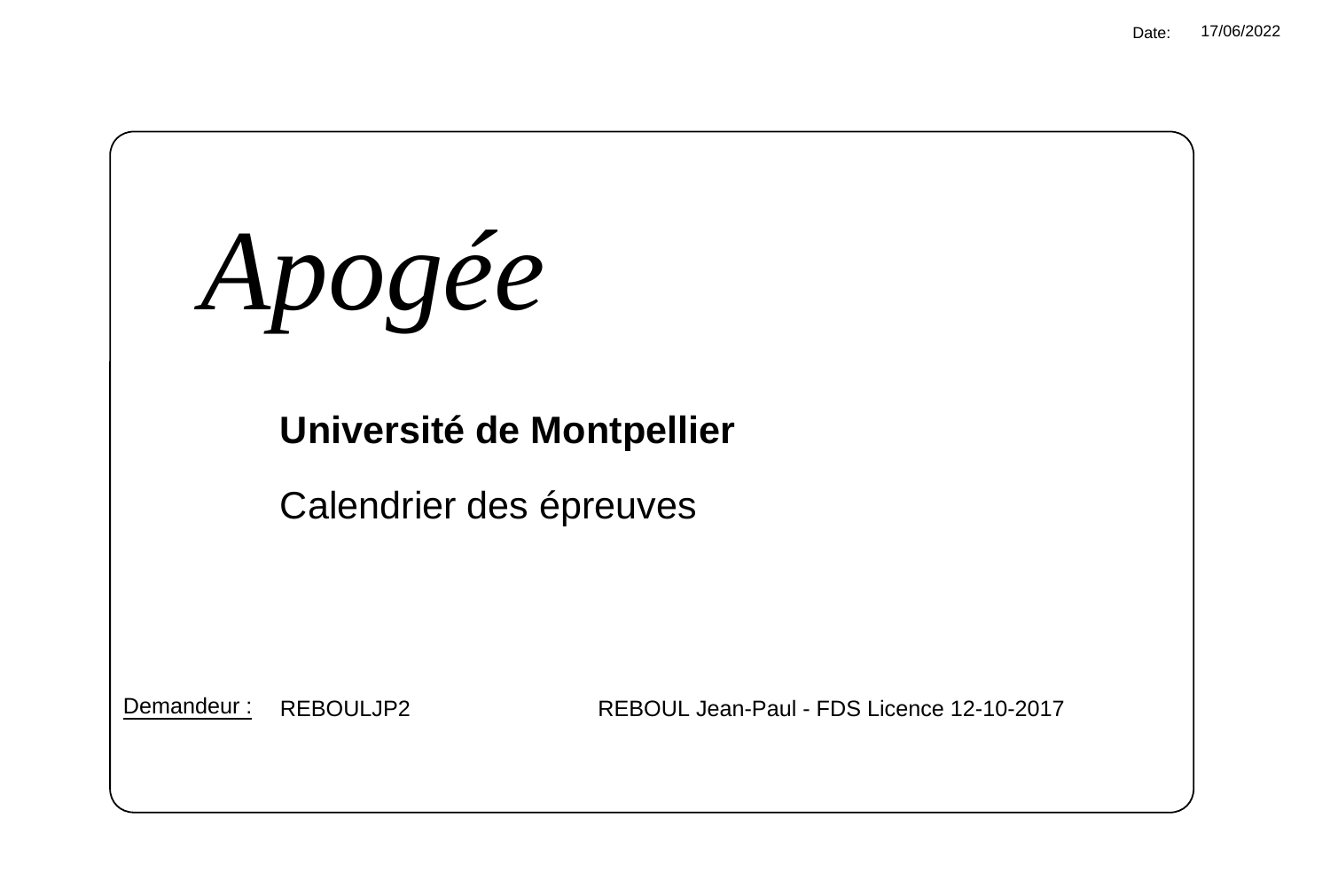Date: 17/06/2022

Page: 1/57

CALENDRIER : Session 2 L+M Semestres Pairs / Impairs **PERIODE** : Session 2 sem impairs L + Sem Pairs L+M

| <b>DATE</b> | H. DEB<br>H. FIN | <b>EPREUVE</b><br><b>TYPE D'EXERCICE</b><br><b>ENSEIGNANT RESPONSABLE</b> | <b>DUREE SALLE</b> |              | <b>LOCALISATION</b>                        | <b>EFFECTIF</b> | <b>SURVEILLANT</b> | <b>TIERS-TEMPS</b> |
|-------------|------------------|---------------------------------------------------------------------------|--------------------|--------------|--------------------------------------------|-----------------|--------------------|--------------------|
| 17/06/2022  | 09h00            | HA8301HE Maths PeiP S3                                                    | 2h00               | TD.36.402    | Plateau - TD 36.402                        | 90              | M. H. AKROUT       |                    |
|             | 11h00            |                                                                           |                    |              | Bâtiment 36 - site TRIOLET -<br><b>FDS</b> |                 | M. P. DOS SANTOS   |                    |
| 17/06/2022  | 09h00            | HAC307CE De l'Entité au Solide                                            | 2h00               | A.36.2-B     | Amphi 36.2 - rang B                        | 20              | MME F. ROUESSAC    | oui                |
|             | 11h00            |                                                                           |                    |              | Bâtiment 36 - site TRIOLET -<br><b>FDS</b> |                 |                    |                    |
|             |                  | MME F. ROUESSAC                                                           |                    |              |                                            |                 |                    |                    |
| 17/06/2022  | 09h00            | HAC512CE Réactivité Organique                                             | 2h00               | SC.36.6      | Salle de cours 36.6                        | 34              | M. M. ROLLAND      |                    |
|             | 11h00            | Fonctionnelle Parti                                                       |                    |              | Bâtiment 36 - site TRIOLET -<br><b>FDS</b> |                 |                    |                    |
|             |                  | M. M. ROLLAND                                                             |                    |              |                                            |                 |                    |                    |
| 17/06/2022  | 09h00            | HAE304XE Outils Mathématiques pour EEA                                    | 2h00               | $A.36.1 - B$ | Amphi 36.1 - rang B                        | 23              | MME A. VICET       | oui                |
|             | 11h00            |                                                                           |                    |              | Bâtiment 36 - site TRIOLET -<br><b>FDS</b> |                 |                    |                    |
|             |                  | MME A. VICET                                                              |                    |              |                                            |                 |                    |                    |
| 17/06/2022  | 09h00            | HAE504EE Informatique Industrielle                                        | 2h00               | A.5.06-B     | Amphi A.5.06 - Rangs B                     | 41              | M. A. VIRAZEL      | oui                |
|             | 11h00            |                                                                           |                    |              | Bâtiment 5                                 |                 |                    |                    |
|             |                  | M. A. VIRAZEL                                                             |                    |              |                                            |                 |                    |                    |
| 17/06/2022  | 09h00            | HAI107I2E remise a niveau mathématiques                                   | 2h00               | $A.5.03 - B$ | Amphi A.5.03 - Rangs B                     | 63              | M. A. MANCHERON    |                    |
|             | 11h00            |                                                                           |                    |              | Bâtiment 5                                 |                 | M. S. DAUDE        |                    |
|             |                  | M. V. BOUDET                                                              |                    | $A.5.04 - B$ | Amphi A.5.04 - Rangs B                     | 40              | M. V. BOUDET       | oui                |
|             |                  |                                                                           |                    |              | Bâtiment 5                                 |                 |                    |                    |
| 17/06/2022  | 09h00            | HAI109HE bioinformatique                                                  | 2h00               | $A.36.1 - A$ | Amphi 36.1 - rang A                        | 25              | M. A-M. ARIGON     |                    |
|             | 11h00            |                                                                           |                    |              | Bâtiment 36 - site TRIOLET -               |                 |                    |                    |
|             |                  | M. A-M. ARIGON                                                            |                    |              | <b>FDS</b>                                 |                 |                    |                    |
| 17/06/2022  | 09h00            | HAI301IE Modélisation et programmation                                    | 2h00               | A.5.01-B     | Amphi A.5.01 - Rangs B                     | 63              | M. C. DONY         |                    |
|             | 11h00            | objet 1                                                                   |                    |              | Bâtiment 5                                 |                 | MME M. HASCOET     |                    |
|             |                  | MME C. NEBUT                                                              |                    | A.5.02-B     | Amphi A.5.02 - Rangs B                     | 50              | MME C. NEBUT       | oui                |
|             |                  |                                                                           |                    |              | Bâtiment 5                                 |                 | MME M-L. MUGNIER   |                    |
| 17/06/2022  | 09h00            | HAI507IE Calcul formel et scientifique                                    | 2h00               | A.5.05-B     | Amphi A.5.05 - Rangs B                     | 58              | M. B. GRENET       | oui                |
|             | 11h00            |                                                                           |                    | Bâtiment 5   |                                            |                 | M. P. GIORGI       |                    |
|             |                  | M. P. GIORGI                                                              |                    |              |                                            |                 |                    |                    |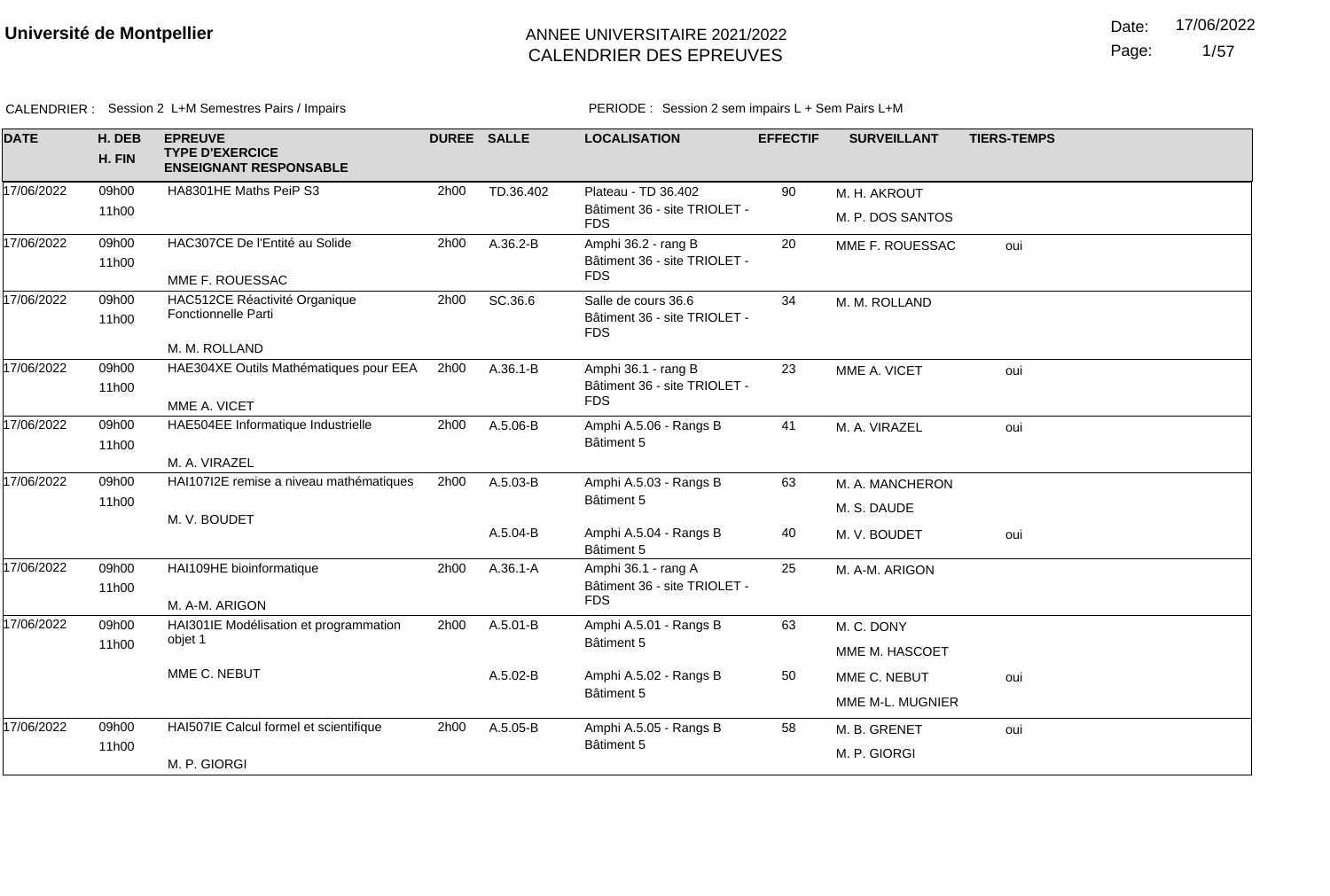Date: 17/06/2022

Page: 2/57

| <b>DATE</b> | H. DEB<br>H. FIN | <b>EPREUVE</b><br><b>TYPE D'EXERCICE</b><br><b>ENSEIGNANT RESPONSABLE</b> | <b>DUREE SALLE</b> |              | <b>LOCALISATION</b>                                                                                                                        | <b>EFFECTIF</b> | <b>SURVEILLANT</b>     | <b>TIERS-TEMPS</b> |
|-------------|------------------|---------------------------------------------------------------------------|--------------------|--------------|--------------------------------------------------------------------------------------------------------------------------------------------|-----------------|------------------------|--------------------|
| 17/06/2022  | 09h00            | HAN714TE Ressources Minérales                                             | 0h30               | A.36.3-A     | Amphi 36.3 - rang A                                                                                                                        | $\overline{7}$  | M. J M. MUNOZ          |                    |
|             | 09h30            |                                                                           |                    |              | Bâtiment 36 - site TRIOLET -<br><b>FDS</b>                                                                                                 |                 |                        |                    |
|             |                  | M. J-M. MUNOZ                                                             |                    |              |                                                                                                                                            |                 |                        |                    |
| 17/06/2022  | 09h00            | HAP101PE physique génrale                                                 | 2h00               | A.5.01-A     | Amphi A.5.01 - Rangs A                                                                                                                     | 65              | M. B. RUFFLÉ           |                    |
|             | 11h00            | M. N-O. WALLISER                                                          |                    |              | Bâtiment 5                                                                                                                                 |                 | M. T. GUILLET          |                    |
|             |                  |                                                                           |                    | A.5.02-A     | Amphi A.5.02 - Rangs A                                                                                                                     | 67              | MME C. TURC            |                    |
|             |                  |                                                                           |                    |              | Bâtiment 5                                                                                                                                 |                 | MME M. FRANCO<br>ONATE |                    |
|             |                  |                                                                           |                    | A.5.03-A     | Amphi A.5.03 - Rangs A                                                                                                                     | 66              | MME F. TERKI           |                    |
|             |                  |                                                                           |                    | Bâtiment 5   |                                                                                                                                            | M. Y. LACHAUD   |                        |                    |
|             |                  |                                                                           |                    | $A.5.04 - A$ | Amphi A.5.04 - Rangs A                                                                                                                     | 49              | M. J. VIENOT           | oui                |
|             |                  |                                                                           |                    |              | Bâtiment 5                                                                                                                                 |                 | M. N O. WALLISER       |                    |
|             |                  |                                                                           |                    | TD.36.314    | Salle de TD - TD 36.314<br>Bâtiment 36 - site TRIOLET -<br><b>FDS</b><br>Plateau - TD 36.409<br>Bâtiment 36 - site TRIOLET -<br><b>FDS</b> |                 | M. J P. REBOUL         |                    |
|             |                  |                                                                           |                    | TD.36.409    |                                                                                                                                            | 113             | M. A A. ZAHAB          |                    |
|             |                  |                                                                           |                    |              |                                                                                                                                            |                 | MME D. BAUX            |                    |
|             |                  |                                                                           |                    |              |                                                                                                                                            |                 | M. J. LARENA           |                    |
| 17/06/2022  | 09h00            | HAP301PE Thermodynamique 2                                                | 2h00               | A.5.05-A     | Amphi A.5.05 - Rangs A                                                                                                                     | 69              | M. C. LIGOURE          | oui                |
|             | 11h00            |                                                                           |                    |              | Bâtiment 5                                                                                                                                 |                 | M. G. NUNEZ            |                    |
|             |                  | M. C. LIGOURE                                                             |                    |              |                                                                                                                                            |                 |                        |                    |
| 17/06/2022  | 09h00            | HAP505PE Qptique Appliquée                                                | 2h00               | SC.36.7      | Salle de cours 36.7<br>Bâtiment 36 - site TRIOLET -                                                                                        | 31              | M. B. CHENAUD          |                    |
|             | 11h00            | M. B. CHENAUD                                                             |                    |              | <b>FDS</b>                                                                                                                                 |                 |                        |                    |
| 17/06/2022  | 09h00            | HAT101PE Physique pour TEE                                                | 2h00               | A.5.04-A     | Amphi A.5.04 - Rangs A                                                                                                                     | 18              |                        |                    |
|             | 11h00            |                                                                           |                    |              | Bâtiment 5                                                                                                                                 |                 | M. J. VIENOT           | oui                |
|             |                  | M. N-O. WALLISER                                                          |                    |              |                                                                                                                                            |                 | M. N O. WALLISER       |                    |
|             |                  |                                                                           |                    | TD.36.316    | Salle de TD - TD 36.316<br>Bâtiment 36 - site TRIOLET -<br><b>FDS</b>                                                                      |                 | M. J P. REBOUL         | oui                |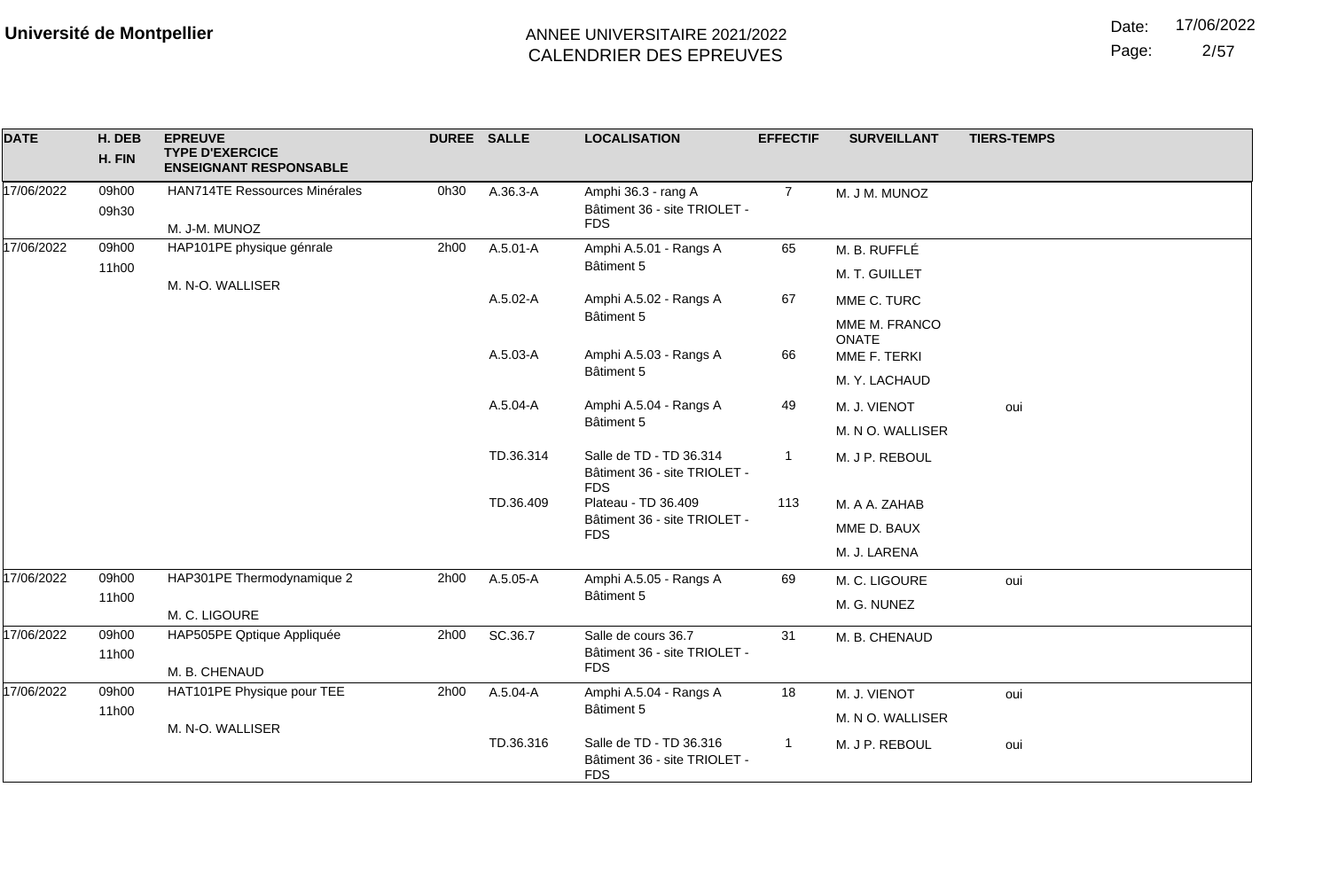Page:  $3/57$ 

| <b>DATE</b> | H. DEB         | <b>EPREUVE</b>                                          | <b>DUREE SALLE</b> |           | <b>LOCALISATION</b>                                                   | <b>EFFECTIF</b> | <b>SURVEILLANT</b>                      | <b>TIERS-TEMPS</b> |
|-------------|----------------|---------------------------------------------------------|--------------------|-----------|-----------------------------------------------------------------------|-----------------|-----------------------------------------|--------------------|
|             | H. FIN         | <b>TYPE D'EXERCICE</b><br><b>ENSEIGNANT RESPONSABLE</b> |                    |           |                                                                       |                 |                                         |                    |
| 17/06/2022  | 09h00          | HAV312BE description de la variabilité                  | 1h30               | GA-A      | Amphi DUMONTET - Rangs A                                              | 137             | M. F. FAGOTTO                           |                    |
|             | 10h30          |                                                         |                    |           | Bâtiment Administratif -<br>TRIOLET-FDS                               |                 | MME J. BOUTRY                           |                    |
|             |                | M. J. CLAUDE                                            |                    |           |                                                                       |                 | MME L. GANNOUN-<br>ZAKI<br>M. P. GANTET |                    |
|             |                |                                                         |                    | TD.36.101 | Plateau - TD 36.101                                                   | 114             | MME A. ERLICHMAN                        |                    |
|             |                |                                                         |                    |           | Bâtiment 36 - site TRIOLET -<br><b>FDS</b>                            |                 | M. J-M. ZAMORA                          |                    |
|             |                |                                                         |                    |           |                                                                       |                 | MME S. LAFFRAY                          |                    |
|             |                |                                                         |                    | TD.36.105 | Salle de TD - TD 36.105<br>Bâtiment 36 - site TRIOLET -<br><b>FDS</b> | 16              | M. G. MARIANI                           |                    |
|             |                |                                                         |                    | TD.36.302 | Plateau - TD 36.302                                                   | 116             | M. J. LOCQUEVILLE                       |                    |
|             |                |                                                         |                    |           | Bâtiment 36 - site TRIOLET -<br><b>FDS</b>                            |                 | MME L. BACH                             |                    |
|             |                |                                                         |                    |           |                                                                       | MME N. GODEFROY |                                         |                    |
|             |                |                                                         |                    | TD.36.306 | Salle de TD - TD 36.306<br>Bâtiment 36 - site TRIOLET -<br><b>FDS</b> | 11              | M. J. CLAUDE                            | oui                |
|             |                |                                                         |                    | TD.36.313 | Salle de TD - TD 36.313<br>Bâtiment 36 - site TRIOLET -<br><b>FDS</b> | 3               | M. J P. REBOUL                          | oui                |
| 17/06/2022  | 09h00<br>11h00 | HAV512HE Div. evolution des métazoaires<br>actuels      | 2h00               | SC.36.4   | Salle de cours 36.4<br>Bâtiment 36 - site TRIOLET -<br><b>FDS</b>     | 39              | M. F. LIHOREAU                          | oui                |
| 17/06/2022  | 09h00          | HAV516VE Génétique Fonctionnelle                        | 2h00               | A.5.06-A  | Amphi A.5.06 - Rangs A                                                | 42              | MME A-M. MARTINEZ-                      | oui                |
|             | 11h00          |                                                         |                    |           | Bâtiment 5                                                            |                 | <b>CAVALLI</b>                          |                    |
| 17/06/2022  | 09h00<br>11h00 | HAV523VE Neurobiologie et Neurophy<br>Cellulaire        | 2h00               | SC.36.5   | Salle de cours 36.5<br>Bâtiment 36 - site TRIOLET -<br><b>FDS</b>     | 34              | M. M. VIGNES                            | oui                |
|             |                |                                                         |                    | TD.36.315 | Salle de TD - TD 36.315<br>Bâtiment 36 - site TRIOLET -<br><b>FDS</b> | $\mathbf{1}$    | M. J P. REBOUL                          | oui                |
| 17/06/2022  | 09h00<br>10h00 | HAV531VE Réglementation Législation                     | 1h00               | TD.36.106 | Salle de TD - TD 36.106<br>Bâtiment 36 - site TRIOLET -<br><b>FDS</b> | 5               | M. D. TOUSCH                            | oui                |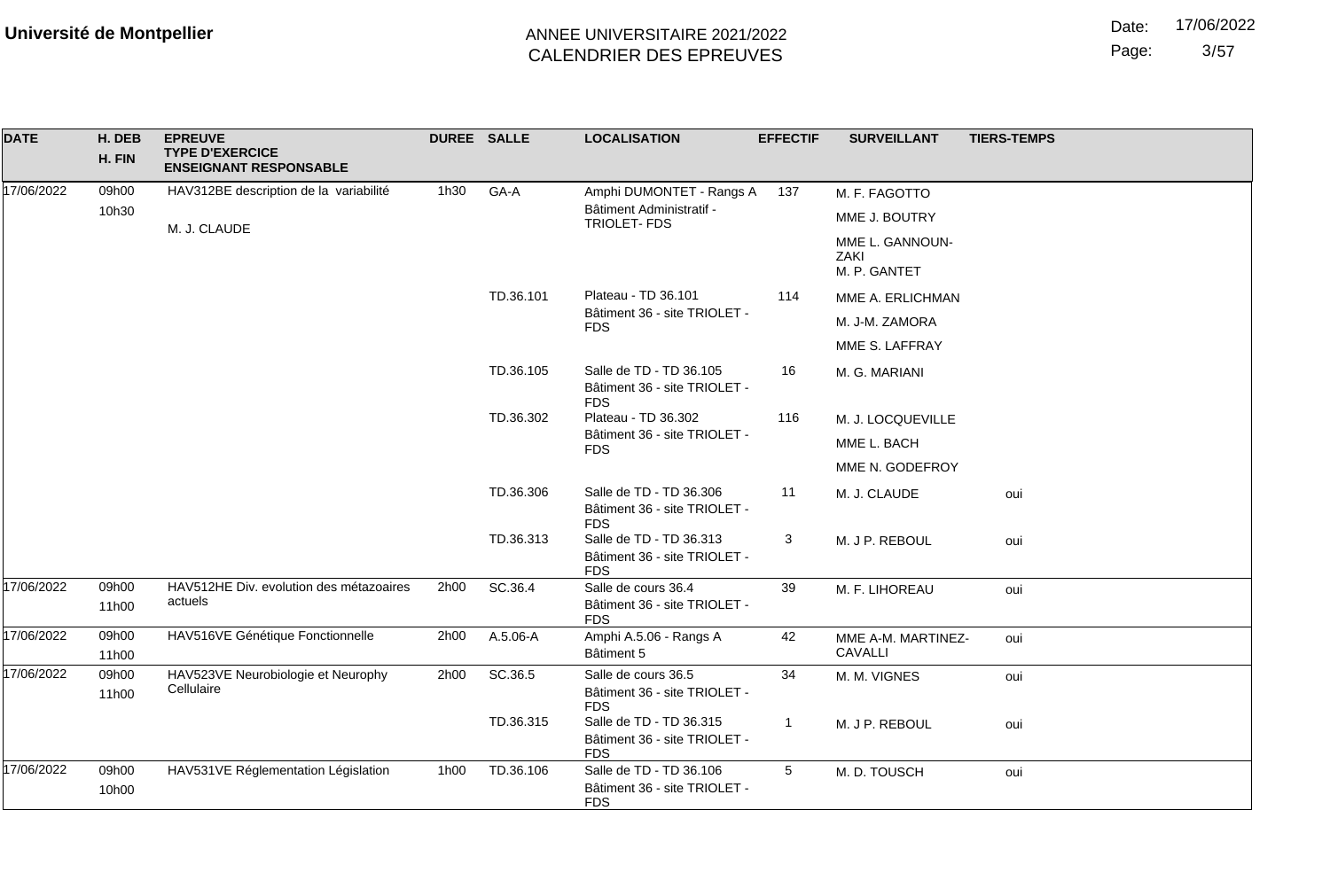Date: 17/06/2022

Page: 4/57

| <b>DATE</b> | H. DEB<br>H. FIN | <b>EPREUVE</b><br><b>TYPE D'EXERCICE</b><br><b>ENSEIGNANT RESPONSABLE</b> | <b>DUREE SALLE</b> |              | <b>LOCALISATION</b>                                                   | <b>EFFECTIF</b> | <b>SURVEILLANT</b>                                                 | <b>TIERS-TEMPS</b> |
|-------------|------------------|---------------------------------------------------------------------------|--------------------|--------------|-----------------------------------------------------------------------|-----------------|--------------------------------------------------------------------|--------------------|
| 17/06/2022  | 09h00<br>11h00   | HAY501YE Resistance des Materiauxct<br>M. P. CAÑADAS                      | 2h00               | A.36.2-A     | Amphi 36.2 - rang A<br>Bâtiment 36 - site TRIOLET -<br><b>FDS</b>     | 23              | M. P. CAÑADAS                                                      |                    |
| 17/06/2022  | 13h00<br>14h00   | HAB711BE desc/ infé<br>M. J. CLAUDE                                       | 1h00               | A.5.04-B     | Amphi A.5.04 - Rangs B<br>Bâtiment 5                                  | 4               | M. J. CLAUDE                                                       |                    |
| 17/06/2022  | 13h00<br>14h30   | HAC104CE chimie générale 2 partie 2                                       | 1h30               | A.5.01-A     | Amphi A.5.01 - Rangs A<br>Bâtiment 5<br>Plateau - TD 36.101           | 39              | M. P Y. BLANCHARD                                                  | oui                |
|             |                  |                                                                           |                    | TD.36.101    | Bâtiment 36 - site TRIOLET -<br><b>FDS</b>                            | 118             | M. C. RAYNAUD<br>MME S. DEVAUTOUR-<br><b>VINOT</b><br>M. S. LE VOT |                    |
|             |                  |                                                                           |                    | TD.36.306    | Salle de TD - TD 36.306<br>Bâtiment 36 - site TRIOLET -<br><b>FDS</b> | 1               | M. J P. REBOUL                                                     | oui                |
| 17/06/2022  | 13h00<br>15h00   | HAC313VE Physiologie<br>MME S. GAILLET                                    | 2h00               | A.36.1-A     | Amphi 36.1 - rang A<br>Bâtiment 36 - site TRIOLET -<br><b>FDS</b>     | 30              | MME I. MECHALY                                                     | oui                |
| 17/06/2022  | 13h00<br>15h00   | HAC502CE Thermodynamique:aspects<br>micro et macrosc                      | 2h00               | A.5.02-A     | Amphi A.5.02 - Rangs A<br>Bâtiment 5                                  | 68              | M. P. SISTAT<br>M. S. LAGERGE                                      | oui                |
|             |                  | M. J-Fç. DUFRÊCHE                                                         |                    | $A.5.03 - A$ | Amphi A.5.03 - Rangs A<br>Bâtiment 5                                  | 19              | M. J-F. DUFRÊCHE                                                   |                    |
| 17/06/2022  | 13h00<br>15h00   | HAE502EE Traitement du signal<br>MME A. PLAGELLAT-PENARIER                | 2h00               | A.5.04-A     | Amphi A.5.04 - Rangs A<br>Bâtiment 5                                  | 67              | M. F. PASCAL<br>M. S. BLIN                                         | oui                |
| 17/06/2022  | 13h00<br>15h00   | HAI108I2E remise a niveau en python<br>M. V. BOUDET                       | 2h00               | A.5.01-B     | Amphi A.5.01 - Rangs B<br>Bâtiment 5                                  | 63              | M. M. MEYNARD<br>M. M. MONTASSIER                                  |                    |
|             |                  |                                                                           |                    | A.5.02-B     | Amphi A.5.02 - Rangs B<br>Bâtiment 5                                  | 38              | M. V. BOUDET                                                       | oui                |
| 17/06/2022  | 13h00<br>15h00   | HAI502IE Sysèmes d'information et bases<br>de donnée                      | 2h00               | A.36.2-B     | Amphi 36.2 - rang B<br>Bâtiment 36 - site TRIOLET -<br><b>FDS</b>     | 28              | M. A-M. ARIGON                                                     |                    |
|             |                  | M. A-M. ARIGON                                                            |                    |              |                                                                       |                 |                                                                    |                    |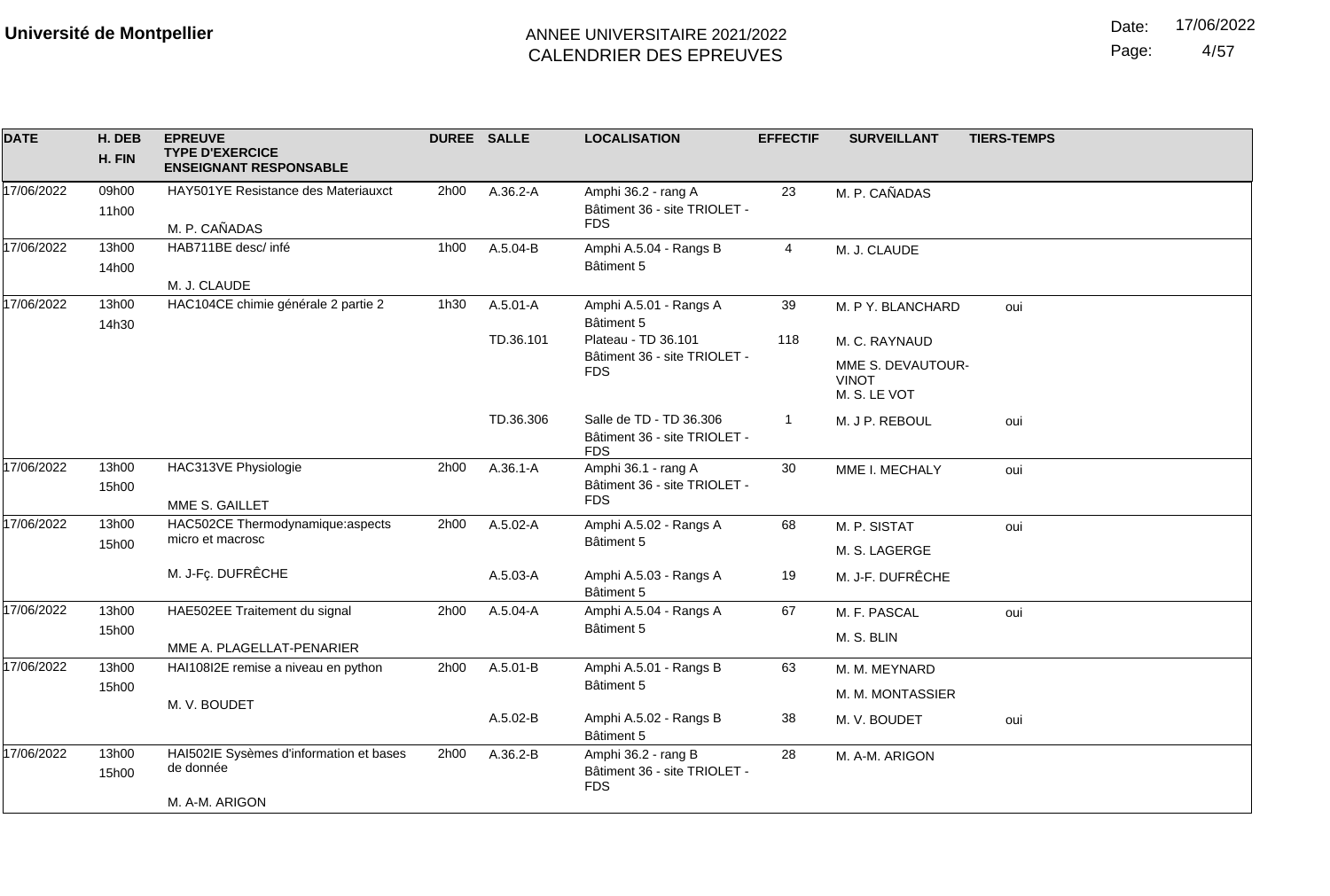Date: 17/06/2022

Page: 5/57

| <b>DATE</b> | H. DEB<br>H. FIN | <b>EPREUVE</b><br><b>TYPE D'EXERCICE</b><br><b>ENSEIGNANT RESPONSABLE</b> | DUREE SALLE |           | <b>LOCALISATION</b>                                                   | <b>EFFECTIF</b> | <b>SURVEILLANT</b>                                     | <b>TIERS-TEMPS</b> |  |
|-------------|------------------|---------------------------------------------------------------------------|-------------|-----------|-----------------------------------------------------------------------|-----------------|--------------------------------------------------------|--------------------|--|
| 17/06/2022  | 13h00<br>15h00   | HAP503PE Mécanique Analytique et<br>Quantique                             | 2h00        | A.36.2-A  | Amphi 36.2 - rang A<br>Bâtiment 36 - site TRIOLET -<br><b>FDS</b>     | 27              | M. J. DORIGNAC                                         |                    |  |
|             |                  | M. M. ANTEZZA                                                             |             |           |                                                                       |                 |                                                        |                    |  |
| 17/06/2022  | 13h00<br>15h00   | HAT105XE Mathématiques pour TEE<br>M. B. MOHAMMADI                        | 2h00        | A.36.3-B  | Amphi 36.3 - rang B<br>Bâtiment 36 - site TRIOLET -<br><b>FDS</b>     | 23              | M. B. MOHAMMADI                                        |                    |  |
|             |                  |                                                                           |             | TD.36.301 | Salle de TD - TD 36.301<br>Bâtiment 36 - site TRIOLET -<br><b>FDS</b> | $\mathbf{1}$    | M. J P. REBOUL                                         | oui                |  |
| 17/06/2022  | 13h00<br>15h00   | HAV109XE Méthodes calculatoires                                           | 2h00        | SC.36.4   | Salle de cours 36.4<br>Bâtiment 36 - site TRIOLET -<br><b>FDS</b>     | 34              | M. N. LOMBARD                                          |                    |  |
|             |                  | M. T. HAUSBERGER                                                          |             | TD.36.302 | Plateau - TD 36.302                                                   | 110             | M. C. CIBILS                                           |                    |  |
|             |                  |                                                                           |             |           | Bâtiment 36 - site TRIOLET -<br><b>FDS</b>                            |                 | M. T. DELCROIX                                         |                    |  |
|             |                  |                                                                           |             |           |                                                                       |                 | M. T. FERRAGUT                                         |                    |  |
|             |                  |                                                                           |             | TD.36.309 | Plateau - TD 36.309                                                   | 119             | M. A. HAIDAR                                           |                    |  |
|             |                  |                                                                           |             |           | Bâtiment 36 - site TRIOLET -<br><b>FDS</b>                            |                 | M. L. MENNETEAU                                        |                    |  |
|             |                  |                                                                           |             |           |                                                                       |                 |                                                        | M. T. SIMON        |  |
|             |                  |                                                                           |             | TD.36.313 | Salle de TD - TD 36.313<br>Bâtiment 36 - site TRIOLET -<br><b>FDS</b> | 16              | M. M. BOLOGNESI                                        | oui                |  |
|             |                  |                                                                           |             | TD.36.402 | Plateau - TD 36.402                                                   | 115             | MME A. JABBOUR                                         |                    |  |
|             |                  |                                                                           |             |           | Bâtiment 36 - site TRIOLET -<br><b>FDS</b>                            |                 | M. H. AKROUT                                           |                    |  |
|             |                  |                                                                           |             |           |                                                                       |                 | M. J-D. THERET                                         |                    |  |
| 17/06/2022  | 13h00            | HAV303VE base physiologie animale                                         | 2h00        | GA-A      | Amphi DUMONTET - Rangs A                                              | 129             | M. F. MENNECHET                                        | oui                |  |
|             | 15h00            | d'immunologie                                                             |             |           | Bâtiment Administratif -<br><b>TRIOLET-FDS</b>                        |                 | MME M-C. DE JESUS<br><b>FERREIRA</b><br>MME S. LAFFRAY |                    |  |
|             |                  |                                                                           |             |           |                                                                       |                 | MME S. GAILLET                                         |                    |  |
|             |                  |                                                                           |             | TD.36.314 | Salle de TD - TD 36.314<br>Bâtiment 36 - site TRIOLET -<br><b>FDS</b> | $\mathbf{1}$    | M. J P. REBOUL                                         | oui                |  |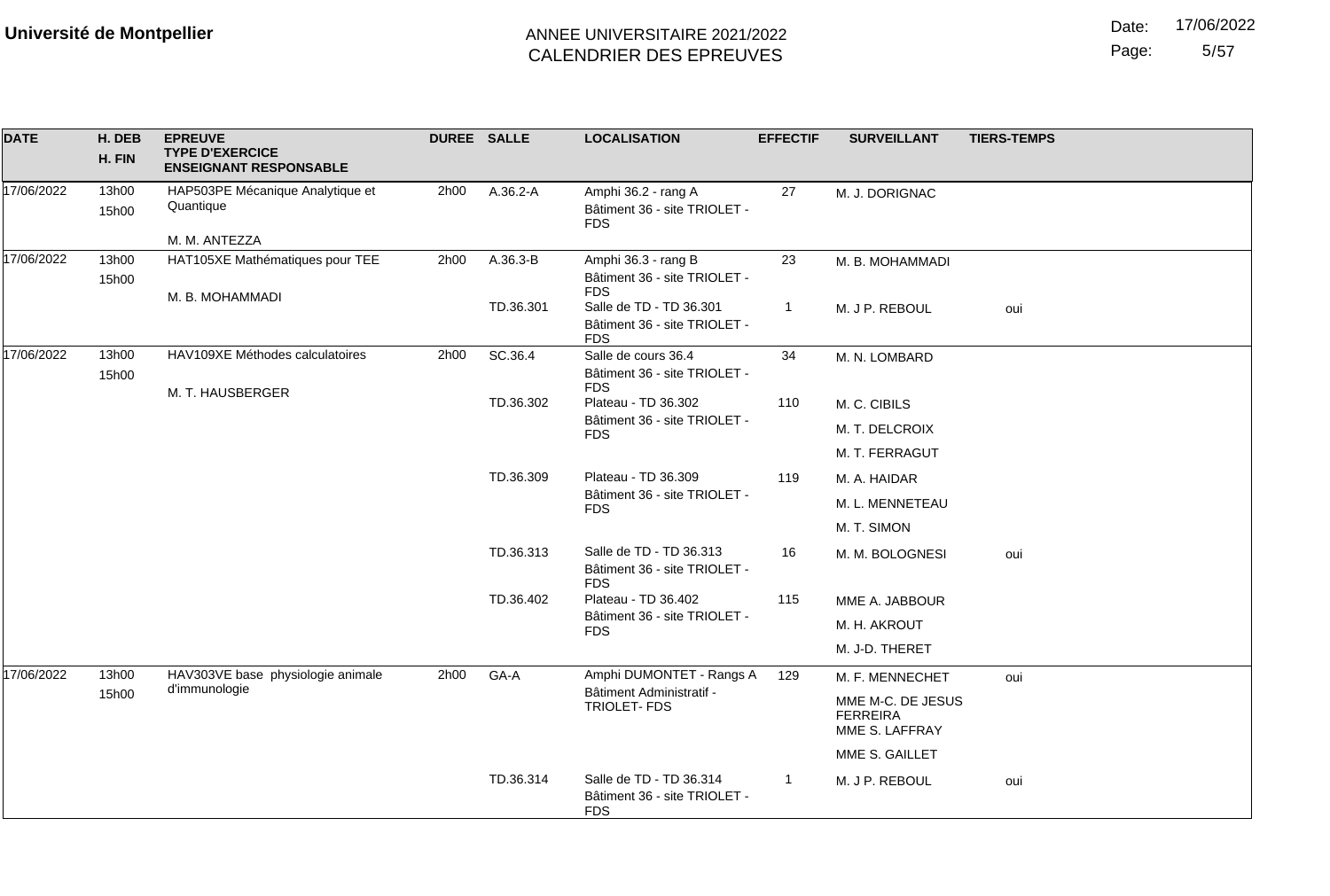Date: 17/06/2022

Page: 6/57

| <b>DATE</b> | H. DEB | <b>EPREUVE</b>                                          | DUREE SALLE |              | <b>LOCALISATION</b>                        | <b>EFFECTIF</b> | <b>SURVEILLANT</b> | <b>TIERS-TEMPS</b> |
|-------------|--------|---------------------------------------------------------|-------------|--------------|--------------------------------------------|-----------------|--------------------|--------------------|
|             | H. FIN | <b>TYPE D'EXERCICE</b><br><b>ENSEIGNANT RESPONSABLE</b> |             |              |                                            |                 |                    |                    |
| 17/06/2022  | 13h00  | HAV504BE Bases génétiques                               | 2h00        | SC.36.5      | Salle de cours 36.5                        | 37              | MME E. REBOUD      | oui                |
|             | 15h00  |                                                         |             |              | Bâtiment 36 - site TRIOLET -<br><b>FDS</b> |                 |                    |                    |
| 17/06/2022  | 13h00  | HAV519VE Métabolisme Céllulaire Intégré                 | 2h00        | $A.36.3 - A$ | Amphi 36.3 - rang A                        | 27              | M. S. BODIN        | oui                |
|             | 15h00  |                                                         |             |              | Bâtiment 36 - site TRIOLET -<br><b>FDS</b> |                 |                    |                    |
| 17/06/2022  | 13h00  | HAV529VE Physiologie Olfactive                          | 2h00        | A.36.1-B     | Amphi 36.1 - rang B                        | 17              | M. N. CHAUVET      |                    |
|             | 15h00  |                                                         |             |              | Bâtiment 36 - site TRIOLET -<br><b>FDS</b> |                 |                    |                    |
|             |        |                                                         |             | TD.36.315    | Salle de TD - TD 36.315                    | $\mathbf{1}$    | M. J P. REBOUL     | oui                |
|             |        |                                                         |             |              | Bâtiment 36 - site TRIOLET -<br><b>FDS</b> |                 |                    |                    |
| 17/06/2022  | 13h00  | HAX103XE analyse1 fonctions d'une                       | 2h00        | TD.36.409    | Plateau - TD 36.409                        | 109             | M. J. SALMON       | oui                |
|             | 15h00  | variable et sui                                         |             |              | Bâtiment 36 - site TRIOLET -<br><b>FDS</b> |                 | M. S. AZZIZ        |                    |
|             |        | M. S. MODESTE                                           |             |              |                                            |                 | M. S. MODESTE      |                    |
| 17/06/2022  | 13h00  | HAY301YC Dynamique du solide rigide                     | 2h00        | SC.36.6      | Salle de cours 36.6                        | 22              | M. M. BELLIEUD     |                    |
|             | 15h00  |                                                         |             |              | Bâtiment 36 - site TRIOLET -               |                 |                    |                    |
|             |        | MME Fç. KRASUCKI                                        |             |              | <b>FDS</b>                                 |                 |                    |                    |
| 17/06/2022  | 13h00  | HAY503YE Rheologie des materiaux                        | 2h00        | SC.36.7      | Salle de cours 36.7                        | 20              | M. P. CAÑADAS      |                    |
|             | 15h00  |                                                         |             |              | Bâtiment 36 - site TRIOLET -<br><b>FDS</b> |                 |                    |                    |
|             |        | M. P. CAÑADAS                                           |             |              |                                            |                 |                    |                    |
| 17/06/2022  | 16h00  | HA8101HE Maths PEIP S1                                  | 2h00        | A.5.01-B     | Amphi A.5.01 - Rangs B                     | 45              | M. M T. BENAMEUR   |                    |
|             | 18h00  |                                                         |             | TD.36.301    | Bâtiment 5<br>Salle de TD - TD 36.301      | $\mathbf{1}$    |                    |                    |
|             |        | M. M-T. BENAMEUR                                        |             |              | Bâtiment 36 - site TRIOLET -               |                 | M. J P. REBOUL     |                    |
|             |        |                                                         |             |              | <b>FDS</b>                                 |                 |                    |                    |
| 17/06/2022  | 16h00  | HA8302HE Physique Sc Ingé PEIPS3                        | 2h00        | A.5.02-A     | Amphi A.5.02 - Rangs A                     | 43              | M. B. HEHLEN       |                    |
|             | 18h00  |                                                         |             |              | Bâtiment 5                                 |                 |                    |                    |
|             |        | M. B. HEHLEN                                            |             |              |                                            |                 |                    |                    |
| 17/06/2022  | 16h00  | HAE301EE Electronique Analogique                        | 3h00        | $A.5.01 - A$ | Amphi A.5.01 - Rangs A                     | 43              | MME S. PAROLA      | oui                |
|             | 19h00  |                                                         |             |              | Bâtiment 5                                 |                 |                    |                    |
|             |        | MME S. PAROLA                                           |             |              |                                            |                 |                    |                    |
| 17/06/2022  | 16h00  | HAI106XE mùathématiques pour l'EEA                      | 2h00        | A.36.2-B     | Amphi 36.2 - rang B                        | 24              | MME J. GUERAND     |                    |
|             | 18h00  |                                                         |             |              | Bâtiment 36 - site TRIOLET -<br><b>FDS</b> |                 |                    |                    |
|             |        | MME J. GUERAND                                          |             |              |                                            |                 |                    |                    |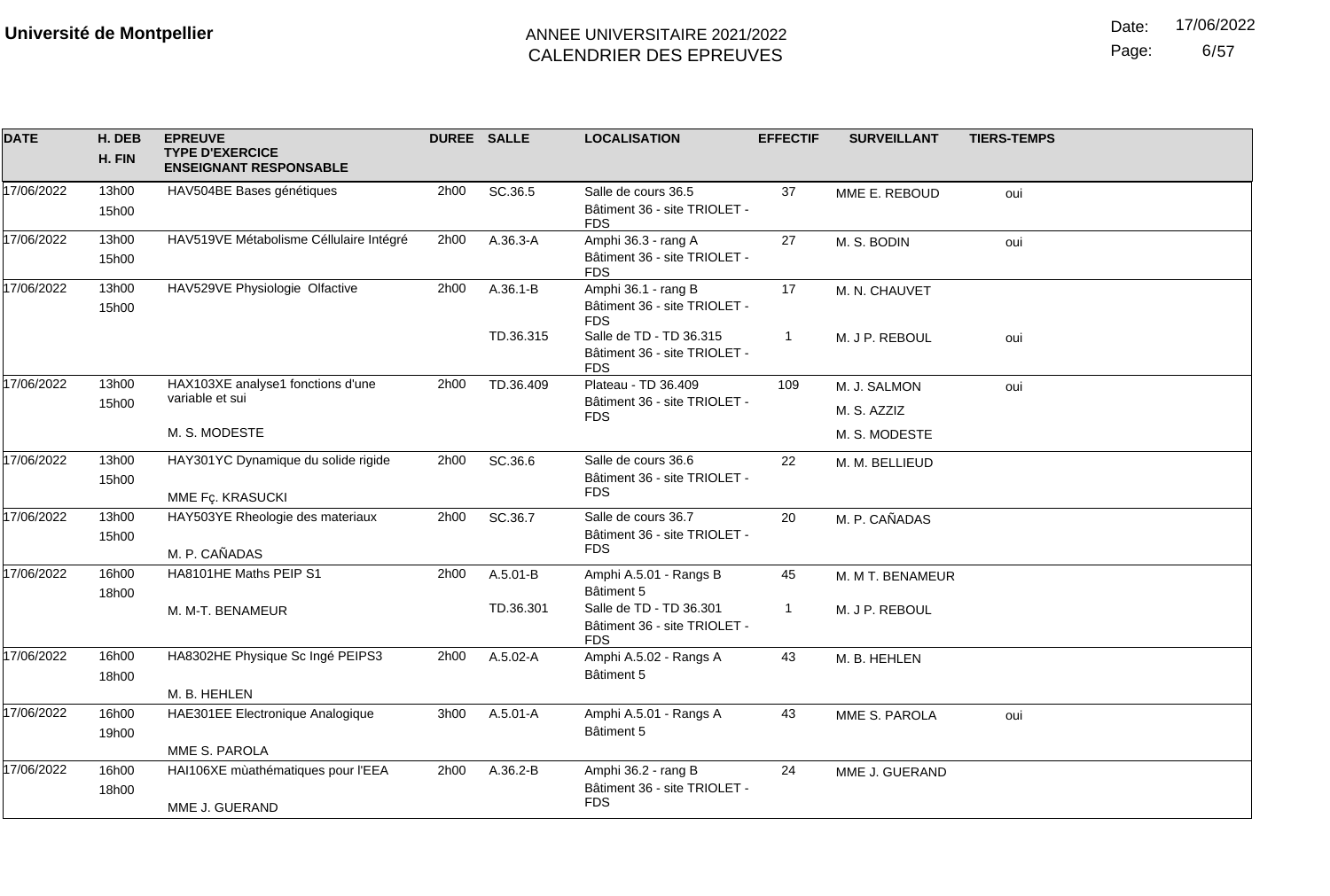Date: 17/06/2022

Page: 7/57

| <b>DATE</b> | H. DEB<br>H. FIN | <b>EPREUVE</b><br><b>TYPE D'EXERCICE</b><br><b>ENSEIGNANT RESPONSABLE</b> | DUREE SALLE |           | <b>LOCALISATION</b>                                                   | <b>EFFECTIF</b> | <b>SURVEILLANT</b> | <b>TIERS-TEMPS</b> |
|-------------|------------------|---------------------------------------------------------------------------|-------------|-----------|-----------------------------------------------------------------------|-----------------|--------------------|--------------------|
| 17/06/2022  | 16h00<br>18h00   | HAP302PE Electrostatique et<br>magnétostatique                            | 2h00        | TD.36.306 | Salle de TD - TD 36.306<br>Bâtiment 36 - site TRIOLET -<br><b>FDS</b> | $\overline{1}$  | M. J P. REBOUL     | oui                |
|             |                  | MME M. FORET                                                              |             | TD.36.409 | Plateau - TD 36.409                                                   | 101             | MME C. TURC        | oui                |
|             |                  |                                                                           |             |           | Bâtiment 36 - site TRIOLET -<br><b>FDS</b>                            |                 | MME M. FORET       |                    |
|             |                  |                                                                           |             |           |                                                                       |                 | MME N. MALARTIC    |                    |
| 17/06/2022  | 16h00            | HAP501PE Outils mathematiques S5                                          | 2h00        | A.36.1-B  | Amphi 36.1 - rang B                                                   | 27              | M. D. FELBACQ      |                    |
|             | 18h00            |                                                                           |             |           | Bâtiment 36 - site TRIOLET -<br><b>FDS</b>                            |                 |                    |                    |
| 17/06/2022  | 16h00            | M. D. FELBACQ<br>HAP504PE Introduction à la Physique                      | 2h00        | A.36.3-A  | Amphi 36.3 - rang A                                                   | 19              | M. J. DORIGNAC     | oui                |
|             | 18h00            | Statistique                                                               |             |           | Bâtiment 36 - site TRIOLET -<br><b>FDS</b>                            |                 |                    |                    |
|             |                  | M. J. DORIGNAC                                                            |             |           |                                                                       |                 |                    |                    |
| 17/06/2022  | 16h00            | HAS101XE outils mathématiques 1                                           | 2h00        | GA-A      | Amphi DUMONTET - Rangs A                                              | 134             | M. A. GANNOUN      |                    |
|             | 18h00            | M. C. GALLO                                                               |             |           | Bâtiment Administratif -<br>TRIOLET-FDS                               |                 | M. I. BADULESCU    |                    |
|             |                  |                                                                           |             |           |                                                                       |                 | M. M. BOLOGNESI    |                    |
|             |                  |                                                                           |             |           |                                                                       |                 | M. T. DELCROIX     |                    |
|             |                  |                                                                           |             | TD.36.101 | Plateau - TD 36.101                                                   | 118             | M. H. AKROUT       |                    |
|             |                  |                                                                           |             |           | Bâtiment 36 - site TRIOLET -<br><b>FDS</b>                            |                 | M. I. BABENKO      |                    |
|             |                  |                                                                           |             |           |                                                                       |                 | M. J-D. THERET     |                    |
|             |                  |                                                                           |             | TD.36.302 | Plateau - TD 36.302                                                   | 83              | M. C. CIBILS       | oui                |
|             |                  |                                                                           |             |           | Bâtiment 36 - site TRIOLET -<br><b>FDS</b>                            |                 | M. P. AZERAD       |                    |
|             |                  |                                                                           |             | TD.36.314 | Salle de TD - TD 36.314<br>Bâtiment 36 - site TRIOLET -<br><b>FDS</b> |                 | M. J P. REBOUL     |                    |
|             |                  |                                                                           |             | TD.36.316 | Salle de TD - TD 36.316<br>Bâtiment 36 - site TRIOLET -<br><b>FDS</b> | -1              | M. J P. REBOUL     | oui                |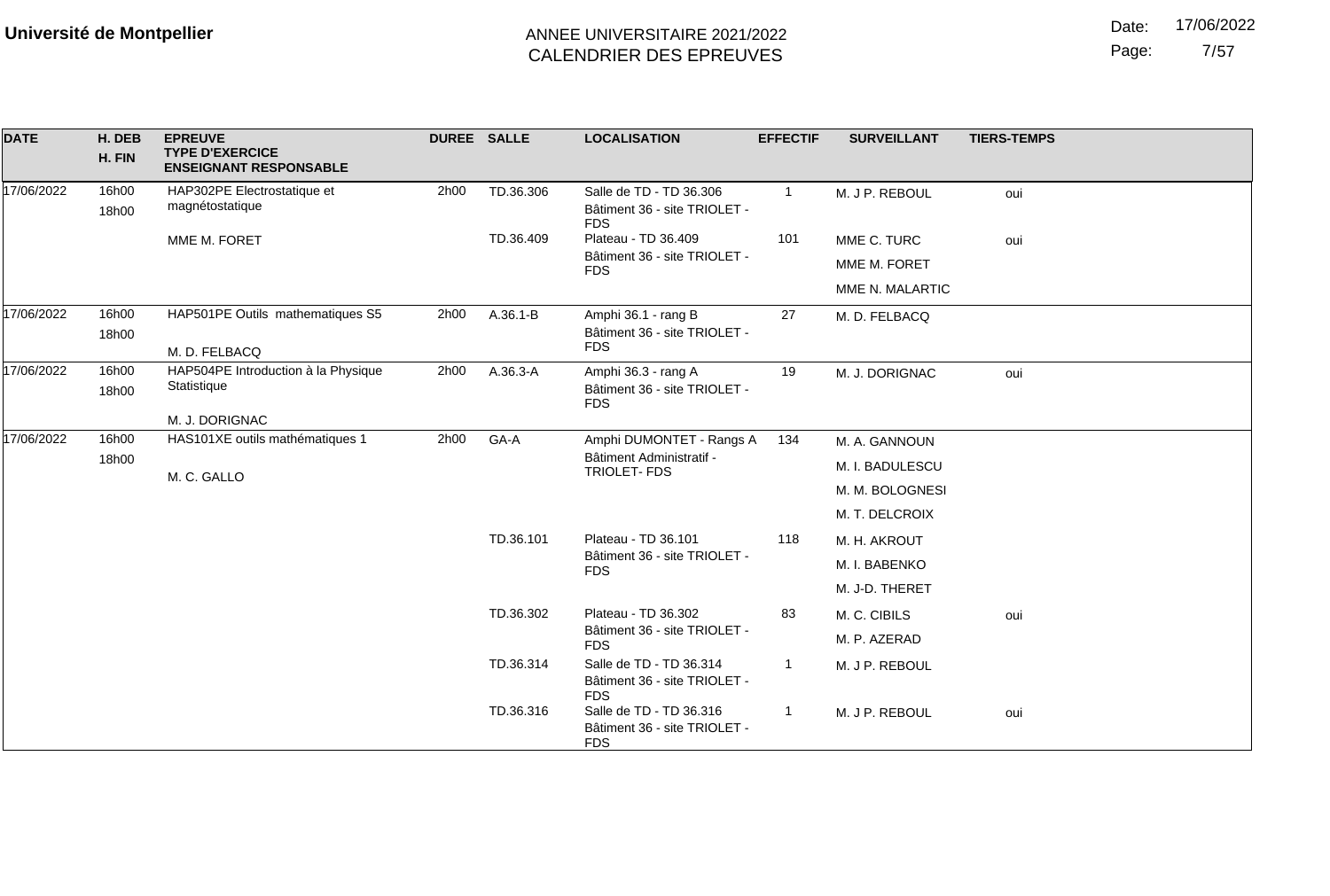Date: 17/06/2022

Page: 8/57

| <b>DATE</b> | H. DEB<br>H. FIN | <b>EPREUVE</b><br><b>TYPE D'EXERCICE</b><br><b>ENSEIGNANT RESPONSABLE</b> | <b>DUREE SALLE</b> |                                  | <b>LOCALISATION</b>                                                   | <b>EFFECTIF</b> | <b>SURVEILLANT</b>                           | <b>TIERS-TEMPS</b> |  |
|-------------|------------------|---------------------------------------------------------------------------|--------------------|----------------------------------|-----------------------------------------------------------------------|-----------------|----------------------------------------------|--------------------|--|
| 17/06/2022  | 16h00<br>18h00   | HAV305VE Biochimie                                                        | 2h00               | $A.36.1 - A$                     | Amphi 36.1 - rang A<br>Bâtiment 36 - site TRIOLET -<br><b>FDS</b>     | 33              | MME L. GANNOUN-<br>ZAKI                      | oui                |  |
|             |                  | MME L. GANNOUN-ZAKI                                                       |                    | TD.36.309                        | Plateau - TD 36.309                                                   | 118             | M. C. PLANQUE                                |                    |  |
|             |                  |                                                                           |                    |                                  | Bâtiment 36 - site TRIOLET -<br><b>FDS</b>                            |                 | M. D. TOUSCH                                 |                    |  |
|             |                  |                                                                           |                    | MME S. CHAUMONT-<br><b>DUBEL</b> |                                                                       |                 |                                              |                    |  |
|             |                  |                                                                           |                    | TD.36.313                        | Salle de TD - TD 36.313<br>Bâtiment 36 - site TRIOLET -<br><b>FDS</b> | $\overline{2}$  | M. J P. REBOUL                               | oui                |  |
|             |                  |                                                                           |                    | TD.36.402                        | Plateau - TD 36.402                                                   | 111             | MME C. MENARD                                |                    |  |
|             |                  |                                                                           |                    |                                  | Bâtiment 36 - site TRIOLET -<br><b>FDS</b>                            |                 | MME C. LAUTIER                               |                    |  |
|             |                  |                                                                           |                    |                                  |                                                                       | M. S. PEYRON    |                                              |                    |  |
| 17/06/2022  | 16h00<br>18h00   | HAV521BE Microorganismes                                                  | 2h00               | A.5.02-B                         | Amphi A.5.02 - Rangs B<br>Bâtiment 5                                  | 36              | MME A. CARO                                  | oui                |  |
| 17/06/2022  | 16h00<br>18h00   | HAV528VE Physiologie cardiaque                                            | 2h00               | A.36.2-A                         | Amphi 36.2 - rang A<br>Bâtiment 36 - site TRIOLET -<br><b>FDS</b>     | 32              | MME E. BECHARD                               | oui                |  |
|             |                  |                                                                           |                    | TD.36.315                        | Salle de TD - TD 36.315<br>Bâtiment 36 - site TRIOLET -<br><b>FDS</b> | -1              | M. J P. REBOUL                               | oui                |  |
| 20/06/2022  | 09h00            | <b>HAI102IE PROGRAMMATION</b>                                             | 2h00               | A.5.03-A                         | Amphi A.5.03 - Rangs A                                                | 68              | M. C. DONY                                   | oui                |  |
|             | 11h00            | <b>FONCTIONNELLE</b>                                                      |                    |                                  | Bâtiment 5                                                            |                 | M. P. JANSSEN                                |                    |  |
|             |                  | M. P. JANSSEN                                                             |                    | A.5.04-A                         | Amphi A.5.04 - Rangs A                                                | 68              | M. J-C. KONIG                                | oui                |  |
|             |                  |                                                                           |                    | Bâtiment 5                       |                                                                       | M. V. BOUDET    |                                              |                    |  |
|             |                  |                                                                           |                    | A.5.05-A                         | Amphi A.5.05 - Rangs A<br>Bâtiment 5                                  | 66              | MME A M. ARIGON<br>CHIFOLLEAU<br>M. S. BESSY | oui                |  |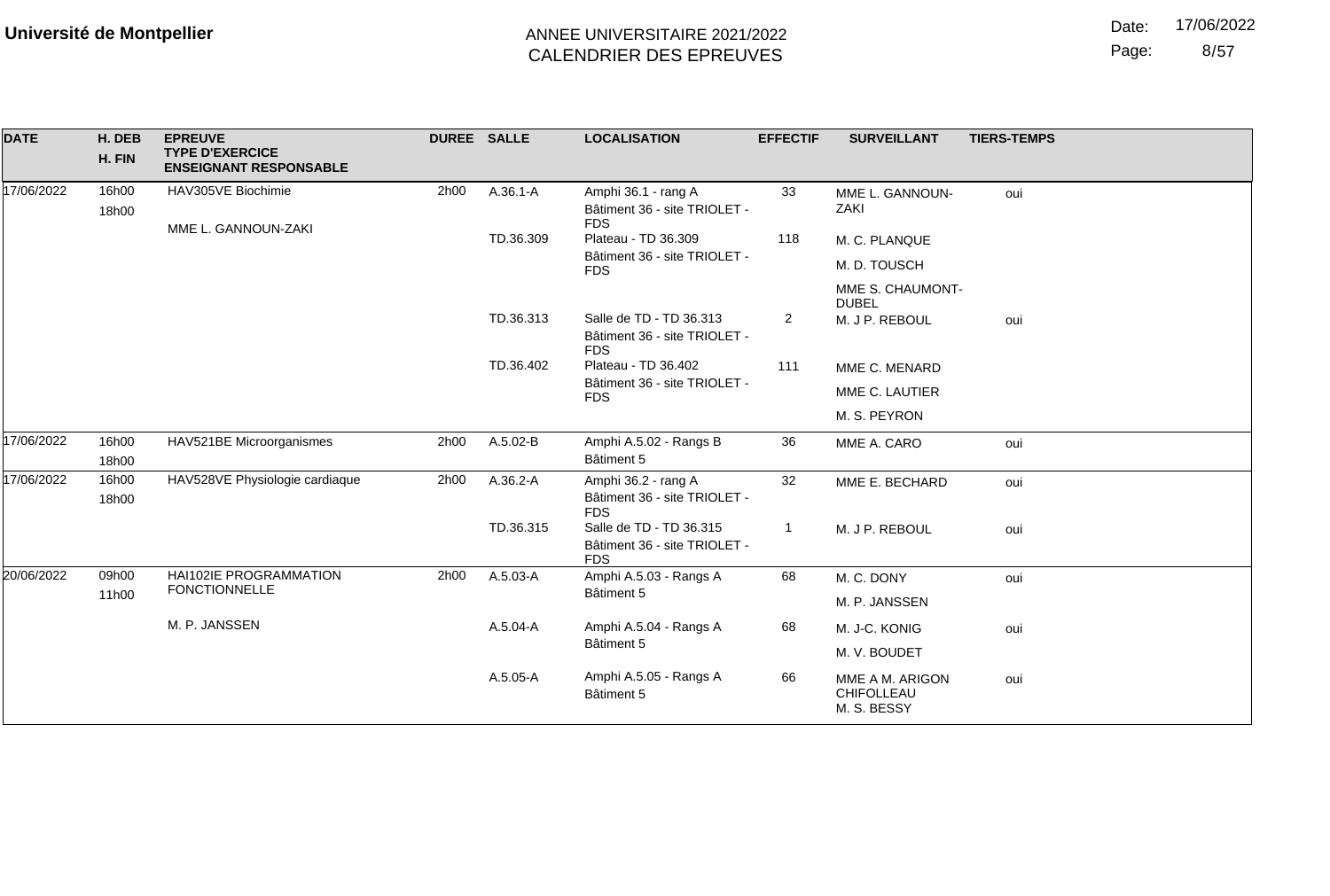Page: /57

| <b>DATE</b> | H. DEB | <b>EPREUVE</b>                                          | <b>DUREE SALLE</b> |                        | <b>LOCALISATION</b>                                                   | <b>EFFECTIF</b>  | <b>SURVEILLANT</b> | <b>TIERS-TEMPS</b> |
|-------------|--------|---------------------------------------------------------|--------------------|------------------------|-----------------------------------------------------------------------|------------------|--------------------|--------------------|
|             | H. FIN | <b>TYPE D'EXERCICE</b><br><b>ENSEIGNANT RESPONSABLE</b> |                    |                        |                                                                       |                  |                    |                    |
| 20/06/2022  | 09h00  | HAT102TE Géologie                                       | 2h00               | A.5.01-A               | Amphi A.5.01 - Rangs A                                                | 66               | M. A. BASTIDE      |                    |
|             | 11h00  |                                                         |                    |                        | Bâtiment 5                                                            |                  | M. P. VERNANT      |                    |
|             |        | M. P. VERNANT                                           |                    | A.5.02-A               | Amphi A.5.02 - Rangs A                                                | 59               | MME D. DELMAS      | oui                |
|             |        |                                                         |                    |                        | Bâtiment 5                                                            |                  | M. F. PERDIEU      |                    |
|             |        |                                                         |                    | TD.36.313              | Salle de TD - TD 36.313<br>Bâtiment 36 - site TRIOLET -<br><b>FDS</b> | $\mathbf{1}$     | M. J P. REBOUL     | oui                |
| 20/06/2022  | 09h00  | HAV309CC Chimie pour les biologistes                    | 2h00               | GA-A                   | Amphi DUMONTET - Rangs A                                              | 208              | M. C. IUNG         | oui                |
|             | 11h00  |                                                         |                    |                        | Bâtiment Administratif -<br>TRIOLET-FDS                               |                  | M. C. RAYNAUD      |                    |
|             |        |                                                         |                    |                        |                                                                       |                  | M. F. LEMOIGNO     |                    |
|             |        |                                                         |                    |                        |                                                                       |                  | MME G. DEGOLS      |                    |
|             |        |                                                         |                    | TD.36.314              | Salle de TD - TD 36.314<br>Bâtiment 36 - site TRIOLET -<br><b>FDS</b> | $\mathbf{1}$     | M. J P. REBOUL     | oui                |
| 20/06/2022  | 09h00  | HAV510VE biotechnologie                                 | 2h00               | A.5.01-B               | Amphi A.5.01 - Rangs B                                                | 32               | MME L. BACH        | oui                |
|             | 11h00  |                                                         |                    |                        | Bâtiment 5                                                            |                  |                    |                    |
| 20/06/2022  | 09h00  | HAY302YE Materiaux et Structures simples<br>partie      | 1h30               | A.5.02-B               | Amphi A.5.02 - Rangs B<br>Bâtiment 5                                  | 53               | MME A. MARCHAL     | oui                |
|             | 10h30  |                                                         |                    |                        |                                                                       |                  |                    |                    |
|             |        | MME A. MARCHAL                                          |                    |                        |                                                                       |                  |                    |                    |
| 20/06/2022  | 13h00  | HAC306CE Chimie Organique Partie 2                      | 0h30               | GA-A                   | Amphi DUMONTET - Rangs A                                              | 111              | M. C. NIEBEL       | oui                |
|             | 13h30  | M. F. COUTROT                                           |                    |                        | Bâtiment Administratif -<br>TRIOLET-FDS                               |                  | MME E. REMOND      |                    |
|             |        |                                                         |                    |                        |                                                                       |                  | M. F. COUTROT      |                    |
| 20/06/2022  | 13h00  | HAI104IE jouons aux automates                           | 2h00               | A.5.02-A               | Amphi A.5.02 - Rangs A                                                | 68               | M. M. LAFOURCADE   | oui                |
|             | 15h00  | deterministes                                           |                    |                        | Bâtiment 5                                                            |                  | M. S. DAUDE        |                    |
|             |        | M. P. JANSSEN                                           |                    | A.5.03-A               | Amphi A.5.03 - Rangs A                                                | 68               | MME H L. BOUZIANE  | oui                |
|             |        |                                                         |                    |                        | Bâtiment 5                                                            |                  | MME N. FARAJ       |                    |
|             |        |                                                         | A.5.04-A           | Amphi A.5.04 - Rangs A | 57                                                                    | M. M. MONTASSIER | oui                |                    |
|             |        |                                                         |                    |                        | Bâtiment 5                                                            |                  | M. R. LEGRAND      |                    |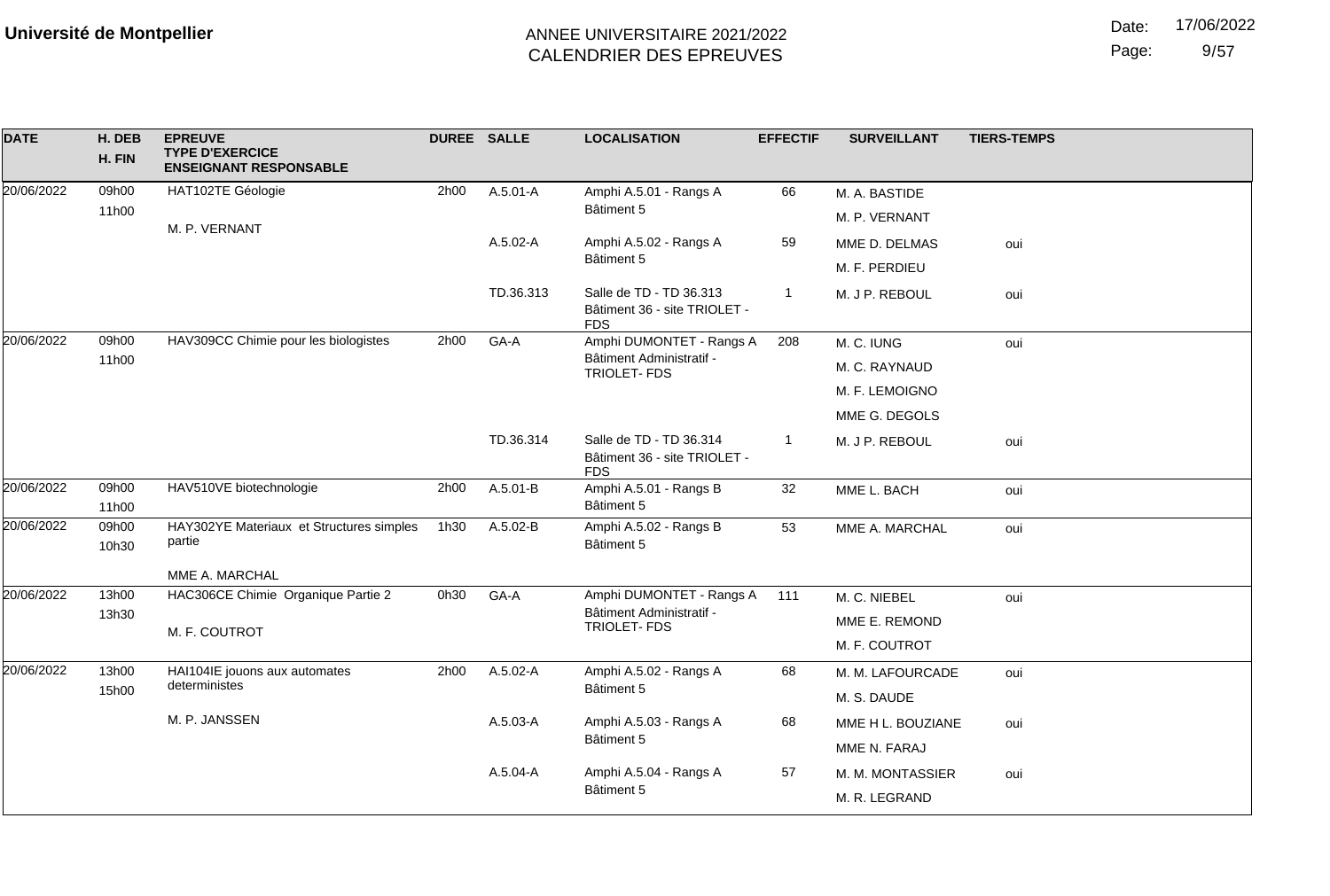Date: 17/06/2022

Page: 10/57

| <b>DATE</b> | H. DEB<br>H. FIN | <b>EPREUVE</b><br><b>TYPE D'EXERCICE</b><br><b>ENSEIGNANT RESPONSABLE</b> | <b>DUREE SALLE</b> |              | <b>LOCALISATION</b>                                                   | <b>EFFECTIF</b> | <b>SURVEILLANT</b> | <b>TIERS-TEMPS</b> |
|-------------|------------------|---------------------------------------------------------------------------|--------------------|--------------|-----------------------------------------------------------------------|-----------------|--------------------|--------------------|
| 20/06/2022  | 13h00            | HAI306XE Arithmétique                                                     | 2h00               | TD.36.302    | Plateau - TD 36.302                                                   | 72              | M. C. DUPONT       | oui                |
|             | 15h00            | M. N. SABY                                                                |                    |              | Bâtiment 36 - site TRIOLET -<br><b>FDS</b>                            |                 | M. N. SABY         |                    |
| 20/06/2022  | 13h00            | HAP304PE Physique des Oscillateurs                                        | 2h00               | $A.5.01 - A$ | Amphi A.5.01 - Rangs A                                                | 43              | M. E. JOSSELIN     | oui                |
|             | 15h00            | M. B. GUIZAL                                                              |                    |              | Bâtiment 5                                                            |                 |                    |                    |
| 20/06/2022  | 13h00            | HAT101TC la terre et ses ressources                                       | 2h00               | $A.5.01 - B$ | Amphi A.5.01 - Rangs B                                                | 55              | M. B. GIBERT       | oui                |
|             | 15h00            |                                                                           |                    |              | Bâtiment 5                                                            |                 | MME C. BATIOT      |                    |
|             |                  |                                                                           |                    | TD.36.313    | Salle de TD - TD 36.313<br>Bâtiment 36 - site TRIOLET -<br><b>FDS</b> |                 | M. J P. REBOUL     | oui                |
| 20/06/2022  | 13h00            | HAY306YE Matériaux et stcructures<br>simples-partie                       | 1h30               | $A.5.02-B$   | Amphi A.5.02 - Rangs B                                                | 44              | MME A. MARCHAL     |                    |
|             | 14h30            |                                                                           |                    |              | Bâtiment 5                                                            |                 |                    |                    |
|             |                  | MME A. MARCHAL                                                            |                    |              |                                                                       |                 |                    |                    |
| 20/06/2022  | 16h00            | HA8102HE Physique Sc Ingé PEIP S1                                         | 2h00               | TD.36.101    | Plateau - TD 36.101                                                   | 93              | M. F. MAILLY       |                    |
|             | 18h00            | M. K. MAUSSANG                                                            |                    |              | Bâtiment 36 - site TRIOLET -<br><b>FDS</b>                            |                 | M. K. MAUSSANG     |                    |
|             |                  |                                                                           |                    |              |                                                                       |                 | M. O. GELSOMINO    |                    |
| 20/06/2022  | 16h00            | HAE101EE Electronique 1                                                   | 2h00               | GA-A         | Amphi DUMONTET - Rangs A                                              | 110             | MME A. VICET       | oui                |
|             | 18h00            |                                                                           |                    |              | Bâtiment Administratif -<br><b>TRIOLET-FDS</b>                        |                 | M. J. CASTELLON    |                    |
|             |                  | MME A. VICET                                                              |                    |              |                                                                       |                 | M. R. ARINERO      |                    |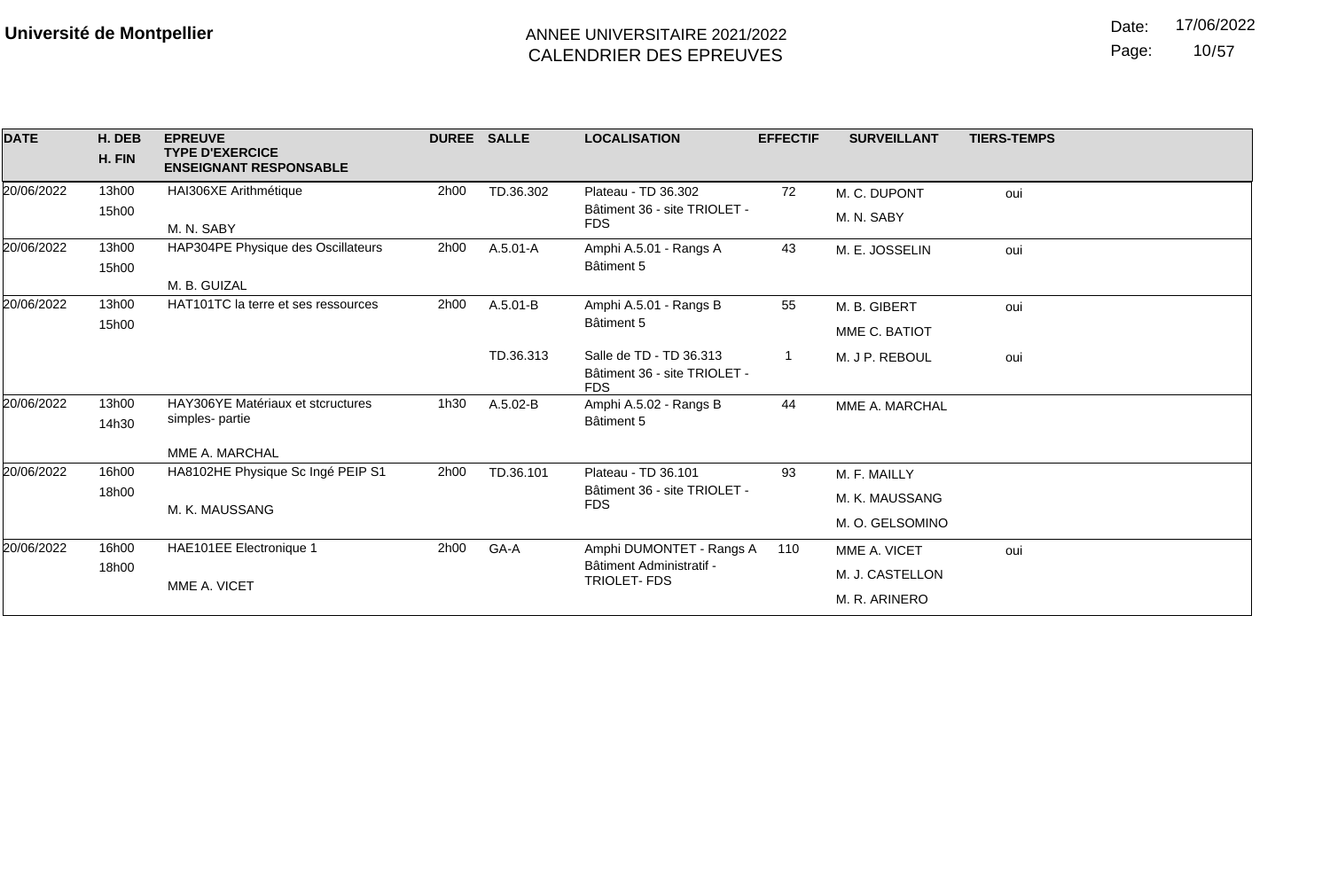Date: 17/06/2022

Page: 11/57

| <b>DATE</b> | H. DEB<br>H. FIN | <b>EPREUVE</b><br><b>TYPE D'EXERCICE</b><br><b>ENSEIGNANT RESPONSABLE</b> | <b>DUREE SALLE</b> |                                                                       | <b>LOCALISATION</b>                                                   | <b>EFFECTIF</b> | <b>SURVEILLANT</b>                            | <b>TIERS-TEMPS</b> |
|-------------|------------------|---------------------------------------------------------------------------|--------------------|-----------------------------------------------------------------------|-----------------------------------------------------------------------|-----------------|-----------------------------------------------|--------------------|
| 21/06/2022  | 09h00            | HAC101CE chimie générale 1                                                | 2h00               | A.5.01-A                                                              | Amphi A.5.01 - Rangs A                                                | 53              | M. A. MEHDI                                   | oui                |
|             | 11h00            |                                                                           |                    |                                                                       | Bâtiment 5                                                            |                 | M. J-S. FILHOL                                |                    |
|             |                  | M. J-S. FILHOL                                                            |                    | GA-A                                                                  | Amphi DUMONTET - Rangs A                                              | 133             | M. A. AYRAL                                   |                    |
|             |                  |                                                                           |                    |                                                                       | Bâtiment Administratif -<br>TRIOLET- FDS                              |                 | MME C. CAMMARANO                              |                    |
|             |                  |                                                                           |                    |                                                                       |                                                                       |                 | MME G. GASSIN                                 |                    |
|             |                  |                                                                           |                    |                                                                       |                                                                       |                 | MME M. BEN YAHIA                              |                    |
|             |                  |                                                                           |                    | TD.36.101                                                             | Plateau - TD 36.101<br>Bâtiment 36 - site TRIOLET -<br><b>FDS</b>     | 118             | MME A. LETROUIT-<br>LEBRANCHU<br>M. P. GAUDIN |                    |
|             |                  |                                                                           |                    |                                                                       |                                                                       |                 | M. U. DEMIRCI                                 |                    |
|             |                  |                                                                           | TD.36.301          | Salle de TD - TD 36.301<br>Bâtiment 36 - site TRIOLET -<br><b>FDS</b> | 1                                                                     | M. J P. REBOUL  |                                               |                    |
|             |                  |                                                                           |                    | TD.36.313                                                             | Salle de TD - TD 36.313<br>Bâtiment 36 - site TRIOLET -<br><b>FDS</b> | $\mathbf{1}$    | M. J P. REBOUL                                | oui                |
|             |                  |                                                                           |                    | TD.36.314                                                             | Salle de TD - TD 36.314<br>Bâtiment 36 - site TRIOLET -<br><b>FDS</b> | 1               | M. J P. REBOUL                                |                    |
|             |                  |                                                                           |                    | TD.36.316                                                             | Salle de TD - TD 36.316<br>Bâtiment 36 - site TRIOLET -<br><b>FDS</b> | $\mathbf{1}$    | M. J P. REBOUL                                | oui                |
| 21/06/2022  | 09h00            | HAC301CE Chimie Organique Partie 1                                        | 1h30               | A.5.01-B                                                              | Amphi A.5.01 - Rangs B                                                | 47              | MME E. REMOND                                 | oui                |
|             | 10h30            |                                                                           |                    |                                                                       | Bâtiment 5                                                            |                 | M. F. COUTROT                                 |                    |
|             |                  | M. F. COUTROT                                                             |                    | TD.36.306                                                             | Salle de TD - TD 36.306<br>Bâtiment 36 - site TRIOLET -<br><b>FDS</b> | $\mathbf{1}$    | M. J P. REBOUL                                | oui                |
|             |                  |                                                                           | TD.36.315          | Salle de TD - TD 36.315<br>Bâtiment 36 - site TRIOLET -<br><b>FDS</b> | $\mathbf{1}$                                                          | M. J P. REBOUL  | oui                                           |                    |
|             |                  |                                                                           | TD.36.409          | Plateau - TD 36.409                                                   | 117                                                                   | MME C. CLAVEL   |                                               |                    |
|             |                  |                                                                           |                    | Bâtiment 36 - site TRIOLET -<br><b>FDS</b>                            |                                                                       | M. C. NIEBEL    |                                               |                    |
|             |                  |                                                                           |                    |                                                                       |                                                                       |                 | M. P. LAURENT                                 |                    |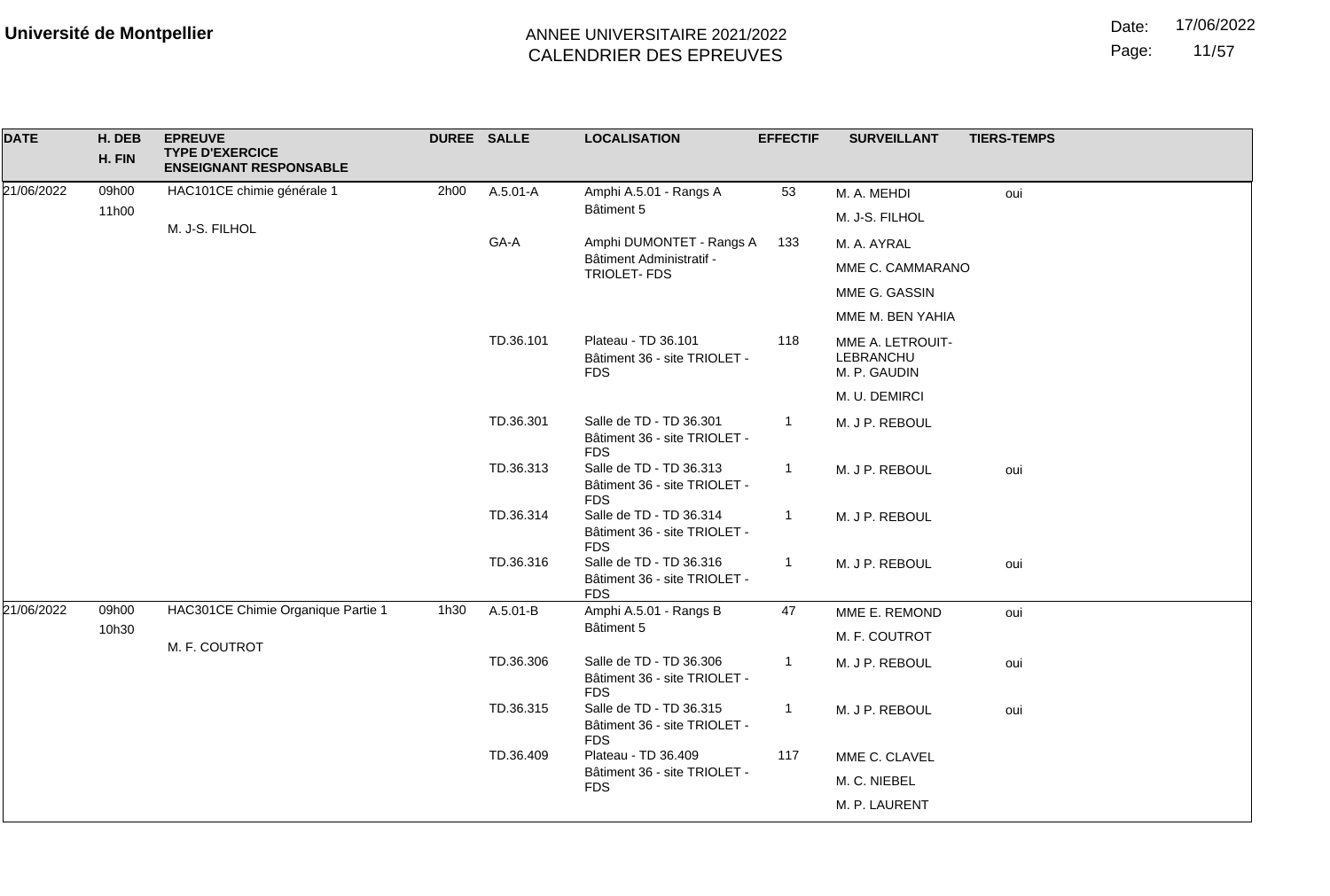Date: 17/06/2022

Page: 12/57

| <b>DATE</b> | H. DEB<br>H. FIN | <b>EPREUVE</b><br><b>TYPE D'EXERCICE</b><br><b>ENSEIGNANT RESPONSABLE</b> | DUREE SALLE |           | <b>LOCALISATION</b>                                                   | <b>EFFECTIF</b> | <b>SURVEILLANT</b> | <b>TIERS-TEMPS</b> |
|-------------|------------------|---------------------------------------------------------------------------|-------------|-----------|-----------------------------------------------------------------------|-----------------|--------------------|--------------------|
| 21/06/2022  | 09h00<br>11h00   | HAC504VE Biologie moleculaire                                             | 2h00        | TD.36.413 | Salle de TD - TD 36.413<br>Bâtiment 36 - site TRIOLET -               | 2               | MME G. DEGOLS      |                    |
|             |                  | MME G. DEGOLS                                                             |             |           | <b>FDS</b>                                                            |                 |                    |                    |
| 21/06/2022  | 09h00<br>10h30   | HAC510CE Matériaux Inorganiques<br>Synthèse et carac                      | 1h30        | A.36.1-B  | Amphi 36.1 - rang B<br>Bâtiment 36 - site TRIOLET -<br><b>FDS</b>     | 24              | M. G. TAILLADES    |                    |
|             |                  | M. G. TAILLADES                                                           |             |           |                                                                       |                 |                    |                    |
| 21/06/2022  | 09h00<br>10h30   | HAE303EE Génie<br>Informatique/Programmation                              | 1h30        | A.36.2-A  | Amphi 36.2 - rang A<br>Bâtiment 36 - site TRIOLET -<br><b>FDS</b>     | 24              | M. M. MYARA        | oui                |
|             |                  | M. Më. MYARA                                                              |             |           |                                                                       |                 |                    |                    |
| 21/06/2022  | 09h00            | HAI105XE base des mathématiques pour                                      | 2h00        | A.5.03-A  | Amphi A.5.03 - Rangs A                                                | 72              | M. F. FILLASTRE    | oui                |
|             | 11h00            | l'informatiq                                                              |             |           | Bâtiment 5                                                            |                 | M. S. MAILLOT      |                    |
|             |                  | M. F. FILLASTRE                                                           |             | TD.36.309 | Plateau - TD 36.309                                                   | 120             | M. A. GANNOUN      | oui                |
|             |                  |                                                                           |             |           | Bâtiment 36 - site TRIOLET -<br><b>FDS</b>                            |                 | M. C. CIBILS       |                    |
|             |                  |                                                                           |             |           |                                                                       |                 | M. S. MODESTE      |                    |
| 21/06/2022  | 09h00<br>11h00   | HAI302IC Systèmes d' Information et bases<br>de donn                      | 2h00        | A.36.1-A  | Amphi 36.1 - rang A<br>Bâtiment 36 - site TRIOLET -<br><b>FDS</b>     | 29              | MME M. HASCOET     | oui                |
|             |                  | MME S. KACI                                                               |             |           |                                                                       |                 |                    |                    |
| 21/06/2022  | 09h00            | HAP305PE Dynamique Newtonienne 2                                          | 2h00        | A.5.02-A  | Amphi A.5.02 - Rangs A                                                | 45              | M. M. NOBILI       | oui                |
|             | 11h00            |                                                                           |             |           | Bâtiment 5                                                            |                 |                    |                    |
|             |                  | M. M. NOBILI                                                              |             |           |                                                                       |                 |                    |                    |
| 21/06/2022  | 09h00            | HAP506PE Introduction à la Physique<br>Quantique                          | 1h30        | A.36.3-A  | Amphi 36.3 - rang A<br>Bâtiment 36 - site TRIOLET -                   | 34              | M. J-R. HUNTZINGER | oui                |
|             | 10h30            |                                                                           |             |           | <b>FDS</b>                                                            |                 |                    |                    |
|             |                  | M. J-R. HUNTZINGER                                                        |             |           |                                                                       |                 |                    |                    |
| 21/06/2022  | 09h00            | HAT301TC Géo. sédim                                                       | 2h00        | A.36.2-B  | Amphi 36.2 - rang B                                                   | 11              | M. G. BALLAS       |                    |
|             | 11h00            |                                                                           |             |           | Bâtiment 36 - site TRIOLET -                                          |                 |                    |                    |
|             |                  | M. G. BALLAS                                                              |             |           | <b>FDS</b>                                                            |                 |                    |                    |
| 21/06/2022  | 09h00<br>11h00   | HAT511VE Physiologie Animale                                              | 2h00        | TD.36.414 | Salle de TD - TD 36.414<br>Bâtiment 36 - site TRIOLET -<br><b>FDS</b> | $\overline{2}$  | M. Y. MULLER       |                    |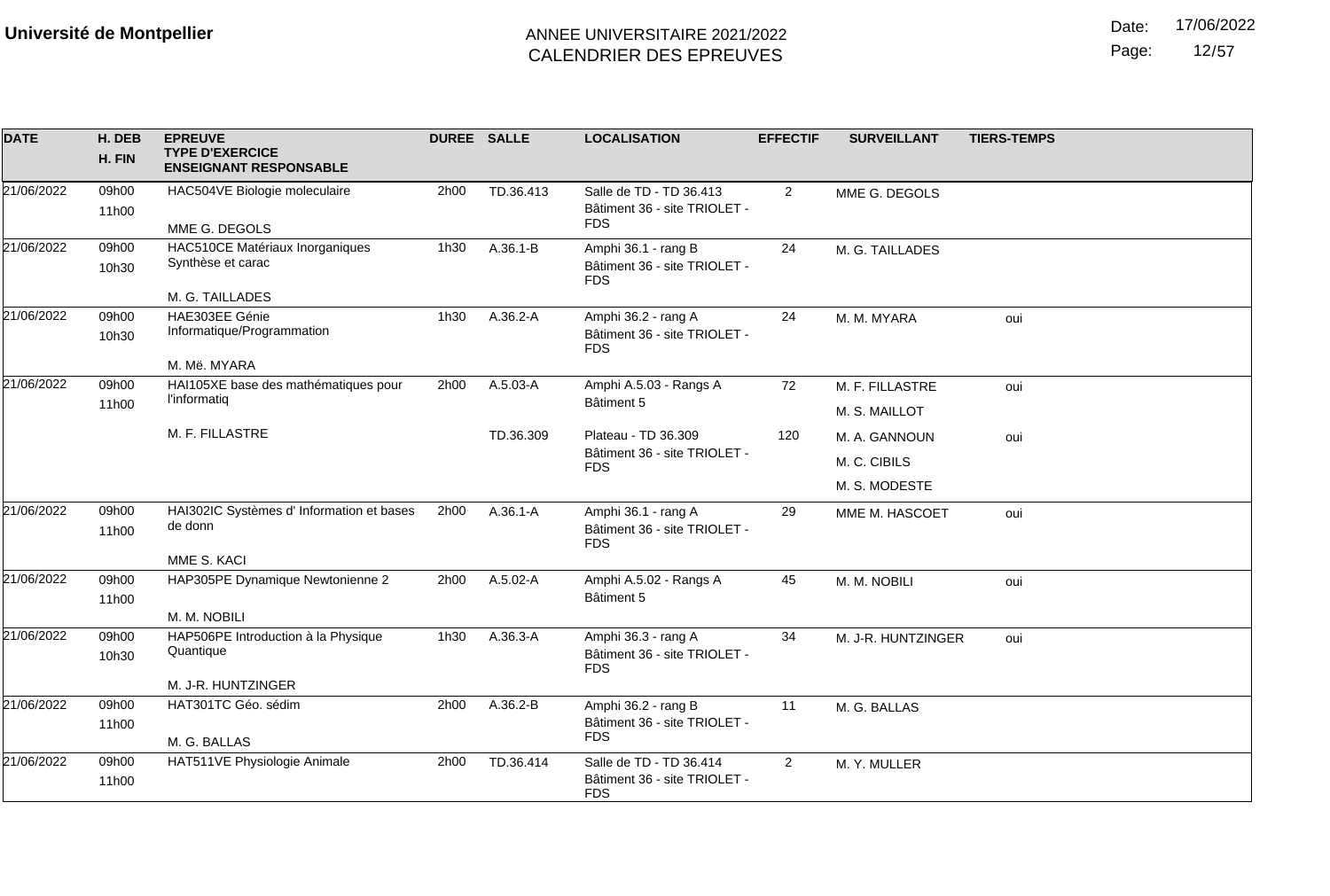Date: 17/06/2022

Page: 13/57

| <b>DATE</b> | H. DEB<br>H. FIN | <b>EPREUVE</b><br><b>TYPE D'EXERCICE</b><br><b>ENSEIGNANT RESPONSABLE</b> | <b>DUREE SALLE</b> |              | <b>LOCALISATION</b>                                                   | <b>EFFECTIF</b> | <b>SURVEILLANT</b>  | <b>TIERS-TEMPS</b> |
|-------------|------------------|---------------------------------------------------------------------------|--------------------|--------------|-----------------------------------------------------------------------|-----------------|---------------------|--------------------|
| 21/06/2022  | 09h00            | HAV104YE Biomécanique                                                     | 2h00               | $A.5.04 - A$ | Amphi A.5.04 - Rangs A<br>Bâtiment 5                                  | 68              | M. F. JOURDAN       | oui                |
|             | 11h00            | M. F. JOURDAN                                                             |                    | A.5.04-B     | Amphi A.5.04 - Rangs B<br>Bâtiment 5                                  | 12              | MME D. JULLIEN      |                    |
| 21/06/2022  | 09h00            | HAX303XE Arithmétique des polynômes                                       | 2h00               | A.5.02-B     | Amphi A.5.02 - Rangs B                                                | 62              | M. C. DUPONT        |                    |
|             | 11h00            |                                                                           |                    |              | Bâtiment 5                                                            |                 | M. S. DEVAUX        |                    |
|             |                  | M. T. HAUSBERGER                                                          |                    | A.5.03-B     | Amphi A.5.03 - Rangs B<br>Bâtiment 5                                  | 14              | M. H. LAJOINIE      | oui                |
| 21/06/2022  | 13h00<br>15h00   | HA1G10HE Outils et concepts de base en<br>Informatiq                      | 2h00               | $A.36.1 - B$ | Amphi 36.1 - rang B<br>Bâtiment 36 - site TRIOLET -<br><b>FDS</b>     | 5               | MME C. LAUTIER      |                    |
| 21/06/2022  | 13h00            | HA8303CE Thermodynamique                                                  | 2h00               | $A.5.01 - A$ | Amphi A.5.01 - Rangs A                                                | 41              | M. J. CHAMIEH       |                    |
|             | 15h00            |                                                                           |                    |              | Bâtiment 5                                                            |                 |                     |                    |
| 21/06/2022  | 13h00<br>15h00   | HAC302CE Thermodynamique et Cinétique<br>M. P. HUGUET                     | 2h00               | A.36.1-A     | Amphi 36.1 - rang A<br>Bâtiment 36 - site TRIOLET -<br><b>FDS</b>     | 33              | M. P. HUGUET        | oui                |
|             |                  |                                                                           |                    | TD.36.101    | Plateau - TD 36.101                                                   | 116             | M. A. AYRAL         |                    |
|             |                  |                                                                           |                    |              | Bâtiment 36 - site TRIOLET -<br><b>FDS</b>                            |                 | M. M. CRETIN        |                    |
|             |                  |                                                                           |                    |              |                                                                       |                 | M. P. SISTAT        |                    |
|             |                  |                                                                           |                    | TD.36.313    | Salle de TD - TD 36.313<br>Bâtiment 36 - site TRIOLET -<br><b>FDS</b> | 1               | M. J P. REBOUL      | oui                |
|             |                  |                                                                           |                    | TD.36.315    | Salle de TD - TD 36.315<br>Bâtiment 36 - site TRIOLET -<br><b>FDS</b> | $\mathbf 1$     | M. J P. REBOUL      | oui                |
| 21/06/2022  | 13h00            | HAC508CE Chimie Macromoléculaire                                          | 2h00               | A.5.02-A     | Amphi A.5.02 - Rangs A                                                | 72              | MME O. GIANI-BEAUNE |                    |
|             | 15h00            | MME O. GIANI-BEAUNE                                                       |                    |              | Bâtiment 5                                                            |                 | M. S. CATROUILLET   |                    |
| 21/06/2022  | 13h00            | HAE501EE Fonction de l'electronique                                       | 2h00               | A.5.03-A     | Amphi A.5.03 - Rangs A                                                | 67              | M. M. MYARA         |                    |
|             | 15h00            | analogique                                                                |                    |              | Bâtiment 5                                                            |                 | MME S. PAROLA       |                    |
|             |                  | M. A. HOFFMANN                                                            |                    | A.5.04-A     | Amphi A.5.04 - Rangs A<br>Bâtiment 5                                  | 24              | M. A. HOFFMANN      | oui                |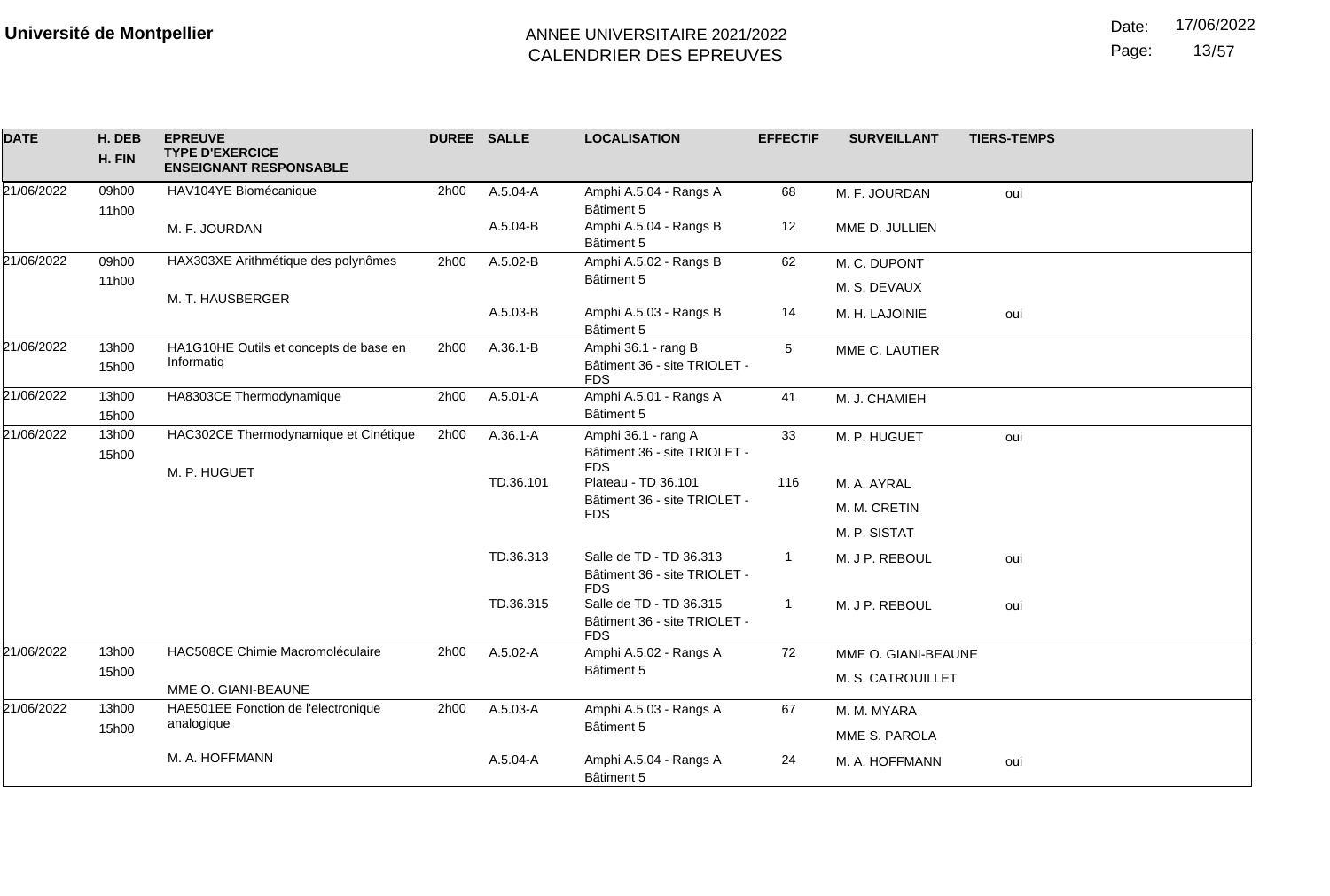Date: 17/06/2022

Page: 14/57

| <b>DATE</b> | H. DEB<br>H. FIN | <b>EPREUVE</b><br><b>TYPE D'EXERCICE</b><br><b>ENSEIGNANT RESPONSABLE</b> |      | <b>DUREE SALLE</b> | <b>LOCALISATION</b>                                     | <b>EFFECTIF</b> | <b>SURVEILLANT</b> | <b>TIERS-TEMPS</b> |
|-------------|------------------|---------------------------------------------------------------------------|------|--------------------|---------------------------------------------------------|-----------------|--------------------|--------------------|
| 21/06/2022  | 13h00            | HAI303IE Systèmes                                                         | 2h00 | TD.36.409          | Plateau - TD 36.409                                     | 89              | M. M. MEYNARD      | oui                |
|             | 15h00            | M. M. MEYNARD                                                             |      |                    | Bâtiment 36 - site TRIOLET -<br><b>FDS</b>              |                 | M. S. BESSY        |                    |
|             |                  |                                                                           |      |                    |                                                         |                 | MME S. BERARD      |                    |
| 21/06/2022  | 13h00            | HAP515PE Nanosciences et                                                  | 2h00 | A.5.02-B           | Amphi A.5.02 - Rangs B                                  | 10              | M. M. GEORGE       |                    |
|             | 15h00            | nanotechnologies                                                          |      |                    | Bâtiment 5                                              |                 |                    |                    |
|             |                  | M. M. GEORGE                                                              |      |                    |                                                         |                 |                    |                    |
| 21/06/2022  | 13h00            | HAP516PE Physique du vivant                                               | 2h00 | TD.36.413          | Salle de TD - TD 36.413                                 | 6               | M. A. PARMEGGIANI  |                    |
|             | 15h00            | M. A. PARMEGGIANI                                                         |      |                    | Bâtiment 36 - site TRIOLET -<br><b>FDS</b>              |                 |                    |                    |
| 21/06/2022  | 13h00            | HAS102XC outils mathématiques 2                                           | 2h00 | GA-A               | Amphi DUMONTET - Rangs A                                | 132             | M. G. DUCHARME     | oui                |
|             | 15h00            |                                                                           |      |                    | Bâtiment Administratif -<br><b>TRIOLET-FDS</b>          |                 | M. J-D. THERET     |                    |
|             |                  | M. M. BOLOGNESI                                                           |      |                    |                                                         |                 | M. M. BOLOGNESI    |                    |
|             |                  |                                                                           |      | TD.36.314          | Salle de TD - TD 36.314<br>Bâtiment 36 - site TRIOLET - | 1               | M. J P. REBOUL     |                    |
| 21/06/2022  | 13h00            |                                                                           | 2h00 | A.5.01-B           | <b>FDS</b>                                              |                 |                    |                    |
|             | 15h00            | HAV107BE Des cellules aux organismes                                      |      |                    | Amphi A.5.01 - Rangs B<br>Bâtiment 5                    | 51              | MME J. CARRE       | oui                |
|             |                  | MME S. HURTREZ-BOUSSÈS                                                    |      |                    |                                                         |                 | MME P. CUCCHI      |                    |
|             |                  |                                                                           |      | TD.36.302          | Plateau - TD 36.302<br>Bâtiment 36 - site TRIOLET -     | 113             | M. M. SICARD       |                    |
|             |                  |                                                                           |      |                    | <b>FDS</b>                                              |                 | MME S. LAFFRAY     |                    |
|             |                  |                                                                           |      |                    |                                                         |                 | MME V. BORRELL     |                    |
|             |                  |                                                                           |      | TD.36.309          | Plateau - TD 36.309<br>Bâtiment 36 - site TRIOLET -     | 117             | MME A. CARO        |                    |
|             |                  |                                                                           |      |                    | <b>FDS</b>                                              |                 | MME F. CARCAILLET  |                    |
|             |                  |                                                                           |      |                    |                                                         |                 | MME M. DUFAY       |                    |
| 21/06/2022  | 13h00            | HAV308VE biotechnologie dt défi de l'agro                                 | 2h00 | TD.36.414          | Salle de TD - TD 36.414                                 | 6               | MME S. GUYOMARC'H  |                    |
|             | 15h00            | durable                                                                   |      |                    | Bâtiment 36 - site TRIOLET -<br><b>FDS</b>              |                 |                    |                    |
| 21/06/2022  | 13h00            | HAV511VE Développement des plantes                                        | 2h00 | TD.36.415          | Salle de TD - TD 36.415                                 | 4               | MME L. CASTAINGS   |                    |
|             | 15h00            |                                                                           |      |                    | Bâtiment 36 - site TRIOLET -<br><b>FDS</b>              |                 |                    |                    |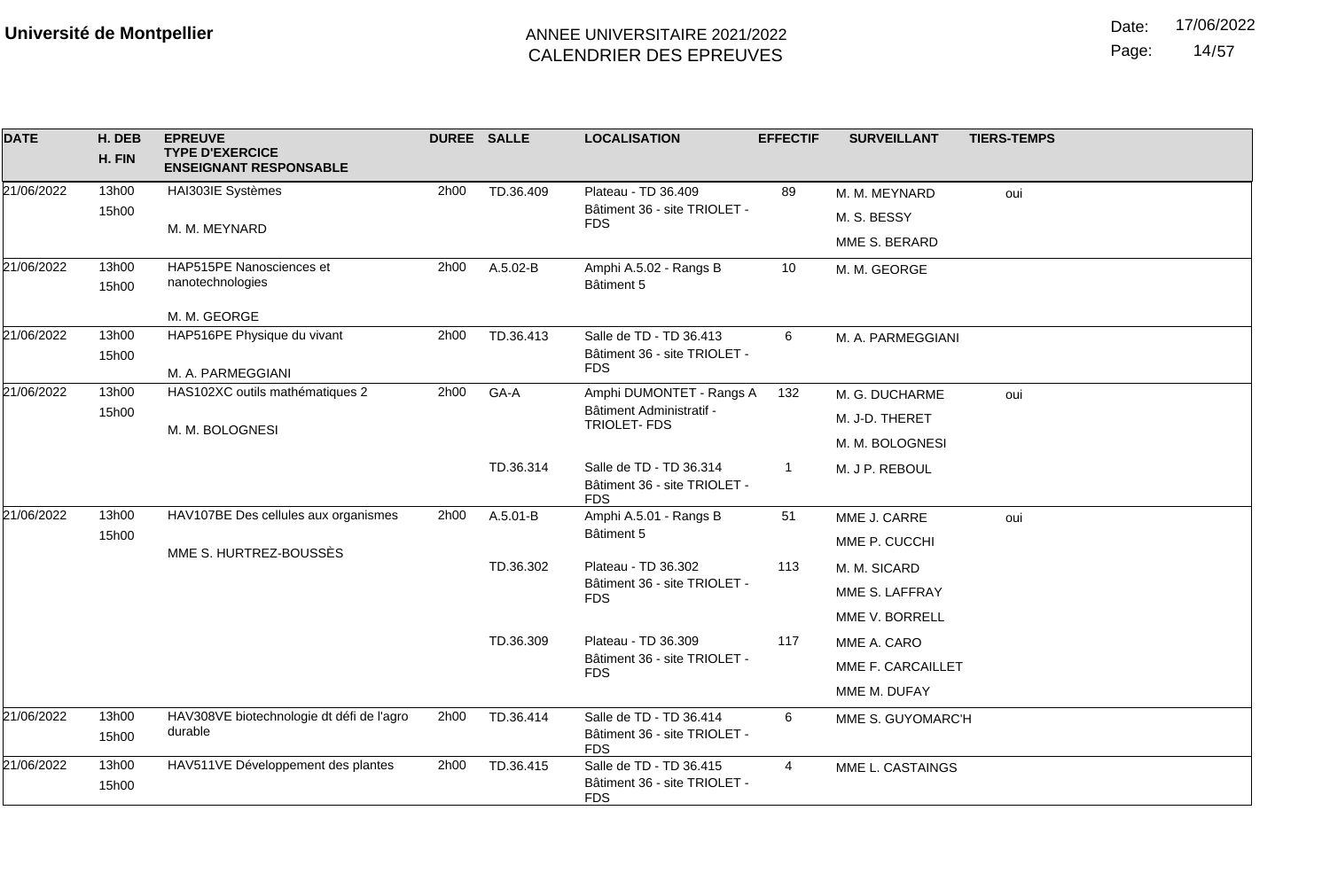Date: 17/06/2022

Page: 15/57

| <b>DATE</b> | H. DEB<br>H. FIN | <b>EPREUVE</b><br><b>TYPE D'EXERCICE</b><br><b>ENSEIGNANT RESPONSABLE</b> | DUREE SALLE                  |           | <b>LOCALISATION</b>                            | <b>EFFECTIF</b> | <b>SURVEILLANT</b> | <b>TIERS-TEMPS</b> |
|-------------|------------------|---------------------------------------------------------------------------|------------------------------|-----------|------------------------------------------------|-----------------|--------------------|--------------------|
| 21/06/2022  | 16h00            | HAC506CE Chimie de Coordination:                                          | 2h00                         | A.5.03-B  | Amphi A.5.03 - Rangs B                         | 43              | M. L. STIEVANO     |                    |
|             | 18h00            | Symétrie et réac                                                          |                              |           | Bâtiment 5                                     |                 |                    |                    |
|             |                  | M. L. STIEVANO                                                            |                              |           |                                                |                 |                    |                    |
| 21/06/2022  | 16h00            | HAE302EE Circuits et composants<br>capacitifs et ind                      | 3h00                         | A.5.01-A  | Amphi A.5.01 - Rangs A                         | 42              | M. J. CASTELLON    | oui                |
|             | 19h00            |                                                                           |                              |           | Bâtiment 5                                     |                 |                    |                    |
|             |                  | M. Jô. CASTELLON                                                          |                              |           |                                                |                 |                    |                    |
| 21/06/2022  | 16h00            | HAI101IE ALGORITHMIQUE                                                    | 2h00                         | GA-A      | Amphi DUMONTET - Rangs A                       | 139             | M. G. PERUTION     |                    |
|             | 18h00            | M. R. GIROUDEAU                                                           |                              |           | Bâtiment Administratif -<br><b>TRIOLET-FDS</b> |                 | M. M. LAFOURCADE   |                    |
|             |                  |                                                                           |                              |           |                                                |                 | M. S. DAUDE        |                    |
|             |                  |                                                                           |                              |           |                                                |                 | MME V. PRINCE      |                    |
|             |                  |                                                                           |                              | TD.36.101 | Plateau - TD 36.101                            | 118             | M. F. SCHARFFE     |                    |
|             |                  | <b>FDS</b>                                                                | Bâtiment 36 - site TRIOLET - |           | M. M. MONTASSIER                               |                 |                    |                    |
|             |                  |                                                                           |                              |           |                                                |                 | M. P. JANSSEN      |                    |
|             |                  |                                                                           |                              | TD.36.302 | Plateau - TD 36.302                            | 84              | M. J-C. KONIG      | oui                |
|             |                  |                                                                           |                              |           | Bâtiment 36 - site TRIOLET -<br><b>FDS</b>     |                 | M. R. GIROUDEAU    |                    |
|             |                  |                                                                           |                              | TD.36.306 | Salle de TD - TD 36.306                        | -1              | M. J P. REBOUL     |                    |
|             |                  |                                                                           |                              |           | Bâtiment 36 - site TRIOLET -<br><b>FDS</b>     |                 |                    |                    |
| 21/06/2022  | 16h00            | HAK301PE Dynamique Newtonienne PC                                         | 2h00                         | A.5.05-B  | Amphi A.5.05 - Rangs B                         | 64              | M. Y. LACHAUD      | oui                |
|             | 18h00            |                                                                           |                              |           | Bâtiment 5                                     |                 |                    |                    |
| 21/06/2022  | 16h00            | M. Y. LACHAUD<br>HAK501CE Ch Org Ava                                      | 2h00                         | A.5.02-B  |                                                | 31              |                    |                    |
|             | 18h00            |                                                                           |                              |           | Amphi A.5.02 - Rangs B<br>Bâtiment 5           |                 | M. D. EGRON        | oui                |
|             |                  | M. D. EGRON                                                               |                              |           |                                                |                 |                    |                    |
| 21/06/2022  | 16h00<br>19h00   | HAP502PE Optique ondulatoire et<br>electrodynamique                       | 3h00                         | A.5.01-B  | Amphi A.5.01 - Rangs B<br>Bâtiment 5           | 30              | M. L. ALVAREZ      |                    |
|             |                  | M. L. ALVAREZ                                                             |                              |           |                                                |                 |                    |                    |
|             |                  |                                                                           |                              |           |                                                |                 |                    |                    |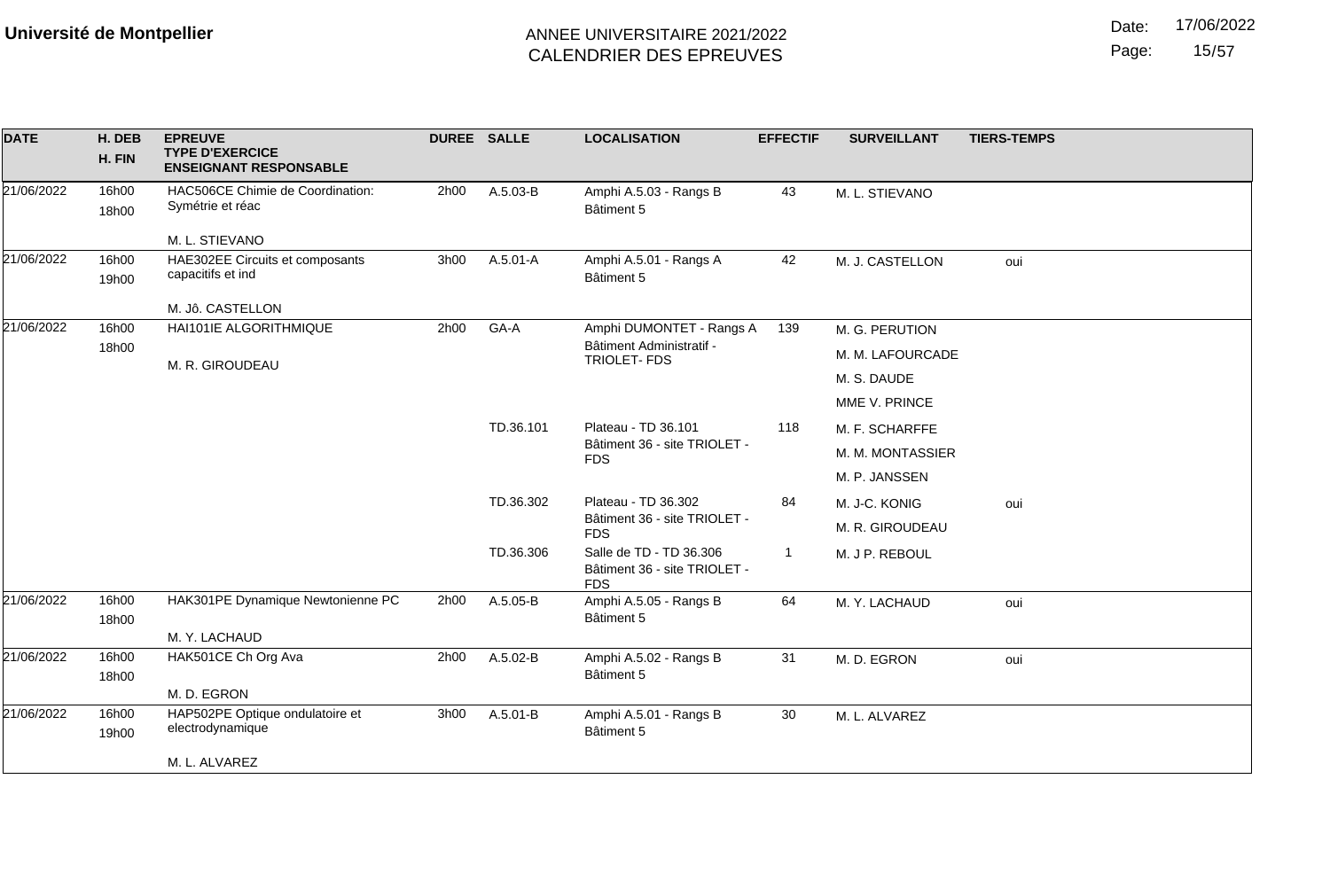Date: 17/06/2022

Page: 16/57

| <b>DATE</b> | H. DEB<br>H. FIN | <b>EPREUVE</b><br><b>TYPE D'EXERCICE</b><br><b>ENSEIGNANT RESPONSABLE</b> |      | DUREE SALLE | <b>LOCALISATION</b>                                                             | <b>EFFECTIF</b> | <b>SURVEILLANT</b> | <b>TIERS-TEMPS</b> |
|-------------|------------------|---------------------------------------------------------------------------|------|-------------|---------------------------------------------------------------------------------|-----------------|--------------------|--------------------|
| 21/06/2022  | 16h00<br>18h00   | HAV108BE Des organismes aux<br>écosystèmes                                | 2h00 | SC.36.4     | Salle de cours 36.4<br>Bâtiment 36 - site TRIOLET -                             | 37              | M. A. GREGOIRE     |                    |
|             |                  | M. A. GREGOIRE                                                            |      | SC.36.5     | <b>FDS</b><br>Salle de cours 36.5<br>Bâtiment 36 - site TRIOLET -<br><b>FDS</b> | 38              | M. B. GUINAND      |                    |
|             |                  |                                                                           |      | SC.36.6     | Salle de cours 36.6<br>Bâtiment 36 - site TRIOLET -<br><b>FDS</b>               | 38              | MME M. JAVAL       |                    |
|             |                  |                                                                           |      | TD.36.309   | Plateau - TD 36.309                                                             | 130             | MME A. CHARPENTIER | oui                |
|             |                  |                                                                           |      |             | Bâtiment 36 - site TRIOLET -<br><b>FDS</b>                                      |                 | MME M. BUYSSE      |                    |
|             |                  |                                                                           |      |             |                                                                                 |                 | MME M. DUPEYRON    |                    |
|             |                  |                                                                           |      |             |                                                                                 |                 | MME S. DELAITRE    |                    |
|             |                  |                                                                           |      | TD.36.409   | Plateau - TD 36.409                                                             | 119             | M. G. MARIANI      |                    |
|             |                  |                                                                           |      |             | Bâtiment 36 - site TRIOLET -<br><b>FDS</b>                                      |                 | M. J. PANSU        |                    |
|             |                  |                                                                           |      |             |                                                                                 |                 | MME N. ZEBALLOS    |                    |
| 21/06/2022  | 16h00<br>17h30   | HAV317BE Ecologie, diversité évolution<br>champignon                      | 1h30 | A.5.06-B    | Amphi A.5.06 - Rangs B<br>Bâtiment 5                                            | 32              | M. F. RICHARD      | oui                |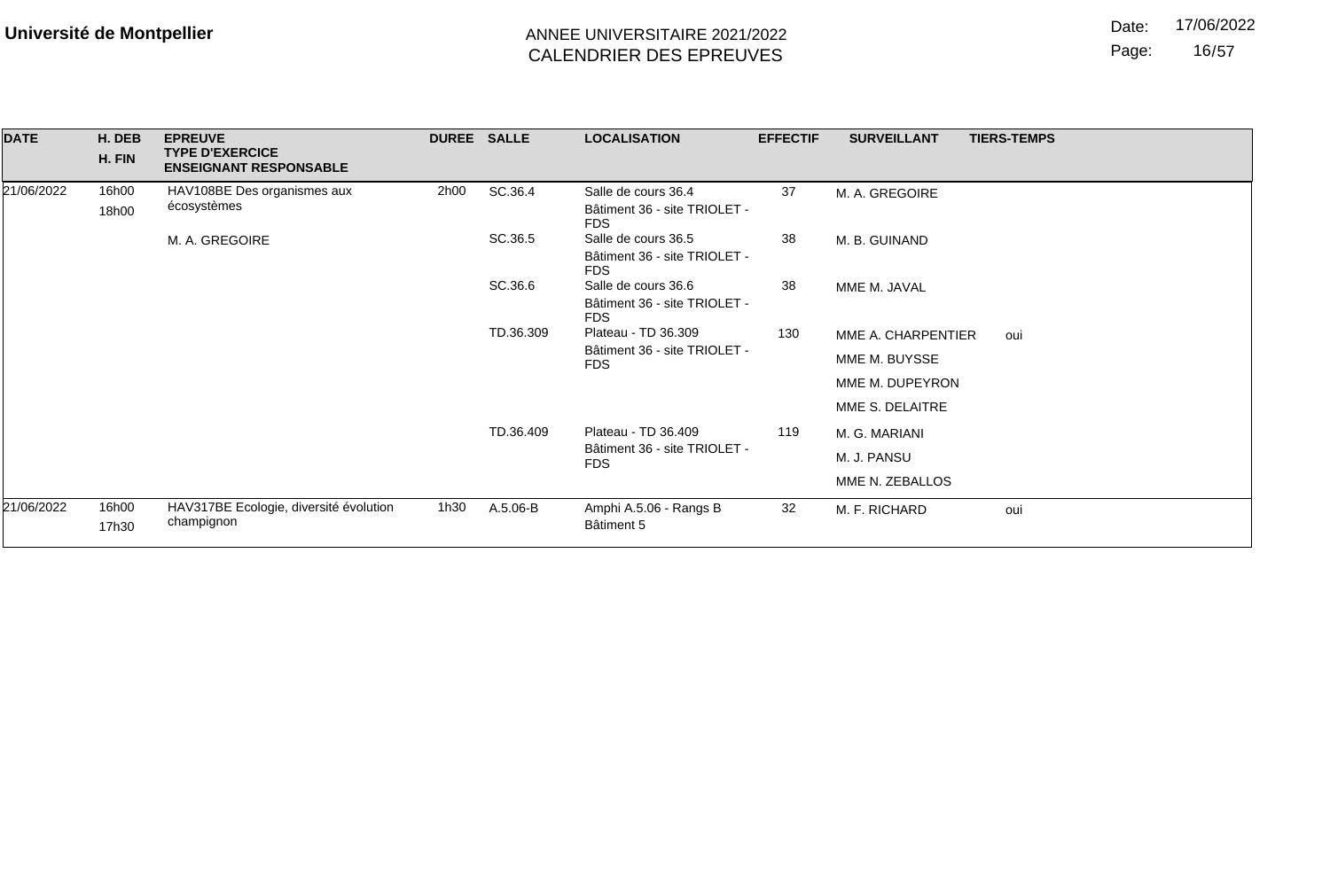Page: 17/57

| <b>DATE</b> | H. DEB<br>H. FIN | <b>EPREUVE</b><br><b>TYPE D'EXERCICE</b><br><b>ENSEIGNANT RESPONSABLE</b> | <b>DUREE SALLE</b> |           | <b>LOCALISATION</b>                                                   | <b>EFFECTIF</b> | <b>TIERS-TEMPS</b><br><b>SURVEILLANT</b>              |
|-------------|------------------|---------------------------------------------------------------------------|--------------------|-----------|-----------------------------------------------------------------------|-----------------|-------------------------------------------------------|
| 21/06/2022  | 16h00<br>18h00   | HAV318VE Microbiologie 1<br>MME M-H. BOYER                                | 2h00               | A.5.03-A  | Amphi A.5.03 - Rangs A<br>Bâtiment 5                                  | 67              | MME L. GANNOUN-<br>ZAKI<br>MME S. KOSSIDA             |
|             |                  |                                                                           |                    | A.5.04-A  | Amphi A.5.04 - Rangs A<br>Bâtiment 5                                  | 64              | MME N. RUGANI<br>MME S. GUYOMARC'H                    |
|             |                  |                                                                           |                    | A.5.05-A  | Amphi A.5.05 - Rangs A<br>Bâtiment 5                                  | 62              | MME T. VALLAEYS<br>M. Y. SIMONIN                      |
|             |                  |                                                                           |                    | A.5.06-A  | Amphi A.5.06 - Rangs A<br>Bâtiment 5                                  | 58              | MME A-S. GOSSELIN-<br><b>GRENET</b><br>M. P. AFFORTIT |
|             |                  |                                                                           |                    | TD.36.314 | Salle de TD - TD 36.314<br>Bâtiment 36 - site TRIOLET -<br><b>FDS</b> | 11              | MME M-H. BOYER<br>oui                                 |
|             |                  |                                                                           |                    | TD.36.315 | Salle de TD - TD 36.315<br>Bâtiment 36 - site TRIOLET -<br><b>FDS</b> | 3               | M. J P. REBOUL<br>oui                                 |
| 21/06/2022  | 16h00<br>18h00   | HAX107HE compositions ecrites CUPGE<br>S <sub>1</sub>                     | 2h00               | A.5.04-B  | Amphi A.5.04 - Rangs B<br>Bâtiment 5                                  | 11              | M. B. RUFFLÉ<br>oui                                   |
|             |                  | M. Bî. RUFFLÉ                                                             |                    |           |                                                                       |                 |                                                       |
| 21/06/2022  | 16h00            | HAX301XE Algèbre III Réduction des                                        | 3h00               | A.5.02-A  | Amphi A.5.02 - Rangs A                                                | 59              | M. I. BABENKO<br>oui                                  |
|             | 19h00            | endomorphismes                                                            |                    |           | Bâtiment 5                                                            |                 | M. P. DOS SANTOS                                      |
|             |                  | M. I. BABENKO                                                             |                    |           |                                                                       |                 |                                                       |
| 22/06/2022  | 09h00            | HAC308PE Electromagnétisma                                                | 2h00               | GA-A      | Amphi DUMONTET - Rangs A                                              | 100             | M. H. WOZNIAK<br>oui                                  |
|             | 11h00            |                                                                           |                    |           | Bâtiment Administratif -<br>TRIOLET-FDS                               |                 | M. L. ALVAREZ                                         |
|             |                  | M. L. ALVAREZ                                                             |                    |           |                                                                       |                 | MME M. FORET                                          |
| 22/06/2022  | 09h00            | HAI304IE Logique propositionnelle                                         | 2h00               | TD.36.101 | Plateau - TD 36.101                                                   | 73              | M. M. LECLÈRE<br>oui                                  |
|             | 11h00            | M. M. LECLÈRE                                                             |                    |           | Bâtiment 36 - site TRIOLET -<br><b>FDS</b>                            |                 | MME V. PRINCE                                         |
| 22/06/2022  | 13h00            | HAI305IE Programmation web                                                | 2h00               | TD.36.101 | Plateau - TD 36.101                                                   | 98              |                                                       |
|             | 15h00            |                                                                           |                    |           | Bâtiment 36 - site TRIOLET -                                          |                 | M. M. MEYNARD<br>oui                                  |
|             |                  | M. M. MEYNARD                                                             |                    |           | <b>FDS</b>                                                            |                 | M. P. POMPIDOR                                        |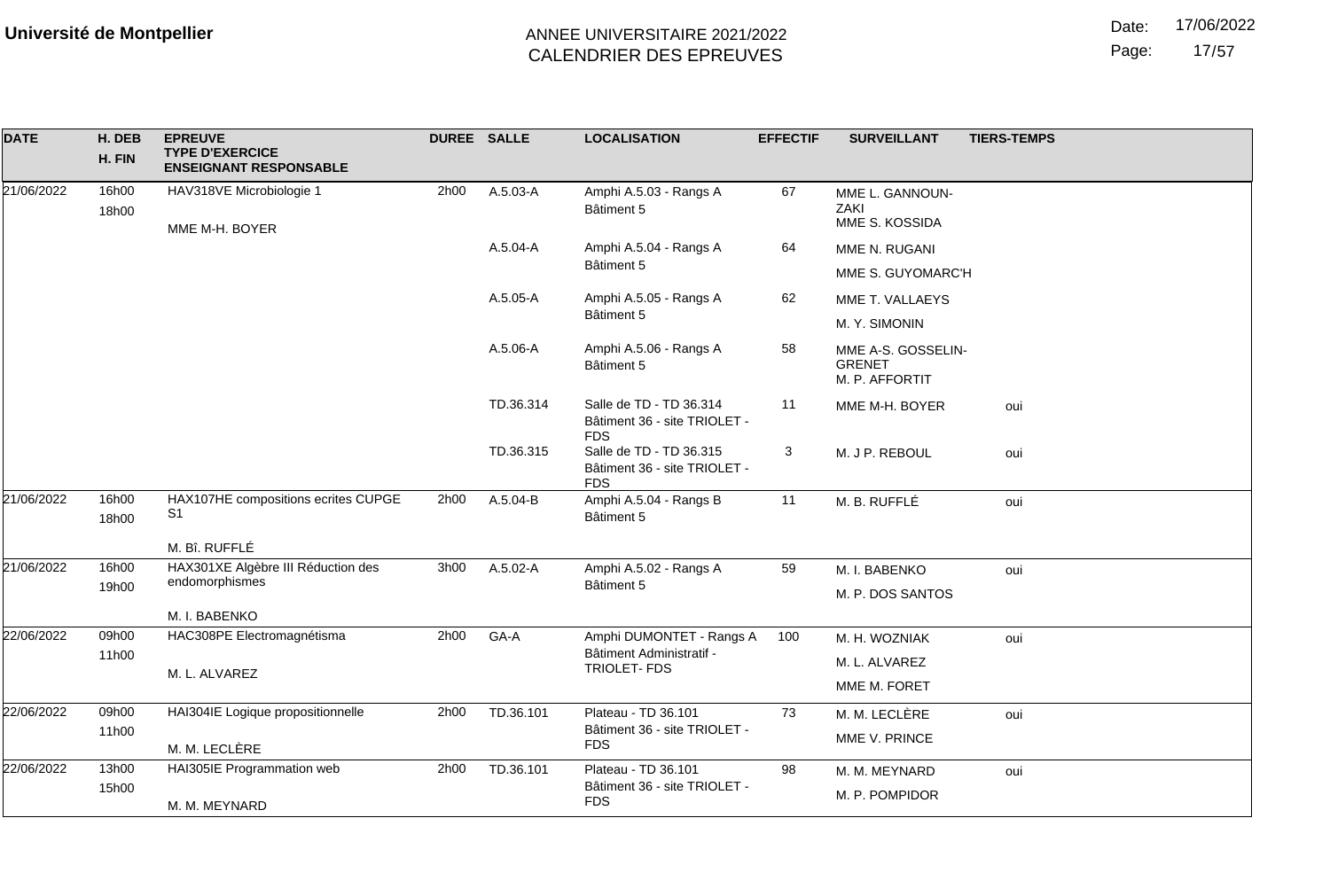Date: 17/06/2022

Page: 18/57

| <b>DATE</b> | H. DEB<br>H. FIN | <b>EPREUVE</b><br><b>TYPE D'EXERCICE</b><br><b>ENSEIGNANT RESPONSABLE</b> | DUREE SALLE |            | <b>LOCALISATION</b>                                                   | <b>EFFECTIF</b> | <b>SURVEILLANT</b> | <b>TIERS-TEMPS</b> |
|-------------|------------------|---------------------------------------------------------------------------|-------------|------------|-----------------------------------------------------------------------|-----------------|--------------------|--------------------|
| 23/06/2022  | 09h00            | HAC305CE Chimie du Vivant                                                 | 2h00        | TD.36.302  | Plateau - TD 36.302                                                   | 103             | M. A. MORÈRE       | oui                |
|             | 11h00            | MME C. DUPOUY                                                             |             |            | Bâtiment 36 - site TRIOLET -<br><b>FDS</b>                            |                 | MME C. DUPOUY      |                    |
|             |                  |                                                                           |             |            |                                                                       |                 | M. D. EGRON        |                    |
|             |                  |                                                                           |             | TD.36.314  | Salle de TD - TD 36.314<br>Bâtiment 36 - site TRIOLET -<br><b>FDS</b> | $\overline{2}$  | M. J P. REBOUL     | oui                |
| 23/06/2022  | 09h00            | HAC509CE Chimie Organique                                                 | 2h00        | A.5.05-B   | Amphi A.5.05 - Rangs B                                                | 16              | M. P. LAURENT      | oui                |
|             | 11h00            | M. M. ROLLAND                                                             |             | A.5.06-B   | Bâtiment 5<br>Amphi A.5.06 - Rangs B                                  | 57              | M. M. ROLLAND      |                    |
|             |                  |                                                                           |             |            | Bâtiment 5                                                            |                 | MME V. MICHOLET    |                    |
| 23/06/2022  | 09h00            | HAI103IE utilisation des systèmes                                         | 2h00        | TD.36.309  | Plateau - TD 36.309                                                   | 118             |                    |                    |
|             | 11h00            | informatiques                                                             |             |            | Bâtiment 36 - site TRIOLET -                                          |                 | MME H L. BOUZIANE  |                    |
|             |                  | M. M. MEYNARD                                                             |             |            | <b>FDS</b>                                                            |                 | M. P. POMPIDOR     |                    |
|             |                  |                                                                           |             |            |                                                                       |                 | M. S. DAUDE        |                    |
|             |                  |                                                                           |             | TD.36.402  | Plateau - TD 36.402<br>Bâtiment 36 - site TRIOLET -                   | 104             | M. J. DESTOMBES    | oui                |
|             |                  |                                                                           |             | <b>FDS</b> |                                                                       | M. M. FACERIAS  |                    |                    |
|             |                  |                                                                           |             |            |                                                                       |                 | M. M. MEYNARD      |                    |
| 23/06/2022  | 09h00            | HAI503IE Algorithmique                                                    | 2h00        | A.5.02-A   | Amphi A.5.02 - Rangs A                                                | 55              | M. B. GRENET       | oui                |
|             | 11h00            |                                                                           |             |            | Bâtiment 5                                                            |                 | M. M. MONTASSIER   |                    |
| 23/06/2022  | 09h00            | M. B. GRENET<br>HAP303PE Outils Mathématique S3                           | 2h00        | TD.36.316  | Salle de TD - TD 36.316                                               | $\overline{1}$  | M. J P. REBOUL     |                    |
|             | 11h00            |                                                                           |             |            | Bâtiment 36 - site TRIOLET -                                          |                 |                    | oui                |
|             |                  | M. C. HUGONIE                                                             |             | TD.36.409  | <b>FDS</b><br>Plateau - TD 36.409                                     | 93              |                    |                    |
|             |                  |                                                                           |             |            | Bâtiment 36 - site TRIOLET -                                          |                 | M. C. HUGONIE      | oui                |
|             |                  |                                                                           |             |            | <b>FDS</b>                                                            |                 | M. D. FELBACQ      |                    |
|             |                  |                                                                           |             |            |                                                                       |                 | M. F. BRUMMER      |                    |
| 23/06/2022  | 09h00            | HAP508PE Acoustique Thermique                                             | 2h00        | TD.36.414  | Salle de TD - TD 36.414                                               | 14              | M. D. LAUX         |                    |
|             | 11h00            | M. D. LAUX                                                                |             |            | Bâtiment 36 - site TRIOLET -<br><b>FDS</b>                            |                 |                    |                    |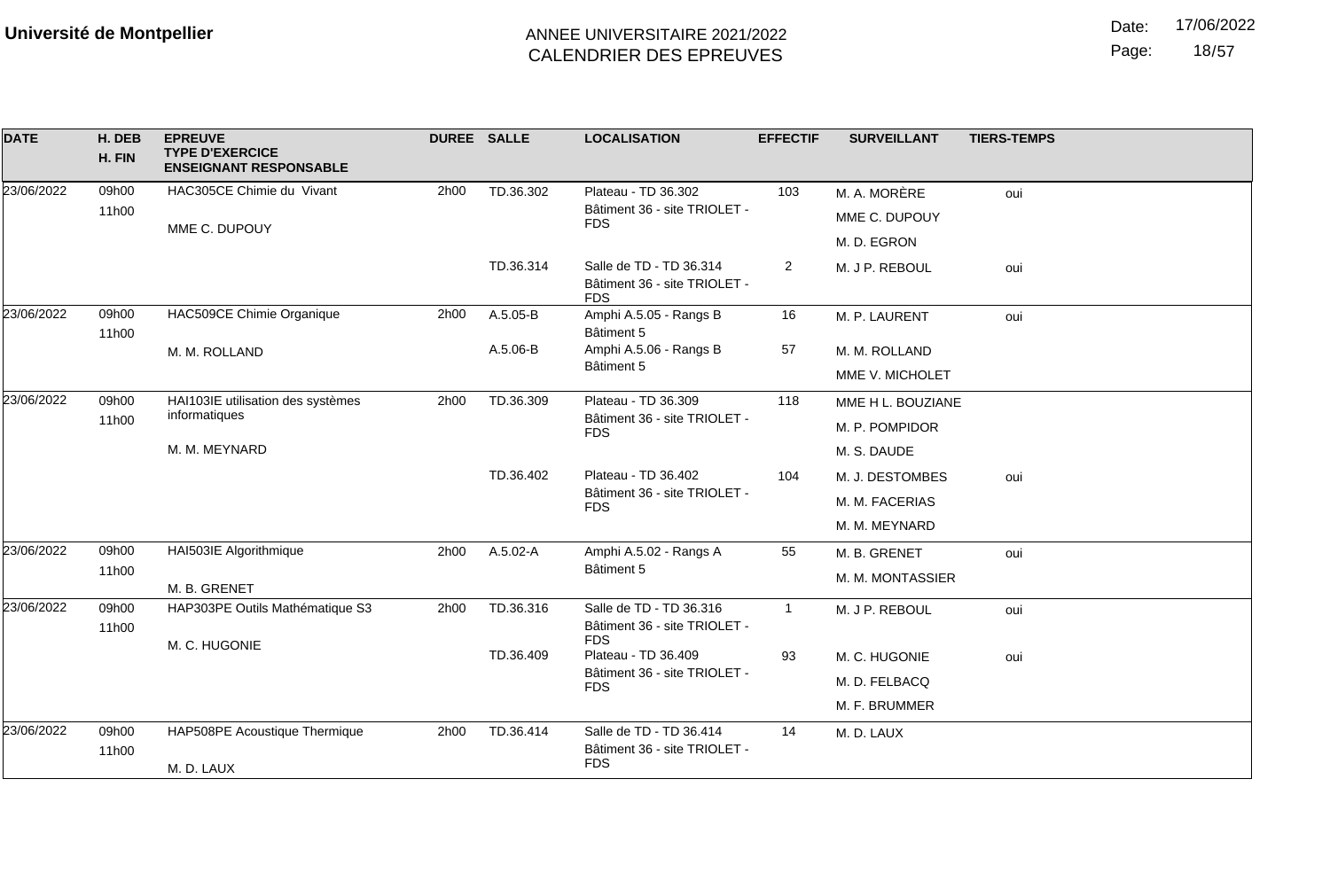Date: 17/06/2022

Page: 19/57

| <b>DATE</b> | H. DEB<br>H. FIN | <b>EPREUVE</b><br><b>TYPE D'EXERCICE</b><br><b>ENSEIGNANT RESPONSABLE</b> | DUREE SALLE |           | <b>LOCALISATION</b>                                                   | <b>EFFECTIF</b> | <b>SURVEILLANT</b>                              | <b>TIERS-TEMPS</b> |
|-------------|------------------|---------------------------------------------------------------------------|-------------|-----------|-----------------------------------------------------------------------|-----------------|-------------------------------------------------|--------------------|
| 23/06/2022  | 09h00<br>11h00   | HAS103HE calculus pour PCSI                                               | 2h00        | A.5.01-A  | Amphi A.5.01 - Rangs A<br>Bâtiment 5                                  | 68              | M. J. DORIGNAC                                  | oui                |
|             |                  | M. J. DORIGNAC                                                            |             | GA-A      | Amphi DUMONTET - Rangs A                                              | 141             | M. A. ROUSSEAU                                  | oui                |
|             |                  |                                                                           |             |           | Bâtiment Administratif -<br>TRIOLET-FDS                               |                 | MME D. JULLIEN                                  |                    |
|             |                  |                                                                           |             |           |                                                                       |                 | MME G. GASSIN                                   |                    |
|             |                  |                                                                           |             |           |                                                                       |                 | M. T. GUILLET                                   |                    |
|             |                  |                                                                           |             | TD.36.101 | Plateau - TD 36.101<br>Bâtiment 36 - site TRIOLET -<br><b>FDS</b>     | 105             | MME A. LETROUIT-<br>LEBRANCHU<br>M. F. LEMOIGNO |                    |
|             |                  |                                                                           |             |           |                                                                       |                 | M. P. JUND                                      |                    |
|             |                  |                                                                           |             | TD.36.315 | Salle de TD - TD 36.315<br>Bâtiment 36 - site TRIOLET -<br><b>FDS</b> |                 | M. J P. REBOUL                                  |                    |
|             |                  |                                                                           |             | TD.36.317 | Salle de TD - TD 36.317<br>Bâtiment 36 - site TRIOLET -<br><b>FDS</b> |                 | M. J P. REBOUL                                  |                    |
| 23/06/2022  | 09h00            | HAV105VE Biotechnologies                                                  | 2h00        | SC.36.4   | Salle de cours 36.4                                                   | 29              | M. C. JAY-ALLEMAND                              | oui                |
|             | 11h00            | M. C. JAY-ALLEMAND                                                        |             |           | Bâtiment 36 - site TRIOLET -<br><b>FDS</b>                            |                 |                                                 |                    |
| 23/06/2022  | 09h00            | HAV110VE Renforcement Scientifique                                        | 2h00        | A.5.04-A  | Amphi A.5.04 - Rangs A                                                | 50              | MME B. BANULS                                   | oui                |
|             | 11h00            | MME B. BANULS                                                             |             |           | Bâtiment 5                                                            |                 | M. O. PAYET                                     |                    |
| 23/06/2022  | 09h00            | HAV301VE Alimentation -Nutrition-Santé                                    | 1h30        | SC.36.6   | Salle de cours 36.6                                                   | 28              | MME N. RUGANI                                   | oui                |
|             | 10h30            |                                                                           |             |           | Bâtiment 36 - site TRIOLET -<br><b>FDS</b>                            |                 |                                                 |                    |
|             |                  |                                                                           |             | TD.36.313 | Salle de TD - TD 36.313<br>Bâtiment 36 - site TRIOLET -<br><b>FDS</b> |                 | M. J P. REBOUL                                  | oui                |
| 23/06/2022  | 09h00            | HAV307PE biophysique des fluides                                          | 2h00        | SC.36.5   | Salle de cours 36.5                                                   | 20              | M. E. JOSSELIN                                  | oui                |
|             | 11h00            |                                                                           |             |           | Bâtiment 36 - site TRIOLET -<br><b>FDS</b>                            |                 |                                                 |                    |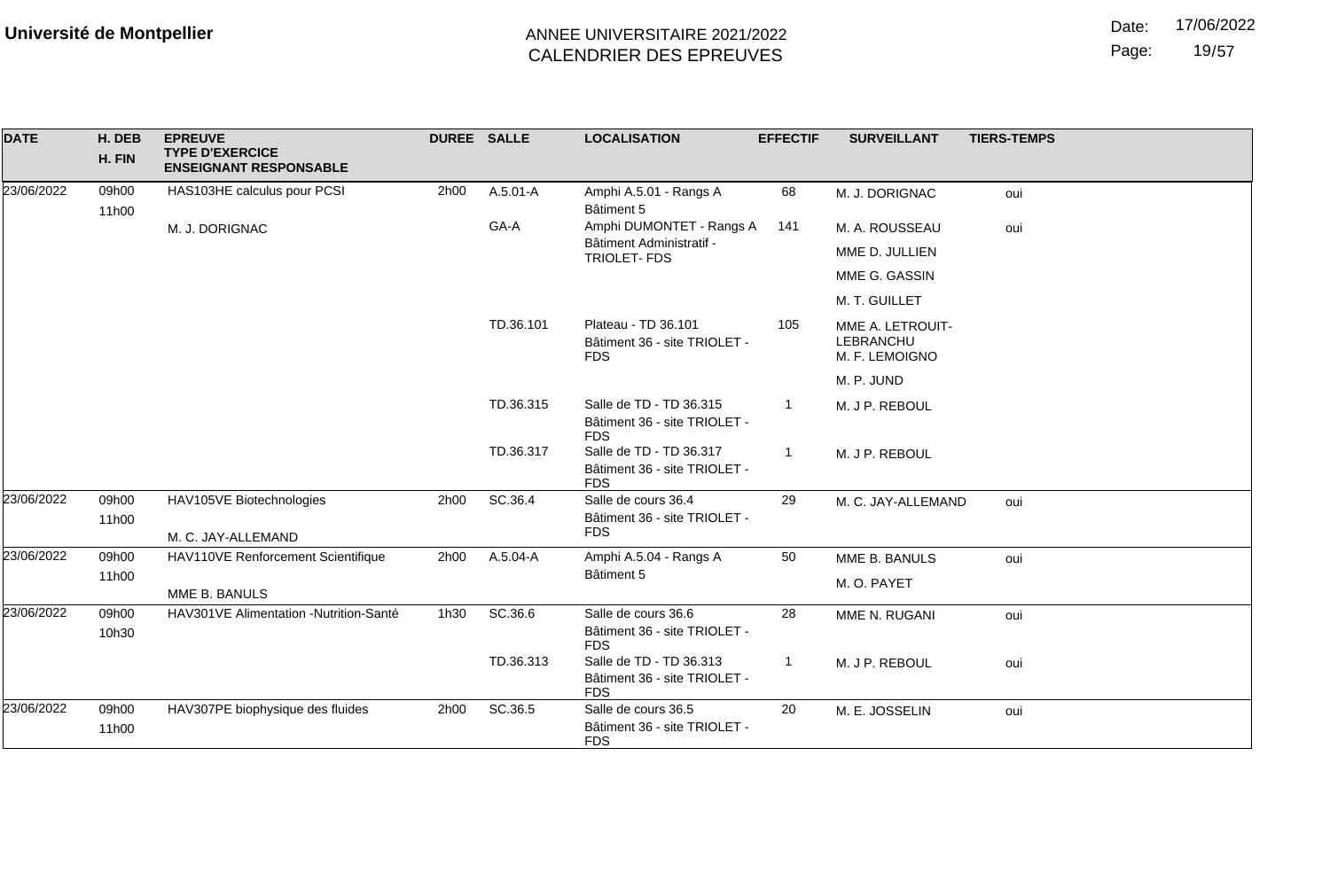Date: 17/06/2022

Page: 20/57

| M. G. GUINOT<br>oui<br>M. S. ADNET |
|------------------------------------|
|                                    |
| M. J P. REBOUL<br>oui              |
| MME R. CERDAN<br>oui               |
| MME M-H. BOYER<br>oui              |
| M. J P. REBOUL<br>oui              |
| MME I. MECHALY<br>oui              |
| M. A. HAIDAR<br>M. M L. HANOT      |
| M. P. AZERAD<br>oui                |
| MME F. KRASUCKI<br>oui             |
| MME F. ROUESSAC<br>oui             |
| MME C. DUPOUY                      |
|                                    |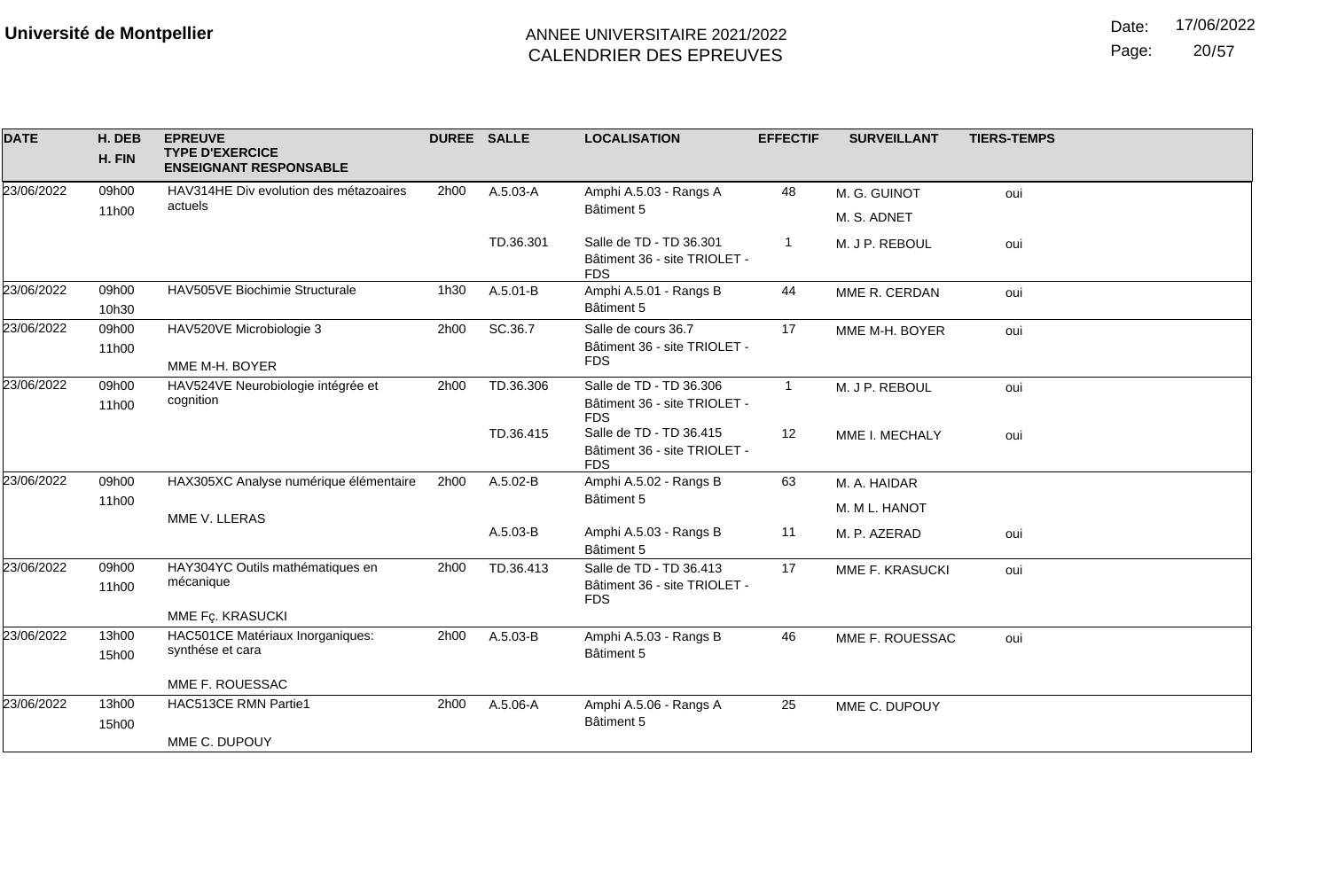Date: 17/06/2022

Page: 21/57

| <b>DATE</b> | H. DEB<br>H. FIN                                  | <b>EPREUVE</b><br><b>TYPE D'EXERCICE</b><br><b>ENSEIGNANT RESPONSABLE</b> | <b>DUREE SALLE</b> |                                      | <b>LOCALISATION</b>                        | <b>EFFECTIF</b> | <b>SURVEILLANT</b>              | <b>TIERS-TEMPS</b> |
|-------------|---------------------------------------------------|---------------------------------------------------------------------------|--------------------|--------------------------------------|--------------------------------------------|-----------------|---------------------------------|--------------------|
| 23/06/2022  | 13h00                                             | HAE102EE éclectronique                                                    | 2h00               | A.5.03-A                             | Amphi A.5.03 - Rangs A                     | 70              | MME A. VICET                    | oui                |
|             | 15h00                                             | MME A. VICET                                                              |                    |                                      | Bâtiment 5                                 |                 | M. F. GONZALEZ<br><b>POSADA</b> |                    |
|             |                                                   |                                                                           |                    | A.5.04-A                             | Amphi A.5.04 - Rangs A                     | 68              | M. F. SAIGNÉ                    |                    |
|             |                                                   |                                                                           |                    |                                      | Bâtiment 5                                 |                 | M. É. TOURNIÉ                   |                    |
| 23/06/2022  | 13h00                                             | HAE605EE Automatiqu                                                       | 2h00               | A.5.06-B                             | Amphi A.5.06 - Rangs B                     | 58              | M. O. MORET-BAILLY              | oui                |
|             | 15h00                                             | M. S. ABDELAZIZ                                                           |                    |                                      | Bâtiment 5                                 |                 | M. S. ABDELAZIZ                 |                    |
| 23/06/2022  | 13h00                                             | HAI504IE Logique du premier ordre                                         | 2h00               | A.5.02-B                             | Amphi A.5.02 - Rangs B                     | 52              | M. C. RETORÉ                    | oui                |
|             | 15h00                                             | Bâtiment 5                                                                |                    | M. D. DELAHAYE                       |                                            |                 |                                 |                    |
|             |                                                   | M. D. DELAHAYE                                                            |                    |                                      |                                            |                 |                                 |                    |
| 23/06/2022  | 13h00<br>HAP514PE L'Origine des elements<br>15h00 | 2h00                                                                      | A.5.05-B           | Amphi A.5.05 - Rangs B<br>Bâtiment 5 | 26                                         | M. E. JOSSELIN  |                                 |                    |
|             |                                                   | M. E. JOSSELIN                                                            |                    |                                      |                                            |                 |                                 |                    |
| 23/06/2022  | 13h00                                             | HAV101VE De la Molécule aux Cellules                                      | 2h00               | $A.5.01 - A$                         | Amphi A.5.01 - Rangs A                     | 49              | MME C. SILVESTRE                | oui                |
|             | 15h00                                             | M. S. DESCAMPS                                                            |                    |                                      | Bâtiment 5                                 |                 | M. S. DESCAMPS                  |                    |
|             |                                                   |                                                                           |                    | GA-A                                 | Amphi DUMONTET - Rangs A                   | 133             | MME A. CARO                     |                    |
|             |                                                   |                                                                           |                    |                                      | Bâtiment Administratif -<br>TRIOLET-FDS    |                 | M. E. ESTEVE                    |                    |
|             |                                                   |                                                                           |                    |                                      |                                            |                 | MME M. GALOPPIN                 |                    |
|             |                                                   |                                                                           |                    |                                      |                                            |                 | MME M. BONNAMY                  |                    |
|             |                                                   |                                                                           |                    | TD.36.101                            | Plateau - TD 36.101                        | 117             | M. B. PRADEL                    |                    |
|             |                                                   |                                                                           |                    |                                      | Bâtiment 36 - site TRIOLET -<br><b>FDS</b> |                 | M. J-H. LIGNOT                  |                    |
|             |                                                   |                                                                           |                    |                                      |                                            |                 | MME L. PASCAL                   |                    |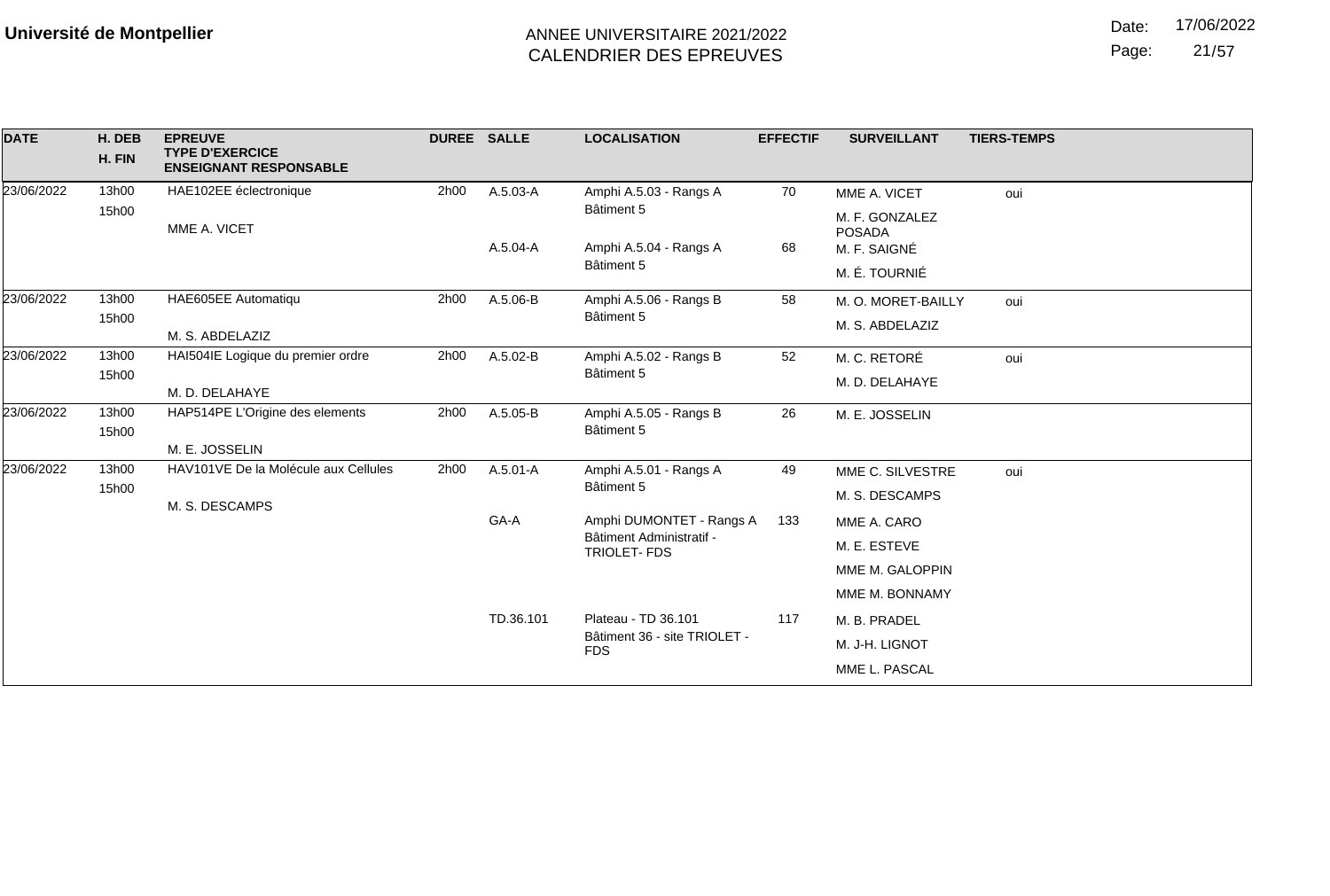Page: 22/57

| <b>DATE</b> | H. DEB<br>H. FIN | <b>EPREUVE</b><br><b>TYPE D'EXERCICE</b><br><b>ENSEIGNANT RESPONSABLE</b> | <b>DUREE SALLE</b> |                        | <b>LOCALISATION</b>                                                   | <b>EFFECTIF</b> | <b>SURVEILLANT</b> | <b>TIERS-TEMPS</b> |
|-------------|------------------|---------------------------------------------------------------------------|--------------------|------------------------|-----------------------------------------------------------------------|-----------------|--------------------|--------------------|
| 23/06/2022  | 13h00            | HAV306VE biologie cellulaire et moléculaire                               | 2h00               | TD.36.302              | Plateau - TD 36.302<br>Bâtiment 36 - site TRIOLET -                   | 117             | MME B. BANULS      |                    |
|             | 15h00            |                                                                           |                    |                        | <b>FDS</b>                                                            |                 | MME M. TAULAN      |                    |
|             |                  |                                                                           |                    |                        |                                                                       |                 | M. S. LAINÉ        |                    |
|             |                  |                                                                           |                    | TD.36.309              | Plateau - TD 36.309                                                   | 113             | MME G. DEGOLS      |                    |
|             |                  |                                                                           |                    |                        | Bâtiment 36 - site TRIOLET -<br><b>FDS</b>                            |                 | MME L. BACH        |                    |
|             |                  |                                                                           |                    |                        |                                                                       |                 | M. S. BAGHDIGUIAN  |                    |
|             |                  |                                                                           |                    | TD.36.313              | Salle de TD - TD 36.313<br>Bâtiment 36 - site TRIOLET -<br><b>FDS</b> | 3               | M. J P. REBOUL     | oui                |
|             |                  |                                                                           |                    | TD.36.402              | Plateau - TD 36.402<br>Bâtiment 36 - site TRIOLET -<br><b>FDS</b>     | 104             | M. E. VIVES        | oui                |
|             |                  |                                                                           |                    |                        |                                                                       |                 | MME L. CASTAINGS   |                    |
|             |                  |                                                                           |                    |                        |                                                                       |                 | MME T. VALLAEYS    |                    |
| 23/06/2022  | 13h00<br>14h00   | HAV313BE Description de la variabilité                                    | 1h00               | A.5.02-A               | Amphi A.5.02 - Rangs A<br>Bâtiment 5                                  | 33              | M. J. CLAUDE       | oui                |
| 23/06/2022  | 13h00            | HAV509VE Bio mol.                                                         | 1h30               | TD.36.409              | Plateau - TD 36.409                                                   | 79              | M. G. DESBROSSES   | oui                |
|             | 14h30            |                                                                           |                    |                        | Bâtiment 36 - site TRIOLET -<br><b>FDS</b>                            |                 | M. V. COULON       |                    |
| 23/06/2022  | 13h00            | HAV522BE Modélisation biologique                                          | 2h00               | A.5.04-B               | Amphi A.5.04 - Rangs B                                                | 46              | MME C. DEVAUX      | oui                |
|             | 15h00            | MME C. DEVAUX                                                             |                    |                        | Bâtiment 5                                                            |                 |                    |                    |
| 23/06/2022  | 13h00            | HAX302XE Analyse III Intégration et                                       | 2h00               | A.5.05-A               | Amphi A.5.05 - Rangs A                                                | 68              | M. G. PLANCHON     | oui                |
|             | 15h00            | équations dif                                                             |                    |                        | Bâtiment 5                                                            |                 | M. I. BADULESCU    |                    |
|             |                  | M. I. BADULESCU                                                           |                    |                        |                                                                       |                 |                    |                    |
| 23/06/2022  | 13h00            | HAY303YE Communication technique                                          | 1h30               | A.5.01-B<br>Bâtiment 5 | Amphi A.5.01 - Rangs B                                                | 17              | M. L. WALTZ        |                    |
|             | 14h30            |                                                                           |                    |                        |                                                                       |                 |                    |                    |
|             |                  | M. L. WALTZ                                                               |                    |                        |                                                                       |                 |                    |                    |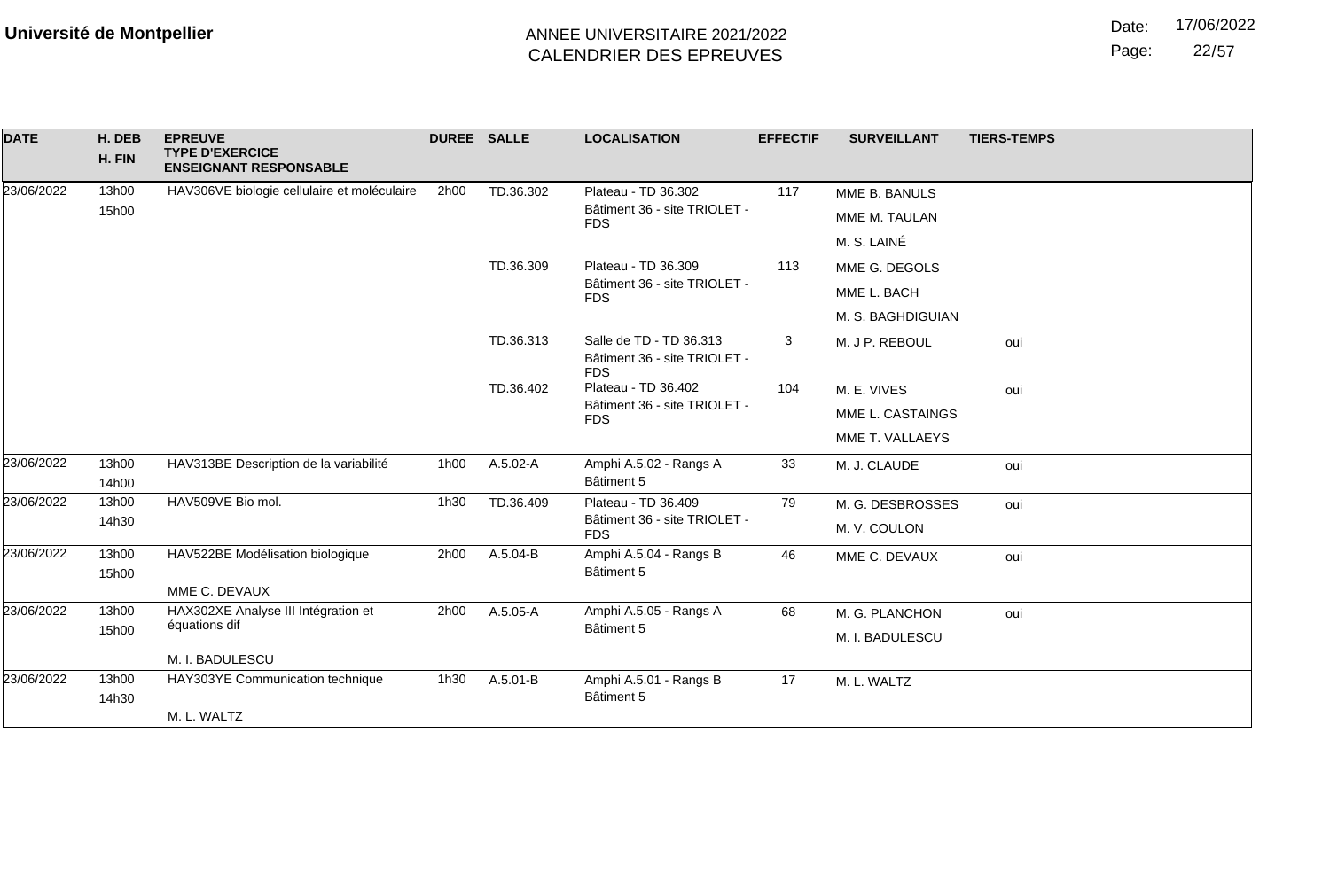Date: 17/06/2022

Page: 23/57

| <b>DATE</b> | H. DEB<br>H. FIN | <b>EPREUVE</b><br><b>TYPE D'EXERCICE</b><br><b>ENSEIGNANT RESPONSABLE</b> | DUREE SALLE |              | <b>LOCALISATION</b>                                                   | <b>EFFECTIF</b> | <b>SURVEILLANT</b>                 | <b>TIERS-TEMPS</b> |
|-------------|------------------|---------------------------------------------------------------------------|-------------|--------------|-----------------------------------------------------------------------|-----------------|------------------------------------|--------------------|
| 23/06/2022  | 16h00            | HAC102CE chimie générale 2 partie 1                                       | 1h30        | $A.5.01 - A$ | Amphi A.5.01 - Rangs A<br>Bâtiment 5                                  | 50              | MME A-L. DALVERNY                  | oui                |
|             | 17h30            | MME R. SEMINO                                                             |             |              |                                                                       |                 | M. F. DOMERGUE                     |                    |
|             |                  |                                                                           | GA-A        |              | Amphi DUMONTET - Rangs A                                              | 137             | M. C. RAYNAUD                      |                    |
|             |                  |                                                                           |             |              | Bâtiment Administratif -<br><b>TRIOLET-FDS</b>                        |                 | M. L. STIEVANO                     |                    |
|             |                  |                                                                           |             |              |                                                                       |                 | M. S. LE VOT                       |                    |
|             |                  |                                                                           |             |              |                                                                       |                 | MME S. ROUALDES                    |                    |
|             |                  |                                                                           |             | TD.36.306    | Salle de TD - TD 36.306<br>Bâtiment 36 - site TRIOLET -<br><b>FDS</b> | 1.              | M. J P. REBOUL                     | oui                |
|             |                  |                                                                           |             | TD.36.314    | Salle de TD - TD 36.314<br>Bâtiment 36 - site TRIOLET -<br><b>FDS</b> |                 | M. J P. REBOUL                     |                    |
| 23/06/2022  | 16h00            | HAC310XE Mathématiques pour la Chimie                                     | 2h00        | $A.5.01 - B$ | Amphi A.5.01 - Rangs B                                                | 59              | MME A. JABBOUR                     | oui                |
|             | 18h00            | M. J-L. RAMÍREZ ALFONSÍN                                                  |             |              | Bâtiment 5                                                            |                 | M. J L. RAMÍREZ<br><b>ALFONSIN</b> |                    |
|             |                  |                                                                           |             | TD.36.315    | Salle de TD - TD 36.315<br>Bâtiment 36 - site TRIOLET -<br><b>FDS</b> |                 | M. J P. REBOUL                     | oui                |
| 23/06/2022  | 16h00<br>18h00   | HAC514CE Spectrométrie de Masse. Partie                                   | 2h00        | A.5.05-A     | Amphi A.5.05 - Rangs A<br>Bâtiment 5                                  | 25              | MME C. ENJALBAL                    |                    |
|             |                  | MME C. ENJALBAL                                                           |             |              |                                                                       |                 |                                    |                    |
| 23/06/2022  | 16h00            | HAP507PE Elements d'electronique                                          | 2h00        | TD.36.413    | Salle de TD - TD 36.413                                               | 13              | MME S. JUILLAGUET                  |                    |
|             | 18h00            | MME S. JUILLAGUET                                                         |             |              | Bâtiment 36 - site TRIOLET -<br><b>FDS</b>                            |                 |                                    |                    |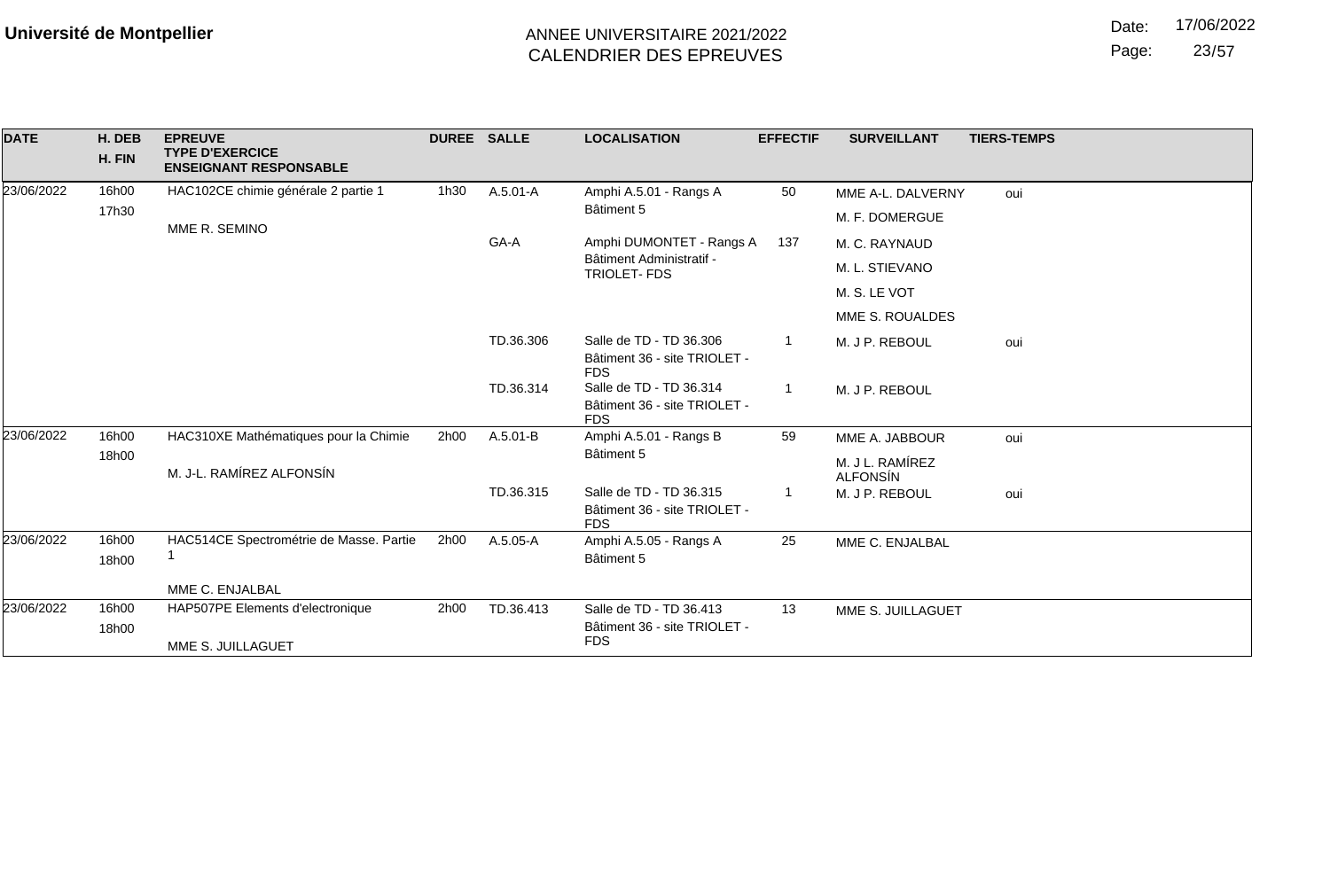Date: 17/06/2022

Page: 24/57

| <b>DATE</b> | H. DEB<br>H. FIN | <b>EPREUVE</b><br><b>TYPE D'EXERCICE</b><br><b>ENSEIGNANT RESPONSABLE</b> | DUREE SALLE            |                                                                                                                                                | <b>LOCALISATION</b>                                                   | <b>EFFECTIF</b> | <b>SURVEILLANT</b> | <b>TIERS-TEMPS</b> |
|-------------|------------------|---------------------------------------------------------------------------|------------------------|------------------------------------------------------------------------------------------------------------------------------------------------|-----------------------------------------------------------------------|-----------------|--------------------|--------------------|
| 23/06/2022  | 16h00            | HAV105CE Chimie générale 1                                                | 2h00                   | TD.36.101                                                                                                                                      | Plateau - TD 36.101                                                   | 110             | MME G. LEYRAL      |                    |
|             | 18h00            | M. C. IUNG                                                                |                        |                                                                                                                                                | Bâtiment 36 - site TRIOLET -<br><b>FDS</b>                            |                 | MME P. ADLER       |                    |
|             |                  |                                                                           |                        |                                                                                                                                                |                                                                       |                 | M. P. GAUDIN       |                    |
|             |                  |                                                                           |                        | TD.36.302                                                                                                                                      | Plateau - TD 36.302                                                   | 119             | MME F. ROUESSAC    |                    |
|             |                  |                                                                           |                        |                                                                                                                                                | Bâtiment 36 - site TRIOLET -<br><b>FDS</b>                            |                 | MME J. LARIONOVA   |                    |
|             |                  |                                                                           |                        |                                                                                                                                                |                                                                       |                 | M. X. SALOM-ROIG   |                    |
|             |                  |                                                                           |                        | TD.36.309                                                                                                                                      | Plateau - TD 36.309                                                   | 116             | M. C. IUNG         | oui                |
|             |                  |                                                                           |                        |                                                                                                                                                | Bâtiment 36 - site TRIOLET -<br><b>FDS</b>                            |                 | M. J-Y. WINUM      |                    |
|             |                  |                                                                           |                        |                                                                                                                                                |                                                                       |                 | MME M. TAILLADES   |                    |
| 23/06/2022  | 16h00            | HAV304VE Bases physiologiques                                             | 2h00                   | A.5.02-A                                                                                                                                       | Amphi A.5.02 - Rangs A                                                | 52              | M. H. SAFI         | oui                |
|             | 18h00            |                                                                           |                        |                                                                                                                                                | Bâtiment 5                                                            |                 | M. P. CZERNIC      |                    |
|             |                  |                                                                           | TD.36.301<br>TD.36.313 | Salle de TD - TD 36.301<br>Bâtiment 36 - site TRIOLET -<br><b>FDS</b><br>Salle de TD - TD 36.313<br>Bâtiment 36 - site TRIOLET -<br><b>FDS</b> | -1                                                                    | M. J P. REBOUL  | oui                |                    |
|             |                  |                                                                           |                        |                                                                                                                                                | $\overline{2}$                                                        | M. J P. REBOUL  | oui                |                    |
|             |                  |                                                                           |                        | TD.36.402                                                                                                                                      | Plateau - TD 36.402                                                   | 115             | M. F. VAROQUAUX    |                    |
|             |                  |                                                                           |                        |                                                                                                                                                | Bâtiment 36 - site TRIOLET -<br><b>FDS</b>                            |                 | M. G. DESBROSSES   |                    |
|             |                  |                                                                           |                        |                                                                                                                                                |                                                                       |                 | M. M. INGOUFF      |                    |
|             |                  |                                                                           |                        | TD.36.409                                                                                                                                      | Plateau - TD 36.409                                                   | 111             | MME A. VINCENT     |                    |
|             |                  |                                                                           |                        |                                                                                                                                                | Bâtiment 36 - site TRIOLET -<br><b>FDS</b>                            |                 | M. B. TOURAINE     |                    |
|             |                  |                                                                           |                        |                                                                                                                                                |                                                                       |                 | MME L. WILLIAM     |                    |
| 23/06/2022  | 16h00<br>18h00   | HAV507VE approches expérimentales                                         | 2h00                   | TD.36.414                                                                                                                                      | Salle de TD - TD 36.414<br>Bâtiment 36 - site TRIOLET -<br><b>FDS</b> | 13              | M. S. DESCAMPS     | oui                |
| 23/06/2022  | 16h00<br>18h00   | HAV515VE Enzymologie                                                      | 2h00                   | A.5.04-B                                                                                                                                       | Amphi A.5.04 - Rangs B<br>Bâtiment 5                                  | 16              | MME R. CERDAN      |                    |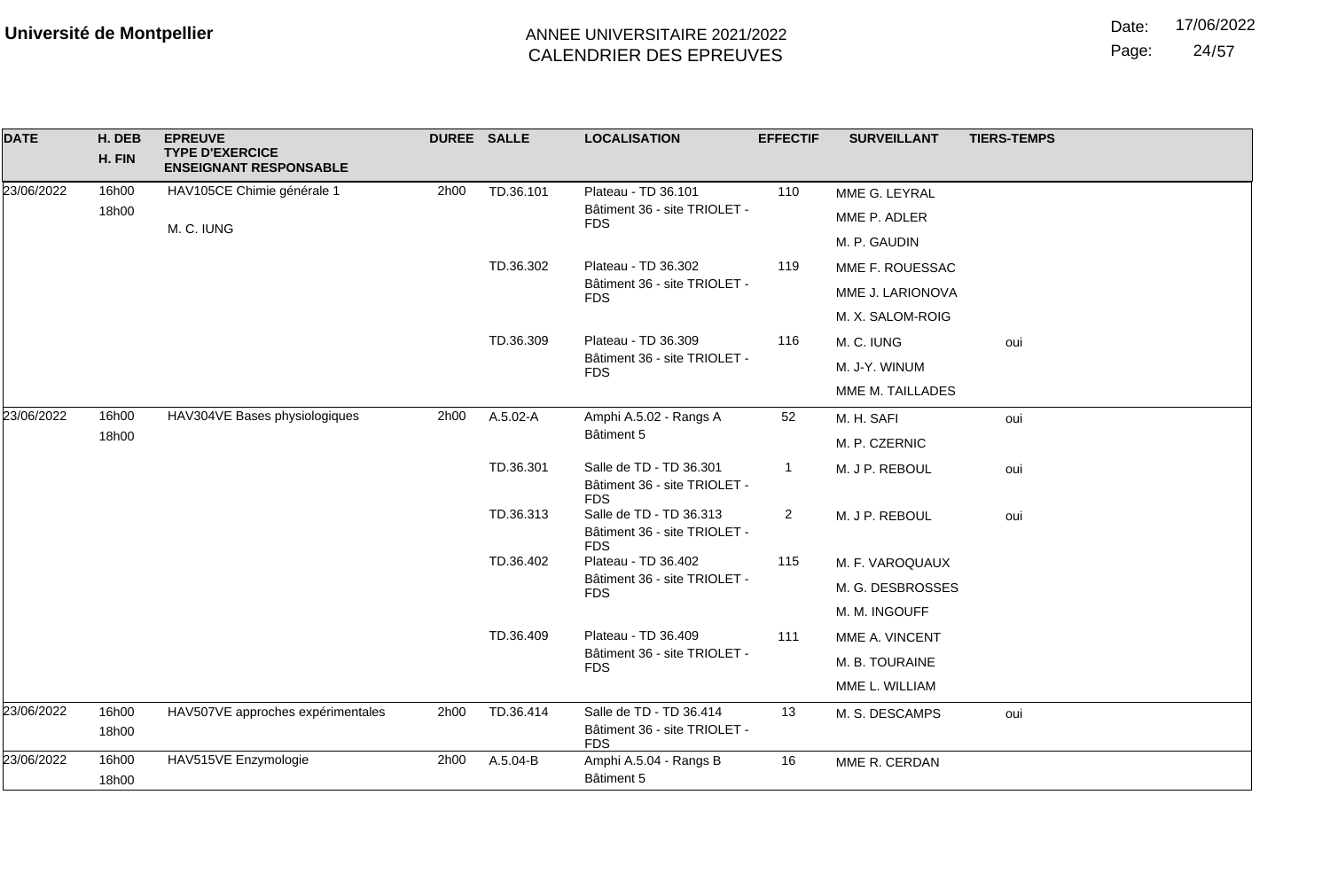Page: 25/57

| <b>DATE</b> | H. DEB<br>H. FIN | <b>EPREUVE</b><br><b>TYPE D'EXERCICE</b><br><b>ENSEIGNANT RESPONSABLE</b> |      | <b>DUREE SALLE</b> | <b>LOCALISATION</b>                                                   | <b>EFFECTIF</b> | <b>SURVEILLANT</b>              | <b>TIERS-TEMPS</b> |
|-------------|------------------|---------------------------------------------------------------------------|------|--------------------|-----------------------------------------------------------------------|-----------------|---------------------------------|--------------------|
| 23/06/2022  | 16h00<br>18h00   | HAX104XE géométrie dans le plan l'espace<br>et le pl                      | 2h00 | A.5.02-B           | Amphi A.5.02 - Rangs B<br>Bâtiment 5                                  | 62              | M. H. LAJOINIE<br>M. I. BABENKO |                    |
|             |                  | M. J. BRIEUSSEL                                                           |      | $A.5.03-B$         | Amphi A.5.03 - Rangs B<br>Bâtiment 5                                  | 37              | M. J. BRIEUSSEL                 | oui                |
| 23/06/2022  | 16h00<br>18h00   | HAX304XE Probabilités<br>M. N. MEYER                                      | 2h00 | A.5.03-A           | Amphi A.5.03 - Rangs A<br>Bâtiment 5                                  | 46              | M. T. MIGNON                    | oui                |
| 23/06/2022  | 16h00<br>17h30   | HAY305YE Procédés de fabrication<br>MME A. MARCHAL                        | 1h30 | TD.36.415          | Salle de TD - TD 36.415<br>Bâtiment 36 - site TRIOLET -<br><b>FDS</b> | 14              | MME A. MARCHAL                  | oui                |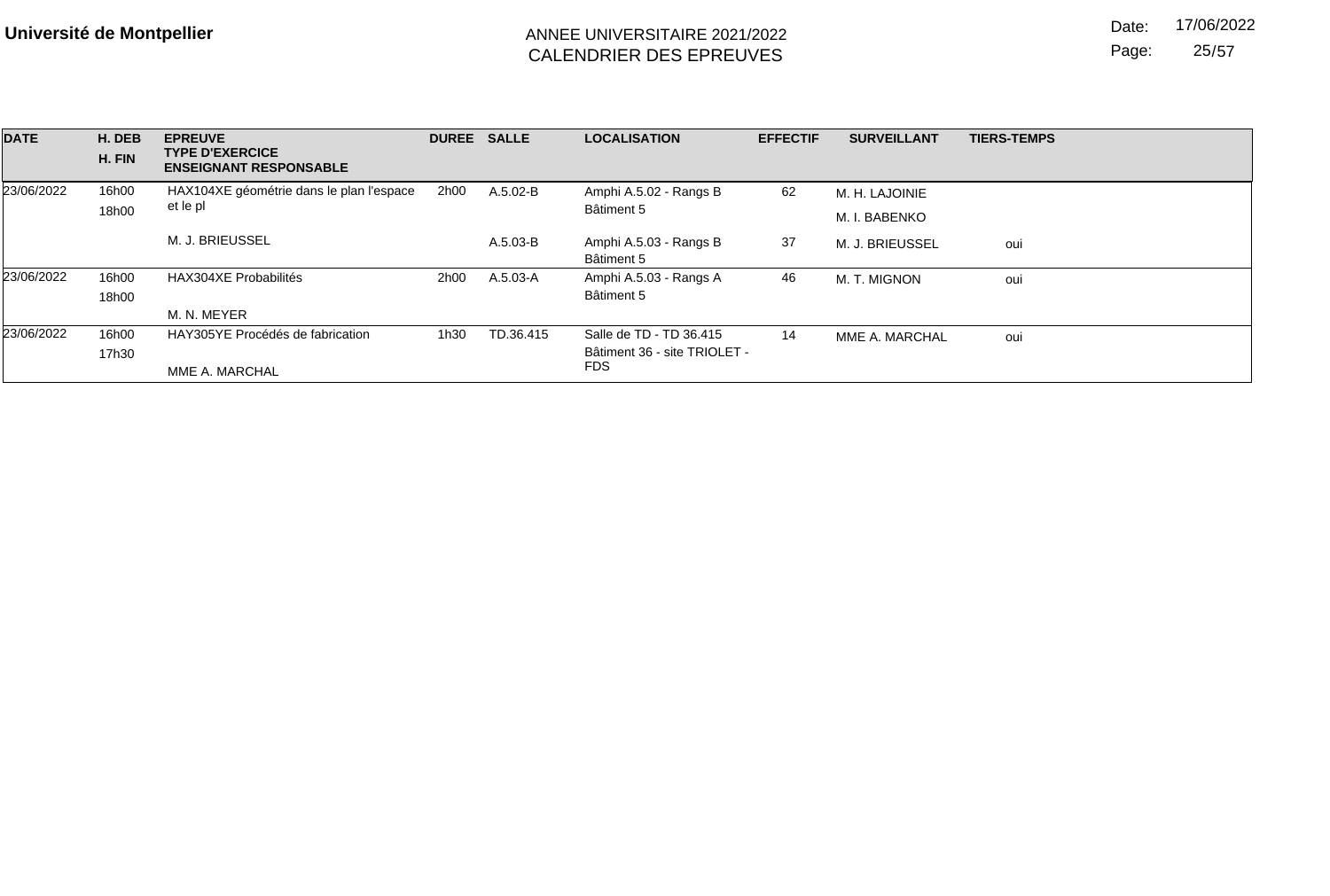Date: 17/06/2022

Page: 26/57

| <b>DATE</b> | H. DEB<br>H. FIN | <b>EPREUVE</b><br><b>TYPE D'EXERCICE</b><br><b>ENSEIGNANT RESPONSABLE</b> | DUREE SALLE  |                                                                       | <b>LOCALISATION</b>                                               | <b>EFFECTIF</b> | <b>SURVEILLANT</b>                                              | <b>TIERS-TEMPS</b> |
|-------------|------------------|---------------------------------------------------------------------------|--------------|-----------------------------------------------------------------------|-------------------------------------------------------------------|-----------------|-----------------------------------------------------------------|--------------------|
| 24/06/2022  | 09h00<br>11h00   | HAC202CE Chimie organique<br>MME B. ROY                                   | 2h00         | A.5.01-A                                                              | Amphi A.5.01 - Rangs A<br>Bâtiment 5                              | 90              | MME F. MORATO<br>LALLEMAND<br>MME S. DEVAUTOUR-<br><b>VINOT</b> |                    |
|             |                  |                                                                           |              | A.5.02-A                                                              | Amphi A.5.02 - Rangs A                                            | 90              | MME F. ROUESSAC                                                 |                    |
|             |                  |                                                                           |              |                                                                       | Bâtiment 5                                                        |                 | M. J. GALIANA                                                   |                    |
|             |                  |                                                                           |              | A.5.03-B                                                              | Amphi A.5.03 - Rangs B                                            | 75              | M. M. ROLLAND                                                   |                    |
|             |                  |                                                                           |              |                                                                       | Bâtiment 5                                                        |                 | M. V. NAVARRO                                                   |                    |
|             |                  |                                                                           |              | A.5.04-A                                                              | Amphi A.5.04 - Rangs A                                            | 90              | MME M. TAILLADES                                                |                    |
|             |                  |                                                                           |              |                                                                       | Bâtiment 5                                                        |                 | M. U. DEMIRCI                                                   |                    |
|             |                  |                                                                           |              | A.5.05-A                                                              | Amphi A.5.05 - Rangs A                                            | 90              | M. P. LAURENT                                                   |                    |
|             |                  |                                                                           |              |                                                                       | Bâtiment 5                                                        |                 | M. S. CLÉMENT                                                   |                    |
|             |                  |                                                                           |              | A.5.06-A                                                              | Amphi A.5.06 - Rangs A<br>Bâtiment 5                              | 90              | M. F. COUTROT                                                   |                    |
|             |                  |                                                                           |              |                                                                       |                                                                   |                 | M.Q. MARECAT                                                    |                    |
|             |                  | GA-A<br>Bâtiment Administratif -                                          |              | Amphi DUMONTET - Rangs A                                              | 201                                                               | MME B. ROY      | oui                                                             |                    |
|             |                  |                                                                           | TRIOLET- FDS |                                                                       | MME E. REMOND                                                     |                 |                                                                 |                    |
|             |                  |                                                                           |              |                                                                       |                                                                   |                 | M. J-P. UTTARO                                                  |                    |
|             |                  |                                                                           |              |                                                                       |                                                                   |                 | MME P. ADLER                                                    |                    |
|             |                  |                                                                           |              | SC.36.8                                                               | Salle de cours 36.8<br>Bâtiment 36 - site TRIOLET -<br><b>FDS</b> | 52              | M. C. NIEBEL                                                    |                    |
|             |                  |                                                                           |              | TD.36.101                                                             | Plateau - TD 36.101                                               | 151             | MME C. CLAVEL                                                   |                    |
|             |                  |                                                                           |              |                                                                       | Bâtiment 36 - site TRIOLET -<br><b>FDS</b>                        |                 | M. C. MATHE                                                     |                    |
|             |                  |                                                                           |              |                                                                       |                                                                   |                 | M. J-Y. WINUM                                                   |                    |
|             |                  |                                                                           | TD.36.105    | Salle de TD - TD 36.105<br>Bâtiment 36 - site TRIOLET -<br><b>FDS</b> | 24                                                                | M. S. SENE      |                                                                 |                    |
|             |                  |                                                                           | TD.36.302    | Plateau - TD 36.302<br>Bâtiment 36 - site TRIOLET -<br><b>FDS</b>     | 36                                                                | M. D. EGRON     |                                                                 |                    |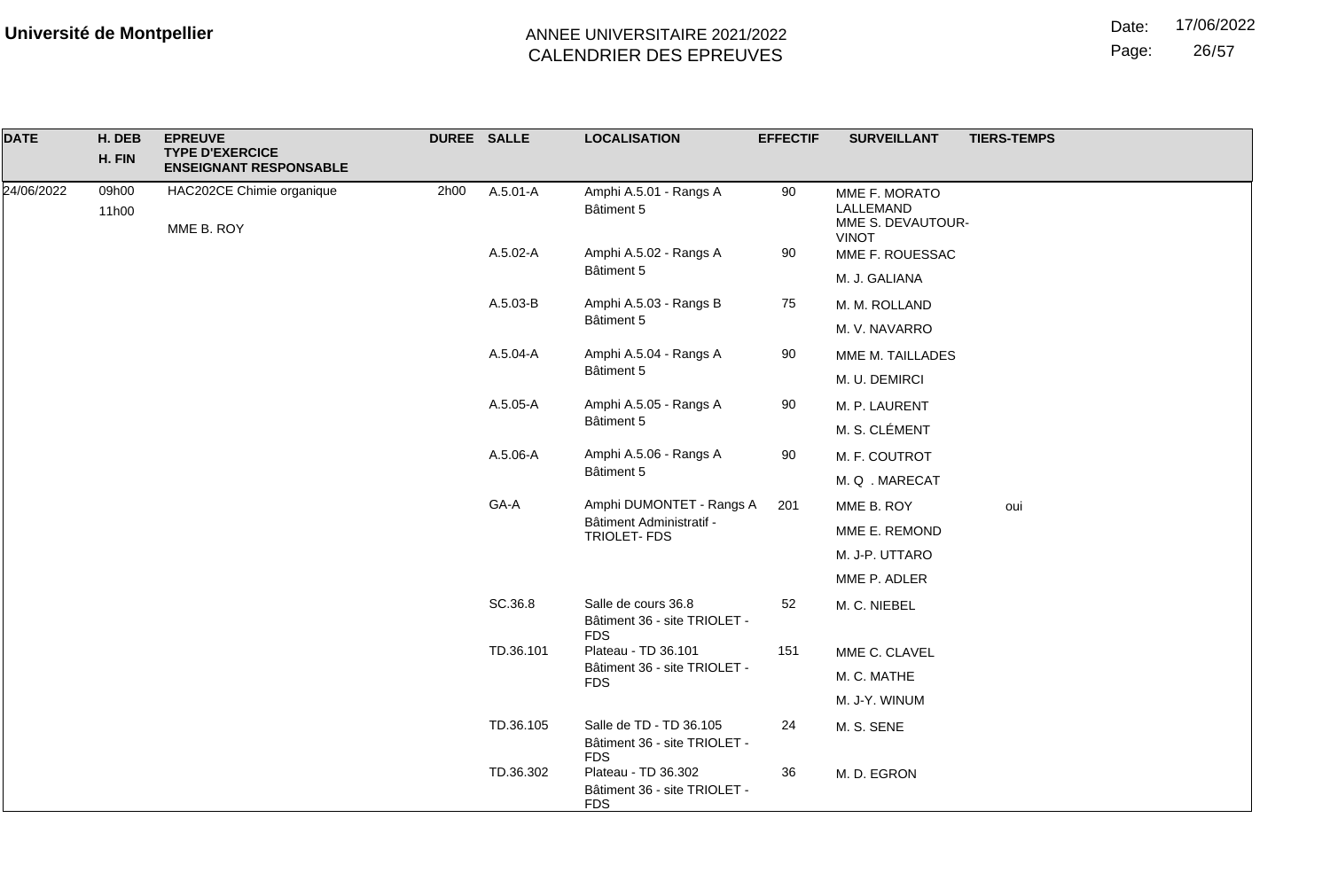Date: 17/06/2022

Page: 27/57

| <b>DATE</b> | H. DEB<br>H. FIN | <b>EPREUVE</b><br><b>TYPE D'EXERCICE</b><br><b>ENSEIGNANT RESPONSABLE</b> | DUREE SALLE |           | <b>LOCALISATION</b>                                                   | <b>EFFECTIF</b> | <b>SURVEILLANT</b> | <b>TIERS-TEMPS</b> |
|-------------|------------------|---------------------------------------------------------------------------|-------------|-----------|-----------------------------------------------------------------------|-----------------|--------------------|--------------------|
| 24/06/2022  | 09h00            | HAI807IE Calcul formel                                                    | 2h00        | TD.36.106 | Salle de TD - TD 36.106                                               | 16              | M. P. GIORGI       |                    |
|             | 11h00            | M. P. GIORGI                                                              |             |           | Bâtiment 36 - site TRIOLET -<br><b>FDS</b>                            |                 |                    |                    |
| 24/06/2022  | 09h00<br>11h00   | HAP605PE Relativité et Physique<br>Subatomique                            | 2h00        | SC.36.9   | Salle de cours 36.9<br>Bâtiment 36 - site TRIOLET -<br><b>FDS</b>     | 43              | M. É. NUSS         | oui                |
|             |                  | M. É. NUSS                                                                |             | TD.36.414 | Salle de TD - TD 36.414<br>Bâtiment 36 - site TRIOLET -<br><b>FDS</b> | $\mathbf{1}$    | M. J P. REBOUL     | oui                |
| 24/06/2022  | 09h00<br>11h00   | HAV408HE diversité et évolution des<br>métazoaires                        | 2h00        | A.5.01-B  | Amphi A.5.01 - Rangs B<br>Bâtiment 5                                  | 70              | M. S. ADNET        | oui                |
|             |                  |                                                                           |             | A.5.02-B  | Amphi A.5.02 - Rangs B<br>Bâtiment 5                                  | 77              | M. F. LIHOREAU     | oui                |
|             |                  |                                                                           |             | TD.36.301 | Salle de TD - TD 36.301<br>Bâtiment 36 - site TRIOLET -<br><b>FDS</b> | $\mathbf{1}$    | M. J P. REBOUL     | oui                |
|             |                  |                                                                           |             | TD.36.306 | Salle de TD - TD 36.306<br>Bâtiment 36 - site TRIOLET -<br><b>FDS</b> | -1              | M. J P. REBOUL     | oui                |
| 24/06/2022  | 09h00            | HAV418VE microbiologie 2                                                  | 2h00        | A.5.03-A  | Amphi A.5.03 - Rangs A                                                | 109             | MME M-H. BOYER     | oui                |
|             |                  | 11h00<br>MME M-H. BOYER                                                   |             |           | Bâtiment 5                                                            |                 | MME M. LAMARQUE    |                    |
|             |                  |                                                                           |             |           |                                                                       |                 | MME O. PARIS       |                    |
| 24/06/2022  | 09h00            | HAV648VE Virologie                                                        | 2h00        | A.5.04-B  | Amphi A.5.04 - Rangs B                                                | 80              | M. S. NISOLE       | oui                |
|             | 11h00            |                                                                           |             |           | Bâtiment 5                                                            |                 | M. Y. SIMONIN      |                    |
|             |                  |                                                                           |             | A.5.05-B  | Amphi A.5.05 - Rangs B                                                | 80              | M. R. FROISSART    | oui                |
|             |                  |                                                                           |             |           | Bâtiment 5                                                            |                 | M. S. LAINÉ        |                    |
|             |                  |                                                                           |             | TD.36.415 | Salle de TD - TD 36.415<br>Bâtiment 36 - site TRIOLET -<br><b>FDS</b> | 26              | M. S. PONT         | oui                |
| 24/06/2022  | 13h00            | HAI205XE probas stats                                                     | 2h00        | A.5.01-A  | Amphi A.5.01 - Rangs A                                                | 68              | M. A. GANNOUN      | oui                |
|             | 15h00            | M. A. GANNOUN                                                             |             |           | Bâtiment 5                                                            |                 | MME A-E. BAERT     |                    |
|             |                  |                                                                           |             | A.5.02-A  | Amphi A.5.02 - Rangs A<br>Bâtiment 5                                  | 54              | M. I. BOUZALMAT    | oui                |
|             |                  |                                                                           |             |           |                                                                       |                 | M. W. BENHAMOU     |                    |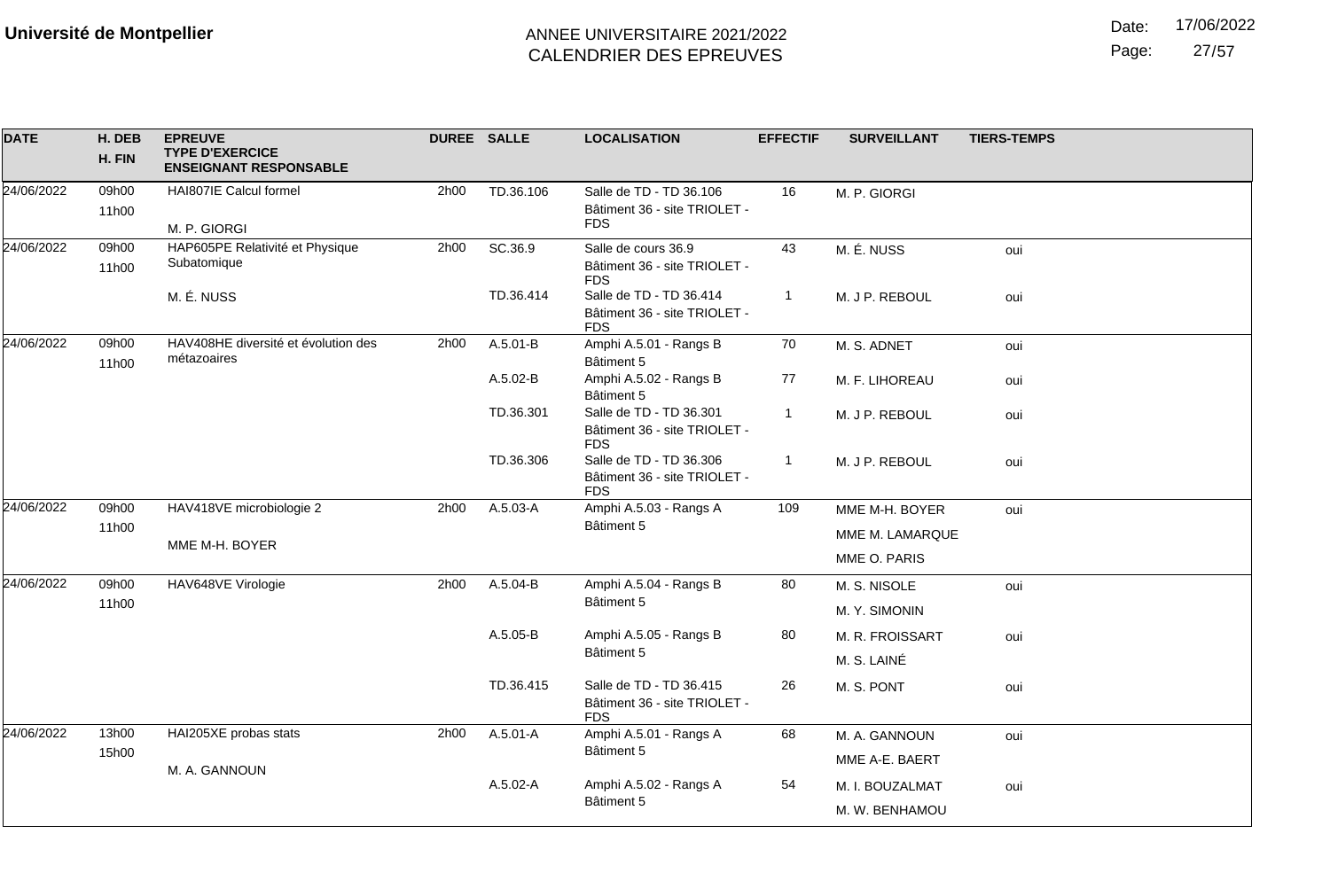Date: 17/06/2022

Page: 28/57

| <b>DATE</b> | H. DEB<br>H. FIN | <b>EPREUVE</b><br><b>TYPE D'EXERCICE</b>             | <b>DUREE SALLE</b> |              | <b>LOCALISATION</b>                                                   | <b>EFFECTIF</b> | <b>SURVEILLANT</b>                   | <b>TIERS-TEMPS</b> |
|-------------|------------------|------------------------------------------------------|--------------------|--------------|-----------------------------------------------------------------------|-----------------|--------------------------------------|--------------------|
|             |                  | <b>ENSEIGNANT RESPONSABLE</b>                        |                    |              |                                                                       |                 |                                      |                    |
| 24/06/2022  | 13h00<br>15h00   | HAI402IE Modeles de Calculs                          | 2h00               | A.5.01-B     | Amphi A.5.01 - Rangs B<br>Bâtiment 5                                  | 70              | MME V. PRINCE                        | oui                |
|             |                  | MME V. PRINCE                                        |                    | A.5.02-B     | Amphi A.5.02 - Rangs B<br>Bâtiment 5                                  | 71              | M. J-C. KONIG                        | oui                |
| 24/06/2022  | 13h00<br>15h00   | HAP203PE dynamique newtonnienne                      | 2h00               | A.5.03-A     | Amphi A.5.03 - Rangs A<br>Bâtiment 5                                  | 68              | M. M. NOBILI                         | oui                |
|             |                  | M. M. NOBILI                                         |                    | A.5.03-B     | Amphi A.5.03 - Rangs B<br>Bâtiment 5                                  | 38              | M. J. LARENA                         | oui                |
| 24/06/2022  | 13h00<br>15h00   | HAV201VC Biochimie et Biolo Moléculaire<br>cellule 1 | 2h00               | <b>NAF</b>   | Bâtiment Administratif -<br>TRIOLET- FDS                              | 709             | M. S. TRAPANI                        | oui                |
| 24/06/2022  | 13h00<br>15h00   | HAV401VE approfondissement de biologie<br>cellulaire | 2h00               | $A.5.04 - A$ | Amphi A.5.04 - Rangs A<br>Bâtiment 5                                  | 68              | MME M-C. DE JESUS<br><b>FERREIRA</b> | oui                |
|             |                  | M. S. DESCAMPS                                       |                    | A.5.04-B     | Amphi A.5.04 - Rangs B<br>Bâtiment 5                                  | 22              | MME M. RODRIGUEZ                     |                    |
| 24/06/2022  | 13h00<br>14h30   | HAV415VE Interactions symbiotiques et<br>pathogènes  | 1h30               | SC.36.5      | Salle de cours 36.5<br>Bâtiment 36 - site TRIOLET -<br><b>FDS</b>     | 39              | M. G. DESBROSSES                     | oui                |
|             |                  | M. P. CZERNIC                                        |                    |              |                                                                       |                 |                                      |                    |
| 24/06/2022  | 16h00<br>18h00   | HAC408CE Electrochimie                               | 2h00               | $A.5.01 - B$ | Amphi A.5.01 - Rangs B<br>Bâtiment 5                                  | 80              | M. P. SISTAT                         | oui                |
|             |                  | M. P. SISTAT                                         |                    |              |                                                                       |                 | M. S. SENE                           |                    |
|             |                  |                                                      |                    | A.5.02-B     | Amphi A.5.02 - Rangs B                                                | 80              | M. G. TAILLADES                      |                    |
|             |                  |                                                      |                    |              | Bâtiment 5                                                            |                 | M. S. LE VOT                         |                    |
|             |                  |                                                      |                    | SC.36.6      | Salle de cours 36.6<br>Bâtiment 36 - site TRIOLET -<br><b>FDS</b>     | 51              | MME S. ROUALDES                      | oui                |
|             |                  |                                                      |                    | SC.36.7      | Salle de cours 36.7<br>Bâtiment 36 - site TRIOLET -<br><b>FDS</b>     | 50              | M. M. SMIETANA                       | oui                |
|             |                  |                                                      |                    | TD.36.306    | Salle de TD - TD 36.306<br>Bâtiment 36 - site TRIOLET -<br><b>FDS</b> |                 | M. J P. REBOUL                       | oui                |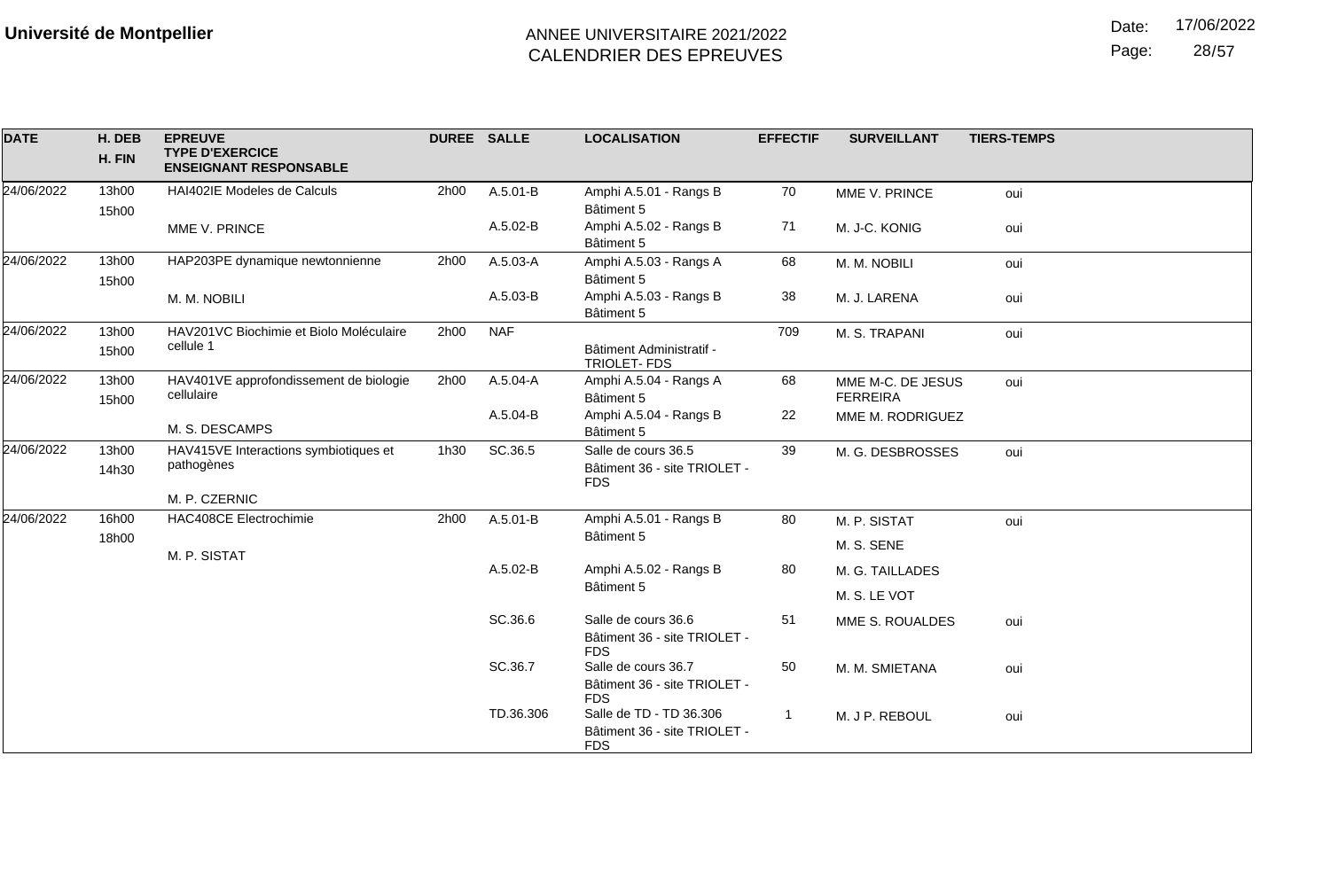Date: 17/06/2022

Page: 29/57

| <b>DATE</b> | H. DEB | <b>EPREUVE</b><br><b>TYPE D'EXERCICE</b> | DUREE SALLE |              | <b>LOCALISATION</b>          | <b>EFFECTIF</b> | <b>SURVEILLANT</b> | <b>TIERS-TEMPS</b> |
|-------------|--------|------------------------------------------|-------------|--------------|------------------------------|-----------------|--------------------|--------------------|
|             | H. FIN | <b>ENSEIGNANT RESPONSABLE</b>            |             |              |                              |                 |                    |                    |
|             |        |                                          |             |              |                              |                 |                    |                    |
| 24/06/2022  | 16h00  | HAI202IE Programmation. C                | 2h00        | A.5.03-A     | Amphi A.5.03 - Rangs A       | 99              | M. H. PLOMBAT      | oui                |
|             | 18h00  |                                          |             |              | Bâtiment 5                   |                 |                    |                    |
|             |        | M. M. LECLÈRE                            |             | A.5.03-B     | Amphi A.5.03 - Rangs B       | 40              | M. M. FACERIAS     |                    |
|             |        |                                          |             |              | Bâtiment 5                   |                 |                    |                    |
|             |        |                                          |             | A.5.04-A     | Amphi A.5.04 - Rangs A       | 90              | M. J. DESTOMBES    | oui                |
|             |        |                                          |             |              | Bâtiment 5                   |                 |                    |                    |
|             |        |                                          |             | A.5.04-B     | Amphi A.5.04 - Rangs B       | 40              | MME B. JANSEN VAN  |                    |
|             |        |                                          |             |              | Bâtiment 5                   |                 | <b>RENSBURG</b>    |                    |
|             |        |                                          |             | A.5.05-A     | Amphi A.5.05 - Rangs A       | 90              | M. S. DAUDE        | oui                |
|             |        |                                          |             |              | Bâtiment 5                   |                 |                    |                    |
|             |        |                                          |             | $A.5.05 - B$ | Amphi A.5.05 - Rangs B       | 40              | M. S. BESGA        | oui                |
|             |        |                                          |             |              | Bâtiment 5                   |                 |                    |                    |
|             |        |                                          |             | A.5.06-A     | Amphi A.5.06 - Rangs A       | 90              | M. M. LECLÈRE      | oui                |
|             |        |                                          |             |              | Bâtiment 5                   |                 |                    |                    |
|             |        |                                          |             | A.5.06-B     | Amphi A.5.06 - Rangs B       | 29              | MME H L. BOUZIANE  | oui                |
|             |        |                                          |             |              | Bâtiment 5                   |                 |                    |                    |
|             |        |                                          |             | TD.36.301    | Salle de TD - TD 36.301      |                 | M. J P. REBOUL     |                    |
|             |        |                                          |             |              | Bâtiment 36 - site TRIOLET - |                 |                    |                    |
|             |        |                                          |             |              | <b>FDS</b>                   |                 |                    |                    |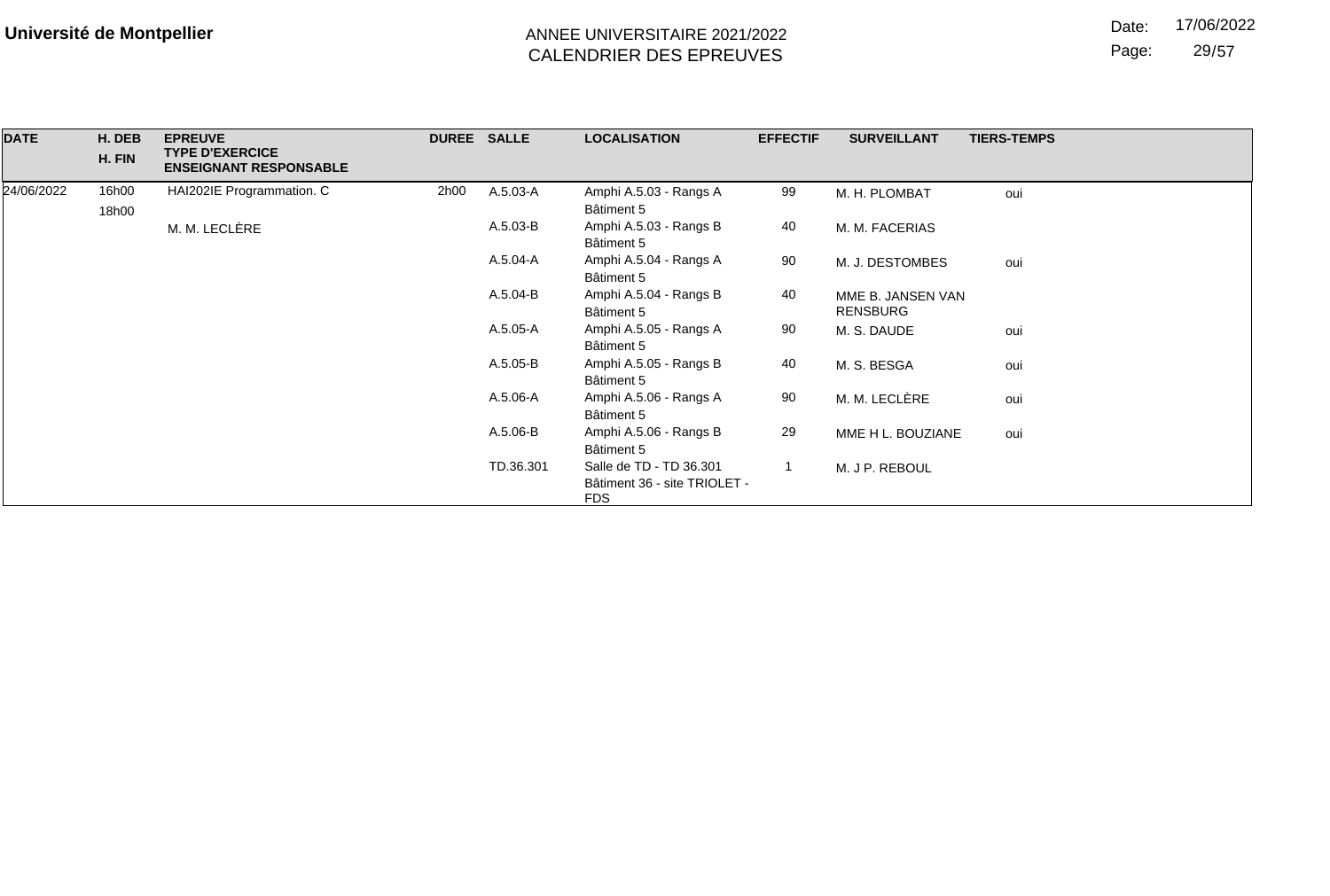Date: 17/06/2022

Page: 30/57

| <b>DATE</b> | H. DEB<br>H. FIN | <b>EPREUVE</b><br><b>TYPE D'EXERCICE</b><br><b>ENSEIGNANT RESPONSABLE</b> | DUREE SALLE |            | <b>LOCALISATION</b>                                               | <b>EFFECTIF</b> | <b>SURVEILLANT</b>                              | <b>TIERS-TEMPS</b> |
|-------------|------------------|---------------------------------------------------------------------------|-------------|------------|-------------------------------------------------------------------|-----------------|-------------------------------------------------|--------------------|
| 24/06/2022  | 16h00            | HAV204VE Biochimie et bio moléculaire                                     | 2h00        | A.5.01-A   | Amphi A.5.01 - Rangs A                                            | 90              | M. J-Y. LE GUENNEC                              |                    |
|             | 18h00            | cellule 2                                                                 |             |            | Bâtiment 5                                                        |                 | MME M-H. BOYER                                  |                    |
|             |                  | M. S. DESCAMPS                                                            |             | A.5.02-A   | Amphi A.5.02 - Rangs A                                            | 90              | M. J-M. ZAMORA                                  |                    |
|             |                  | MME A-S. GOSSELIN-GRENET<br>M. N. NEGRE                                   |             | GA-A       | Bâtiment 5<br>Amphi DUMONTET - Rangs A                            | 197             | MME M-A. POUL-<br><b>PEARSON</b><br>M. N. NEGRE | oui                |
|             |                  |                                                                           |             |            | Bâtiment Administratif -                                          |                 | M. S. DESCAMPS                                  |                    |
|             |                  |                                                                           |             |            | TRIOLET-FDS                                                       |                 | M. S. TRAPANI                                   |                    |
|             |                  |                                                                           |             |            |                                                                   |                 | M. Y. MULLER                                    |                    |
|             |                  |                                                                           |             | SC.36.4    | Salle de cours 36.4<br>Bâtiment 36 - site TRIOLET -               | 18              | M. B. TOURAINE                                  |                    |
|             |                  |                                                                           |             | TD.36.101  | <b>FDS</b><br>Plateau - TD 36.101<br>Bâtiment 36 - site TRIOLET - | 154             | M. H. MOHA OU MAATI                             |                    |
|             |                  |                                                                           |             |            | <b>FDS</b>                                                        |                 | MME N. GODEFROY                                 |                    |
|             |                  |                                                                           |             |            | Plateau - TD 36.302<br>Bâtiment 36 - site TRIOLET -<br><b>FDS</b> |                 | M. S. BARTOLAMI                                 |                    |
|             |                  |                                                                           |             | TD.36.302  |                                                                   | 154             | M. F. MEREZEGUE                                 |                    |
|             |                  |                                                                           |             |            |                                                                   |                 | M. F. MENNECHET                                 |                    |
|             |                  |                                                                           |             |            |                                                                   |                 | M. S. BODIN                                     |                    |
| 24/06/2022  | 16h00<br>18h00   | HAV406VC biomolécules végétales : Div. et<br>Appli.                       | 2h00        | SC.36.5    | Salle de cours 36.5<br>Bâtiment 36 - site TRIOLET -<br><b>FDS</b> | 39              | M. P. GANTET                                    |                    |
|             |                  | M. C. JAY-ALLEMAND                                                        |             |            |                                                                   |                 |                                                 |                    |
| 24/06/2022  | 16h00<br>19h00   | HAX803XE Analyse complexe et topologie                                    | 3h00        | TD.36.105  | Salle de TD - TD 36.105<br>Bâtiment 36 - site TRIOLET -           | 6               | M. S. MAILLOT                                   | oui                |
|             |                  | M. S. MAILLOT                                                             |             |            | <b>FDS</b>                                                        |                 |                                                 |                    |
| 27/06/2022  | 09h00            | HA8401HE Maths Peip S4                                                    | 2h00        | A.5.05-A   | Amphi A.5.05 - Rangs A                                            | 124             | MME A. JABBOUR                                  |                    |
|             | 11h00            |                                                                           |             |            | Bâtiment 5                                                        |                 | MME M. ZEFZOUF                                  |                    |
| 27/06/2022  | 09h00            | HAC203VC biochimie                                                        | 2h00        | <b>NAF</b> |                                                                   | 204             | M. S. TRAPANI                                   | oui                |
|             | 11h00            | M. S. TRAPANI                                                             |             |            | Bâtiment Administratif -<br>TRIOLET-FDS                           |                 |                                                 |                    |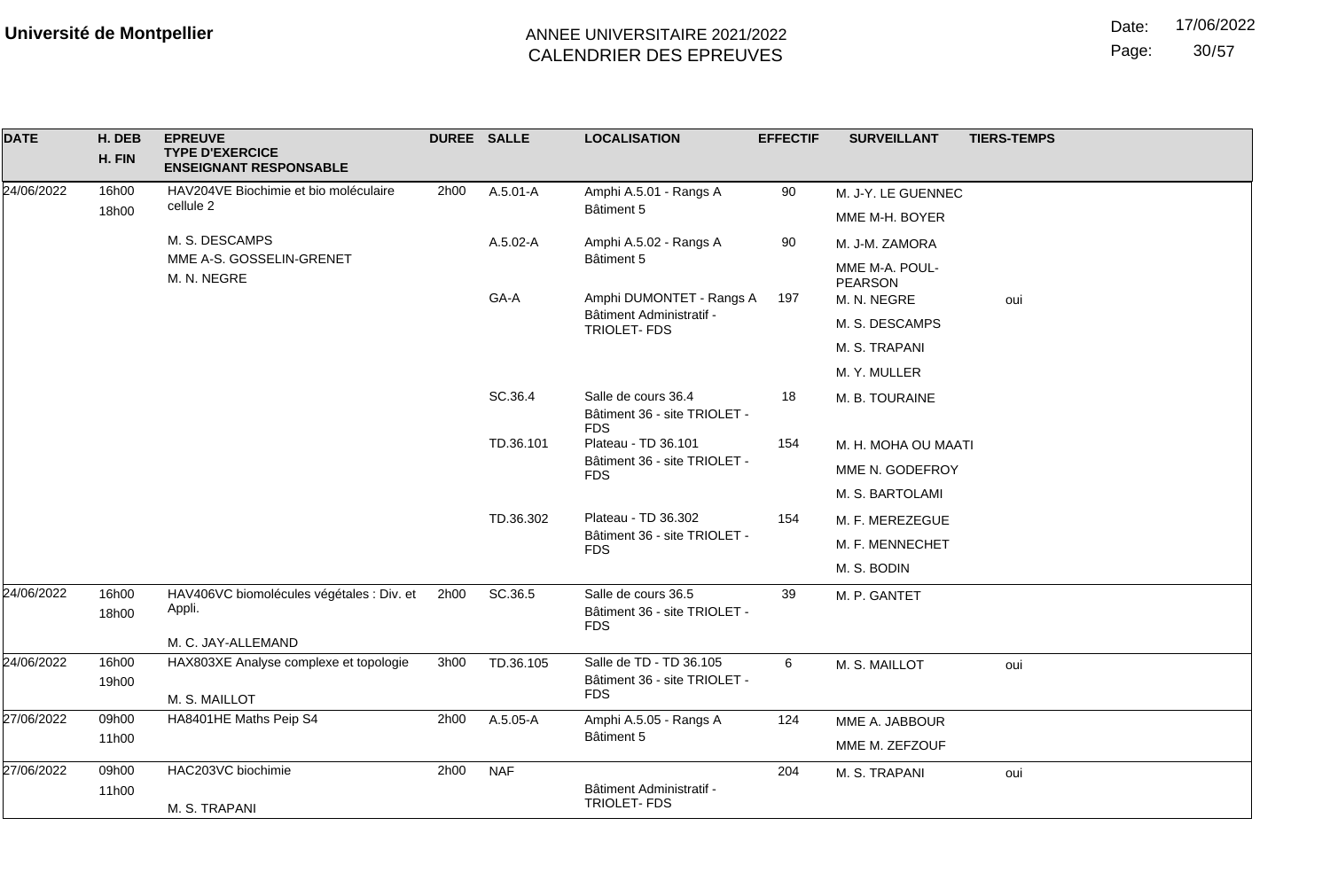| <b>DATE</b> | H. DEB<br>H. FIN | <b>EPREUVE</b><br><b>TYPE D'EXERCICE</b><br><b>ENSEIGNANT RESPONSABLE</b> | DUREE SALLE |              | <b>LOCALISATION</b>                                                   | <b>EFFECTIF</b> | <b>SURVEILLANT</b> | <b>TIERS-TEMPS</b> |
|-------------|------------------|---------------------------------------------------------------------------|-------------|--------------|-----------------------------------------------------------------------|-----------------|--------------------|--------------------|
| 27/06/2022  | 09h00            | HAC403CE Analyse (RMN, IR)                                                | 1h30        | A.5.01-A     | Amphi A.5.01 - Rangs A                                                | 90              | MME C. CLAVEL      | oui                |
|             | 10h30            | MME C. CLAVEL                                                             |             |              | Bâtiment 5                                                            |                 | M. J. CHAMIEH      |                    |
|             |                  |                                                                           |             | $A.5.02 - A$ | Amphi A.5.02 - Rangs A                                                | 89              | MME C. DUPOUY      | oui                |
|             |                  |                                                                           |             |              | Bâtiment 5                                                            |                 | MME E. REMOND      |                    |
|             |                  |                                                                           |             | TD.36.314    | Salle de TD - TD 36.314<br>Bâtiment 36 - site TRIOLET -<br><b>FDS</b> | -1              | M. J P. REBOUL     | oui                |
| 27/06/2022  | 09h00            | HAC605CE Composés Naturels                                                | 2h00        | $A.36.1 - B$ | Amphi 36.1 - rang B                                                   | 29              | MME V. ROLLAND     | oui                |
|             | 11h00            | Polyfonctionnels                                                          |             |              | Bâtiment 36 - site TRIOLET -<br><b>FDS</b>                            |                 |                    |                    |
|             |                  | MME V. ROLLAND                                                            |             |              |                                                                       |                 |                    |                    |
| 27/06/2022  | 09h00            | HAC608CE Génie Chimique                                                   | 2h00        | SC.36.6      | Salle de cours 36.6                                                   | 51              | MME C. CAMMARANO   |                    |
|             | 11h00            | MME C. CAMMARANO                                                          |             |              | Bâtiment 36 - site TRIOLET -<br><b>FDS</b>                            |                 |                    |                    |
| 27/06/2022  | 09h00            | HAI406XC Algebre lineaire et calcul                                       | 2h00        | A.5.01-B     | Amphi A.5.01 - Rangs B                                                | 68              | M. F. FILLASTRE    |                    |
|             | 11h00            | matriciel                                                                 |             | A.5.02-B     | Bâtiment 5<br>Amphi A.5.02 - Rangs B                                  | 69              |                    |                    |
|             |                  | M. M. BOLOGNESI                                                           |             |              | Bâtiment 5                                                            |                 | MME E. POMA        | oui                |
| 27/06/2022  | 09h00            | HAI602IE Complexité,                                                      | 2h00        | A.5.03-B     | Amphi A.5.03 - Rangs B                                                | 77              | M. J-C. KONIG      | oui                |
|             | 11h00            | calculabilité, décidabilité                                               |             |              | Bâtiment 5                                                            |                 | M. J. DESTOMBES    |                    |
|             |                  | M. R. GIROUDEAU                                                           |             | A.5.04-B     | Amphi A.5.04 - Rangs B<br>Bâtiment 5                                  | 69              | M. R. GIROUDEAU    |                    |
| 27/06/2022  | 09h00            | HAI804IE Analyse et traitement des images                                 | 2h00        | A.36.3-A     | Amphi 36.3 - rang A                                                   | 26              | M. W. PUECH        | oui                |
|             | 11h00            | M. W. PUECH                                                               |             |              | Bâtiment 36 - site TRIOLET -<br><b>FDS</b>                            |                 |                    |                    |
| 27/06/2022  | 09h00            | HAI815IE Langage n                                                        | 2h00        | A.36.2-B     | Amphi 36.2 - rang B                                                   | 27              | MME V. PRINCE      | oui                |
|             | 11h00            |                                                                           |             |              | Bâtiment 36 - site TRIOLET -                                          |                 |                    |                    |
|             |                  | MME V. PRINCE                                                             |             |              | <b>FDS</b>                                                            |                 |                    |                    |
| 27/06/2022  | 09h00            | HAI821IE Sécurité logicielle                                              | 2h00        | SC.36.8      | Salle de cours 36.8                                                   | 46              | M. D. DELAHAYE     | oui                |
|             | 11h00            |                                                                           |             |              | Bâtiment 36 - site TRIOLET -<br><b>FDS</b>                            |                 |                    |                    |
|             |                  | M. D. DELAHAYE                                                            |             | TD.36.313    | Salle de TD - TD 36.313<br>Bâtiment 36 - site TRIOLET -<br><b>FDS</b> | 1               | M. J P. REBOUL     | oui                |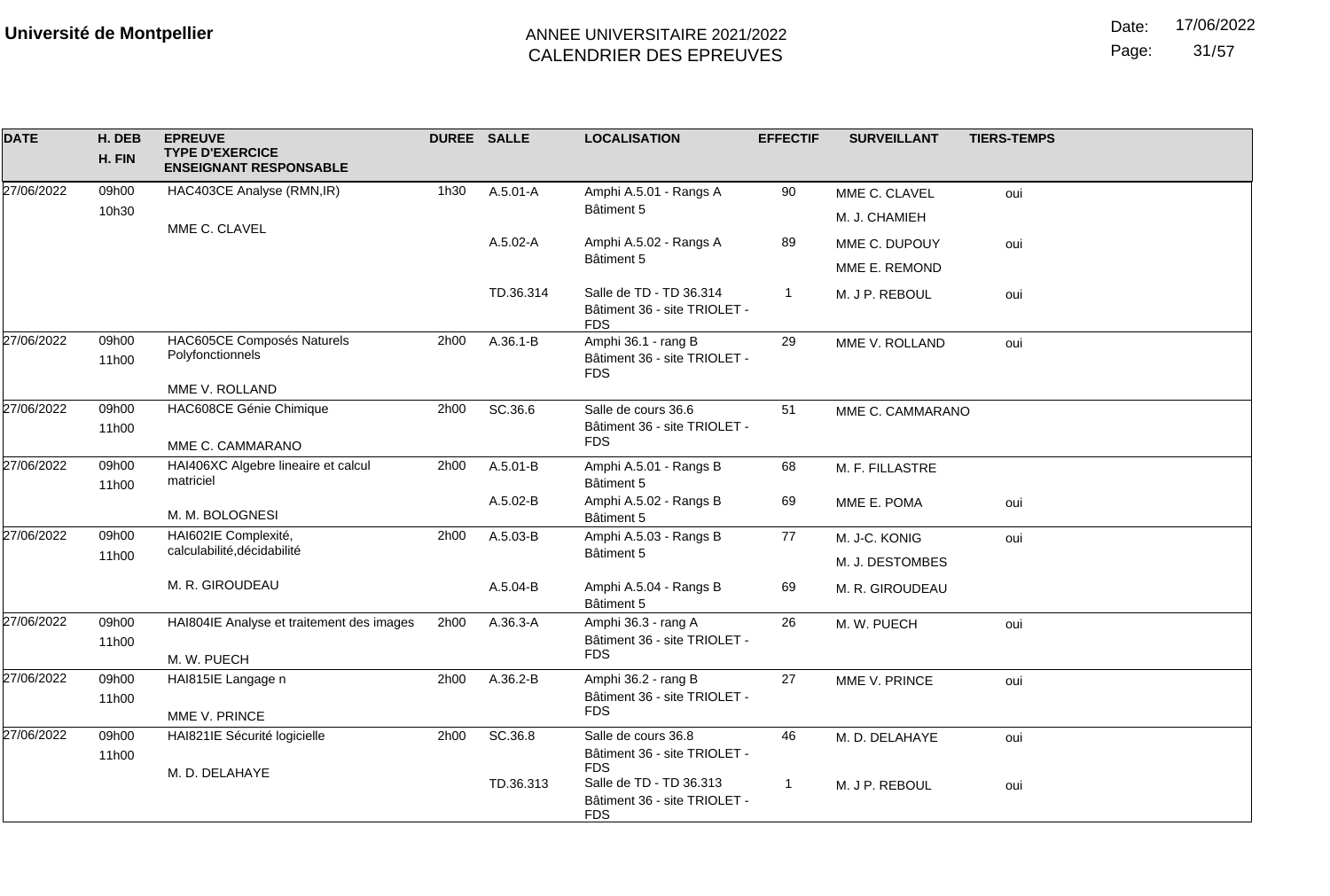Date: 17/06/2022

Page: 32/57

| <b>DATE</b> | H. DEB<br>H. FIN | <b>EPREUVE</b><br><b>TYPE D'EXERCICE</b><br><b>ENSEIGNANT RESPONSABLE</b> | <b>DUREE SALLE</b> |                     | <b>LOCALISATION</b>                                                   | <b>EFFECTIF</b> | <b>SURVEILLANT</b> | <b>TIERS-TEMPS</b> |
|-------------|------------------|---------------------------------------------------------------------------|--------------------|---------------------|-----------------------------------------------------------------------|-----------------|--------------------|--------------------|
| 27/06/2022  | 09h00<br>11h00   | HAI822IE Structures de données<br>MME M. HUCHARD                          | 2h00               | A.36.2-A            | Amphi 36.2 - rang A<br>Bâtiment 36 - site TRIOLET -<br><b>FDS</b>     | 29              | M. P. GIORGI       | oui                |
| 27/06/2022  | 09h00<br>11h00   | HAP803PE Astroparticules 1<br>M. É. NUSS                                  | 2h00               | TD.36.105           | Salle de TD - TD 36.105<br>Bâtiment 36 - site TRIOLET -<br><b>FDS</b> | 14              | M. É. NUSS         |                    |
| 27/06/2022  | 09h00<br>11h00   | HAV210BE Cycle de Vie 1<br>MME M. DEBIAIS-THIBAUD                         | 2h00               | $A.36.1 - A$        | Amphi 36.1 - rang A<br>Bâtiment 36 - site TRIOLET -<br><b>FDS</b>     | 41              | MME N. ZEBALLOS    |                    |
|             |                  | M. P. LABBÉ                                                               |                    | GA-A                | Amphi DUMONTET - Rangs A                                              | 196             | MME D. BONNET      | oui                |
|             |                  |                                                                           |                    |                     | Bâtiment Administratif -<br>TRIOLET-FDS                               |                 | M. J. CLAUDE       |                    |
|             |                  |                                                                           |                    |                     |                                                                       |                 | MME M M. ROUYER    |                    |
|             |                  |                                                                           |                    |                     |                                                                       |                 | MME M. DUPEYRON    |                    |
|             |                  |                                                                           | TD.36.101          | Plateau - TD 36.101 | 154                                                                   | M. I. PITA VACA |                    |                    |
|             |                  |                                                                           |                    |                     | Bâtiment 36 - site TRIOLET -<br><b>FDS</b>                            |                 | M. S. PONT         |                    |
|             |                  |                                                                           |                    |                     |                                                                       |                 | MME V. BIENTZ      |                    |
|             |                  |                                                                           |                    | TD.36.302           | Plateau - TD 36.302                                                   | 153             | M. J L. IMBERT     |                    |
|             |                  |                                                                           |                    |                     | Bâtiment 36 - site TRIOLET -<br><b>FDS</b>                            |                 | M. J. POLI         |                    |
|             |                  |                                                                           |                    |                     |                                                                       |                 | MME M. JAVAL       |                    |
|             |                  |                                                                           |                    | TD.36.309           | Plateau - TD 36.309                                                   | 151             | M. F. TARAVEAU     |                    |
|             |                  |                                                                           |                    |                     | Bâtiment 36 - site TRIOLET -<br><b>FDS</b>                            |                 | M. M. NACIRI       |                    |
|             |                  |                                                                           |                    |                     |                                                                       |                 | M. P. LABBÉ        |                    |
| 27/06/2022  | 09h00            | HAV409BE génotype                                                         | 2h00               | TD.36.402           | Plateau - TD 36.402                                                   | 147             | M. B. GUINAND      | oui                |
|             | 11h00            | MME M. DEBIAIS-THIBAUD                                                    |                    |                     | Bâtiment 36 - site TRIOLET -<br><b>FDS</b>                            |                 | MME C. LORIN       |                    |
|             |                  |                                                                           |                    |                     |                                                                       |                 | MME E. FARCY       |                    |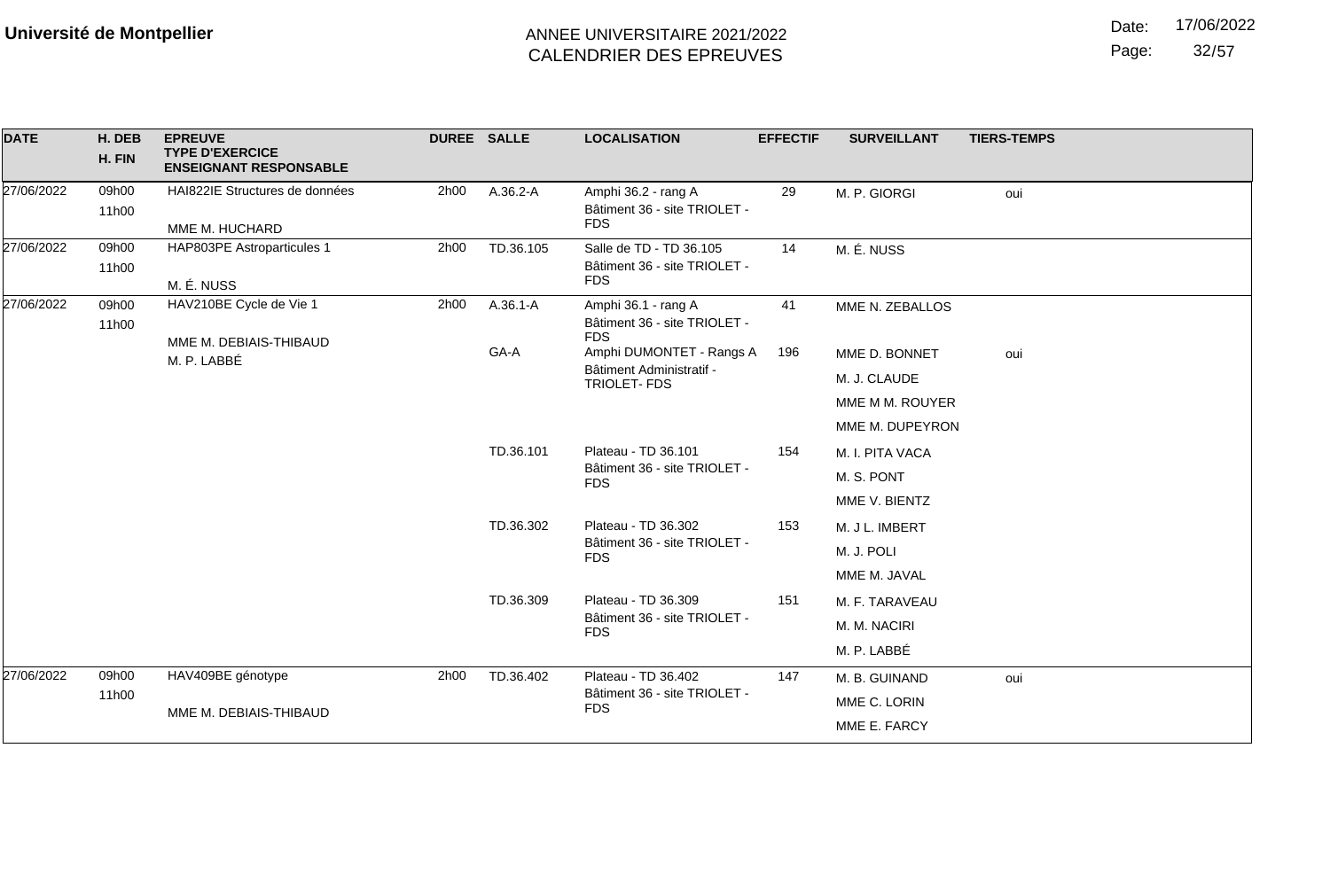Date: 17/06/2022

Page: 33/57

| <b>DATE</b> | H. DEB<br>H. FIN | <b>EPREUVE</b><br><b>TYPE D'EXERCICE</b><br><b>ENSEIGNANT RESPONSABLE</b> | <b>DUREE SALLE</b> |           | <b>LOCALISATION</b>                                                   | <b>EFFECTIF</b> | <b>SURVEILLANT</b>                   | <b>TIERS-TEMPS</b> |
|-------------|------------------|---------------------------------------------------------------------------|--------------------|-----------|-----------------------------------------------------------------------|-----------------|--------------------------------------|--------------------|
| 27/06/2022  | 09h00            | HAV428VE Transfert membranaire                                            | 2h00               | SC.36.4   | Salle de cours 36.4<br>Bâtiment 36 - site TRIOLET -                   | 44              | MME M-C. DE JESUS<br><b>FERREIRA</b> |                    |
|             | 11h00            | MME A. VINCENT                                                            |                    |           | <b>FDS</b>                                                            |                 |                                      |                    |
|             |                  |                                                                           |                    | TD.36.401 | Salle de TD - TD 36.401<br>Bâtiment 36 - site TRIOLET -<br><b>FDS</b> |                 | M. J P. REBOUL                       | oui                |
|             |                  |                                                                           |                    | TD.36.409 | Plateau - TD 36.409                                                   | 156             | MME A. VINCENT                       | oui                |
|             |                  |                                                                           |                    |           | Bâtiment 36 - site TRIOLET -<br><b>FDS</b>                            |                 | M. J. ROUSSEL                        |                    |
|             |                  |                                                                           |                    | TD.36.413 | Salle de TD - TD 36.413<br>Bâtiment 36 - site TRIOLET -<br><b>FDS</b> |                 | M. J P. REBOUL                       | oui                |
| 27/06/2022  | 09h00            | HAV613VE Biologie du développement                                        | 2h00               | SC.36.7   | Salle de cours 36.7                                                   | 48              | MME M. LAMARQUE                      | oui                |
|             | 11h00            |                                                                           |                    |           | Bâtiment 36 - site TRIOLET -<br><b>FDS</b>                            |                 |                                      |                    |
| 27/06/2022  | 09h00            | HAV615VE Communication Cellulaire,<br>Pharmacologie                       | 2h00               | A.5.03-A  | Amphi A.5.03 - Rangs A                                                | 83              | MME C. BECHARA                       | oui                |
|             | 11h00            |                                                                           |                    |           | Bâtiment 5                                                            |                 | M. M. VIGNES                         |                    |
|             |                  |                                                                           |                    | A.5.04-A  | Amphi A.5.04 - Rangs A                                                | 82              | MME M. BUFFARD                       |                    |
|             |                  |                                                                           |                    |           | Bâtiment 5                                                            |                 | MME N. CHEVALLIER                    |                    |
|             |                  |                                                                           |                    | TD.36.315 | Salle de TD - TD 36.315<br>Bâtiment 36 - site TRIOLET -<br><b>FDS</b> |                 | M. J P. REBOUL                       | oui                |
| 27/06/2022  | 09h00            | HAX402XE Algebre IV Espaces Euclidiens                                    | 2h00               | A.5.06-B  | Amphi A.5.06 - Rangs B                                                | 82              | M. C. CIBILS                         | oui                |
|             | 11h00            |                                                                           |                    |           | Bâtiment 5                                                            |                 | M. D. KERN                           |                    |
|             |                  | M. C. CIBILS                                                              |                    |           |                                                                       |                 |                                      |                    |
| 27/06/2022  | 09h00            | HAY404EE Electronique pour la Mécanique                                   | 2h00               | SC.36.5   | Salle de cours 36.5                                                   | 52              | M. O. MORET-BAILLY                   | oui                |
|             | 11h00            |                                                                           |                    |           | Bâtiment 36 - site TRIOLET -<br><b>FDS</b>                            |                 |                                      |                    |
|             |                  | M. Jô. CASTELLON                                                          |                    |           |                                                                       |                 |                                      |                    |
| 27/06/2022  | 09h00<br>11h00   | HAY601YE Mecanique du Solide<br>déformable                                | 2h00               | SC.36.9   | Salle de cours 36.9<br>Bâtiment 36 - site TRIOLET -<br><b>FDS</b>     | 47              | M. L. DARIDON                        | oui                |
|             |                  | M. L. DARIDON                                                             |                    |           |                                                                       |                 |                                      |                    |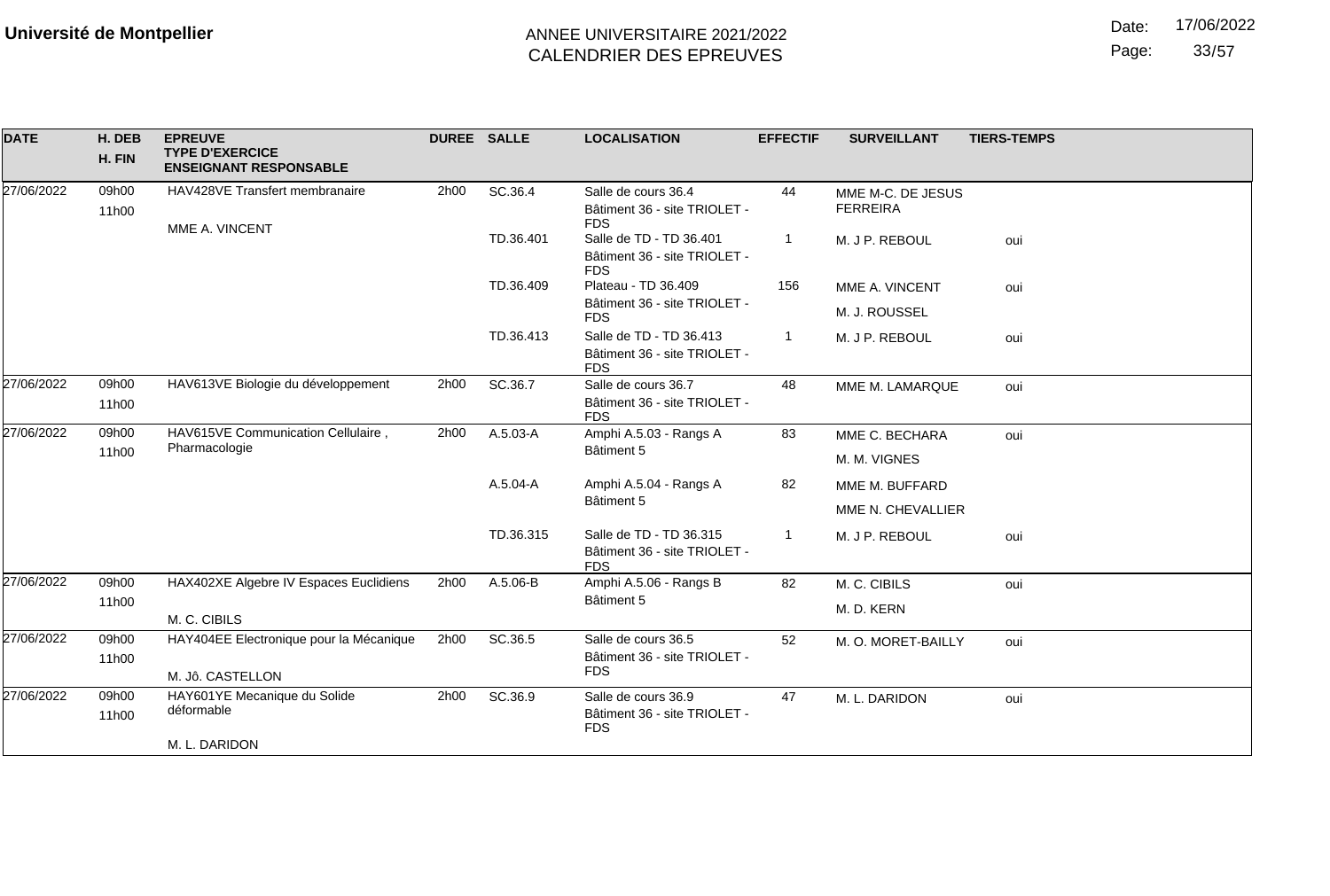Page: 34/57

| <b>DATE</b> | H. DEB<br>H. FIN | <b>EPREUVE</b><br><b>TYPE D'EXERCICE</b><br><b>ENSEIGNANT RESPONSABLE</b> | <b>DUREE SALLE</b> |           | <b>LOCALISATION</b>                                                   | <b>EFFECTIF</b> | <b>SURVEILLANT</b>        | <b>TIERS-TEMPS</b> |
|-------------|------------------|---------------------------------------------------------------------------|--------------------|-----------|-----------------------------------------------------------------------|-----------------|---------------------------|--------------------|
| 27/06/2022  | 13h00            | HA8402HE Physique Sc Ingé PEIPS4                                          | 2h00               | A.5.05-A  | Amphi A.5.05 - Rangs A                                                | 107             | M. K. MAUSSANG            |                    |
|             | 15h00            |                                                                           |                    |           | Bâtiment 5                                                            |                 | MME L. DOYENNETTE         |                    |
|             |                  |                                                                           |                    |           |                                                                       |                 | M. O. RICHARD             |                    |
| 27/06/2022  | 13h00            | HAC410CE Chimie Inorganique Partie 2                                      | 2h00               | A.5.03-A  | Amphi A.5.03 - Rangs A                                                | 80              | MME F. MORATO             |                    |
|             | 15h00            |                                                                           |                    |           | Bâtiment 5                                                            |                 | LALLEMAND<br>M. P. SISTAT |                    |
|             |                  | MME F. MORATO LALLEMAND                                                   |                    | A.5.04-A  | Amphi A.5.04 - Rangs A                                                | 83              | MME G. LEYRAL             | oui                |
|             |                  |                                                                           |                    |           | Bâtiment 5                                                            |                 | MME M. TAILLADES          |                    |
|             |                  |                                                                           |                    | TD.36.314 | Salle de TD - TD 36.314<br>Bâtiment 36 - site TRIOLET -<br><b>FDS</b> | 1               | M. J P. REBOUL            | oui                |
| 27/06/2022  | 13h00            | HAC624CE Chimie et Biochimie Structurale                                  | 2h00               | A.36.2-B  | Amphi 36.2 - rang B                                                   | 29              | MME V. ROLLAND            | oui                |
|             | 15h00            | MME V. ROLLAND                                                            |                    |           | Bâtiment 36 - site TRIOLET -<br><b>FDS</b>                            |                 |                           |                    |
| 27/06/2022  | 13h00<br>15h00   | HAI201IE algorrithmique 2                                                 | 2h00               | A.36.2-A  | Amphi 36.2 - rang A<br>Bâtiment 36 - site TRIOLET -<br><b>FDS</b>     | 38              | M. P. JANSSEN             | oui                |
|             |                  | M. Më. MONTASSIER                                                         |                    | TD.36.402 | Plateau - TD 36.402                                                   | 153             | MME C. MUTSCHLER          |                    |
|             |                  |                                                                           |                    |           | Bâtiment 36 - site TRIOLET -<br><b>FDS</b>                            |                 | M. E. NAJM                |                    |
|             |                  |                                                                           |                    |           |                                                                       |                 | M. M. MONTASSIER          |                    |
|             |                  |                                                                           |                    | TD.36.409 | Plateau - TD 36.409                                                   | 150             | MME M. HASCOET            |                    |
|             |                  |                                                                           |                    |           | Bâtiment 36 - site TRIOLET -<br><b>FDS</b>                            |                 | M. S. DAUDE               |                    |
|             |                  |                                                                           |                    |           |                                                                       |                 | M. Y. HMIDY               |                    |
| 27/06/2022  | 13h00<br>15h00   | HAI403IE Algorithmique 3                                                  | 2h00               | A.5.01-B  | Amphi A.5.01 - Rangs B<br>Bâtiment 5                                  | 72              | M. N. POMPIDOR            |                    |
|             |                  | M. S. BESSY                                                               |                    | A.5.02-B  | Amphi A.5.02 - Rangs B                                                | 72              | M. J-C. KONIG             | oui                |
|             |                  |                                                                           |                    |           | Bâtiment 5                                                            |                 | M. J. DESTOMBES           |                    |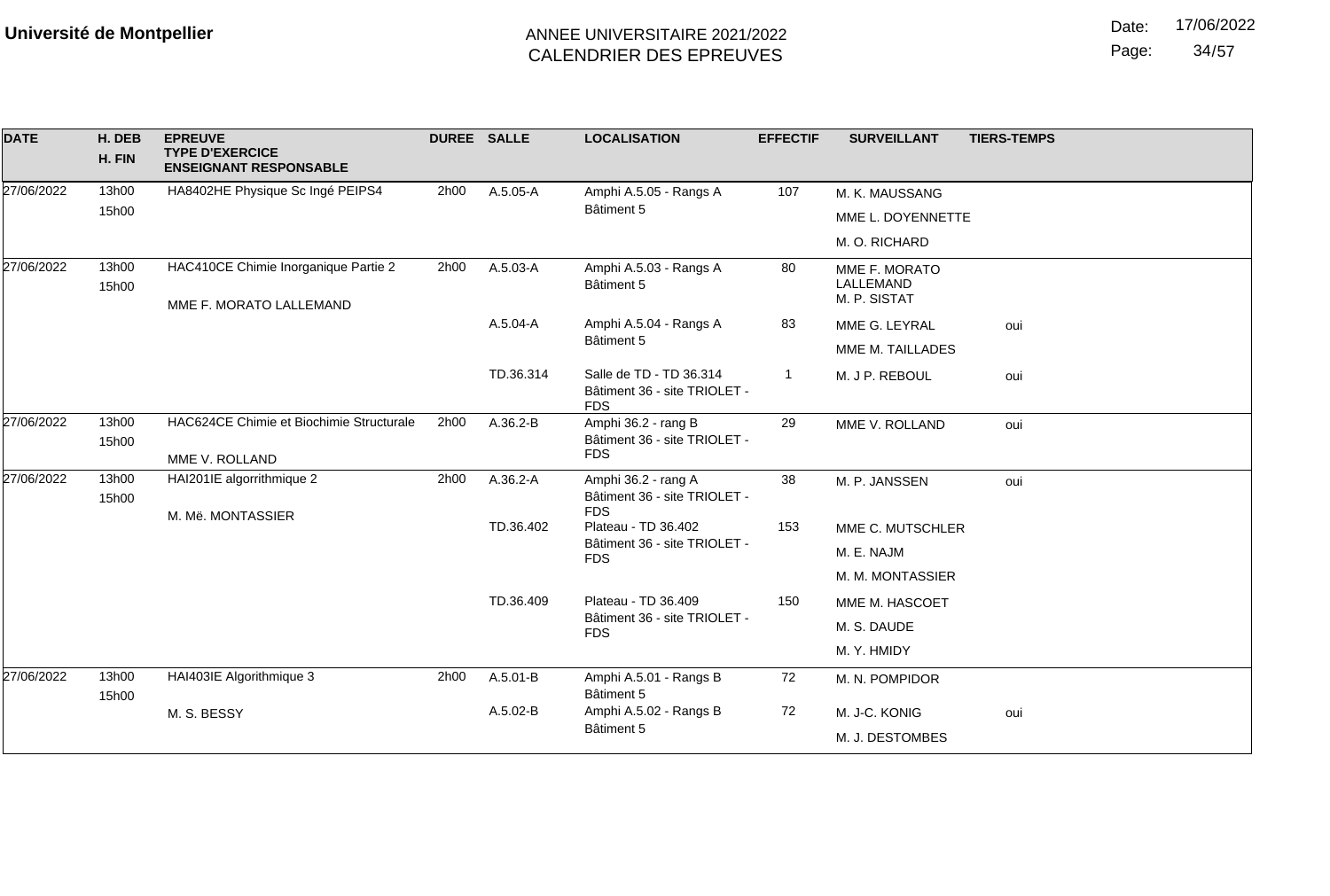Date: 17/06/2022

Page: 35/57

| <b>DATE</b> | H. DEB<br>H. FIN | <b>EPREUVE</b><br><b>TYPE D'EXERCICE</b><br><b>ENSEIGNANT RESPONSABLE</b> | DUREE SALLE |              | <b>LOCALISATION</b>                                               | <b>EFFECTIF</b> | <b>SURVEILLANT</b>       | <b>TIERS-TEMPS</b> |
|-------------|------------------|---------------------------------------------------------------------------|-------------|--------------|-------------------------------------------------------------------|-----------------|--------------------------|--------------------|
| 27/06/2022  | 13h00<br>15h00   | HAI601IE Analyse Syntaxique et<br>Interprétation                          | 2h00        | A.5.03-B     | Amphi A.5.03 - Rangs B<br>Bâtiment 5                              | 69              | M. V. IAMPIETRO          |                    |
|             |                  | M. M. MEYNARD                                                             |             | A.5.04-B     | Amphi A.5.04 - Rangs B                                            | 76              | MME C. NEBUT             | oui                |
|             |                  |                                                                           |             |              | Bâtiment 5                                                        |                 | M. V. BOUDET             |                    |
| 27/06/2022  | 13h00            | HAI803IE Algorithmique du texte                                           | 2h00        | $A.5.01 - A$ | Amphi A.5.01 - Rangs A                                            | 35              | MME S. BERARD            | oui                |
|             | 15h00            |                                                                           |             |              | Bâtiment 5                                                        |                 |                          |                    |
|             |                  | MME S. BERARD                                                             |             |              |                                                                   |                 |                          |                    |
| 27/06/2022  | 13h00<br>15h00   | HAI809IE Codage et compression<br>multimédia                              | 2h00        | A.36.3-A     | Amphi 36.3 - rang A<br>Bâtiment 36 - site TRIOLET -<br><b>FDS</b> | 26              | M. W. PUECH              | oui                |
|             |                  | M. W. PUECH                                                               |             |              |                                                                   |                 |                          |                    |
| 27/06/2022  | 13h00            | HAK601PE Electronique et Electrocinétique                                 | 2h00        | $A.36.1 - A$ | Amphi 36.1 - rang A                                               | 31              | M. Y. LACHAUD            | oui                |
|             | 15h00            | M. Y. LACHAUD                                                             |             |              | Bâtiment 36 - site TRIOLET -<br><b>FDS</b>                        |                 |                          |                    |
| 27/06/2022  | 13h00            | HAP602PE Physique Stastistique                                            | 2h00        | SC.36.5      | Salle de cours 36.5                                               | 46              | M. C. LIGOURE            | oui                |
|             | 15h00            | M. C. LIGOURE                                                             |             |              | Bâtiment 36 - site TRIOLET -<br><b>FDS</b>                        |                 |                          |                    |
|             |                  |                                                                           |             | TD.36.401    | Salle de TD - TD 36.401                                           | $\mathbf{1}$    | M. J P. REBOUL           | oui                |
|             |                  |                                                                           |             |              | Bâtiment 36 - site TRIOLET -<br><b>FDS</b>                        |                 |                          |                    |
| 27/06/2022  | 13h00            | HAP612PE Radioactivité, Energie Nucléaire                                 | 2h00        | A.36.3-B     | Amphi 36.3 - rang B                                               | 25              | M. D. LAUX               |                    |
|             | 15h00            |                                                                           |             |              | Bâtiment 36 - site TRIOLET -<br><b>FDS</b>                        |                 |                          |                    |
|             |                  | M. D. LAUX                                                                |             |              |                                                                   |                 |                          |                    |
| 27/06/2022  | 13h00            | HAP812PE Physique statistique                                             | 2h00        | SC.36.6      | Salle de cours 36.6                                               | 45              | M. W. KOB                | oui                |
|             | 15h00            | M. W. KOB                                                                 |             |              | Bâtiment 36 - site TRIOLET -<br><b>FDS</b>                        |                 |                          |                    |
|             |                  |                                                                           |             | TD.36.313    | Salle de TD - TD 36.313                                           | -1              | M. J P. REBOUL           | oui                |
|             |                  |                                                                           |             |              | Bâtiment 36 - site TRIOLET -<br><b>FDS</b>                        |                 |                          |                    |
| 27/06/2022  | 13h00            | HAV427VE techniques de biochimie                                          | 2h00        | $A.5.06 - A$ | Amphi A.5.06 - Rangs A                                            | 91              | MME L. GANNOUN-          | oui                |
|             | 15h00            |                                                                           |             |              | Bâtiment 5                                                        |                 | ZAKI<br>MME S. CHAUMONT- |                    |
|             |                  | MME L. GANNOUN-ZAKI                                                       |             |              |                                                                   |                 | <b>DUBEL</b>             |                    |
| 27/06/2022  | 13h00            | HAV625BE Introduction à l'écologie                                        | 2h00        | SC.36.8      | Salle de cours 36.8                                               | 21              | M. B. GUINAND            | oui                |
|             | 15h00            | moléculaire                                                               |             |              | Bâtiment 36 - site TRIOLET -<br><b>FDS</b>                        |                 |                          |                    |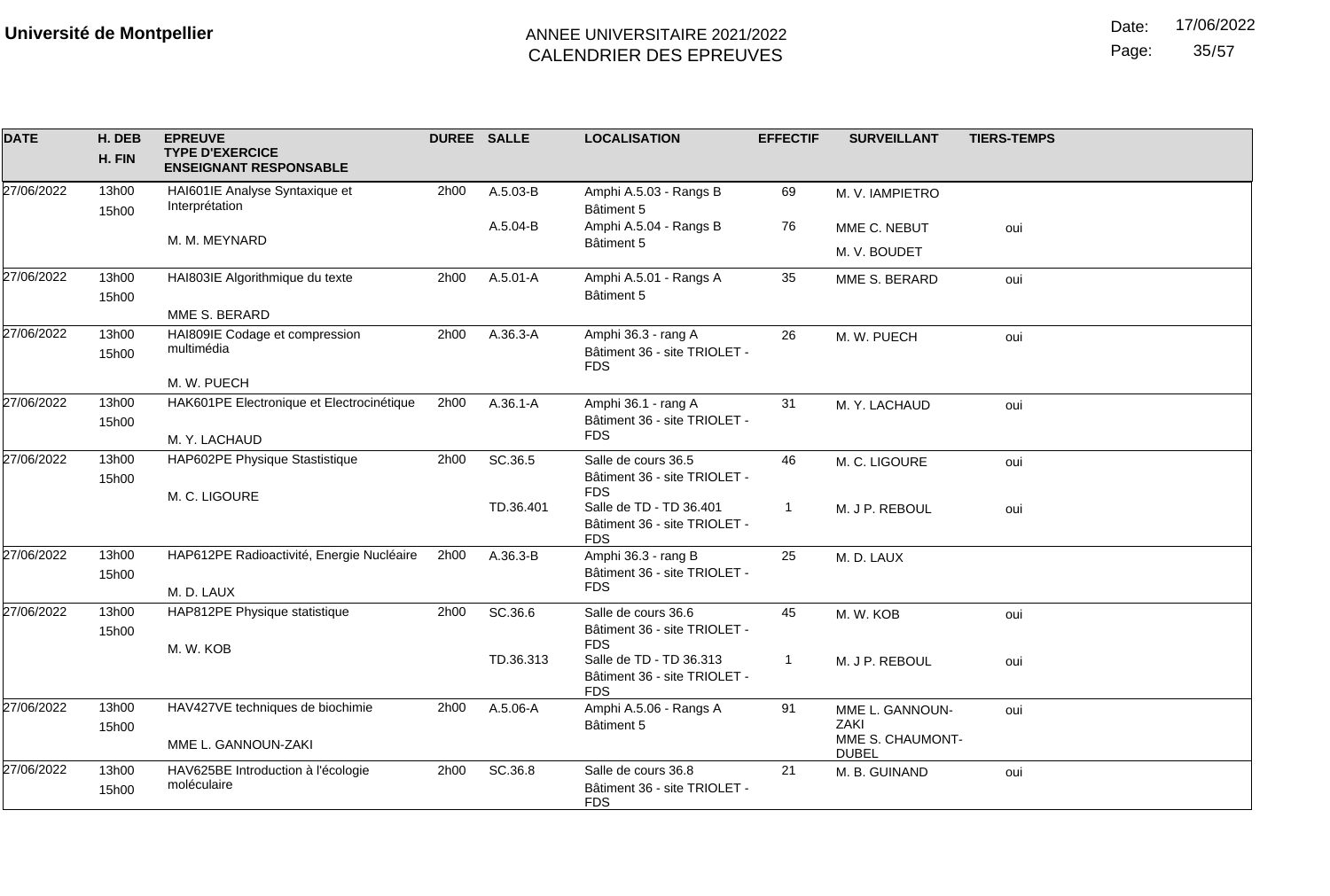Date: 17/06/2022

Page: 36/57

| <b>DATE</b> | H. DEB<br>H. FIN | <b>EPREUVE</b><br><b>TYPE D'EXERCICE</b><br><b>ENSEIGNANT RESPONSABLE</b> | DUREE SALLE  |                                      | <b>LOCALISATION</b>                                                   | <b>EFFECTIF</b>               | <b>SURVEILLANT</b>                                | <b>TIERS-TEMPS</b> |
|-------------|------------------|---------------------------------------------------------------------------|--------------|--------------------------------------|-----------------------------------------------------------------------|-------------------------------|---------------------------------------------------|--------------------|
| 27/06/2022  | 13h00<br>15h00   | HAV638VE Physiologie et Pathologie,<br>nutrition                          | 2h00         | TD.36.302                            | Plateau - TD 36.302<br>Bâtiment 36 - site TRIOLET -<br><b>FDS</b>     | 164                           | MME C. MENARD<br>MME N. CHEVALLIER                | oui                |
|             |                  |                                                                           |              | TD.36.315                            | Salle de TD - TD 36.315<br>Bâtiment 36 - site TRIOLET -<br><b>FDS</b> | $\mathbf 1$                   | M. J P. REBOUL                                    | oui                |
| 27/06/2022  | 13h00<br>15h00   | HAX814XE Modèle linéaire<br>M. B. CHARLIER                                | 2h00         | SC.36.9                              | Salle de cours 36.9<br>Bâtiment 36 - site TRIOLET -<br><b>FDS</b>     | 19                            | M. B. CHARLIER                                    |                    |
| 27/06/2022  | 13h00<br>15h00   | HAY405YYC Introduction à la Conception<br>Mécanique<br>M. J. LAGET        | 2h00         | SC.36.4                              | Salle de cours 36.4<br>Bâtiment 36 - site TRIOLET -<br><b>FDS</b>     | 51                            | M. J. LAGET                                       | oui                |
| 27/06/2022  | 16h00<br>18h00   | HAC411CE Chimie Organique<br>M. X. SALOM-ROIG                             | 2h00         | $A.5.01 - A$                         | Amphi A.5.01 - Rangs A<br>Bâtiment 5                                  | 80                            | MME C. CLAVEL<br>MME C. DUPOUY                    |                    |
|             |                  |                                                                           | $A.5.02 - A$ | Amphi A.5.02 - Rangs A<br>Bâtiment 5 | 83                                                                    | M. C. NIEBEL<br>MME E. REMOND | oui                                               |                    |
|             |                  |                                                                           |              | TD.36.314                            | Salle de TD - TD 36.314<br>Bâtiment 36 - site TRIOLET -<br><b>FDS</b> | 1                             | M. J P. REBOUL                                    | oui                |
| 27/06/2022  | 16h00<br>19h00   | HAC604CE Chimie de coordination avancée<br>M. C. CHARNAY                  | 3h00         | $A.36.1 - A$                         | Amphi 36.1 - rang A<br>Bâtiment 36 - site TRIOLET -<br><b>FDS</b>     | 40                            | M. C. CHARNAY                                     |                    |
| 27/06/2022  | 16h00<br>18h00   | HAC615CE RMN Partie 2<br>MME C. DUPOUY                                    | 2h00         | A.5.06-B                             | Amphi A.5.06 - Rangs B<br>Bâtiment 5                                  | 71                            | MME B. ROY<br>MME I. LEFEBVRE-<br><b>TOURNIER</b> | oui                |
| 27/06/2022  | 16h00<br>19h00   | HAE403EE Circuits et mesures en génie<br>électrique<br>M. J-C. LAURENTIE  | 3h00         | SC.36.6                              | Salle de cours 36.6<br>Bâtiment 36 - site TRIOLET -<br><b>FDS</b>     | 58                            | MME A. VICET<br>M. P. CHRISTOL                    | oui                |
| 27/06/2022  | 16h00<br>17h30   | HAE602EE Photonique<br>M. S. BLIN                                         | 1h30         | A.5.05-A                             | Amphi A.5.05 - Rangs A<br>Bâtiment 5                                  | 98                            | M. K. KRIBICH<br>M. S. BLIN                       | oui                |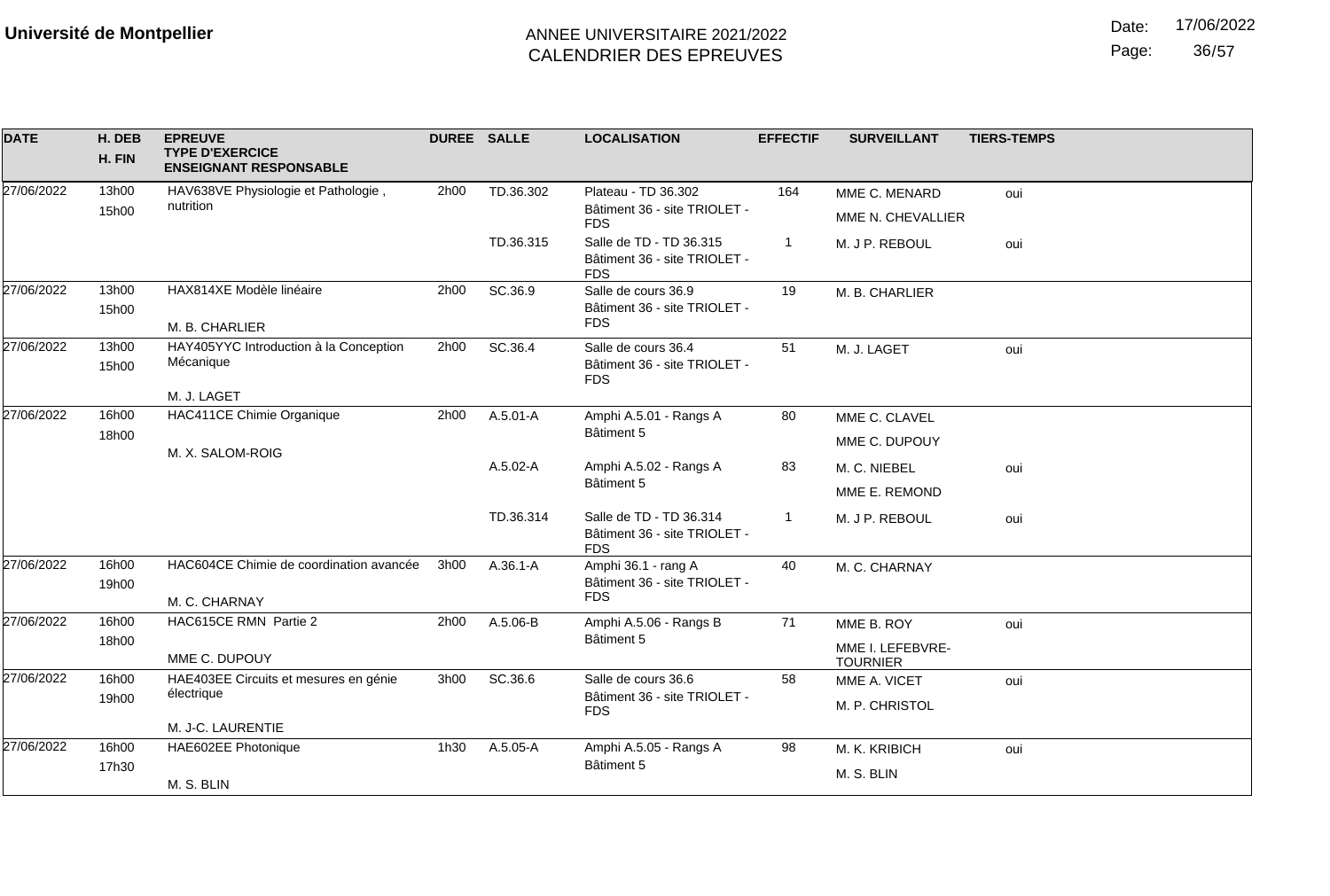Date: 17/06/2022

Page: 37/57

| <b>DATE</b> | H. DEB<br>H. FIN | <b>EPREUVE</b><br><b>TYPE D'EXERCICE</b><br><b>ENSEIGNANT RESPONSABLE</b> | <b>DUREE SALLE</b> |              | <b>LOCALISATION</b>                                                   | <b>EFFECTIF</b> | <b>SURVEILLANT</b> | <b>TIERS-TEMPS</b> |
|-------------|------------------|---------------------------------------------------------------------------|--------------------|--------------|-----------------------------------------------------------------------|-----------------|--------------------|--------------------|
| 27/06/2022  | 16h00<br>18h00   | HAI206EE Architecture et assembleur                                       | 2h00               | SC.36.5      | Salle de cours 36.5<br>Bâtiment 36 - site TRIOLET -<br><b>FDS</b>     | 40              | M. O. MORET-BAILLY |                    |
|             |                  | M. A. VIRAZEL                                                             |                    | TD.36.409    | Plateau - TD 36.409                                                   | 157             | M. A. AYAOU        | oui                |
|             |                  |                                                                           |                    |              | Bâtiment 36 - site TRIOLET -<br><b>FDS</b>                            |                 | M. A. VIRAZEL      |                    |
|             |                  |                                                                           |                    |              |                                                                       |                 | MME L. AMMOURA     |                    |
| 27/06/2022  | 16h00            | HAI802IE Algorithmique avancée                                            | 3h00               | TD.36.413    | Salle de TD - TD 36.413                                               | 14              | M. J-C. KONIG      |                    |
|             | 19h00            | M. J-C. KONIG                                                             |                    |              | Bâtiment 36 - site TRIOLET -<br><b>FDS</b>                            |                 |                    |                    |
| 27/06/2022  | 16h00            | HAI819IE Moteur de jeux                                                   | 1h30               | $A.36.1 - B$ | Amphi 36.1 - rang B                                                   | 26              | MME N. FARAJ       | oui                |
|             | 17h30            | MME N. FARAJ                                                              |                    |              | Bâtiment 36 - site TRIOLET -<br><b>FDS</b>                            |                 |                    |                    |
| 27/06/2022  | 16h00            | HAP402PE Outils Mathematiques S4                                          | 3h00               | $A.5.01 - B$ | Amphi A.5.01 - Rangs B                                                | 66              | M. C. HUGONIE      | oui                |
|             | 19h00            |                                                                           |                    |              | Bâtiment 5                                                            |                 |                    |                    |
|             |                  | M. C. HUGONIE                                                             |                    |              |                                                                       |                 |                    |                    |
| 27/06/2022  | 16h00            | HAP604PE Mécanique Quantique                                              | 2h00               | SC.36.8      | Salle de cours 36.8                                                   | 44              | M. D. POLARSKI     | oui                |
|             | 18h00            | M. D. POLARSKI                                                            |                    |              | Bâtiment 36 - site TRIOLET -<br><b>FDS</b>                            |                 |                    |                    |
|             |                  |                                                                           |                    | TD.36.315    | Salle de TD - TD 36.315<br>Bâtiment 36 - site TRIOLET -<br><b>FDS</b> |                 | M. J P. REBOUL     | oui                |
| 27/06/2022  | 16h00            | HAP611PE Structure et Propriétés de la                                    | 2h00               | A.36.2-A     | Amphi 36.2 - rang A                                                   | 24              | M. T. BRETAGNON    |                    |
|             | 18h00            | Matière                                                                   |                    |              | Bâtiment 36 - site TRIOLET -<br><b>FDS</b>                            |                 |                    |                    |
|             |                  | M. T. BRETAGNON                                                           |                    |              |                                                                       |                 |                    |                    |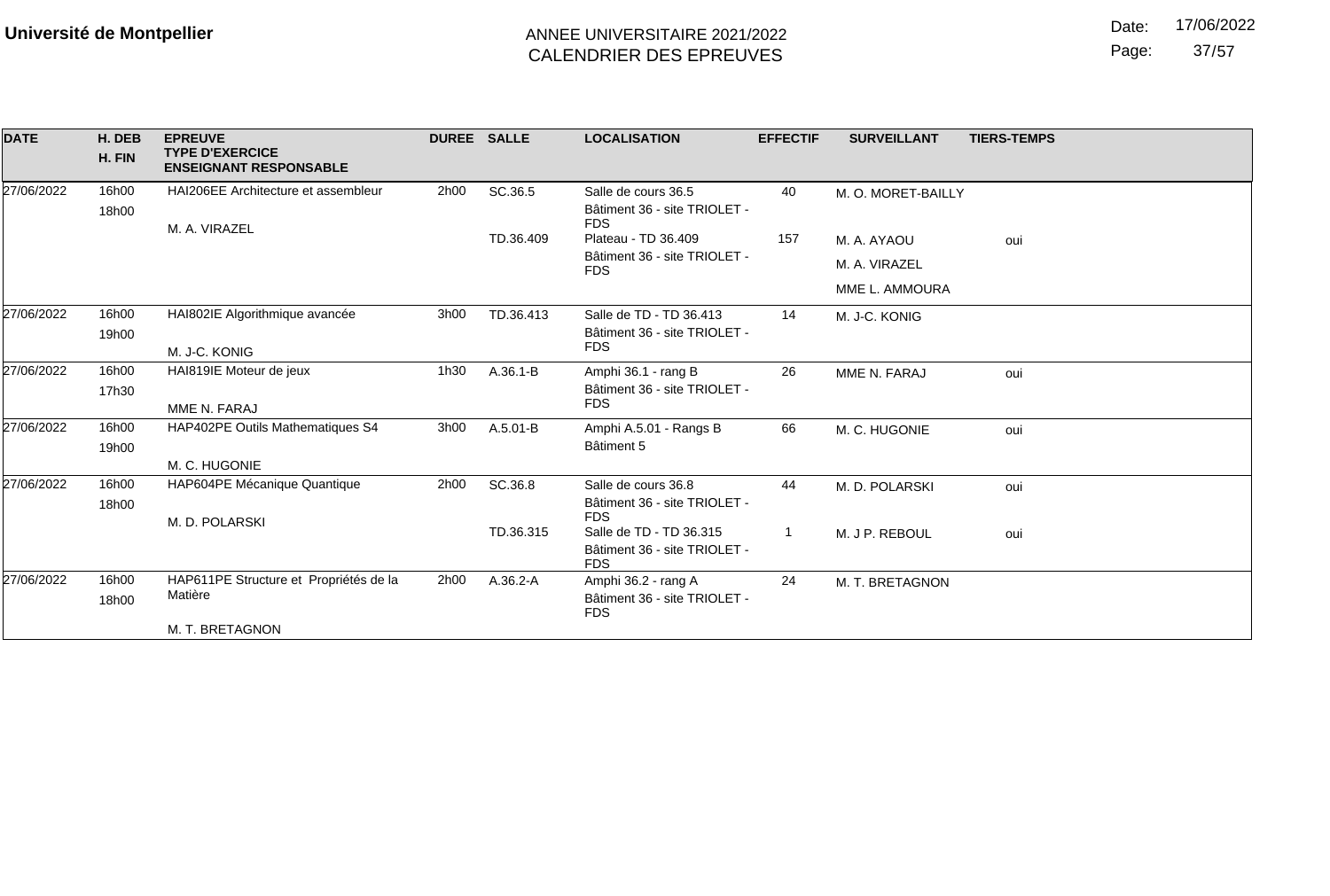Date: 17/06/2022

Page: 38/57

| <b>DATE</b> | H. DEB         | <b>EPREUVE</b><br><b>TYPE D'EXERCICE</b> | DUREE SALLE |           | <b>LOCALISATION</b>                                                   | <b>EFFECTIF</b> | <b>SURVEILLANT</b>                 | <b>TIERS-TEMPS</b> |
|-------------|----------------|------------------------------------------|-------------|-----------|-----------------------------------------------------------------------|-----------------|------------------------------------|--------------------|
|             | H. FIN         | <b>ENSEIGNANT RESPONSABLE</b>            |             |           |                                                                       |                 |                                    |                    |
| 27/06/2022  | 16h00          | HAV220XE Raisonnement Scientifique       | 2h00        | GA-A      | Amphi DUMONTET - Rangs A                                              | 196             | M. L. MENNETEAU                    | oui                |
|             | 18h00          |                                          |             |           | Bâtiment Administratif -<br>TRIOLET-FDS                               |                 | MME M F. BECLIN                    |                    |
|             |                |                                          |             |           |                                                                       |                 | M. N. LOMBARD                      |                    |
|             |                |                                          |             |           |                                                                       |                 | M. T. SIMON                        |                    |
|             |                |                                          |             | TD.36.101 | Plateau - TD 36.101                                                   | 154             | MME B. DE SAPORTA                  |                    |
|             |                |                                          |             |           | Bâtiment 36 - site TRIOLET -<br><b>FDS</b>                            |                 | M. C. MESKINI                      |                    |
|             |                |                                          |             |           |                                                                       |                 | M. T. LEFORT                       |                    |
|             |                |                                          |             | TD.36.105 | Salle de TD - TD 36.105<br>Bâtiment 36 - site TRIOLET -<br><b>FDS</b> | 22              | M. I. BOUZALMAT                    |                    |
|             |                |                                          |             | TD.36.302 | Plateau - TD 36.302                                                   | 153             | M. A. GRATALOUP                    |                    |
|             |                |                                          |             |           | Bâtiment 36 - site TRIOLET -<br><b>FDS</b>                            |                 | M. B. CHARLIER                     |                    |
|             |                |                                          |             |           |                                                                       |                 | M. C. GARCIN                       |                    |
|             |                |                                          |             | TD.36.309 | Plateau - TD 36.309<br>Bâtiment 36 - site TRIOLET -<br><b>FDS</b>     | 150             | M. A. GANNOUN                      |                    |
|             |                |                                          |             |           |                                                                       |                 | MME C. CAVAILLES                   |                    |
|             |                |                                          |             |           |                                                                       |                 | M. J L. RAMÍREZ<br><b>ALFONSÍN</b> |                    |
| 27/06/2022  | 16h00          | HAV407BC diversité des végétaux          | 1h00        | A.5.03-B  | Amphi A.5.03 - Rangs B                                                | 73              | MME L. PASCAL                      | oui                |
|             | 17h00          |                                          |             |           | Bâtiment 5                                                            |                 | M. S D. MULLER                     |                    |
|             |                |                                          |             | A.5.04-B  | Amphi A.5.04 - Rangs B                                                | 75              | M. E. VELA                         |                    |
|             |                |                                          |             |           | Bâtiment 5                                                            |                 | M. T. SILBERFELD                   |                    |
|             |                |                                          |             | TD.36.106 | Salle de TD - TD 36.106<br>Bâtiment 36 - site TRIOLET -<br><b>FDS</b> | -1              | M. J P. REBOUL                     | oui                |
| 27/06/2022  | 16h00<br>17h30 | HAV417VE investigations bilogique        | 1h30        | SC.36.7   | Salle de cours 36.7<br>Bâtiment 36 - site TRIOLET -<br><b>FDS</b>     | 52              | M. D. TOUSCH                       | oui                |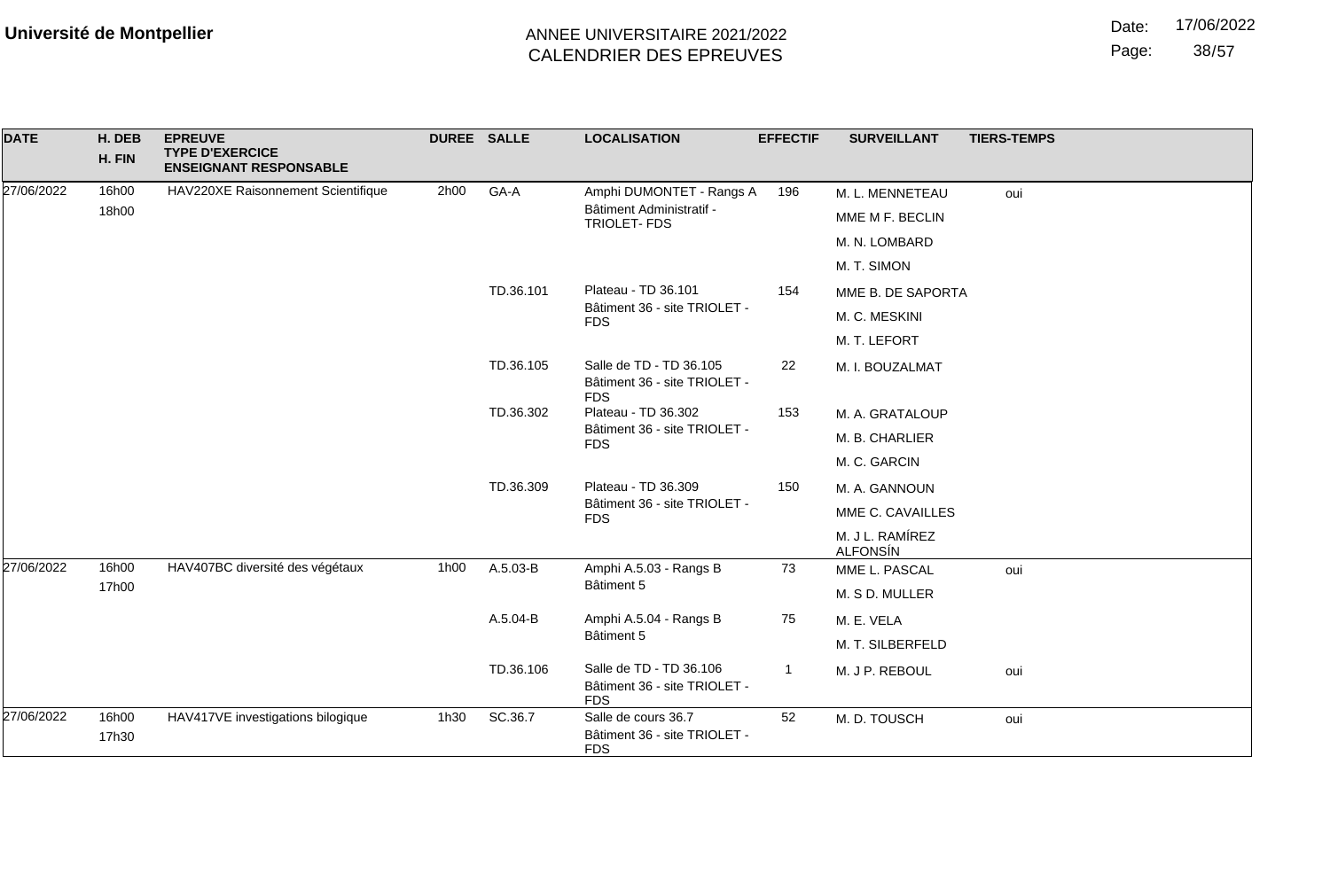Date: 17/06/2022

Page: 39/57

| <b>DATE</b> | H. DEB<br>H. FIN | <b>EPREUVE</b><br><b>TYPE D'EXERCICE</b><br><b>ENSEIGNANT RESPONSABLE</b> | DUREE SALLE |           | <b>LOCALISATION</b>                                                   | <b>EFFECTIF</b> | <b>SURVEILLANT</b>                 | <b>TIERS-TEMPS</b> |
|-------------|------------------|---------------------------------------------------------------------------|-------------|-----------|-----------------------------------------------------------------------|-----------------|------------------------------------|--------------------|
| 27/06/2022  | 16h00<br>18h00   | HAV420VE Neurobiologie                                                    | 2h00        | SC.36.4   | Salle de cours 36.4<br>Bâtiment 36 - site TRIOLET -<br><b>FDS</b>     | 50              | M. S. BARTOLAMI                    |                    |
|             |                  | M. S. BARTOLAMI                                                           |             | TD.36.313 | Salle de TD - TD 36.313<br>Bâtiment 36 - site TRIOLET -<br><b>FDS</b> | $\overline{2}$  | M. J P. REBOUL                     | oui                |
|             |                  |                                                                           |             | TD.36.401 | Salle de TD - TD 36.401<br>Bâtiment 36 - site TRIOLET -<br><b>FDS</b> | -1              | M. J P. REBOUL                     | oui                |
|             |                  |                                                                           |             | TD.36.402 | Plateau - TD 36.402                                                   | 156             | M. J C. PEREZ                      | oui                |
|             |                  |                                                                           |             |           | Bâtiment 36 - site TRIOLET -<br><b>FDS</b>                            |                 | M. J. VALMIER                      |                    |
| 27/06/2022  | 16h00            | HAX201XE analyse 2 suites séries dév                                      | 3h00        | A.5.03-A  | Amphi A.5.03 - Rangs A                                                | 72              | MME J. GUERAND                     | oui                |
|             | 19h00            | limités                                                                   |             |           | Bâtiment 5                                                            |                 | M. P-É. PARADAN                    |                    |
|             |                  | M. P-É. PARADAN                                                           |             | A.5.04-A  | Amphi A.5.04 - Rangs A                                                | 72              | M. J-F. CROUZET                    | oui                |
|             |                  |                                                                           |             |           | Bâtiment 5                                                            |                 | M. P. CASTILLON                    |                    |
| 27/06/2022  | 16h00            | HAX404XE Topologie de R ^n et fonctions                                   | 2h00        | A.5.06-A  | Amphi A.5.06 - Rangs A                                                | 87              | M. J-D. THERET                     | oui                |
|             | 18h00            | de plusie                                                                 |             |           | Bâtiment 5                                                            |                 | M. T. MIGNON                       |                    |
|             |                  | M. T. MIGNON                                                              |             |           |                                                                       |                 |                                    |                    |
| 27/06/2022  | 16h00<br>18h00   | HAX818XC Séries intemporelles                                             | 2h00        | SC.36.9   | Salle de cours 36.9<br>Bâtiment 36 - site TRIOLET -                   | 20              | MME E. BRUNEL-<br><b>PICCININI</b> |                    |
|             |                  | MME E. BRUNEL-PICCININI                                                   |             |           | <b>FDS</b>                                                            |                 |                                    |                    |
| 28/06/2022  | 09h00            | HAC621CE Stratégie de synthese                                            | 2h00        | A.5.06-A  | Amphi A.5.06 - Rangs A                                                | 71              | M. C. MATHE                        | oui                |
|             | 11h00            | M. J-P. UTTARO                                                            |             |           | Bâtiment 5                                                            |                 | M. J-P. UTTARO                     |                    |
| 28/06/2022  | 09h00            | HAE603EE Composants à semi-                                               | 1h30        | A.5.04-A  | Amphi A.5.04 - Rangs A                                                | 97              | M. J. GUISE                        | oui                |
|             | 10h30            | conducteurs                                                               |             |           | Bâtiment 5                                                            |                 | M. L. VARANI                       |                    |
|             |                  | M. Më. BAHRIZ                                                             |             |           |                                                                       |                 |                                    |                    |
| 28/06/2022  | 09h00            | HAI207IE biostatistiques pour l'informatique                              | 2h00        | SC.36.5   | Salle de cours 36.5                                                   | 43              | MME A. CHATEAU                     | oui                |
|             | 11h00            | MME A. CHATEAU                                                            |             |           | Bâtiment 36 - site TRIOLET -<br><b>FDS</b>                            |                 |                                    |                    |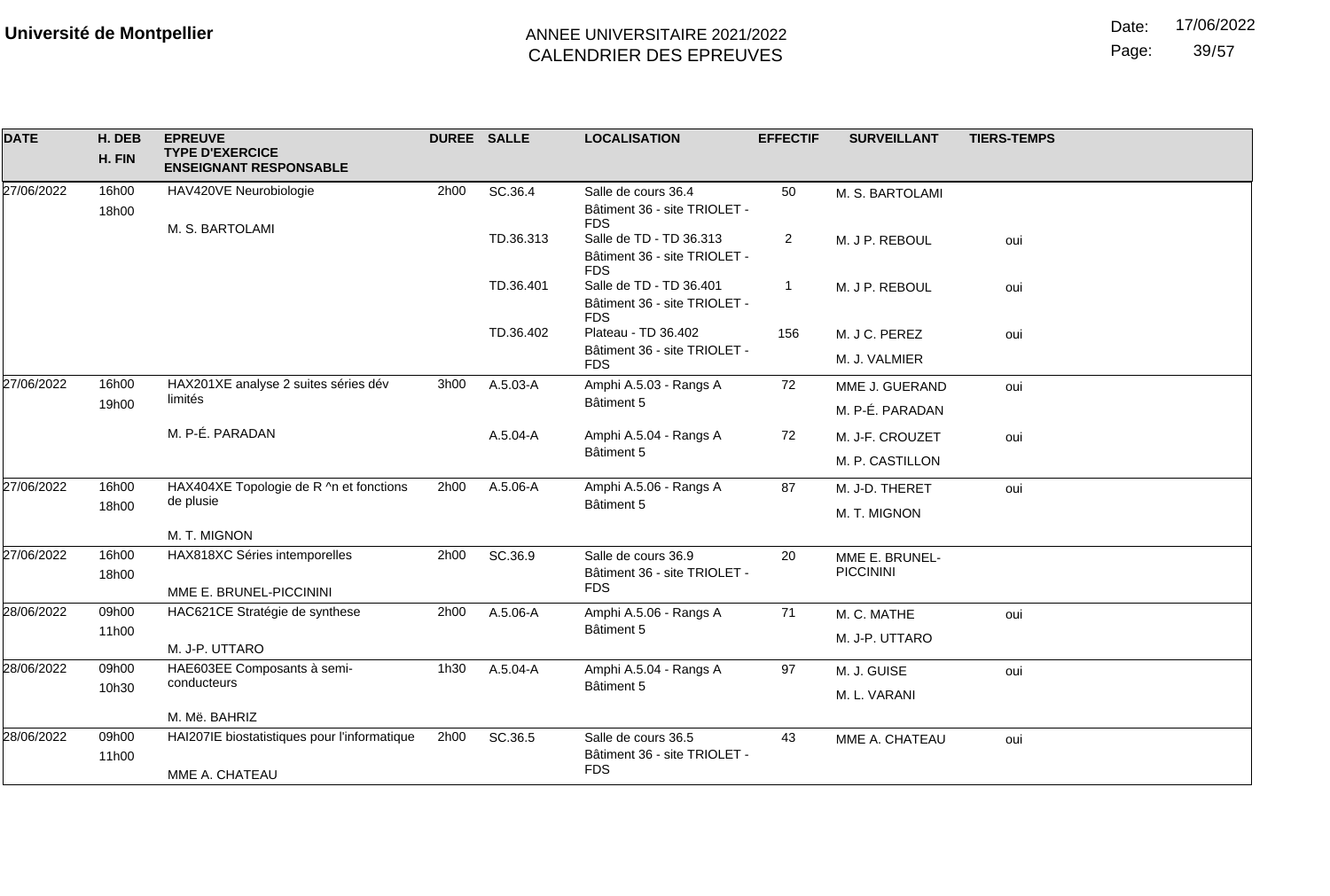Date: 17/06/2022

Page: 40/57

| <b>DATE</b> | H. DEB<br>H. FIN | <b>EPREUVE</b><br><b>TYPE D'EXERCICE</b><br><b>ENSEIGNANT RESPONSABLE</b> | <b>DUREE SALLE</b> |              | <b>LOCALISATION</b>                                                   | <b>EFFECTIF</b> | <b>SURVEILLANT</b> | <b>TIERS-TEMPS</b>       |
|-------------|------------------|---------------------------------------------------------------------------|--------------------|--------------|-----------------------------------------------------------------------|-----------------|--------------------|--------------------------|
| 28/06/2022  | 09h00<br>11h00   | HAI808IE Calculabilité<br>M. B. DURAND                                    | 2h00               | TD.36.413    | Salle de TD - TD 36.413<br>Bâtiment 36 - site TRIOLET -<br><b>FDS</b> | 16              | M. B. DURAND       |                          |
| 28/06/2022  | 09h00            | HAP201PE thermodynamique 1                                                | 2h00               | TD.36.402    | Plateau - TD 36.402                                                   | 148             | M. E. JOSSELIN     | oui<br>oui<br>oui<br>oui |
|             | 11h00            | M. J-R. HUNTZINGER                                                        |                    |              | Bâtiment 36 - site TRIOLET -<br><b>FDS</b>                            |                 | MME M. FORET       |                          |
|             |                  |                                                                           |                    |              |                                                                       |                 | M. N O. WALLISER   |                          |
|             |                  |                                                                           |                    | TD.36.409    | Plateau - TD 36.409                                                   | 138             | M. A A. ZAHAB      |                          |
|             |                  |                                                                           |                    |              | Bâtiment 36 - site TRIOLET -<br><b>FDS</b>                            |                 | M. D. LAUX         |                          |
|             |                  |                                                                           |                    |              |                                                                       |                 | M. J-R. HUNTZINGER |                          |
| 28/06/2022  | 09h00<br>10h30   | HAP806PE Dynamique des fluides en<br>astrophysique e                      | 1h30               | TD.36.315    | Salle de TD - TD 36.315<br>Bâtiment 36 - site TRIOLET -<br><b>FDS</b> | 15              | M. J. MORIN        |                          |
|             |                  | M. J. MORIN                                                               |                    |              |                                                                       |                 |                    |                          |
| 28/06/2022  | 09h00<br>11h00   | HAV206CE Chimie pour les Biologistes 1                                    | 2h00               | $A.5.01 - A$ | Amphi A.5.01 - Rangs A<br>Bâtiment 5                                  | 69              | MME J. LARIONOVA   |                          |
|             |                  | MME J. LARIONOVA                                                          |                    | $A.5.02 - A$ | Amphi A.5.02 - Rangs A                                                | 69              | M. C. CHARNAY      |                          |
|             |                  |                                                                           |                    |              | Bâtiment 5                                                            |                 | M. S. SENE         |                          |
| 28/06/2022  | 09h00            | HAV213TE Evolution Terre Hist. Géol.                                      | 2h00               | A.5.05-A     | Amphi A.5.05 - Rangs A                                                | 106             | MME A. CLUTIER     |                          |
|             | 11h00            | Régionale                                                                 |                    |              | Bâtiment 5                                                            |                 | M. J-P. RESPAUT    |                          |
|             |                  |                                                                           |                    | TD.36.314    | Salle de TD - TD 36.314<br>Bâtiment 36 - site TRIOLET -<br><b>FDS</b> | -1              | M. J P. REBOUL     |                          |
| 28/06/2022  | 09h00            | HAV219PE Plnétologie et Exobiologie                                       | 2h00               | SC.36.4      | Salle de cours 36.4                                                   | 49              | M. L. BOITEAU      |                          |
|             |                  | 11h00<br>M. G. JASNIEWICZ<br>M. J. MORIN                                  |                    |              | Bâtiment 36 - site TRIOLET -<br><b>FDS</b>                            |                 |                    |                          |
|             |                  |                                                                           |                    |              |                                                                       |                 |                    |                          |
|             |                  | M. J. ROUSSEL                                                             |                    |              |                                                                       |                 |                    |                          |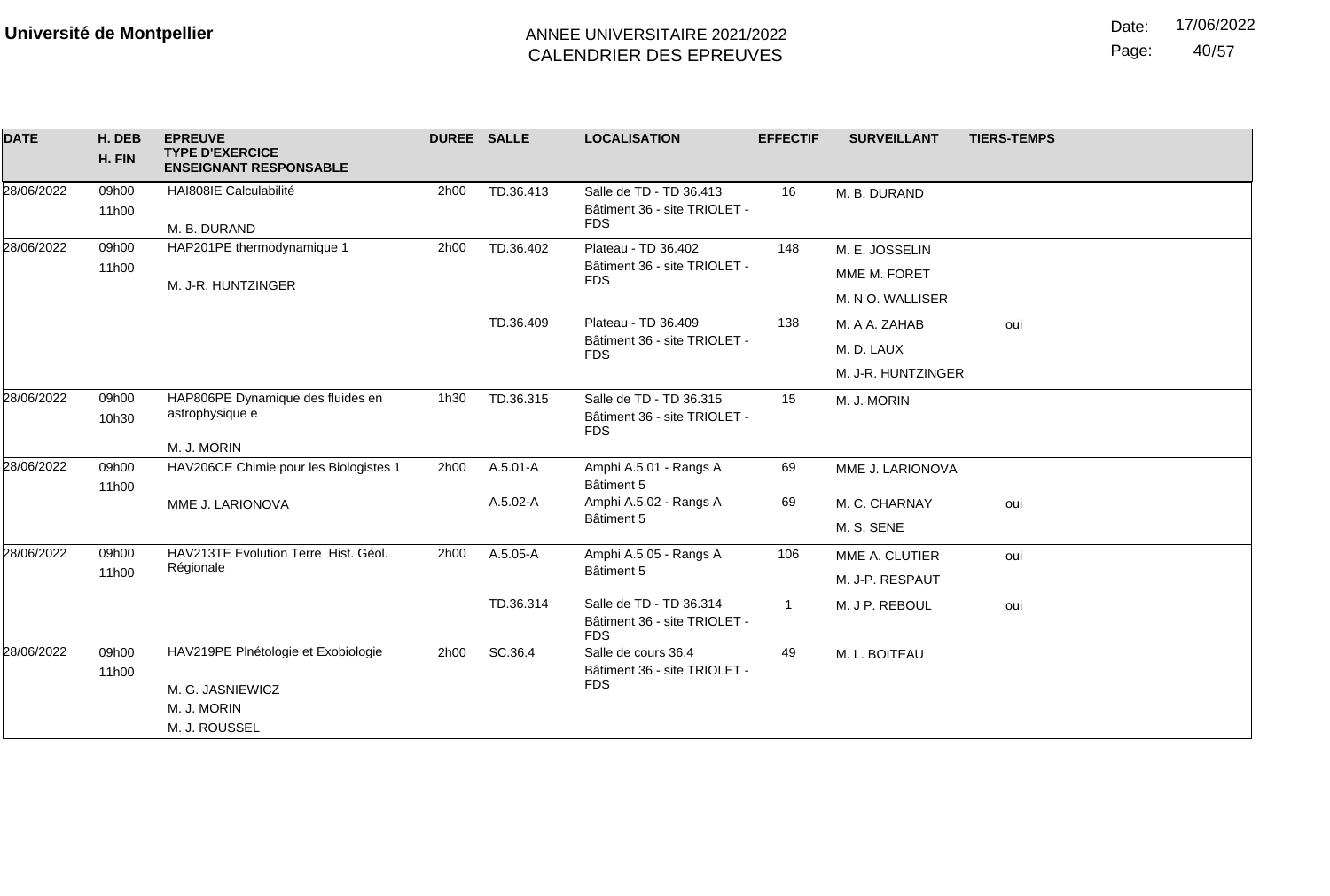Date: 17/06/2022

Page: 41/57

| <b>DATE</b> | H. DEB<br>H. FIN | <b>EPREUVE</b><br><b>TYPE D'EXERCICE</b><br><b>ENSEIGNANT RESPONSABLE</b> | DUREE SALLE                                |           | <b>LOCALISATION</b>                                                   | <b>EFFECTIF</b> | <b>SURVEILLANT</b>                                 | <b>TIERS-TEMPS</b> |
|-------------|------------------|---------------------------------------------------------------------------|--------------------------------------------|-----------|-----------------------------------------------------------------------|-----------------|----------------------------------------------------|--------------------|
| 28/06/2022  | 09h00            | HAV416BE introduction à l'évolution                                       | 2h00                                       | GA-A      | Amphi DUMONTET - Rangs A                                              | 178             | M. B. GUINAND                                      |                    |
|             | 11h00            | MME M. DUFAY                                                              |                                            |           | Bâtiment Administratif -<br><b>TRIOLET-FDS</b>                        |                 | M. F. TARAVEAU                                     |                    |
|             |                  |                                                                           |                                            |           |                                                                       |                 | M. J-F. TERRAL                                     |                    |
|             |                  |                                                                           |                                            |           |                                                                       |                 | MME M. VILCOT                                      |                    |
|             |                  |                                                                           |                                            | TD.36.101 | Plateau - TD 36.101                                                   | 151             | M. J-O. THALER                                     |                    |
|             |                  |                                                                           |                                            |           | Bâtiment 36 - site TRIOLET -<br><b>FDS</b>                            |                 | MME M. JAVAL                                       |                    |
|             |                  |                                                                           |                                            |           |                                                                       |                 | MME N. ZEBALLOS                                    |                    |
|             |                  |                                                                           |                                            | TD.36.302 | Plateau - TD 36.302                                                   | 147             | MME F. LAUGIER                                     |                    |
|             |                  |                                                                           | Bâtiment 36 - site TRIOLET -<br><b>FDS</b> |           |                                                                       | M. J. PANSU     |                                                    |                    |
|             |                  |                                                                           |                                            |           |                                                                       |                 | M. M. SOFONEA                                      |                    |
|             |                  |                                                                           |                                            | TD.36.306 | Salle de TD - TD 36.306<br>Bâtiment 36 - site TRIOLET -<br><b>FDS</b> |                 | M. J P. REBOUL                                     | oui                |
|             |                  |                                                                           |                                            | TD.36.309 | Plateau - TD 36.309                                                   | 130             | MME M. LEYS                                        | oui                |
|             |                  |                                                                           |                                            |           | Bâtiment 36 - site TRIOLET -<br><b>FDS</b>                            |                 | MME M. DUFAY                                       |                    |
|             |                  |                                                                           |                                            |           |                                                                       |                 | M. S. PUECHMAILLE                                  |                    |
|             |                  |                                                                           |                                            | TD.36.415 | Salle de TD - TD 36.415<br>Bâtiment 36 - site TRIOLET -<br><b>FDS</b> | 3               | M. J P. REBOUL                                     | oui                |
| 28/06/2022  | 09h00            | HAV604VE Microbiologie des eucaryotes                                     | 2h00                                       | A.5.06-B  | Amphi A.5.06 - Rangs B                                                | 70              | MME M. LAMARQUE                                    | oui                |
|             | 11h00            |                                                                           |                                            |           | Bâtiment 5                                                            |                 | M. S. PONT                                         |                    |
| 28/06/2022  | 09h00<br>11h00   | HAV611VE Bio. cellulaire avancée 2,<br>concepts clés                      | 2h00                                       | A.5.03-A  | Amphi A.5.03 - Rangs A<br>Bâtiment 5                                  | 80              | MME A. COQUARD<br><b>SIRVENT</b><br>M. S. DESCAMPS | oui                |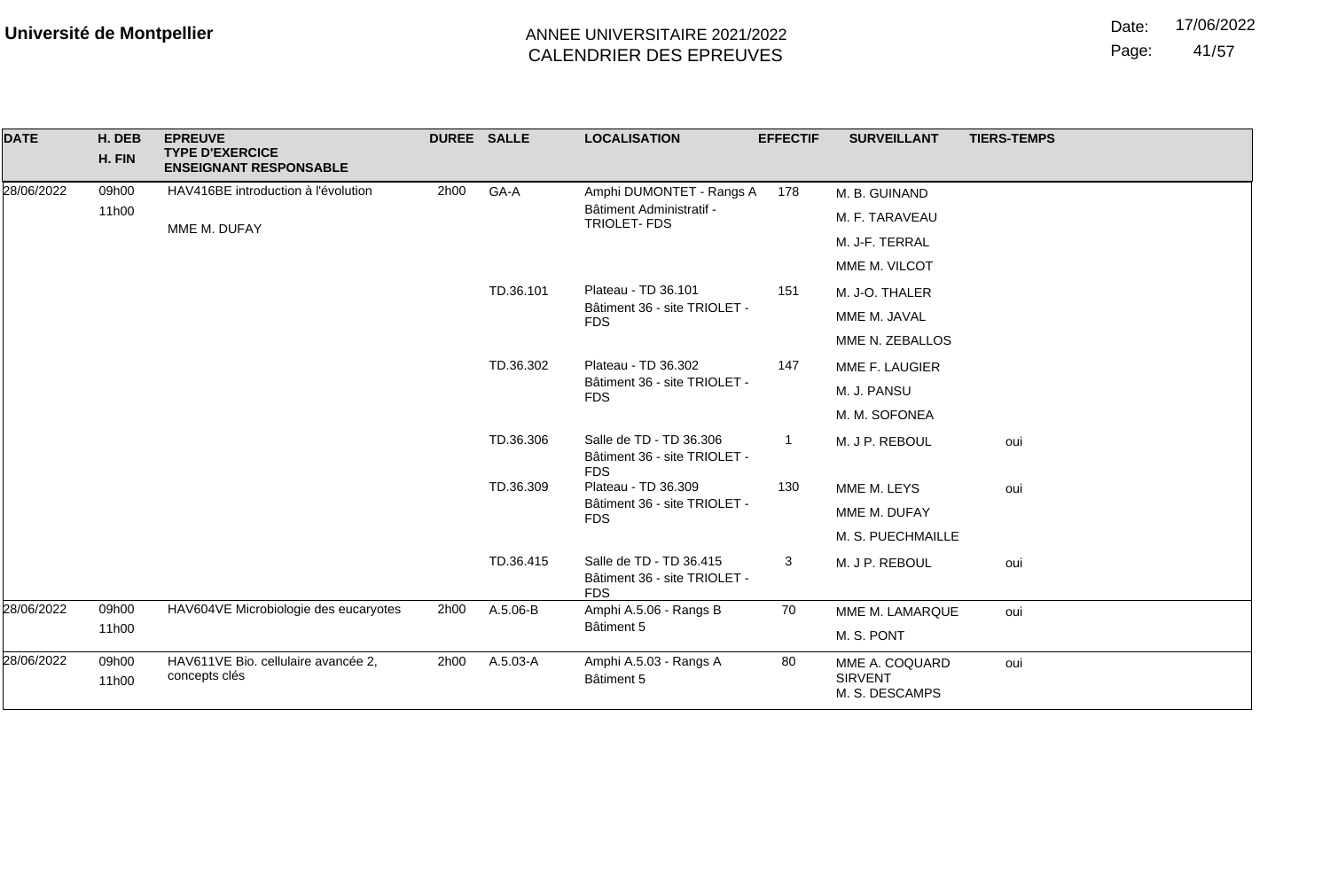Page: 42/57

| <b>DATE</b> | H. DEB<br>H. FIN | <b>EPREUVE</b><br><b>TYPE D'EXERCICE</b><br><b>ENSEIGNANT RESPONSABLE</b> | <b>DUREE SALLE</b> |                                            | <b>LOCALISATION</b>                                                   | <b>EFFECTIF</b> | <b>SURVEILLANT</b>                  | <b>TIERS-TEMPS</b> |
|-------------|------------------|---------------------------------------------------------------------------|--------------------|--------------------------------------------|-----------------------------------------------------------------------|-----------------|-------------------------------------|--------------------|
| 28/06/2022  | 09h00<br>11h00   | HAV619BE Ecologie évolutive et ses<br>applications                        | 2h00               | A.5.01-B                                   | Amphi A.5.01 - Rangs B<br>Bâtiment 5                                  | 68              | M. B. GODELLE<br>MME S. MAURICE OMS |                    |
|             |                  |                                                                           |                    | A.5.02-B                                   | Amphi A.5.02 - Rangs B<br>Bâtiment 5                                  | 62              | M. F. LIHOREAU<br>M. J. CLAUDE      | oui                |
|             |                  |                                                                           |                    | TD.36.313                                  | Salle de TD - TD 36.313<br>Bâtiment 36 - site TRIOLET -<br><b>FDS</b> |                 | M. J P. REBOUL                      | oui                |
| 28/06/2022  | 09h00            | HAV634VE Outils moléculaires                                              | 1h30               | A.5.03-B                                   | Amphi A.5.03 - Rangs B                                                | 71              | M. D. TOUSCH                        | oui                |
| 10h30       |                  |                                                                           |                    |                                            | Bâtiment 5                                                            |                 | MME P. DARIAVACH                    |                    |
| 28/06/2022  | 16h00            | HA8202HE Physique SC ingé PEIP S2                                         | 2h00               | TD.36.409                                  | Plateau - TD 36.409                                                   | 171             | MME A. BANC                         |                    |
|             | 18h00            |                                                                           |                    | Bâtiment 36 - site TRIOLET -<br><b>FDS</b> |                                                                       | M. O. GELSOMINO |                                     |                    |
|             |                  |                                                                           |                    |                                            |                                                                       | M. V. GUILLET   |                                     |                    |
|             |                  |                                                                           |                    | TD.36.413                                  | Salle de TD - TD 36.413<br>Bâtiment 36 - site TRIOLET -<br><b>FDS</b> | 1               | M. J P. REBOUL                      |                    |
| 28/06/2022  | 16h00            | HA8403IE Introcuction à la modélisation                                   | 1h30               | A.5.03-A                                   | Amphi A.5.03 - Rangs A                                                | 107             | MME M-L. MUGNIER                    |                    |
|             | 17h30            |                                                                           |                    |                                            | Bâtiment 5                                                            |                 | M. T. GEORGES                       |                    |
| 28/06/2022  | 16h00            | HAC614CE Reactivité Organique                                             | 2h00               | $A.5.06 - A$                               | Amphi A.5.06 - Rangs A                                                | 67              | M. M. ROLLAND                       | oui                |
|             | 18h00            | Fonctionnelle Parti                                                       |                    |                                            | Bâtiment 5                                                            |                 | M. P. LAURENT                       |                    |
|             |                  | M. M. ROLLAND                                                             |                    |                                            |                                                                       |                 |                                     |                    |
| 28/06/2022  | 16h00            | HAE601EE Electonique des Systemes                                         | 2h00               | $A.5.04 - A$                               | Amphi A.5.04 - Rangs A                                                | 96              | M. A. KECHAF                        | oui                |
|             | 18h00            | embarqués                                                                 |                    |                                            | Bâtiment 5                                                            |                 | M. F. MARTINEZ                      |                    |
|             |                  | M. F. MARTINEZ                                                            |                    |                                            |                                                                       |                 |                                     |                    |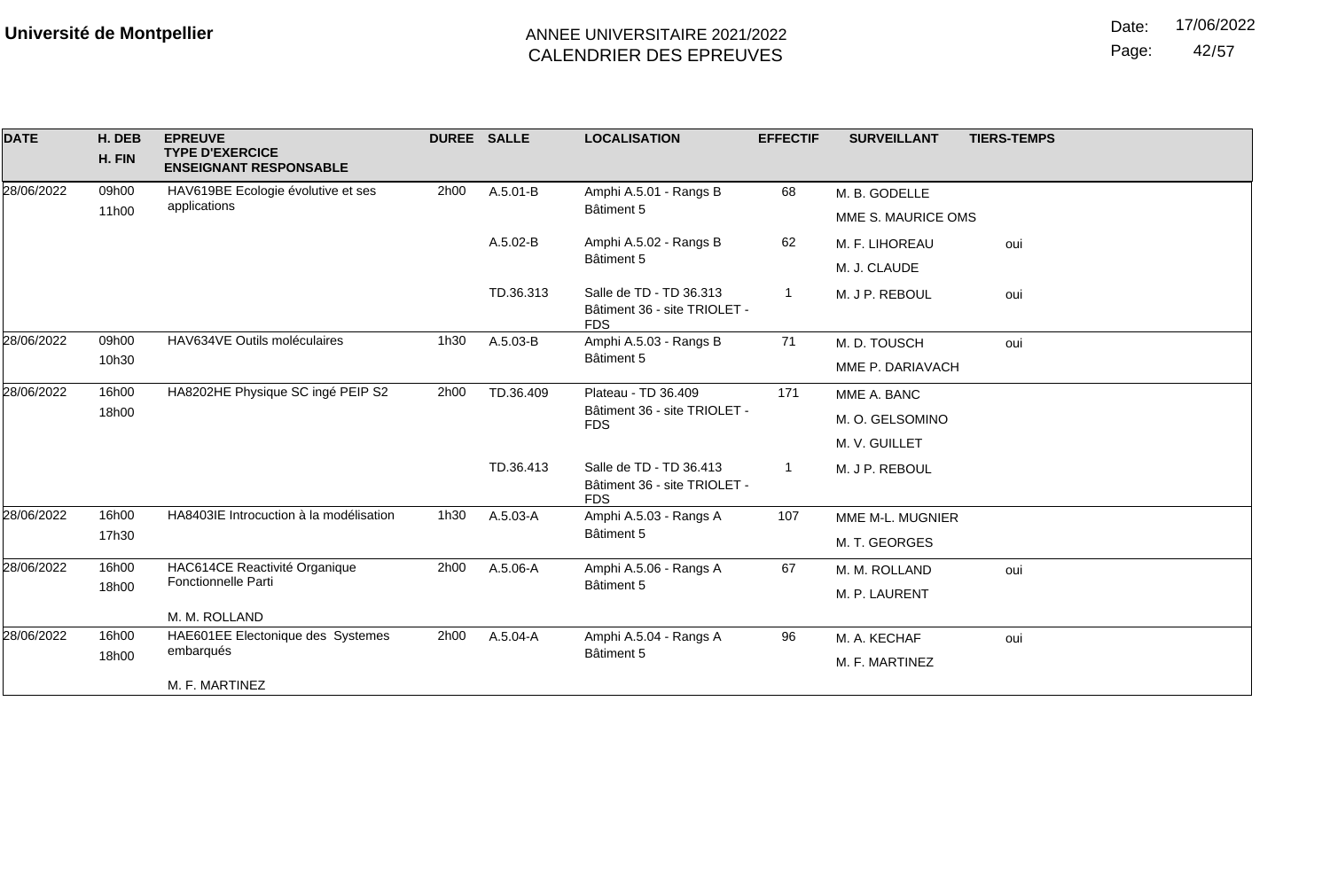Date: 17/06/2022

Page: 43/57

| <b>DATE</b> | H. DEB<br>H. FIN | <b>EPREUVE</b><br><b>TYPE D'EXERCICE</b><br><b>ENSEIGNANT RESPONSABLE</b> | DUREE SALLE |           | <b>LOCALISATION</b>                                                   | <b>EFFECTIF</b> | <b>SURVEILLANT</b>                           | <b>TIERS-TEMPS</b> |
|-------------|------------------|---------------------------------------------------------------------------|-------------|-----------|-----------------------------------------------------------------------|-----------------|----------------------------------------------|--------------------|
| 28/06/2022  | 16h00            | HAI203IE programmation évenementielle et<br>web                           | 2h00        | TD.36.309 | Plateau - TD 36.309                                                   | 154             | MME C. NEBUT                                 |                    |
|             | 18h00            |                                                                           |             |           | Bâtiment 36 - site TRIOLET -<br><b>FDS</b>                            |                 | M. M. MEYNARD                                |                    |
|             |                  | M. M. MEYNARD                                                             |             |           |                                                                       |                 | M. V. BOUDET                                 |                    |
|             |                  |                                                                           |             | TD.36.402 | Plateau - TD 36.402<br>Bâtiment 36 - site TRIOLET -<br><b>FDS</b>     | 118             | M. L. SIMONET<br>DAUNIZEAU<br>M. N. POMPIDOR | oui                |
|             |                  |                                                                           |             |           |                                                                       |                 | M. P. POMPIDOR                               |                    |
| 28/06/2022  | 16h00<br>17h30   | HAK499PE Optique Geométrique                                              | 1h30        | A.5.05-B  | Amphi A.5.05 - Rangs B<br>Bâtiment 5                                  | 68              | M. B. PLEZ                                   |                    |
|             |                  | M. B. PLEZ                                                                |             | TD.36.313 | Salle de TD - TD 36.313<br>Bâtiment 36 - site TRIOLET -<br><b>FDS</b> | 1               | M. J P. REBOUL                               | oui                |
| 28/06/2022  | 16h00            | HAV403VE biochimie métabolique                                            | 2h00        | GA-A      | Amphi DUMONTET - Rangs A                                              | 182             | M. B. PRADEL                                 |                    |
|             | 18h00            | MME C. MENARD                                                             |             |           | Bâtiment Administratif -<br>TRIOLET- FDS                              |                 | MME J. AREIAS                                |                    |
|             |                  |                                                                           |             |           |                                                                       |                 | M. S. PEYRON                                 |                    |
|             |                  |                                                                           |             |           |                                                                       |                 | M. Y. BOUBLIK                                |                    |
|             |                  |                                                                           |             | TD.36.101 | Plateau - TD 36.101                                                   | 148             | MME E. BECHARD                               |                    |
|             |                  |                                                                           |             |           | Bâtiment 36 - site TRIOLET -<br><b>FDS</b>                            |                 | MME L. WILLIAM                               |                    |
|             |                  |                                                                           |             |           |                                                                       |                 | MME M. BUFFARD                               |                    |
|             |                  |                                                                           |             | TD.36.106 | Salle de TD - TD 36.106<br>Bâtiment 36 - site TRIOLET -<br><b>FDS</b> | -1              | M. J P. REBOUL                               | oui                |
|             |                  |                                                                           |             | TD.36.302 | Plateau - TD 36.302                                                   | 149             | MME B. BANULS                                | oui                |
|             |                  |                                                                           |             |           | Bâtiment 36 - site TRIOLET -<br><b>FDS</b>                            |                 | MME R. PIRONE                                |                    |
|             |                  |                                                                           |             |           |                                                                       |                 | M. T. PARIS                                  |                    |
|             |                  |                                                                           |             | TD.36.306 | Salle de TD - TD 36.306<br>Bâtiment 36 - site TRIOLET -<br><b>FDS</b> | $\overline{2}$  | M. J P. REBOUL                               | oui                |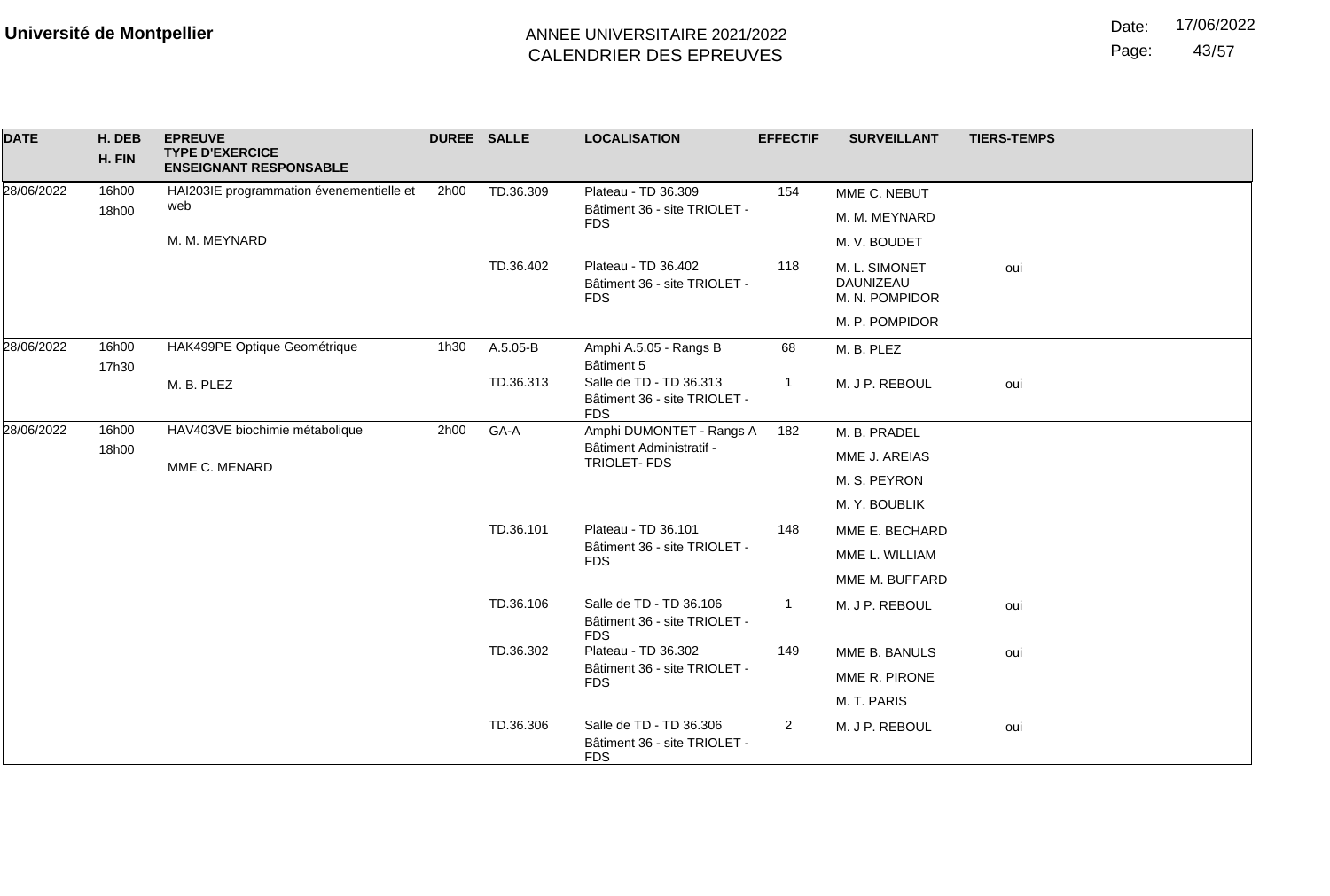Date: 17/06/2022

Page: 44/57

| <b>DATE</b> | H. DEB<br>H. FIN | <b>EPREUVE</b><br><b>TYPE D'EXERCICE</b><br><b>ENSEIGNANT RESPONSABLE</b> | <b>DUREE SALLE</b> |           | <b>LOCALISATION</b>                                                   | <b>EFFECTIF</b> | <b>SURVEILLANT</b>                                    | <b>TIERS-TEMPS</b> |
|-------------|------------------|---------------------------------------------------------------------------|--------------------|-----------|-----------------------------------------------------------------------|-----------------|-------------------------------------------------------|--------------------|
| 28/06/2022  | 16h00<br>18h00   | HAV610VE Histoire de la biologie et<br>bioéthique                         | 2h00               | A.5.01-A  | Amphi A.5.01 - Rangs A<br>Bâtiment 5                                  | 66              | MME M. LE NAOUR<br><b>VERNET</b><br>M. S. BAGHDIGUIAN |                    |
|             |                  |                                                                           |                    | A.5.02-A  | Amphi A.5.02 - Rangs A                                                | 63              | MME C. LAROUI                                         | oui                |
|             |                  |                                                                           |                    |           | Bâtiment 5                                                            |                 | MME J. FALCONI                                        |                    |
| 28/06/2022  | 16h00            | HAV643HE Siences société: histoire éthique                                | 2h00               | A.5.06-B  | Amphi A.5.06 - Rangs B                                                | 65              | M. P. LABBÉ                                           | oui                |
|             | 18h00            | esprit                                                                    |                    |           | Bâtiment 5                                                            |                 |                                                       |                    |
|             |                  |                                                                           |                    | TD.36.314 | Salle de TD - TD 36.314<br>Bâtiment 36 - site TRIOLET -<br><b>FDS</b> | 1               | M. J P. REBOUL                                        | oui                |
| 28/06/2022  | 16h00            | HAX405XE Statistique                                                      | 2h00               | A.5.05-A  | Amphi A.5.05 - Rangs A                                                | 78              | MME B. DE SAPORTA                                     | oui                |
|             | 18h00            | MME Bî. DE SAPORTA                                                        |                    |           | Bâtiment 5                                                            |                 | M. P-L. MONTAGARD                                     |                    |
| 29/06/2022  | 09h00            | HAC606CE Chimie Organique                                                 | 2h00               | SC.36.5   | Salle de cours 36.5                                                   | 40              | M. C. NIEBEL                                          |                    |
|             | 11h00            |                                                                           |                    |           | Bâtiment 36 - site TRIOLET -                                          |                 |                                                       |                    |
|             |                  | M. C. NIEBEL                                                              |                    |           | <b>FDS</b>                                                            |                 |                                                       |                    |
| 29/06/2022  | 09h00            | HAE401EE Analyse du signal                                                | 2h00               | A.5.03-B  | Amphi A.5.03 - Rangs B                                                | 59              | MME A. PLAGELLAT-                                     | oui                |
|             | 11h00            | MME S. GUENARD JARRIX                                                     |                    |           | Bâtiment 5                                                            |                 | <b>PENARIER</b><br>MME S. GUENARD<br><b>JARRIX</b>    |                    |
| 29/06/2022  | 09h00            | HAI204XE mathématiques du choix collectif                                 | 2h00               | A.5.01-A  | Amphi A.5.01 - Rangs A                                                | 87              | M. N. SABY                                            |                    |
|             | 11h00            | M. X. BRY                                                                 |                    |           | Bâtiment 5                                                            |                 | M. S. MAILLOT                                         |                    |
|             |                  |                                                                           |                    | TD.36.309 | Plateau - TD 36.309                                                   | 161             | M. B. BENDIFFALAH                                     | oui                |
|             |                  |                                                                           |                    |           | Bâtiment 36 - site TRIOLET -<br><b>FDS</b>                            |                 | MME C. GERVET                                         |                    |
|             |                  |                                                                           |                    |           |                                                                       |                 | M. L. MENNETEAU                                       |                    |
| 29/06/2022  | 09h00            | HAP608PE Programmation pour la                                            | 2h00               | TD.36.201 | Plateau TD 36.201                                                     | 27              | M. Y. SCRIBANO                                        |                    |
|             | 11h00            | Physique                                                                  |                    |           | Bâtiment 36 - site TRIOLET -<br><b>FDS</b>                            |                 |                                                       |                    |
|             |                  | M. Y. SCRIBANO                                                            |                    | TD.36.202 | Plateau TD.36.202                                                     | 27              | MME A. PALACIOS                                       | oui                |
|             |                  |                                                                           |                    |           | Bâtiment 36 - site TRIOLET -<br><b>FDS</b>                            |                 |                                                       |                    |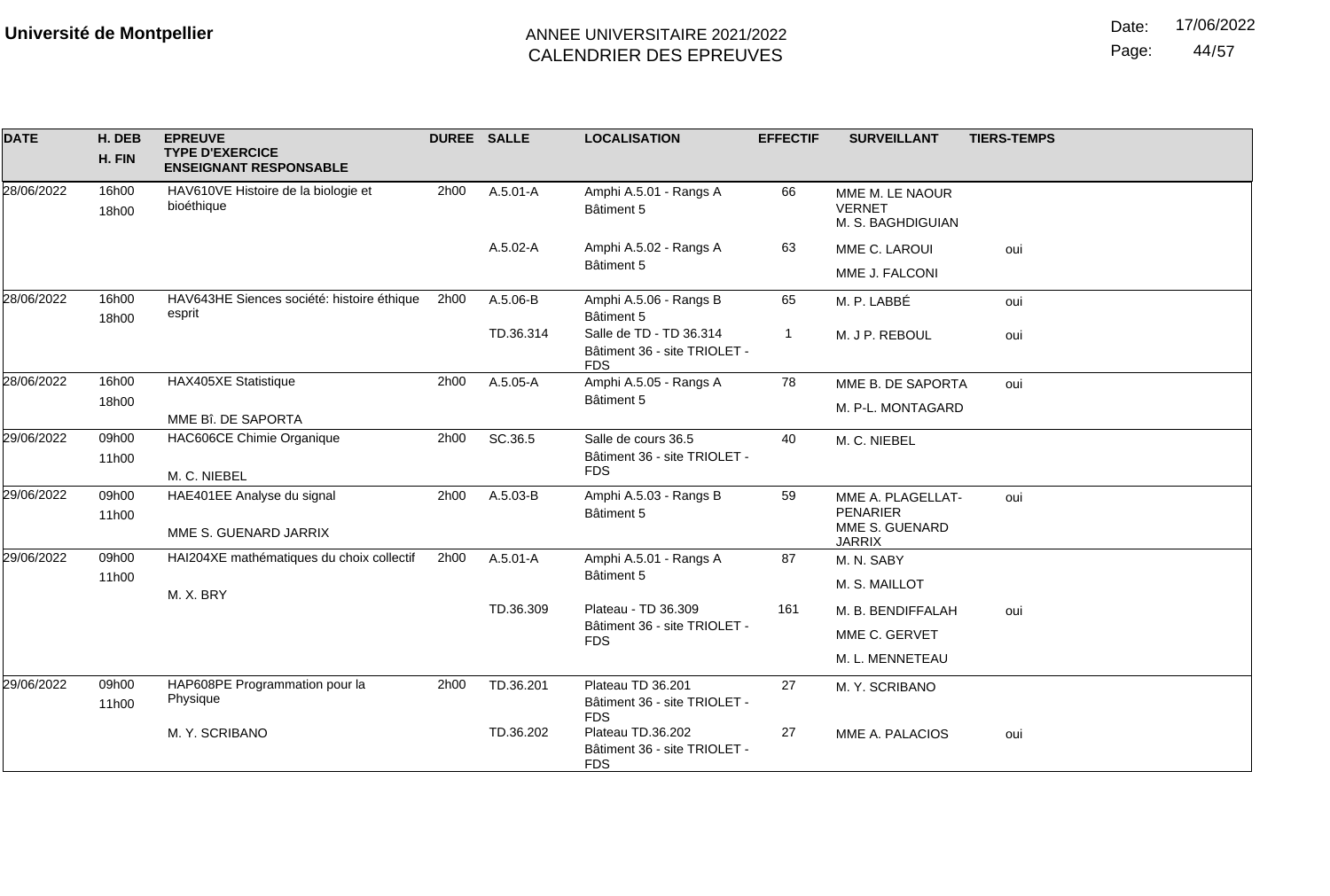Date: 17/06/2022

Page: 45/57

| <b>DATE</b> | H. DEB<br>H. FIN | <b>EPREUVE</b><br><b>TYPE D'EXERCICE</b><br><b>ENSEIGNANT RESPONSABLE</b> | DUREE SALLE |           | <b>LOCALISATION</b>                                                   | <b>EFFECTIF</b> | <b>SURVEILLANT</b>                | <b>TIERS-TEMPS</b> |
|-------------|------------------|---------------------------------------------------------------------------|-------------|-----------|-----------------------------------------------------------------------|-----------------|-----------------------------------|--------------------|
| 29/06/2022  | 09h00<br>10h30   | HAP808PE Physique de la matière<br>condensée 2                            | 1h30        | SC.36.6   | Salle de cours 36.6<br>Bâtiment 36 - site TRIOLET -<br><b>FDS</b>     | 38              | M. G. CASSABOIS                   |                    |
|             |                  | M. G. CASSABOIS                                                           |             |           |                                                                       |                 |                                   |                    |
| 29/06/2022  | 09h00            | HAT203XE Math pour TEE S2                                                 | 2h00        | A.5.02-B  | Amphi A.5.02 - Rangs B<br>Bâtiment 5                                  | 75              | M. B. MOHAMMADI                   | oui                |
|             | 11h00            | M. B. MOHAMMADI                                                           |             | TD.36.313 | Salle de TD - TD 36.313<br>Bâtiment 36 - site TRIOLET -<br><b>FDS</b> | 1               | M. J P. REBOUL                    | oui                |
| 29/06/2022  | 09h00<br>11h00   | HAT403CE Chimie de l'environnement                                        | 2h00        | A.36.3-B  | Amphi 36.3 - rang B<br>Bâtiment 36 - site TRIOLET -<br><b>FDS</b>     | 35              | MME S. DEVAUTOUR-<br><b>VINOT</b> | oui                |
| 29/06/2022  | 09h00            | HAV211VE Découverte de la physiologie                                     | 2h00        | A.5.05-A  | Amphi A.5.05 - Rangs A                                                | 80              | MME G. DEGOLS                     | oui                |
|             | 11h00            | M. Y. MULLER                                                              |             |           | Bâtiment 5                                                            |                 | MME M. DEMION                     |                    |
| 29/06/2022  | 09h00            | HAV404VE Bio info                                                         | 2h00        | GA-A      | Amphi DUMONTET - Rangs A                                              | 182             | M. K. KRIBICH                     |                    |
|             | 11h00            | MME C. LAUTIER                                                            |             |           | Bâtiment Administratif -<br><b>TRIOLET-FDS</b>                        |                 | MME M. BUFFARD                    |                    |
|             |                  |                                                                           |             |           |                                                                       |                 | MME M. BONNAMY                    |                    |
|             |                  |                                                                           |             |           |                                                                       |                 | MME S. GAILLET                    |                    |
|             |                  |                                                                           |             | TD.36.101 | Plateau - TD 36.101                                                   | 147             | MME C. LAUTIER                    |                    |
|             |                  |                                                                           |             |           | Bâtiment 36 - site TRIOLET -<br><b>FDS</b>                            |                 | MME I. MOUGENOT                   |                    |
|             |                  |                                                                           |             |           |                                                                       |                 | M. R. DOS REIS                    |                    |
|             |                  |                                                                           |             | TD.36.301 | Salle de TD - TD 36.301<br>Bâtiment 36 - site TRIOLET -<br><b>FDS</b> | $\mathbf{1}$    | M. J P. REBOUL                    | oui                |
|             |                  |                                                                           |             | TD.36.302 | Plateau - TD 36.302                                                   | 150             | M. A-M. ARIGON                    | oui                |
|             |                  |                                                                           |             |           | Bâtiment 36 - site TRIOLET -<br><b>FDS</b>                            |                 | M. G. DESBROSSES                  |                    |
|             |                  |                                                                           |             |           |                                                                       |                 | M. S. DESCAMPS                    |                    |
|             |                  |                                                                           |             | TD.36.306 | Salle de TD - TD 36.306<br>Bâtiment 36 - site TRIOLET -<br><b>FDS</b> | $\overline{2}$  | M. J P. REBOUL                    | oui                |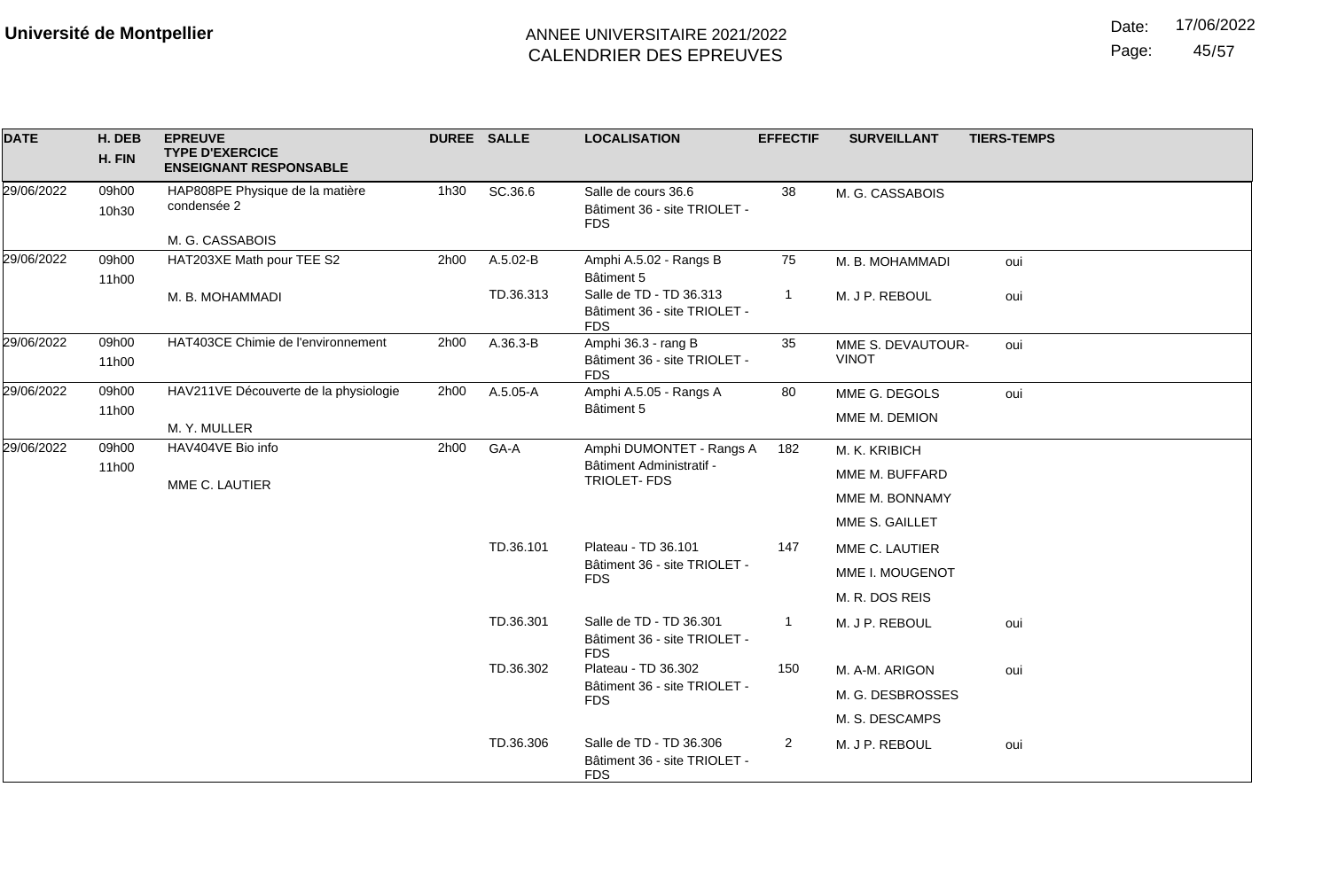Date: 17/06/2022

Page: 46/57

| <b>DATE</b> | H. DEB<br>H. FIN | <b>EPREUVE</b><br><b>TYPE D'EXERCICE</b><br><b>ENSEIGNANT RESPONSABLE</b> |      | DUREE SALLE  | <b>LOCALISATION</b>                                                   | <b>EFFECTIF</b> | <b>SURVEILLANT</b>                              | <b>TIERS-TEMPS</b> |
|-------------|------------------|---------------------------------------------------------------------------|------|--------------|-----------------------------------------------------------------------|-----------------|-------------------------------------------------|--------------------|
| 29/06/2022  | 09h00<br>11h00   | HAV624VE Ingénierie Moléculaire                                           | 2h00 | A.5.01-B     | Amphi A.5.01 - Rangs B<br>Bâtiment 5                                  | 73              | M. S. LAINÉ                                     | oui                |
|             |                  |                                                                           |      | TD.36.402    | Plateau - TD 36.402                                                   | 149             | M. J. POLI                                      |                    |
|             |                  |                                                                           |      |              | Bâtiment 36 - site TRIOLET -<br><b>FDS</b>                            |                 | MME M. TAULAN                                   |                    |
|             |                  |                                                                           |      |              |                                                                       |                 | MME N. GODEFROY                                 |                    |
| 29/06/2022  | 09h00            | HAV637VE Physiologie endocrinienne                                        | 2h00 | TD.36.409    | Plateau - TD 36.409                                                   | 151             | M. N. CHAUVET                                   |                    |
|             | 11h00            |                                                                           |      |              | Bâtiment 36 - site TRIOLET -<br><b>FDS</b>                            |                 | M. Y. MULLER                                    |                    |
|             |                  |                                                                           |      |              |                                                                       |                 | MME Z. HUSSON                                   |                    |
|             |                  |                                                                           |      | TD.36.413    | Salle de TD - TD 36.413<br>Bâtiment 36 - site TRIOLET -<br><b>FDS</b> | 18              | MME A. CELERIER                                 | oui                |
|             |                  |                                                                           |      | TD.36.414    | Salle de TD - TD 36.414<br>Bâtiment 36 - site TRIOLET -<br><b>FDS</b> | $\mathbf{1}$    | M. J P. REBOUL                                  | oui                |
| 29/06/2022  | 09h00            | HAV649BC Conservation de la biodiversité                                  | 1h30 | SC.36.4      | Salle de cours 36.4                                                   | 41              | M. C. PETIT                                     | oui                |
|             | 10h30            |                                                                           |      |              | Bâtiment 36 - site TRIOLET -<br><b>FDS</b>                            |                 |                                                 |                    |
| 29/06/2022  | 09h00            | HAX810XE Géométrie différentielle                                         | 2h00 | SC.36.7      | Salle de cours 36.7                                                   | 38              | M. M T. BENAMEUR                                | oui                |
|             | 11h00            | M. M-T. BENAMEUR                                                          |      |              | Bâtiment 36 - site TRIOLET -<br><b>FDS</b>                            |                 |                                                 |                    |
| 29/06/2022  | 09h00<br>11h00   | HAY201YE cinématiquet et statique du<br>solide                            | 2h00 | $A.5.02 - A$ | Amphi A.5.02 - Rangs A<br>Bâtiment 5                                  | 85              | MME D. JULLIEN                                  |                    |
|             |                  | MME D. JULLIEN                                                            |      | A.5.03-A     | Amphi A.5.03 - Rangs A<br>Bâtiment 5                                  | 85              | MME C. CRIADO-<br><b>FERRERES</b><br>M. V. HUON |                    |
|             |                  |                                                                           |      | A.5.04-B     | Amphi A.5.04 - Rangs B                                                | 83              | M. J. LAGET                                     |                    |
|             |                  |                                                                           |      |              | Bâtiment 5                                                            |                 | M. J. CASTELLON                                 |                    |
|             |                  |                                                                           |      | SC.36.8      | Salle de cours 36.8<br>Bâtiment 36 - site TRIOLET -<br><b>FDS</b>     | 30              | MME L. BOILLEREAUX                              | oui                |
| 29/06/2022  | 09h00<br>11h00   | HAY609YYC Modelisation Mathématique<br>en Mécanique                       | 2h00 | A.36.3-A     | Amphi 36.3 - rang A<br>Bâtiment 36 - site TRIOLET -<br><b>FDS</b>     | 10              | MME F. KRASUCKI                                 |                    |
|             |                  | MME Fç. KRASUCKI                                                          |      |              |                                                                       |                 |                                                 |                    |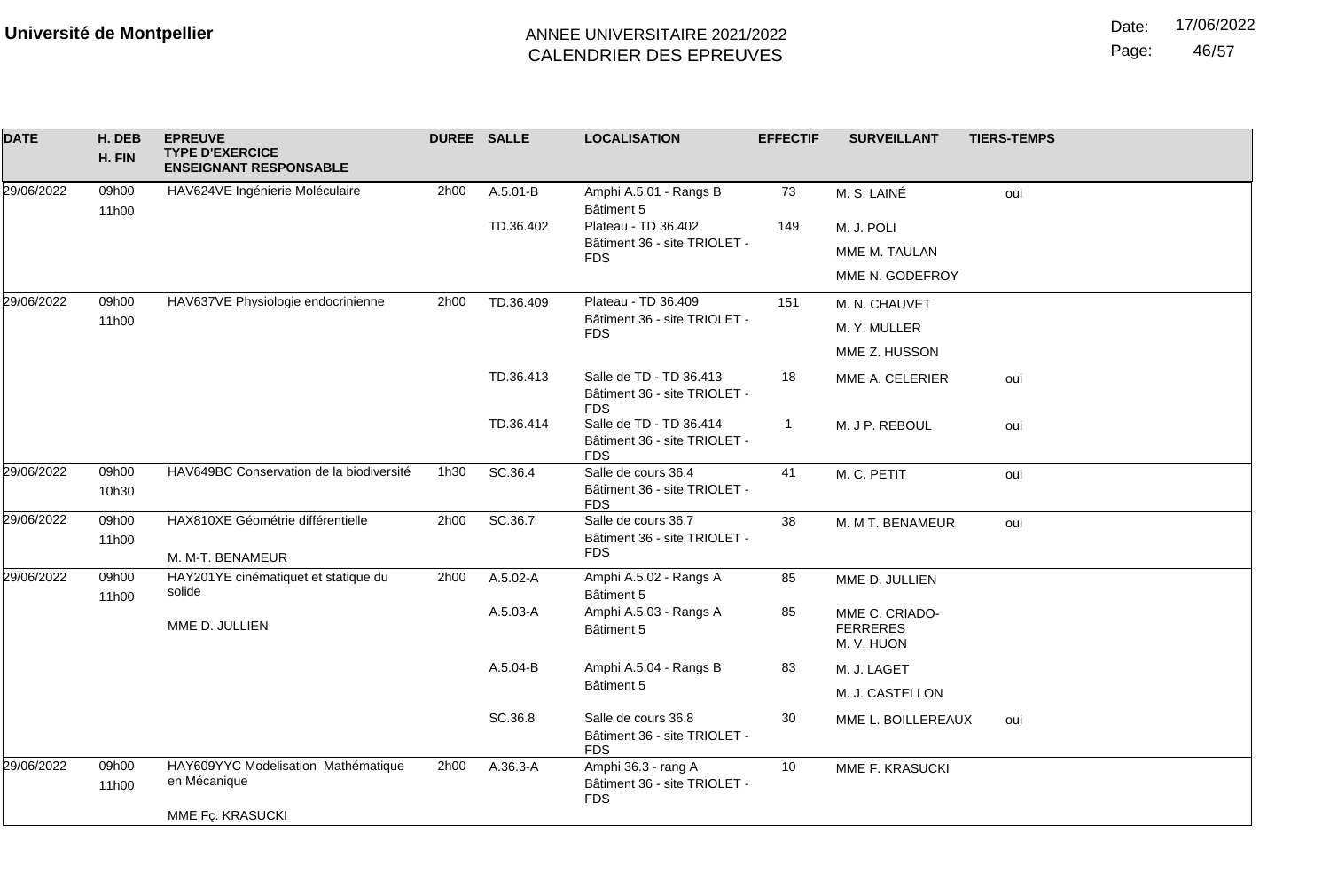Date: 17/06/2022

Page: 47/57

| <b>DATE</b> | H. DEB<br>H. FIN | <b>EPREUVE</b><br><b>TYPE D'EXERCICE</b><br><b>ENSEIGNANT RESPONSABLE</b> | DUREE SALLE |                                                                       | <b>LOCALISATION</b>                                                   | <b>EFFECTIF</b> | <b>SURVEILLANT</b>                | <b>TIERS-TEMPS</b> |
|-------------|------------------|---------------------------------------------------------------------------|-------------|-----------------------------------------------------------------------|-----------------------------------------------------------------------|-----------------|-----------------------------------|--------------------|
| 29/06/2022  | 13h00            | HAC201CE Chimie Générale                                                  | 2h00        | GA-A                                                                  | Amphi DUMONTET - Rangs A                                              | 198             | M. J. CHAMIEH                     |                    |
|             | 15h00            |                                                                           |             |                                                                       | Bâtiment Administratif -<br>TRIOLET-FDS                               |                 | M. M. CRETIN                      |                    |
|             |                  | MME M. BEN YAHIA<br>MME S. DEVAUTOUR-VINOT                                |             |                                                                       |                                                                       |                 | MME M. BEN YAHIA                  |                    |
|             |                  |                                                                           |             |                                                                       |                                                                       |                 | M. P Y. BLANCHARD                 |                    |
|             |                  |                                                                           |             | TD.36.101                                                             | Plateau - TD 36.101                                                   | 153             | MME A-L. DALVERNY                 |                    |
|             |                  |                                                                           |             |                                                                       | Bâtiment 36 - site TRIOLET -<br><b>FDS</b>                            |                 | M. P. HUGUET                      |                    |
|             |                  |                                                                           |             |                                                                       |                                                                       |                 | MME S. DEVAUTOUR-<br><b>VINOT</b> |                    |
|             |                  |                                                                           | TD.36.301   | Salle de TD - TD 36.301<br>Bâtiment 36 - site TRIOLET -<br><b>FDS</b> | $\overline{1}$                                                        | M. J P. REBOUL  |                                   |                    |
|             |                  |                                                                           |             | TD.36.302                                                             | Plateau - TD 36.302                                                   | 111             | M. C. IUNG                        | oui                |
|             |                  |                                                                           |             | Bâtiment 36 - site TRIOLET -<br><b>FDS</b>                            |                                                                       | M. S. LAGERGE   |                                   |                    |
|             |                  |                                                                           |             |                                                                       |                                                                       |                 | M. S. LE VOT                      |                    |
| 29/06/2022  | 13h00            | HAC401CC Chimie Inorganique Partie 1                                      | 2h00        | A.5.01-B                                                              | Amphi A.5.01 - Rangs B                                                | 69              | MME G. LEYRAL                     |                    |
|             | 15h00            | M. G. TAILLADES                                                           |             |                                                                       | Bâtiment 5                                                            |                 | M. J. MAYNADIE                    |                    |
|             |                  |                                                                           |             | TD.36.309                                                             | Plateau - TD 36.309                                                   | 159             | M. J. GALIANA                     | oui                |
|             |                  |                                                                           |             |                                                                       | Bâtiment 36 - site TRIOLET -<br><b>FDS</b>                            |                 | M. J. LONG                        |                    |
|             |                  |                                                                           |             |                                                                       |                                                                       |                 | M.Q.MARECAT                       |                    |
|             |                  |                                                                           |             | TD.36.313                                                             | Salle de TD - TD 36.313<br>Bâtiment 36 - site TRIOLET -<br><b>FDS</b> | -1              | M. J P. REBOUL                    | oui                |
|             |                  |                                                                           |             | TD.36.314                                                             | Salle de TD - TD 36.314<br>Bâtiment 36 - site TRIOLET -<br><b>FDS</b> | -1              | M. J P. REBOUL                    | oui                |
| 29/06/2022  | 13h00            | HAC619CE Spectrométrie de masse Partie                                    | 2h00        | A.5.02-B                                                              | Amphi A.5.02 - Rangs B                                                | 63              | MME C. ENJALBAL                   | oui                |
|             | 15h00            | $\overline{2}$                                                            |             | Bâtiment 5                                                            |                                                                       | MME P. ADLER    |                                   |                    |
|             |                  | MME C. ENJALBAL                                                           |             |                                                                       |                                                                       |                 |                                   |                    |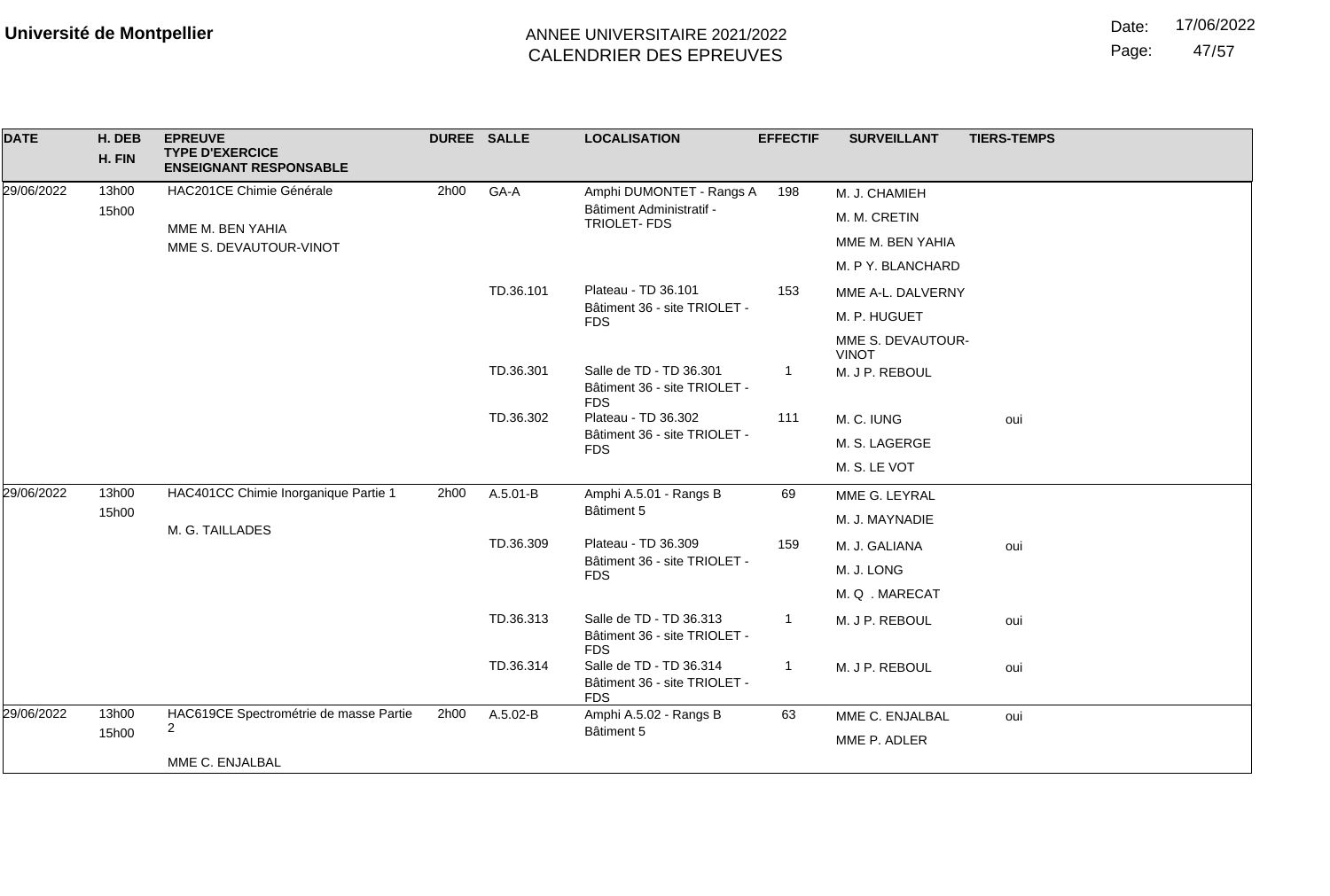Date: 17/06/2022

Page: 48/57

| <b>DATE</b> | H. DEB<br>H. FIN | <b>EPREUVE</b><br><b>TYPE D'EXERCICE</b><br><b>ENSEIGNANT RESPONSABLE</b> | <b>DUREE SALLE</b> |              | <b>LOCALISATION</b>                                                   | <b>EFFECTIF</b> | <b>SURVEILLANT</b> | <b>TIERS-TEMPS</b> |
|-------------|------------------|---------------------------------------------------------------------------|--------------------|--------------|-----------------------------------------------------------------------|-----------------|--------------------|--------------------|
| 29/06/2022  | 13h00            | <b>HAE404EE Electronique Numérique</b>                                    | 2h00               | A.5.03-B     | Amphi A.5.03 - Rangs B                                                | 59              | M. F. SAIGNÉ       | oui                |
|             | 15h00            |                                                                           |                    |              | Bâtiment 5                                                            |                 | M. M. MYARA        |                    |
|             |                  | M. Më. MYARA                                                              |                    |              |                                                                       |                 |                    |                    |
| 29/06/2022  | 13h00            | HAI208HE bioinformatique 2                                                | 2h00               | A.5.04-A     | Amphi A.5.04 - Rangs A                                                | 43              | MME M. BUFFARD     | oui                |
|             | 15h00            | MME A. CHATEAU                                                            |                    |              | Bâtiment 5                                                            |                 |                    |                    |
| 29/06/2022  | 13h00            | HAI401IE Modelisation et Programmation                                    | 2h00               | A.5.01-A     | Amphi A.5.01 - Rangs A                                                | 75              | MME C. NEBUT       | oui                |
|             | 15h00            | objet 2                                                                   |                    |              | Bâtiment 5                                                            |                 |                    |                    |
|             |                  |                                                                           |                    |              |                                                                       |                 | M. M. LAFOURCADE   |                    |
|             |                  | MME M. HUCHARD                                                            |                    | $A.5.02 - A$ | Amphi A.5.02 - Rangs A<br>Bâtiment 5                                  | 69              | M. A-D. SERIAI     |                    |
| 29/06/2022  | 13h00            | HAI605IE Données multimédia                                               | 2h00               | TD.36.409    | Plateau - TD 36.409                                                   | 147             | M. M. HARTLEY      | oui                |
|             | 15h00            | MME N. FARAJ                                                              |                    |              | Bâtiment 36 - site TRIOLET -<br><b>FDS</b>                            |                 | MME N. FARAJ       |                    |
|             |                  |                                                                           |                    |              |                                                                       |                 | M. S. BESGA        |                    |
| 29/06/2022  | 13h00            | HAV608VC Biocapteurs et Instrumentation                                   | 2h00               | A.5.03-A     | Amphi A.5.03 - Rangs A                                                | 62              | M. M. ROLLAND      | oui                |
|             | 15h00            |                                                                           |                    |              | Bâtiment 5                                                            |                 |                    |                    |
|             |                  | M. D. TOUSCH                                                              |                    |              |                                                                       |                 |                    |                    |
| 29/06/2022  | 13h00<br>15h00   | HAV626VE Mathématiques pour la biologie                                   | 2h00               | A.5.04-B     | Amphi A.5.04 - Rangs B<br>Bâtiment 5                                  | 38              | M. O. RADULESCU    |                    |
| 29/06/2022  | 13h00            | HAV635VE Pathologies Musculaires et                                       | 2h00               | TD.36.402    | Plateau - TD 36.402                                                   | 151             | MME K. FERRARE     |                    |
|             | 15h00            | Cardiagues                                                                |                    |              | Bâtiment 36 - site TRIOLET -<br><b>FDS</b>                            |                 | MME M. DEMION      |                    |
|             |                  |                                                                           |                    |              |                                                                       |                 | MME Z. HUSSON      |                    |
|             |                  |                                                                           |                    | TD.36.406    | Salle de TD - TD 36.406<br>Bâtiment 36 - site TRIOLET -<br><b>FDS</b> | 18              | MME A. VINCENT     | oui                |
|             |                  |                                                                           |                    | TD.36.407    | Salle de TD - TD 36.407<br>Bâtiment 36 - site TRIOLET -<br><b>FDS</b> | 1               | M. J P. REBOUL     | oui                |
| 29/06/2022  | 16h00<br>18h00   | HA2G02PE La Place de l'homme dans<br><b>l'Univers</b>                     | 2h00               | A.5.01-A     | Amphi A.5.01 - Rangs A<br>Bâtiment 5                                  | 42              | M. D. POLARSKI     |                    |
|             |                  | M. D. POLARSKI                                                            |                    |              |                                                                       |                 |                    |                    |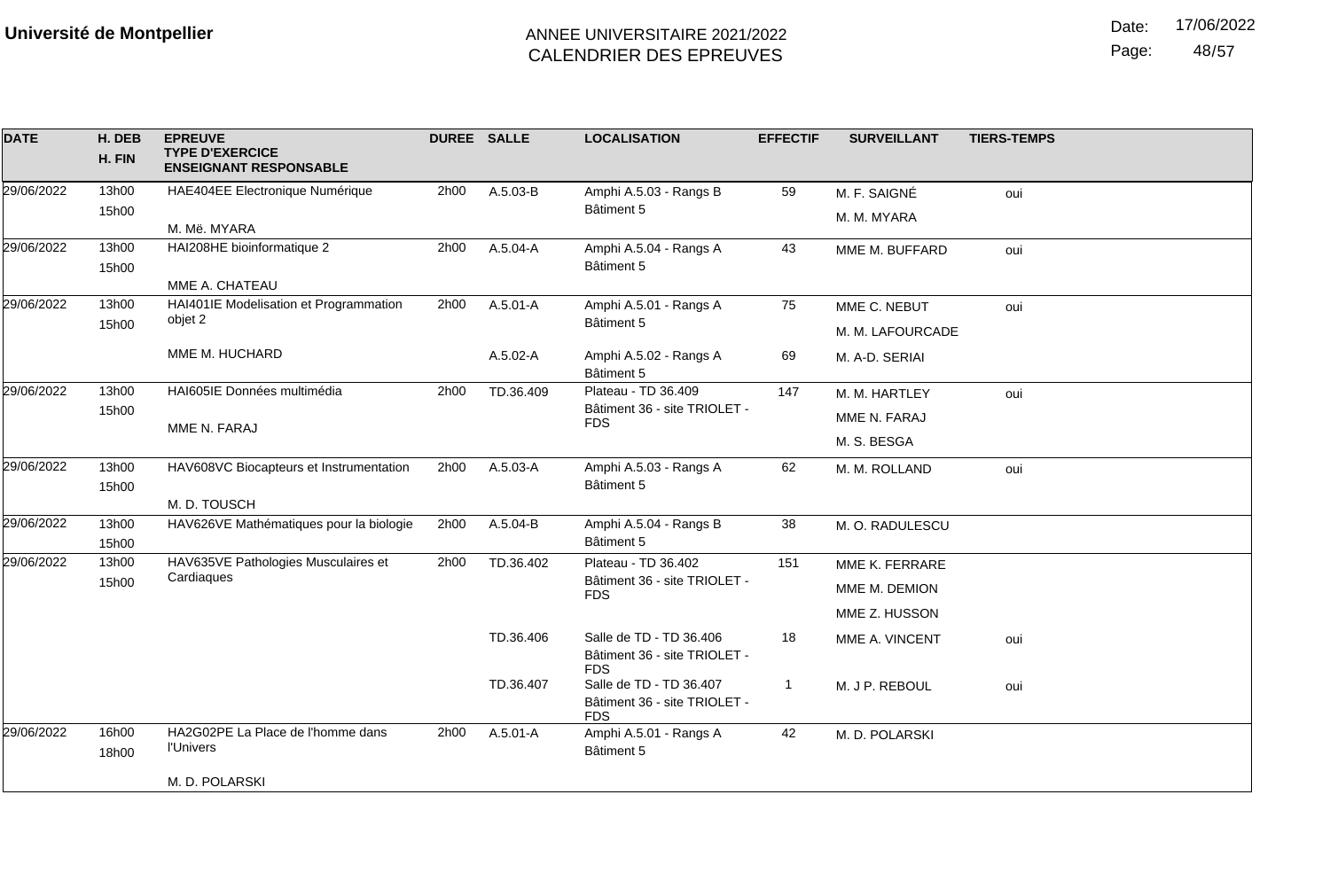Date: 17/06/2022

Page: 49/57

| <b>DATE</b> | H. DEB<br>H. FIN | <b>EPREUVE</b><br><b>TYPE D'EXERCICE</b><br><b>ENSEIGNANT RESPONSABLE</b> | DUREE SALLE      |              | <b>LOCALISATION</b>                                                   | <b>EFFECTIF</b>    | <b>SURVEILLANT</b>  | <b>TIERS-TEMPS</b> |
|-------------|------------------|---------------------------------------------------------------------------|------------------|--------------|-----------------------------------------------------------------------|--------------------|---------------------|--------------------|
| 29/06/2022  | 16h00            | HA8201HE Maths Peip S2                                                    | 2h00             | TD.36.402    | Plateau - TD 36.402                                                   | 170                | M. A. BRUGUIÈRES    |                    |
|             | 18h00            |                                                                           |                  |              | Bâtiment 36 - site TRIOLET -<br><b>FDS</b>                            |                    | M. B. BENDIFFALAH   |                    |
|             |                  |                                                                           |                  |              |                                                                       |                    | MME M F. BECLIN     |                    |
|             |                  |                                                                           |                  | TD.36.406    | Salle de TD - TD 36.406<br>Bâtiment 36 - site TRIOLET -<br><b>FDS</b> |                    | M. J P. REBOUL      |                    |
| 29/06/2022  | 16h00            | HAC205PE Thermodynamique chimie                                           | 2h00             | A.5.01-B     | Amphi A.5.01 - Rangs B                                                | 73                 | <b>M. M. IN</b>     |                    |
|             | 18h00            | M. M. NOBILI                                                              | Bâtiment 5       |              |                                                                       | M. M. NOBILI       |                     |                    |
|             |                  |                                                                           |                  | TD.36.309    | Plateau - TD 36.309                                                   | 155                | MME I. EL MOUJARRAD | oui                |
|             |                  |                                                                           |                  |              | Bâtiment 36 - site TRIOLET -<br><b>FDS</b>                            |                    | M. L. ALVAREZ       |                    |
|             |                  |                                                                           |                  |              |                                                                       |                    | M. L. CIANDRINI     |                    |
| 29/06/2022  | 16h00            | HAP403PE Physique des Ondes<br>M. B. CHENAUD                              | 2h00<br>A.5.02-A |              | Amphi A.5.02 - Rangs A                                                | 85                 | M.D.PUY             | oui                |
|             | 18h00            |                                                                           |                  | Bâtiment 5   |                                                                       | M. S. CRONENBERGER |                     |                    |
|             |                  |                                                                           |                  | A.5.03-B     | Amphi A.5.03 - Rangs B<br>Bâtiment 5                                  | 58                 | M. B. CHENAUD       | oui                |
|             |                  |                                                                           |                  | TD.36.313    | Salle de TD - TD 36.313<br>Bâtiment 36 - site TRIOLET -<br><b>FDS</b> | -1                 | M. J P. REBOUL      | oui                |
| 29/06/2022  | 16h00<br>18h00   | HAP811PE Physique quantique avancé                                        | 2h00             | TD.36.413    | Salle de TD - TD 36.413<br>Bâtiment 36 - site TRIOLET -               | 20                 | M. Y. SCRIBANO      |                    |
|             |                  | M. Y. SCRIBANO                                                            |                  |              | <b>FDS</b>                                                            |                    |                     |                    |
| 29/06/2022  | 16h00<br>18h00   | HAV216XE Remédiation en Mathématique<br>S <sub>2</sub>                    | 2h00             | $A.5.04 - A$ | Amphi A.5.04 - Rangs A<br>Bâtiment 5                                  | 68                 | M. B. GODELLE       | oui                |
|             |                  | M. B. GODELLE<br>M. M. HERZLICH                                           |                  | A.5.05-B     | Amphi A.5.05 - Rangs B<br>Bâtiment 5                                  | 29                 | M. F. GENIET        | oui                |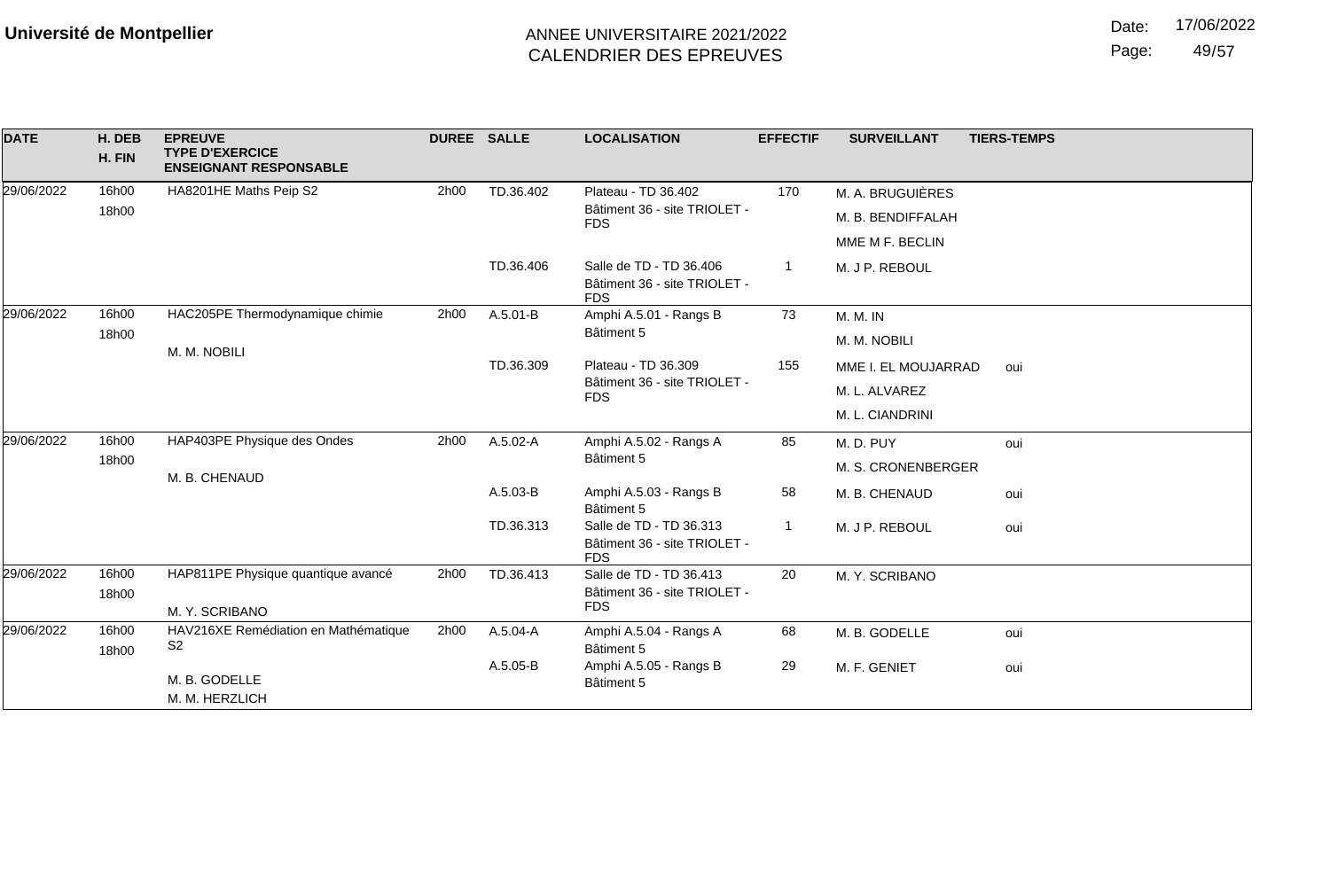Page: 50/57

| <b>DATE</b> | H. DEB<br>H. FIN | <b>EPREUVE</b><br><b>TYPE D'EXERCICE</b><br><b>ENSEIGNANT RESPONSABLE</b> | <b>DUREE SALLE</b> |           | <b>LOCALISATION</b>                                                   | <b>EFFECTIF</b> | <b>SURVEILLANT</b> | <b>TIERS-TEMPS</b> |
|-------------|------------------|---------------------------------------------------------------------------|--------------------|-----------|-----------------------------------------------------------------------|-----------------|--------------------|--------------------|
| 29/06/2022  | 16h00            | HAV414VE Génétique                                                        | 2h00               | GA-A      | Amphi DUMONTET - Rangs A                                              | 181             | M. J. POLI         |                    |
|             | 18h00            | MME A-M. MARTINEZ-CAVALLI                                                 |                    |           | Bâtiment Administratif -<br>TRIOLET-FDS                               |                 | MME M. BUFFARD     |                    |
|             |                  |                                                                           |                    |           |                                                                       |                 | M. N. NEGRE        |                    |
|             |                  |                                                                           |                    |           |                                                                       |                 | M. S. PONT         |                    |
|             |                  |                                                                           |                    | TD.36.101 | Plateau - TD 36.101                                                   | 146             | M. J. DUFOURD      |                    |
|             |                  |                                                                           |                    |           | Bâtiment 36 - site TRIOLET -<br><b>FDS</b>                            |                 | MME N. CHEVALLIER  |                    |
|             |                  |                                                                           |                    |           |                                                                       |                 | MME O. PARIS       |                    |
|             |                  |                                                                           |                    | TD.36.301 | Salle de TD - TD 36.301<br>Bâtiment 36 - site TRIOLET -<br><b>FDS</b> | $\overline{1}$  | M. J P. REBOUL     | oui                |
|             |                  |                                                                           |                    | TD.36.302 | Plateau - TD 36.302                                                   | 130             | MME L. CHAPTAL     | oui                |
|             |                  |                                                                           |                    |           | Bâtiment 36 - site TRIOLET -<br><b>FDS</b>                            |                 | MME V. PARRENO     |                    |
|             |                  |                                                                           |                    |           |                                                                       |                 | M. V. COULON       |                    |
|             |                  |                                                                           |                    | TD.36.306 | Salle de TD - TD 36.306<br>Bâtiment 36 - site TRIOLET -<br><b>FDS</b> | $\overline{2}$  | M. J P. REBOUL     | oui                |
| 29/06/2022  | 16h00<br>18h00   | HAV612VE Biologie                                                         | 2h00               | A.5.02-B  | Amphi A.5.02 - Rangs B<br>Bâtiment 5                                  | 37              | M. O. RADULESCU    |                    |
| 29/06/2022  | 16h00            | HAX202XE algeb 2 esapces vectoriels et                                    | 3h00               | TD.36.409 | Plateau - TD 36.409                                                   | 144             | M. B. REYNE        | oui                |
|             | 19h00            | appli liné                                                                |                    |           | Bâtiment 36 - site TRIOLET -<br><b>FDS</b>                            |                 | M. D. CALAQUE      |                    |
|             |                  |                                                                           |                    |           |                                                                       |                 | M. P. AZERAD       |                    |
| 30/06/2022  | 09h00            | HAC601CE Bases théoriques en                                              | 2h00               | A.5.01-B  | Amphi A.5.01 - Rangs B                                                | 75              | MME A-L. DALVERNY  | oui                |
|             | 11h00            | spectroscopies                                                            |                    |           | Bâtiment 5                                                            |                 | M. X. SALOM-ROIG   |                    |
|             |                  | M. C. RAYNAUD                                                             |                    |           |                                                                       |                 |                    |                    |
| 30/06/2022  | 09h00            | HAI603IE Vérification                                                     | 2h00               | TD.36.409 | Plateau - TD 36.409                                                   | 147             | M. C. RETORÉ       | oui                |
|             | 11h00            | M. D. DELAHAYE                                                            |                    |           | Bâtiment 36 - site TRIOLET -<br><b>FDS</b>                            |                 | MME M. MULATIER    |                    |
|             |                  |                                                                           |                    |           |                                                                       |                 | M. V. IAMPIETRO    |                    |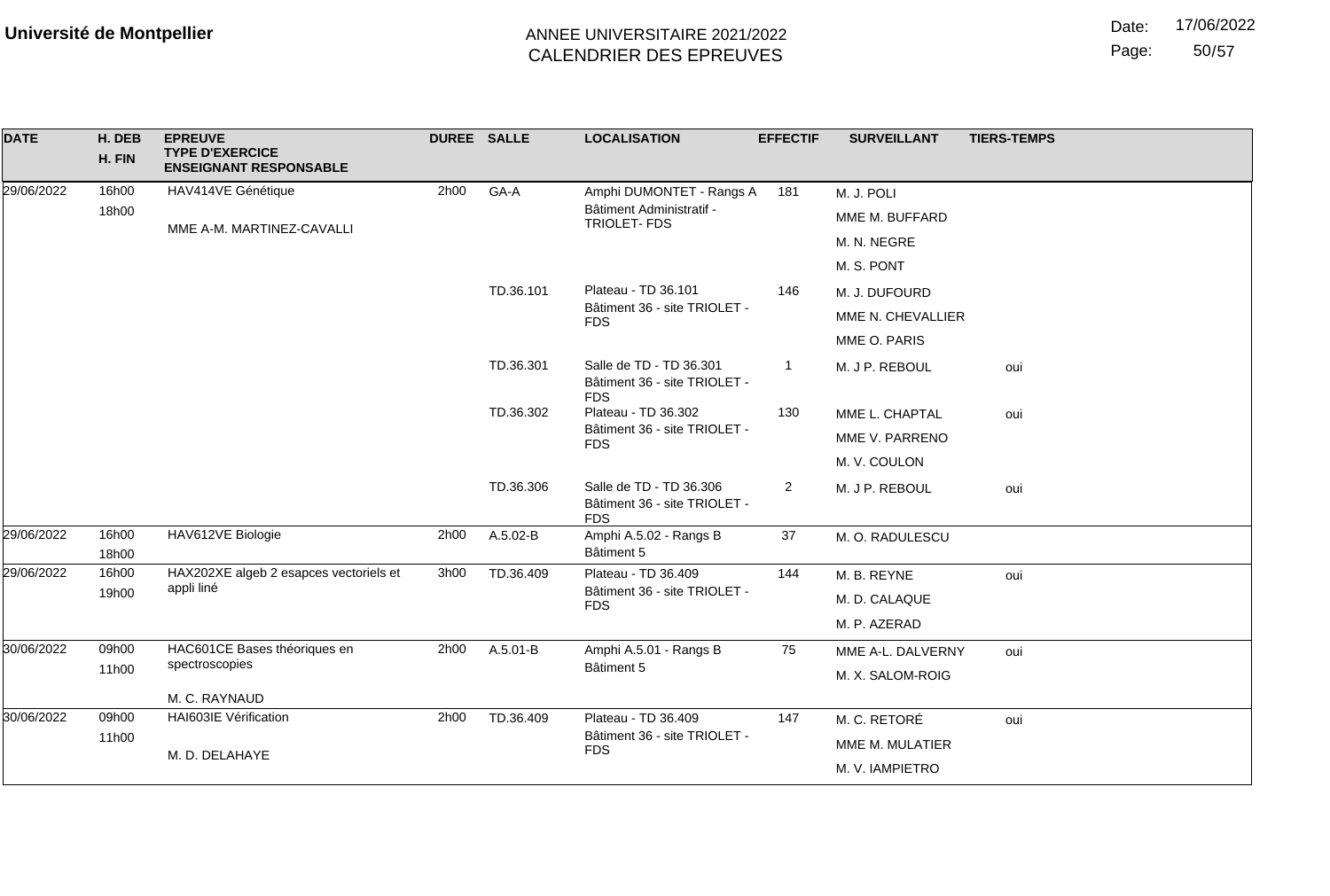Date: 17/06/2022

Page: 51/57

| <b>DATE</b> | H. DEB<br>H. FIN | <b>EPREUVE</b><br><b>TYPE D'EXERCICE</b><br><b>ENSEIGNANT RESPONSABLE</b> | <b>DUREE SALLE</b> |              | <b>LOCALISATION</b>                                                   | <b>EFFECTIF</b> | <b>SURVEILLANT</b> | <b>TIERS-TEMPS</b> |
|-------------|------------------|---------------------------------------------------------------------------|--------------------|--------------|-----------------------------------------------------------------------|-----------------|--------------------|--------------------|
| 30/06/2022  | 09h00<br>11h00   | HAI806IE Architectures avancées du web                                    | 2h00               | SC.36.5      | Salle de cours 36.5<br>Bâtiment 36 - site TRIOLET -<br><b>FDS</b>     | 30              | M. M. MEYNARD      | oui                |
|             |                  | M. M. MEYNARD                                                             |                    | TD.36.105    | Salle de TD - TD 36.105<br>Bâtiment 36 - site TRIOLET -<br><b>FDS</b> |                 | M. J P. REBOUL     | oui                |
| 30/06/2022  | 09h00<br>11h00   | HAP601PE hydrodynamique                                                   | 2h00               | A.5.03-A     | Amphi A.5.03 - Rangs A<br>Bâtiment 5                                  | 55              | M. B. HEHLEN       | oui                |
|             |                  | M. B. HEHLEN                                                              |                    | TD.36.315    | Salle de TD - TD 36.315<br>Bâtiment 36 - site TRIOLET -<br><b>FDS</b> |                 | M. J P. REBOUL     | oui                |
| 30/06/2022  | 09h00<br>11h00   | HAP802PC Acquisition et traitement des<br>données 2<br>M. S. NANOT        | 2h00               | $A.36.3 - B$ | Amphi 36.3 - rang B<br>Bâtiment 36 - site TRIOLET -<br><b>FDS</b>     | 26              | M. S. NANOT        |                    |
| 30/06/2022  | 09h00<br>11h00   | HAV214TE Evolution de la Vie du Climat et<br>Océans                       | 2h00               | $A.5.01 - A$ | Amphi A.5.01 - Rangs A<br>Bâtiment 5                                  | 63              | M. S. ADNET        | oui                |
|             |                  |                                                                           |                    | A.5.02-A     | Amphi A.5.02 - Rangs A                                                | 64              | M. A. ASSEMAT      |                    |
|             |                  | M. S. ADNET                                                               |                    |              | Bâtiment 5                                                            |                 | MME I. BENTALEB    |                    |
|             |                  |                                                                           |                    | TD.36.313    | Salle de TD - TD 36.313<br>Bâtiment 36 - site TRIOLET -<br><b>FDS</b> |                 | M. J P. REBOUL     | oui                |
| 30/06/2022  | 09h00<br>11h00   | HAV218PE Physique des processus<br><b>Biologiques</b><br>M. L. CIANDRINI  | 2h00               | SC.36.4      | Salle de cours 36.4<br>Bâtiment 36 - site TRIOLET -<br><b>FDS</b>     | 34              | M. L. CIANDRINI    |                    |
|             |                  |                                                                           |                    |              |                                                                       |                 |                    |                    |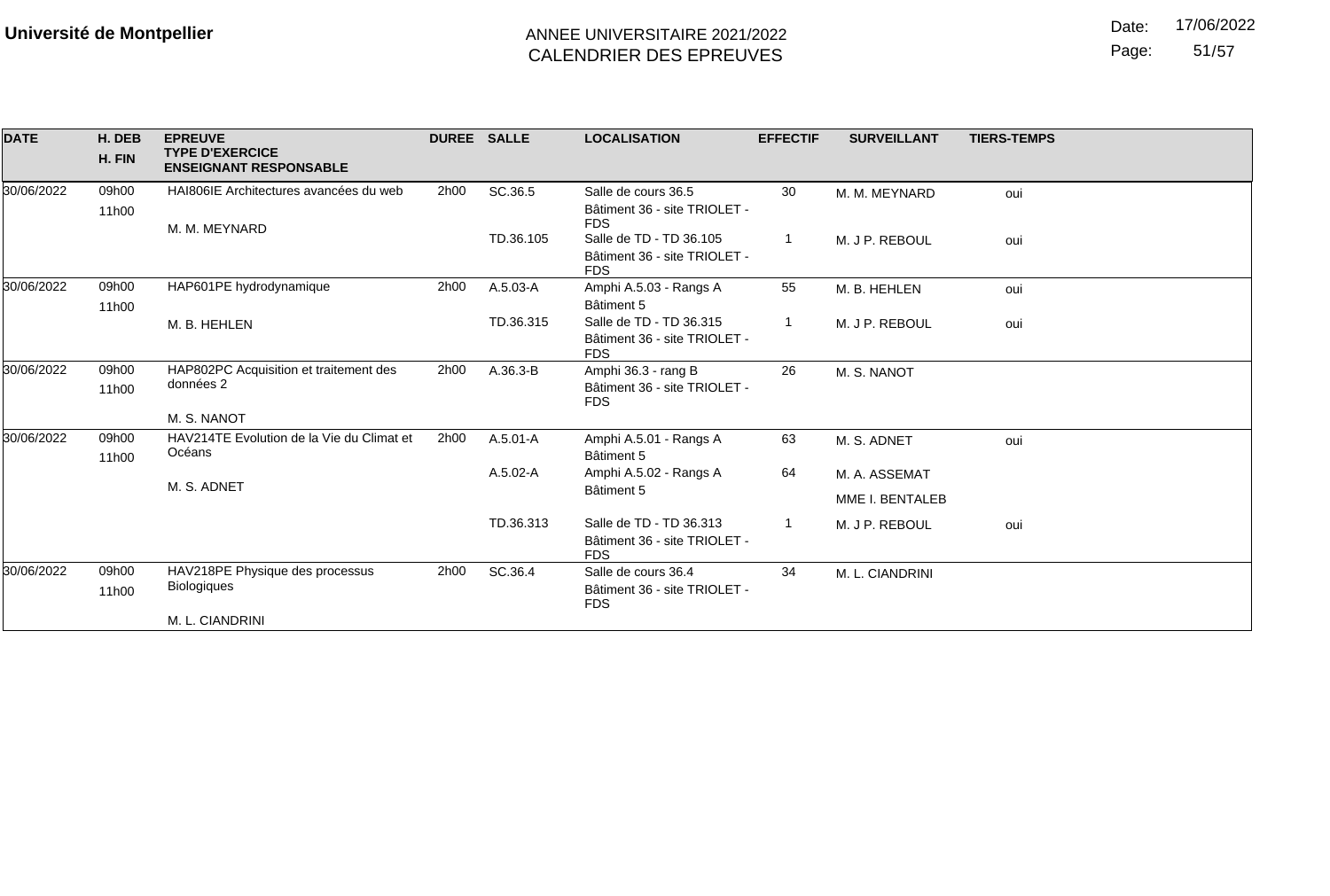Date: 17/06/2022

Page: 52/57

| <b>DATE</b> | H. DEB<br>H. FIN | <b>EPREUVE</b><br><b>TYPE D'EXERCICE</b><br><b>ENSEIGNANT RESPONSABLE</b> | <b>DUREE SALLE</b> |           | <b>LOCALISATION</b>                                                   | <b>EFFECTIF</b> | <b>SURVEILLANT</b> | <b>TIERS-TEMPS</b> |
|-------------|------------------|---------------------------------------------------------------------------|--------------------|-----------|-----------------------------------------------------------------------|-----------------|--------------------|--------------------|
| 30/06/2022  | 09h00            | HAV405VE Biologie Cellulaire et                                           | 2h00               | GA-A      | Amphi DUMONTET - Rangs A                                              | 180             | MME G. DEGOLS      |                    |
|             | 11h00            | Moléculaire 3                                                             |                    |           | Bâtiment Administratif -<br>TRIOLET-FDS                               |                 | MME J. MARES       |                    |
|             |                  | M. S. BODIN                                                               |                    |           |                                                                       |                 | MME L. BACH        |                    |
|             |                  |                                                                           |                    |           |                                                                       |                 | MME Z. HUSSON      |                    |
|             |                  |                                                                           |                    | TD.36.101 | Plateau - TD 36.101<br>Bâtiment 36 - site TRIOLET -<br><b>FDS</b>     | 146             | MME L. CASTAINGS   |                    |
|             |                  |                                                                           |                    |           |                                                                       |                 | MME M. TAULAN      |                    |
|             |                  |                                                                           |                    |           |                                                                       |                 | M. S. DESCAMPS     |                    |
|             |                  |                                                                           |                    | TD.36.301 | Salle de TD - TD 36.301<br>Bâtiment 36 - site TRIOLET -<br><b>FDS</b> | $\mathbf{1}$    | M. J P. REBOUL     | oui                |
|             |                  |                                                                           |                    | TD.36.302 | Plateau - TD 36.302<br>Bâtiment 36 - site TRIOLET -<br><b>FDS</b>     | 124             | MME N. GODEFROY    | oui                |
|             |                  |                                                                           |                    |           |                                                                       |                 | M. S. BODIN        |                    |
|             |                  |                                                                           |                    |           |                                                                       |                 | M. S. LAINÉ        |                    |
|             |                  |                                                                           |                    | TD.36.306 | Salle de TD - TD 36.306<br>Bâtiment 36 - site TRIOLET -<br><b>FDS</b> | $\mathbf{2}$    | M. J P. REBOUL     | oui                |
| 30/06/2022  | 09h00            | HAV424BE quantification de l'aléa                                         | 2h00               | TD.36.309 | Plateau - TD 36.309                                                   | 142             | MME C. DEVAUX      | oui                |
|             | 11h00            |                                                                           |                    |           | Bâtiment 36 - site TRIOLET -<br><b>FDS</b>                            |                 | M. I. PITA VACA    |                    |
|             |                  |                                                                           |                    |           |                                                                       |                 | MME M. KERVELLEC   |                    |
|             |                  |                                                                           |                    | TD.36.314 | Salle de TD - TD 36.314<br>Bâtiment 36 - site TRIOLET -<br><b>FDS</b> | $\overline{1}$  | M. J P. REBOUL     | oui                |
| 30/06/2022  | 09h00<br>11h00   | HAV614VC Biologie Structurale et<br>Interactions                          | 2h00               | A.5.04-B  | Amphi A.5.04 - Rangs B<br>Bâtiment 5                                  | 37              | MME C. BECHARA     |                    |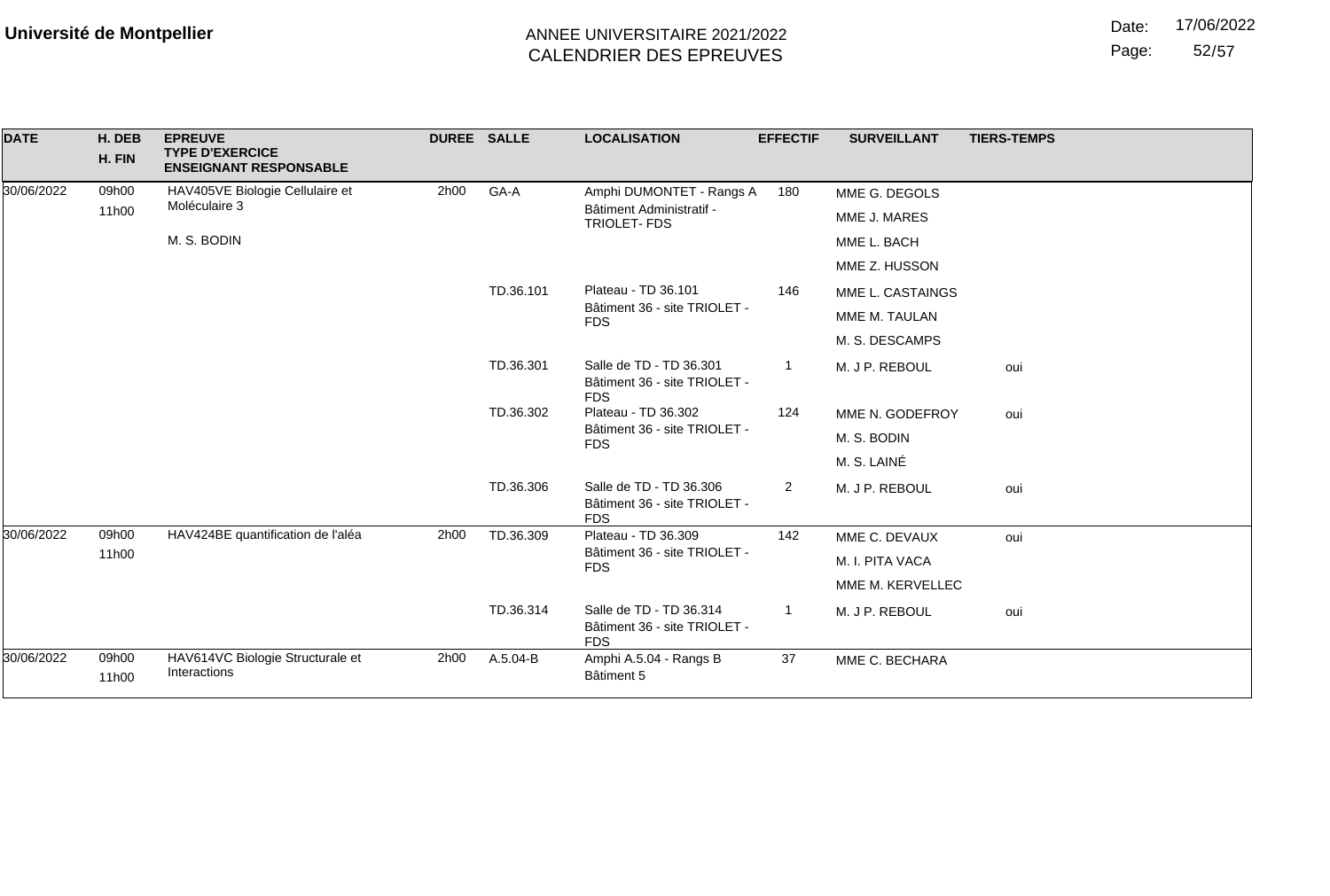Date: 17/06/2022

Page: 53/57

| <b>DATE</b> | H. DEB<br>H. FIN | <b>EPREUVE</b><br><b>TYPE D'EXERCICE</b><br><b>ENSEIGNANT RESPONSABLE</b> | DUREE SALLE |              | <b>LOCALISATION</b>                                                   | <b>EFFECTIF</b> | <b>SURVEILLANT</b> | <b>TIERS-TEMPS</b> |
|-------------|------------------|---------------------------------------------------------------------------|-------------|--------------|-----------------------------------------------------------------------|-----------------|--------------------|--------------------|
| 30/06/2022  | 09h00<br>11h00   | HAV631VE Neuropathologie                                                  | 2h00        | TD.36.401    | Salle de TD - TD 36.401<br>Bâtiment 36 - site TRIOLET -<br><b>FDS</b> | $\mathbf{1}$    | M. J P. REBOUL     | oui                |
|             |                  |                                                                           |             | TD.36.402    | Plateau - TD 36.402                                                   | 151             | M. C. JAY-ALLEMAND |                    |
|             |                  |                                                                           |             |              | Bâtiment 36 - site TRIOLET -<br><b>FDS</b>                            |                 | M. M. INGOUFF      |                    |
|             |                  |                                                                           |             |              |                                                                       |                 | M. S. BARTOLAMI    |                    |
|             |                  |                                                                           |             | TD.36.406    | Salle de TD - TD 36.406<br>Bâtiment 36 - site TRIOLET -<br><b>FDS</b> | 17              | MME I. MECHALY     | oui                |
| 30/06/2022  | 09h00<br>11h00   | HAX204HE compositions écrites CUPGE<br>S <sub>2</sub>                     | 2h00        | $A.36.1 - A$ | Amphi 36.1 - rang A<br>Bâtiment 36 - site TRIOLET -<br><b>FDS</b>     | 23              | MME F. RUFFLE      |                    |
| 30/06/2022  | 09h00            | HAX406XC Alg Lin Nu                                                       | 2h00        | A.5.02-B     | Amphi A.5.02 - Rangs B                                                | 75              | M. D. DI PIETRO    | oui                |
|             | 11h00            |                                                                           |             |              | Bâtiment 5                                                            |                 | M. P-L. MONTAGARD  |                    |
| 30/06/2022  | 09h00            | M. D. DI PIETRO                                                           |             |              |                                                                       |                 |                    |                    |
|             | 11h00            | HAX812XC Mécanique                                                        | 2h00        | TD.36.415    | Salle de TD - TD 36.415<br>Bâtiment 36 - site TRIOLET -               | 13              | MME F. KRASUCKI    |                    |
|             |                  | MME Fç. KRASUCKI                                                          |             |              | <b>FDS</b>                                                            |                 |                    |                    |
| 30/06/2022  | 09h00<br>11h00   | HAX813XE Micro-économie<br>M. X. BRY                                      | 2h00        | TD.36.413    | Salle de TD - TD 36.413<br>Bâtiment 36 - site TRIOLET -<br><b>FDS</b> | 15              | M. X. BRY          |                    |
| 30/06/2022  | 09h00            | HAY401YE Dynamique des Systemes                                           | 2h00        | A.5.03-B     | Amphi A.5.03 - Rangs B                                                | 55              | M. V. HUON         | oui                |
|             | 11h00            | mécaniques                                                                |             |              | Bâtiment 5                                                            |                 |                    |                    |
|             |                  | M. V. HUON                                                                |             |              |                                                                       |                 |                    |                    |
| 30/06/2022  | 13h00            | HAC610CE Materiaux Polymères                                              | 2h00        | A.5.03-B     | Amphi A.5.03 - Rangs B                                                | 36              | M. S. CATROUILLET  |                    |
|             | 15h00            |                                                                           |             |              | Bâtiment 5                                                            |                 |                    |                    |
|             |                  | M. S. CATROUILLET                                                         |             |              |                                                                       |                 |                    |                    |
| 30/06/2022  | 13h00<br>15h00   | HAI818IE Modularité et réutilisation                                      | 2h00        | A.5.04-A     | Amphi A.5.04 - Rangs A<br>Bâtiment 5                                  | 30              | M. C. DONY         | oui                |
|             |                  | M. C. DONY                                                                |             | TD.36.315    | Salle de TD - TD 36.315<br>Bâtiment 36 - site TRIOLET -<br><b>FDS</b> | $\mathbf{1}$    | M. J P. REBOUL     | oui                |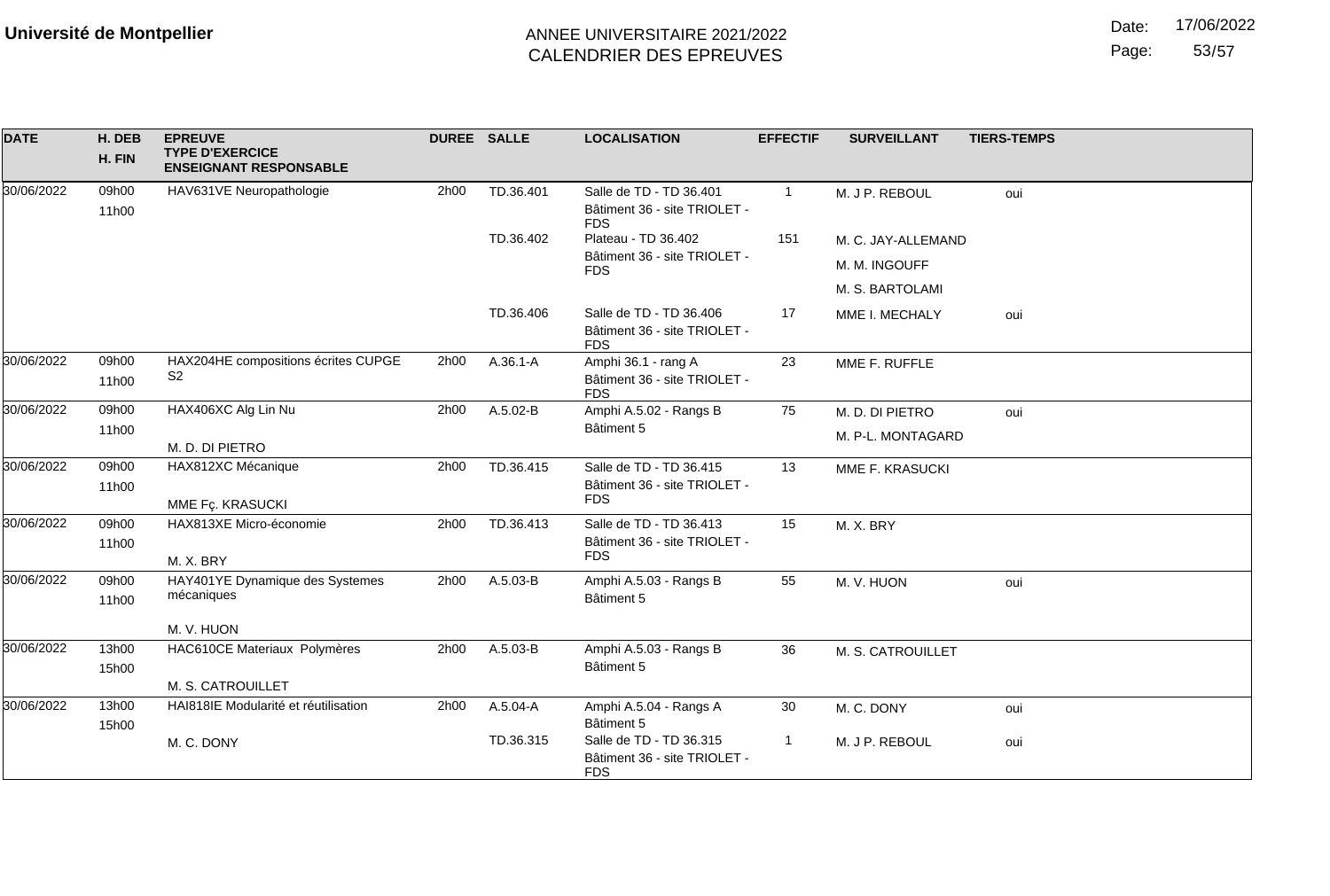Date: 17/06/2022

Page: 54/57

| <b>DATE</b> | H. DEB<br>H. FIN | <b>EPREUVE</b><br><b>TYPE D'EXERCICE</b><br><b>ENSEIGNANT RESPONSABLE</b> | DUREE SALLE |              | <b>LOCALISATION</b>                                                                 | <b>EFFECTIF</b> | <b>SURVEILLANT</b> | <b>TIERS-TEMPS</b> |
|-------------|------------------|---------------------------------------------------------------------------|-------------|--------------|-------------------------------------------------------------------------------------|-----------------|--------------------|--------------------|
| 30/06/2022  | 13h00<br>15h00   | HAP401PE Electromagnétisme                                                | 2h00        | TD.36.401    | Salle de TD - TD 36.401<br>Bâtiment 36 - site TRIOLET -<br><b>FDS</b>               | $\mathbf{1}$    | M. J P. REBOUL     | oui                |
|             |                  | M. B. HEHLEN                                                              |             | TD.36.409    | Plateau - TD 36.409<br>Bâtiment 36 - site TRIOLET -<br><b>FDS</b>                   | 152             | M. B. HEHLEN       | oui                |
|             |                  |                                                                           |             |              |                                                                                     |                 | M. D. PUY          |                    |
|             |                  |                                                                           |             |              |                                                                                     |                 | M. L. ALVAREZ      |                    |
| 30/06/2022  | 13h00<br>15h00   | HAP609PE Elasticité et Hydrodynamique                                     | 2h00        | A.5.03-A     | Amphi A.5.03 - Rangs A<br>Bâtiment 5                                                | 56              | M. B. RUFFLÉ       | oui                |
|             |                  | M. Bî. RUFFLÉ                                                             |             |              |                                                                                     |                 |                    |                    |
| 30/06/2022  | 13h00<br>15h00   | HAP805PE Surfaces, interfaces, colloïdes                                  | 2h00        | TD.36.314    | Salle de TD - TD 36.314<br>Bâtiment 36 - site TRIOLET -                             | $\mathbf{1}$    | M. J P. REBOUL     | oui                |
|             |                  | M. C. LIGOURE                                                             |             | TD.36.415    | <b>FDS</b><br>Salle de TD - TD 36.415<br>Bâtiment 36 - site TRIOLET -<br><b>FDS</b> | 11              | M. C. LIGOURE      | oui                |
| 30/06/2022  | 13h00            | HAP809PE Physique des particules 1                                        | 2h00        | TD.36.414    | Salle de TD - TD 36.414                                                             | 13              | M. C. HUGONIE      |                    |
|             | 15h00            | M. C. HUGONIE                                                             |             |              | Bâtiment 36 - site TRIOLET -<br><b>FDS</b>                                          |                 |                    |                    |
| 30/06/2022  | 13h00<br>15h00   | HAT204PE Physique                                                         | 2h00        | $A.5.01 - A$ | Amphi A.5.01 - Rangs A<br>Bâtiment 5                                                | 75              | M. N. KERN         | oui                |
|             |                  |                                                                           |             | TD.36.313    | Salle de TD - TD 36.313<br>Bâtiment 36 - site TRIOLET -<br><b>FDS</b>               | 1               | M. J P. REBOUL     | oui                |
| 30/06/2022  | 13h00            | HAT407VE Physio Animale                                                   | 2h00        | A.5.04-B     | Amphi A.5.04 - Rangs B                                                              | 15              | M. Y. MULLER       | oui                |
|             | 15h00            |                                                                           |             |              | Bâtiment 5                                                                          |                 |                    |                    |
| 30/06/2022  | 13h00            | HAV203VE Exploration du Cerveau                                           | 2h00        | A.5.01-B     | Amphi A.5.01 - Rangs B                                                              | 66              | MME E. POURCELOT   | oui                |
|             | 15h00            | M. J. ROUSSEL                                                             |             |              | Bâtiment 5                                                                          |                 | MME Z. HUSSON      |                    |
|             |                  |                                                                           |             | TD.36.309    | Plateau - TD 36.309                                                                 | 152             | MME J. FALCONI     |                    |
|             |                  |                                                                           |             |              | Bâtiment 36 - site TRIOLET -<br><b>FDS</b>                                          |                 | M. J. ROUSSEL      |                    |
|             |                  |                                                                           |             |              |                                                                                     |                 | MME K. BELKACEMI   |                    |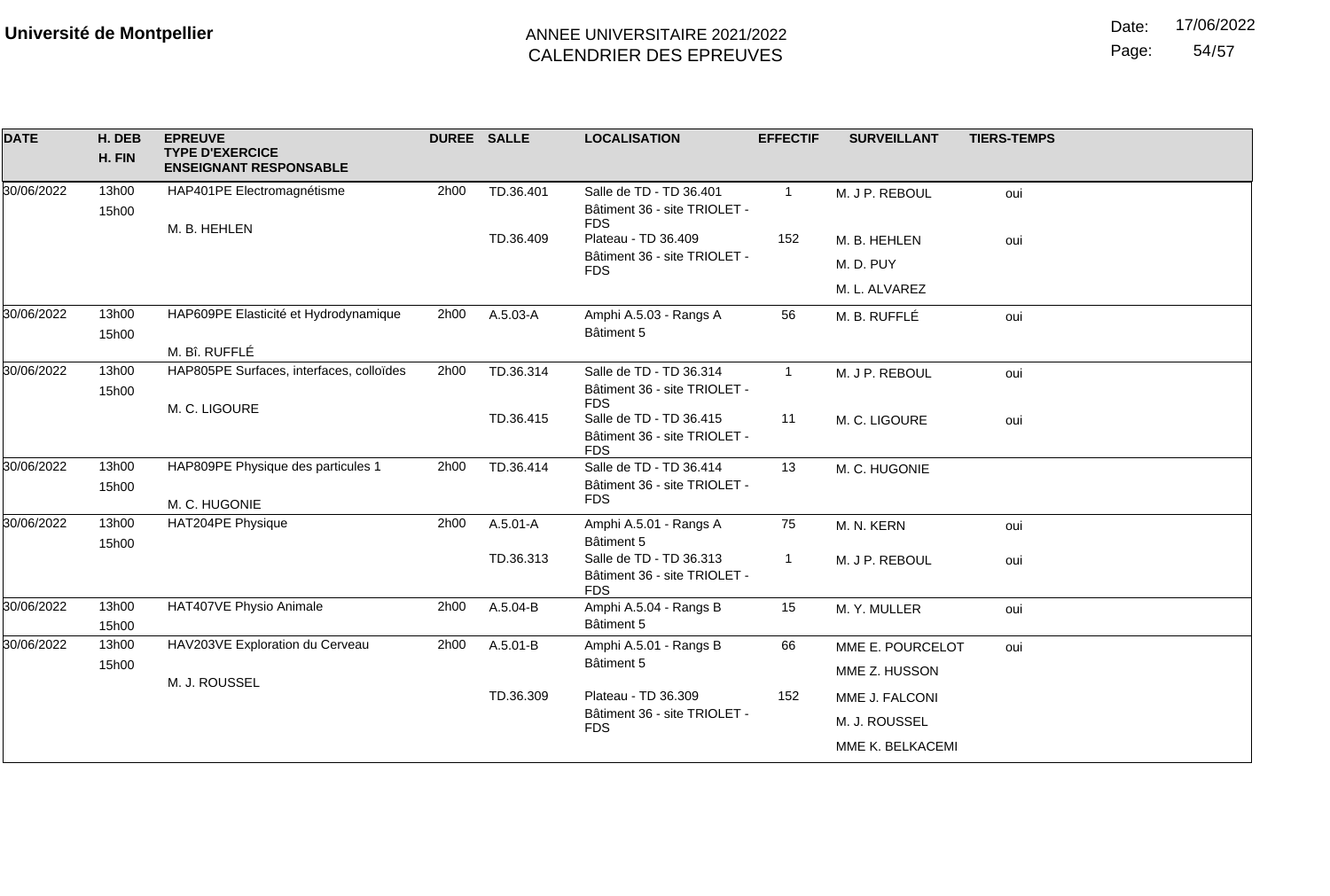Date: 17/06/2022

Page: 55/57

| <b>DATE</b> | H. DEB<br>H. FIN            | <b>EPREUVE</b><br><b>TYPE D'EXERCICE</b><br><b>ENSEIGNANT RESPONSABLE</b> | DUREE SALLE |           | <b>LOCALISATION</b>                                                   | <b>EFFECTIF</b> | <b>SURVEILLANT</b>                                    | <b>TIERS-TEMPS</b> |
|-------------|-----------------------------|---------------------------------------------------------------------------|-------------|-----------|-----------------------------------------------------------------------|-----------------|-------------------------------------------------------|--------------------|
| 30/06/2022  | 13h00                       | HAV421VE physiologie des grandes                                          | 2h00        | GA-A      | Amphi DUMONTET - Rangs A                                              | 181             | M. H. MOHA OU MAATI                                   |                    |
|             | 15h00                       | fonctions<br>MME A. VINCENT                                               |             |           | Bâtiment Administratif -<br>TRIOLET-FDS                               |                 | MME M-C. DE JESUS<br><b>FERREIRA</b><br>M. N. CHAUVET |                    |
|             |                             |                                                                           |             |           |                                                                       |                 | M. N. ZAIMIA                                          |                    |
|             |                             |                                                                           |             | TD.36.101 | Plateau - TD 36.101                                                   | 146             | M. J-H. LIGNOT                                        |                    |
|             |                             |                                                                           |             |           | Bâtiment 36 - site TRIOLET -<br><b>FDS</b>                            |                 | MME S. GAILLET                                        |                    |
|             |                             |                                                                           |             | TD.36.105 | Salle de TD - TD 36.105<br>Bâtiment 36 - site TRIOLET -<br><b>FDS</b> |                 | M. J P. REBOUL                                        | oui                |
|             |                             |                                                                           |             | TD.36.302 | Plateau - TD 36.302                                                   | 112             | MME A. VINCENT                                        | oui                |
|             |                             |                                                                           |             |           | Bâtiment 36 - site TRIOLET -<br><b>FDS</b>                            |                 | MME N. RUGANI                                         |                    |
|             |                             |                                                                           |             | TD.36.306 | Salle de TD - TD 36.306<br>Bâtiment 36 - site TRIOLET -<br><b>FDS</b> | 2               | M. J P. REBOUL                                        | oui                |
| 30/06/2022  | 13h00<br>Motricité<br>15h00 | HAV632VE Neurophysiologie Sensorielle,                                    | 2h00        | TD.36.301 | Salle de TD - TD 36.301<br>Bâtiment 36 - site TRIOLET -<br><b>FDS</b> | $\mathbf{1}$    | M. J P. REBOUL                                        | oui                |
|             |                             |                                                                           |             | TD.36.402 | Plateau - TD 36.402                                                   | 151             | MME I. MECHALY                                        |                    |
|             |                             |                                                                           |             |           | Bâtiment 36 - site TRIOLET -<br><b>FDS</b>                            |                 | M. M. SEKSSAOUI                                       |                    |
|             |                             |                                                                           |             |           |                                                                       |                 | MME N. EL GHRABLI                                     |                    |
|             |                             |                                                                           |             | TD.36.406 | Salle de TD - TD 36.406<br>Bâtiment 36 - site TRIOLET -<br><b>FDS</b> | 17              | M. C. RIVAT                                           | oui                |
| 30/06/2022  | 13h00                       | HAX102XE algèbre 1 systèmes linéaires                                     | 2h00        | A.5.02-A  | Amphi A.5.02 - Rangs A                                                | 94              | M. H. QUEFFELEC                                       | oui                |
|             | 15h00                       |                                                                           |             |           | Bâtiment 5                                                            |                 | M. J-D. THERET                                        |                    |
| 30/06/2022  | 13h00<br>15h00              | HAX807XE Economie générale<br>M. X. BRY                                   | 2h00        | TD.36.413 | Salle de TD - TD 36.413<br>Bâtiment 36 - site TRIOLET -<br><b>FDS</b> | 14              | M. X. BRY                                             |                    |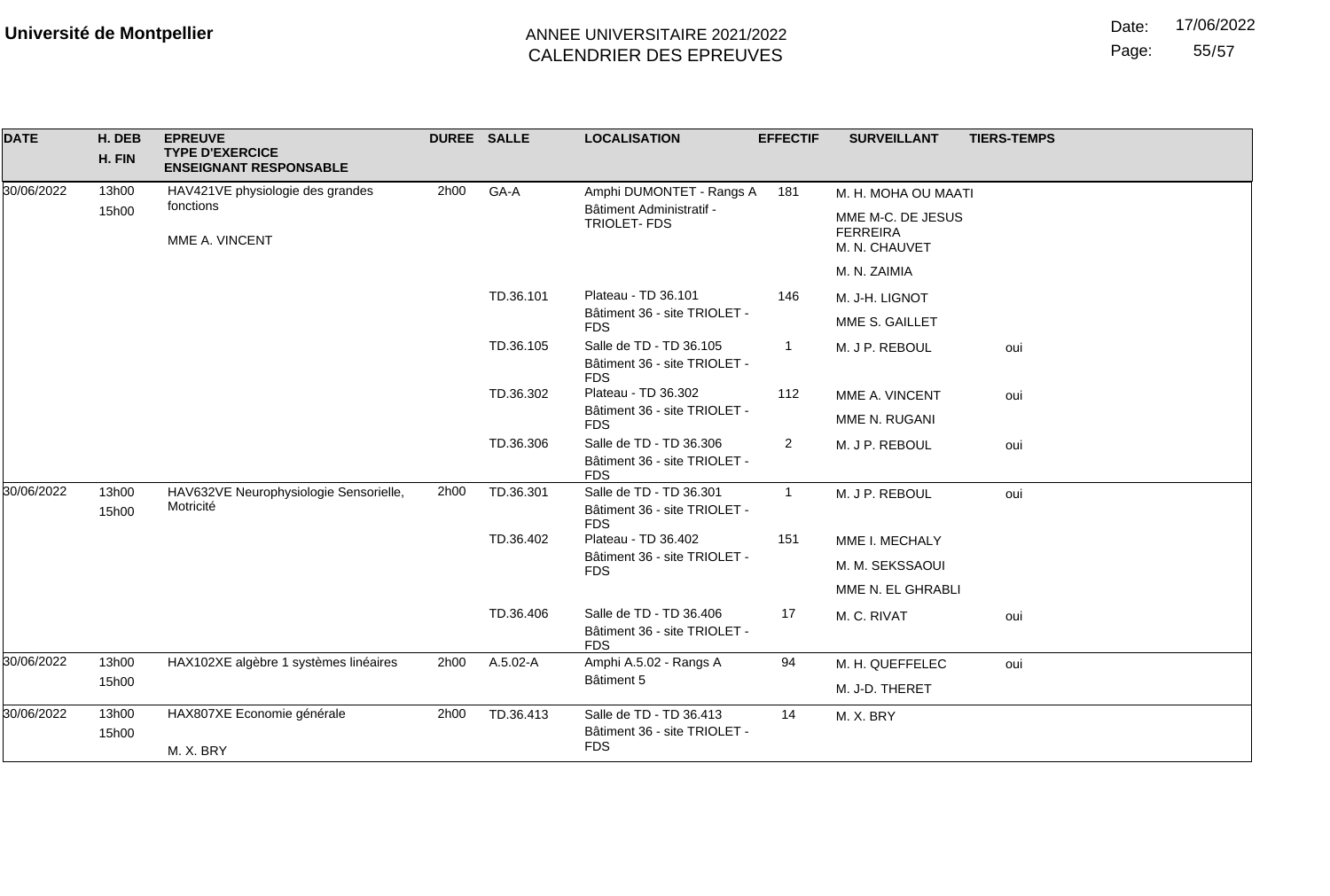Date: 17/06/2022

Page: 56/57

| <b>DATE</b> | H. DEB<br>H. FIN | <b>EPREUVE</b><br><b>TYPE D'EXERCICE</b><br><b>ENSEIGNANT RESPONSABLE</b> | <b>DUREE SALLE</b> |           | <b>LOCALISATION</b>                                                   | <b>EFFECTIF</b> | <b>SURVEILLANT</b> | <b>TIERS-TEMPS</b> |
|-------------|------------------|---------------------------------------------------------------------------|--------------------|-----------|-----------------------------------------------------------------------|-----------------|--------------------|--------------------|
| 30/06/2022  | 16h00            | HAC402CC Atomistique et Reactivité                                        | 2h00               | A.5.01-B  | Amphi A.5.01 - Rangs B                                                | 68              | M. F. LEMOIGNO     | oui                |
|             | 18h00            | M. J-S. FILHOL                                                            |                    |           | Bâtiment 5                                                            |                 | M. J. ZAJAC        |                    |
|             |                  |                                                                           |                    | TD.36.302 | Plateau - TD 36.302<br>Bâtiment 36 - site TRIOLET -<br><b>FDS</b>     | 153             | MME A-L. DALVERNY  |                    |
|             |                  |                                                                           |                    |           |                                                                       |                 | M. C. IUNG         |                    |
|             |                  |                                                                           |                    |           |                                                                       |                 | MME M. BEN YAHIA   |                    |
|             |                  |                                                                           |                    | TD.36.306 | Salle de TD - TD 36.306<br>Bâtiment 36 - site TRIOLET -<br><b>FDS</b> |                 | M. J P. REBOUL     | oui                |
| 30/06/2022  | 16h00            | HAC602CE Materiaux Inorganiques:                                          | 2h00               | A.5.04-B  | Amphi A.5.04 - Rangs B<br>Bâtiment 5                                  | 59              | M. C. CHARNAY      | oui                |
|             | 18h00            | structure et pro                                                          |                    |           |                                                                       |                 | M. P. JUND         |                    |
|             |                  | M. P. JUND                                                                |                    |           |                                                                       |                 |                    |                    |
| 30/06/2022  | 16h00            | HAE402EE Propagation des Ondes                                            | 2h00               | A.5.02-B  | Amphi A.5.02 - Rangs B<br>Bâtiment 5                                  | 58              | MME A. VICET       | oui                |
|             | 18h00            | MME A. VICET                                                              |                    |           |                                                                       |                 | M. P. CHRISTOL     |                    |
| 30/06/2022  | 16h00<br>18h00   | HAI404IE IP, Protocoles et communications                                 | 2h00               | A.5.03-A  | Amphi A.5.03 - Rangs A<br>Bâtiment 5                                  | 68              | M. M. LECLÈRE      |                    |
|             |                  | MME A-E. BAERT                                                            |                    | A.5.04-A  | Amphi A.5.04 - Rangs A<br>Bâtiment 5                                  | 69              | MME M. HASCOET     | oui                |
|             |                  |                                                                           |                    |           |                                                                       |                 | MME N. FARAJ       |                    |
| 30/06/2022  | 16h00            | HAS202XE Outils Mathématiques 3                                           | 2h00               | A.5.01-A  | Amphi A.5.01 - Rangs A                                                | 96              | MME E. POMA        |                    |
|             | 18h00            | M. L. GUIEU                                                               |                    |           | Bâtiment 5                                                            |                 | M. J-D. THERET     |                    |
|             |                  |                                                                           |                    | GA-A      | Amphi DUMONTET - Rangs A                                              | 193             | M. B. BENDIFFALAH  | oui                |
|             |                  |                                                                           |                    |           | Bâtiment Administratif -<br>TRIOLET-FDS                               |                 | M. M. GUILLEMET    |                    |
|             |                  |                                                                           |                    |           |                                                                       |                 | M. P-L. MONTAGARD  |                    |
|             |                  |                                                                           |                    |           |                                                                       |                 | M. S. DEVAUX       |                    |
|             |                  |                                                                           |                    | TD.36.101 | Plateau - TD 36.101                                                   | 150             | M. B. MOHAMMADI    |                    |
|             |                  |                                                                           |                    |           | Bâtiment 36 - site TRIOLET -<br><b>FDS</b>                            |                 | M. F. BONALDI      |                    |
|             |                  |                                                                           |                    |           |                                                                       |                 | M. M. BOLOGNESI    |                    |